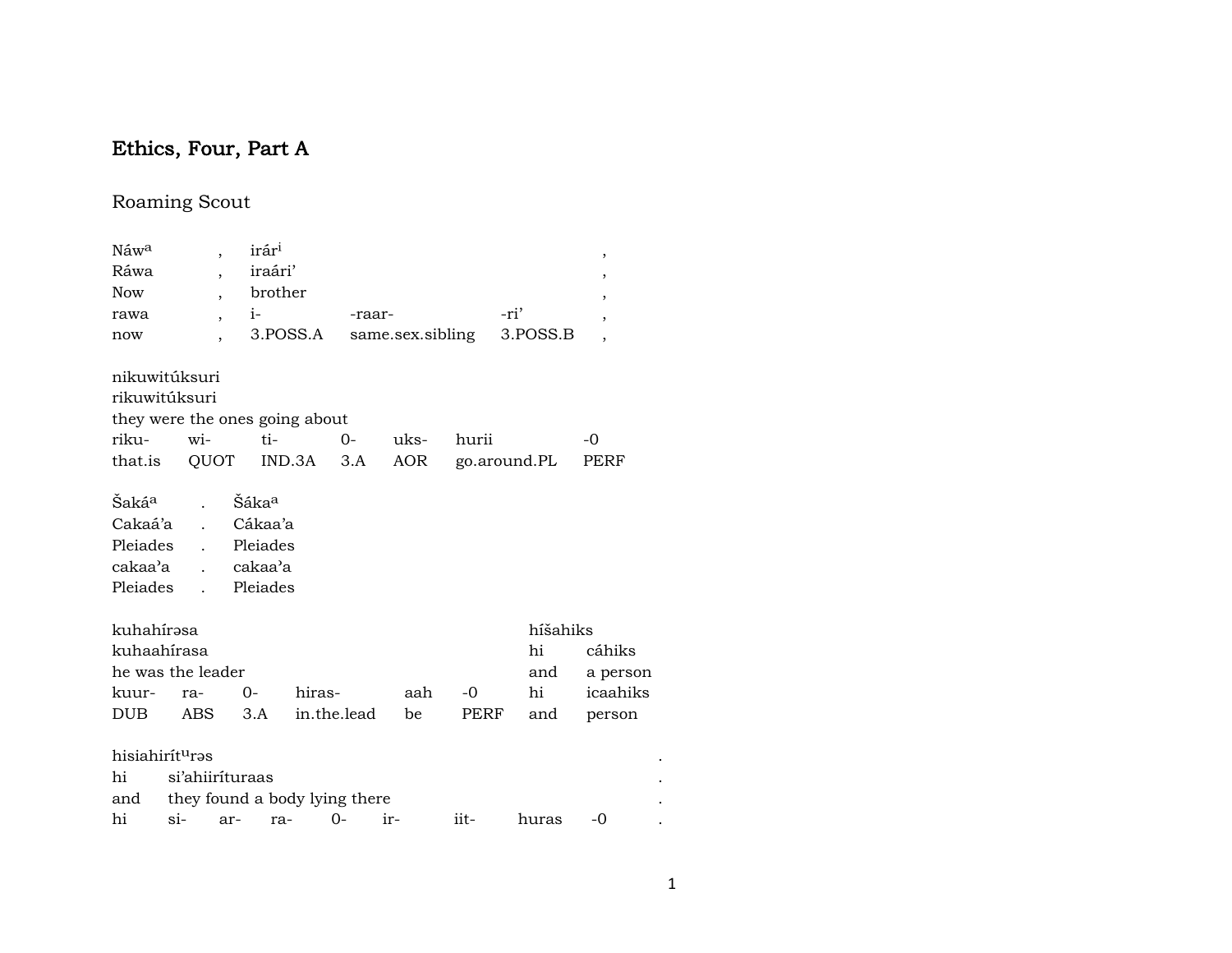and DU EV ABS 3.A PL.3A body find PERF .

| Siahíriturəs<br>Si'ahiiríturas |       |                               |          |               |      |       |           | šáhiks<br>cáhiks |
|--------------------------------|-------|-------------------------------|----------|---------------|------|-------|-----------|------------------|
|                                |       | They found a body lying there |          |               |      |       |           | a person         |
| $Si-$                          | $ar-$ | ra-                           | $\Omega$ | $ir-$         | iit- | huras | $-\Omega$ | icaahiks         |
| DU                             | EV.   |                               |          | ABS 3.A PL.3A | body | find  | PERF      | person           |

- . Akikutitáhurahəš
- 
- Aki kutitáhurahac<br>And here he had eloped v And here he had eloped with a woman<br>a- ki ku- ti- 0- ta.
- . a- ki ku- ti- 0- ta.hurahac -0
- . and there INDF IND.3A 3.A elope.with PERF

| Kirikúruks |         |  |
|------------|---------|--|
| Kirikúruks |         |  |
| a Wichita  |         |  |
| kirik-     | kuuruks |  |
| eye        | bear    |  |

Hiwihirusiahitíku

| Hi  | wihiru |  | si'ahittiku |                                                      |  |         |  |     |       |  |  |  |  |
|-----|--------|--|-------------|------------------------------------------------------|--|---------|--|-----|-------|--|--|--|--|
| And | now    |  |             | they (du) herded them                                |  |         |  |     |       |  |  |  |  |
| hi  |        |  |             | wii- hiruu si- ar- ri-        0-                     |  | ak- ri- |  | kus | $-()$ |  |  |  |  |
| and | now    |  |             | then DU EV CONT.3A 3.A PL.AN.3P PORT be sitting PERF |  |         |  |     |       |  |  |  |  |

arús<sup>a</sup> . aruúsa' . the horses . aruusaa .

horse .

### HisíahiriturŸs .

Hi si'ahiiríturaas .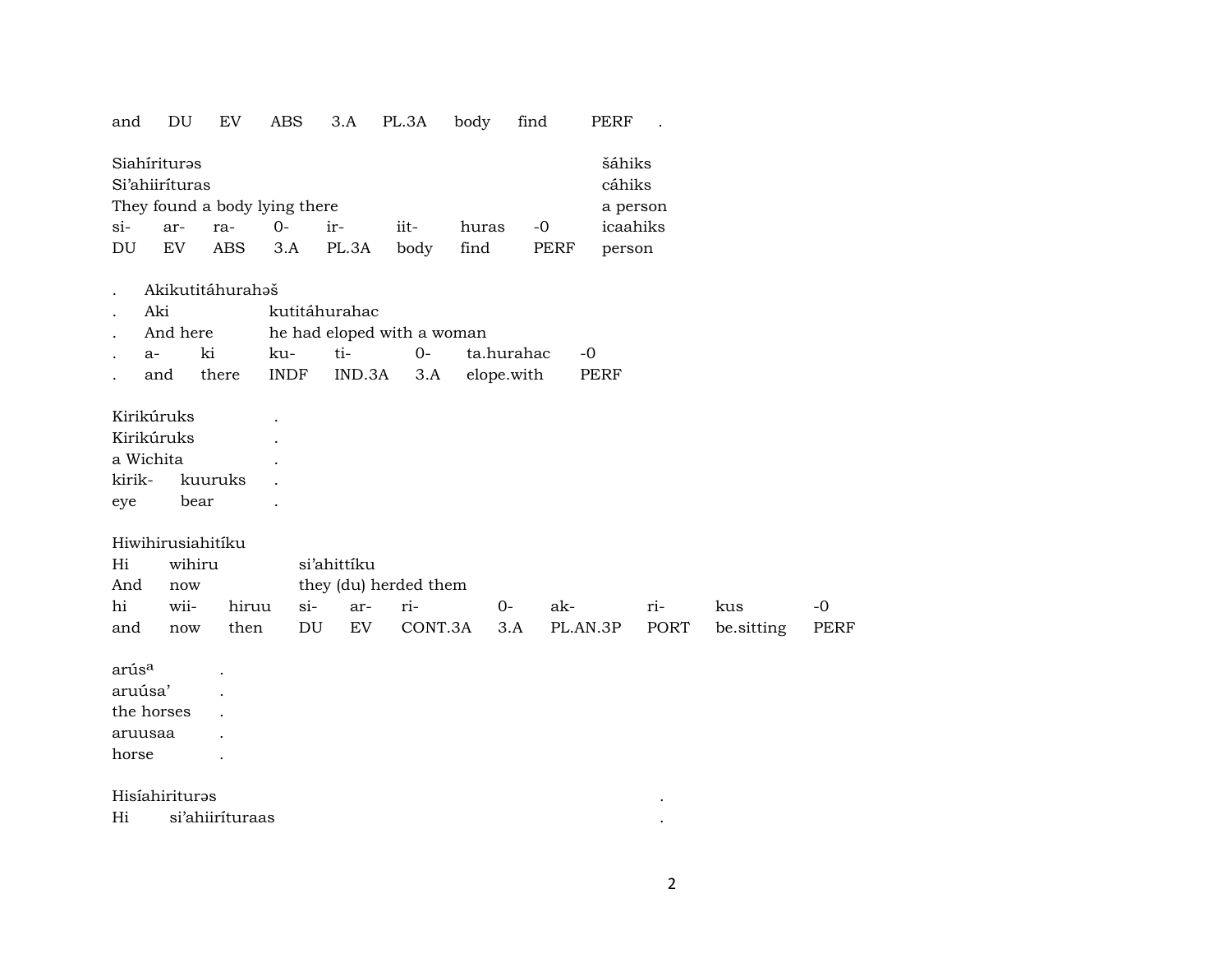| And                      |                                                                      |              |                      | they found the body lying there |                   |                    |                                                                                                                     |                      |                                                                                                           |
|--------------------------|----------------------------------------------------------------------|--------------|----------------------|---------------------------------|-------------------|--------------------|---------------------------------------------------------------------------------------------------------------------|----------------------|-----------------------------------------------------------------------------------------------------------|
| hi                       | $si-$                                                                | ar-          | ra-                  | $0 -$                           | ir-               | iit-               | huras                                                                                                               | -0                   |                                                                                                           |
| and                      | DU                                                                   | EV           | <b>ABS</b>           | 3.A                             | PL.3A             | body               | find                                                                                                                | PERF                 |                                                                                                           |
| Hicta'aahii'             | Hištaahiahárariratn<br><b>Nevertheless</b>                           |              |                      | aharaárirat                     |                   |                    |                                                                                                                     |                      |                                                                                                           |
|                          | cta'aahii                                                            |              | ar-                  | they stopped                    |                   |                    |                                                                                                                     |                      |                                                                                                           |
| hi                       |                                                                      | nevertheless | EV                   | ra-<br><b>ABS</b>               | $O -$<br>3.A      | raar-<br>PL.INDV.A |                                                                                                                     | ri.ra.at<br>sit.down | -0<br>PERF                                                                                                |
| and                      |                                                                      |              |                      |                                 |                   |                    |                                                                                                                     |                      |                                                                                                           |
| $\overline{\phantom{a}}$ | ahawáka<br>ahawaáka<br>when he said<br>ar-<br>ra-                    |              | 0-                   | waak                            | -a                |                    | $\mathcal{C}$<br>$\mathcal{C}$<br>$\boldsymbol{\zeta}\boldsymbol{\zeta}$<br>$^{\prime\prime}$<br>$\pmb{\mathsf{H}}$ |                      |                                                                                                           |
|                          | EV                                                                   | ABS          | 3.A                  | say.SUB                         | SUB.1             |                    |                                                                                                                     |                      |                                                                                                           |
| ku-<br>INDF              | Kutátarakut <sup>n</sup><br>Kutátaraakut<br>You are one of us<br>ta- | IND.1/2A     | $t-$<br>1.A          | $a-$<br>IN.PL.A                 | rak-<br>$1/2.$ PL | uk<br>be           | $-0$                                                                                                                | PERF                 | $^{\prime\prime}$<br>$\pmb{\mathsf{H}}$<br>$\pmb{\mathsf{H}}$<br>$\pmb{\mathsf{H}}$<br>$\pmb{\mathsf{H}}$ |
| Tuhaáwit<br>East band    | Tuhawitwitiitn                                                       |              | witi'it<br>they were |                                 |                   |                    |                                                                                                                     |                      |                                                                                                           |
| ituur-                   | haawit                                                               |              | wi-                  | ti-                             | $0-$              | $\Omega$           | -ik                                                                                                                 | $-0$                 |                                                                                                           |
| village                  | east                                                                 |              | QUOT                 | IND.3A                          | 3.A               | be                 | <b>DIST</b>                                                                                                         | PERF                 |                                                                                                           |
|                          | Akirikuruksíria                                                      |              |                      |                                 |                   |                    |                                                                                                                     |                      |                                                                                                           |
| Aki                      |                                                                      |              | rikuruksíri'a        |                                 |                   |                    |                                                                                                                     |                      |                                                                                                           |
| And here                 |                                                                      |              |                      | that one was the same           |                   |                    |                                                                                                                     |                      |                                                                                                           |
| a-                       | ki                                                                   | riku-        |                      | ra-                             | $0-$<br>uks-      |                    |                                                                                                                     |                      |                                                                                                           |

and there that.is ABS 3.A AOR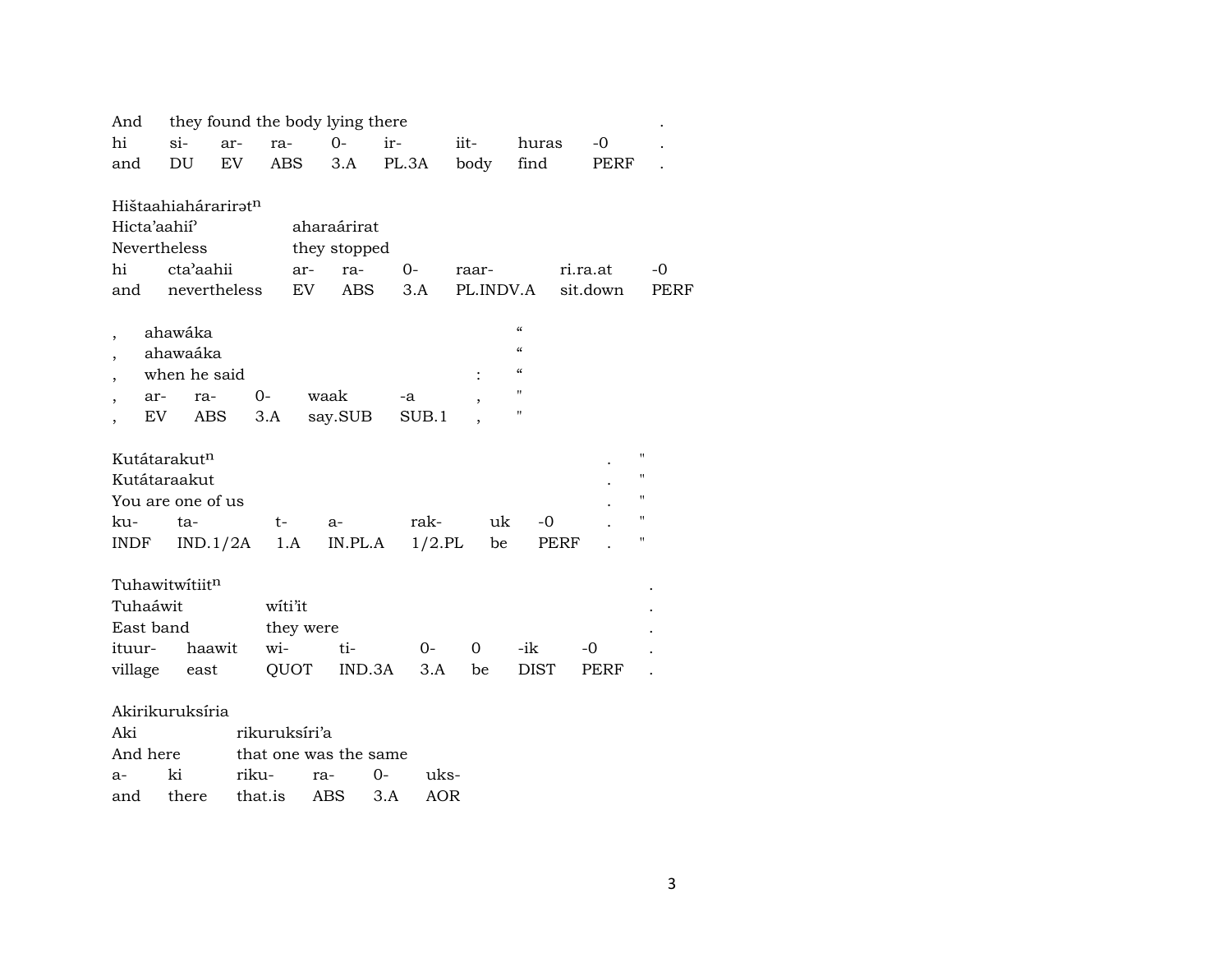| tisírak <sup>u</sup> |                         |         |          |              |                    |        |             |                          |                          |         |       |
|----------------------|-------------------------|---------|----------|--------------|--------------------|--------|-------------|--------------------------|--------------------------|---------|-------|
| tisíraaku            |                         |         |          |              |                    |        |             |                          |                          |         |       |
| these (du)           |                         |         |          |              |                    |        |             |                          |                          |         |       |
| tii-                 | $\sin$                  | ra-     | $0-$     | kus          |                    | $-0$   |             |                          |                          |         |       |
| this                 | DU                      | ABS     | 3.A      |              | be.sitting         |        | SUB.4       |                          |                          |         |       |
|                      |                         |         |          |              |                    |        |             |                          |                          |         |       |
| Ahíhwak <sup>i</sup> |                         |         |          |              |                    |        |             |                          | $\epsilon\epsilon$       |         |       |
| Ahíhwaki'            |                         |         |          |              |                    |        |             |                          | $\epsilon$               |         |       |
| They said            |                         |         |          |              |                    |        |             | $\ddot{\cdot}$           | $\pmb{\zeta}\pmb{\zeta}$ |         |       |
| ar-                  | ri-                     | $0-$    |          | ir-          | waki               |        | $-0$        | ,                        | $\pmb{\mathsf{H}}$       |         |       |
| EV                   | CONT.3A                 |         | 3.A      | PL.3A        | say.PL             |        | PERF        | $\overline{\phantom{a}}$ | "                        |         |       |
|                      |                         |         |          |              |                    |        |             |                          |                          |         |       |
|                      | Kukararíhuriwa          |         |          |              |                    |        |             |                          |                          |         |       |
|                      | Kukarariihuriwa         |         |          |              |                    |        |             |                          |                          |         |       |
|                      | Are they roaming around |         |          |              |                    |        |             |                          |                          |         |       |
| ku-                  | kara-                   | ra-     | $0-$     |              | $i-$               | hurii  |             |                          | -waa                     | -0      |       |
| INDF                 | <b>NEG</b>              | ABS     |          | 3.A          | <b>SEQ</b>         |        |             | go.around.PL             | <b>DIST</b>              | PERF    |       |
|                      |                         |         |          |              |                    |        |             |                          |                          |         |       |
| tĩtak <sup>u</sup>   |                         | táraha  |          |              |                    |        |             |                          |                          |         |       |
| tiítaku              |                         |         | táraha'  |              | $\pmb{\mathsf{H}}$ |        |             |                          |                          |         |       |
| here                 |                         |         | buffalos | $\mathbf{P}$ | $\pmb{\mathsf{H}}$ |        |             |                          |                          |         |       |
| tii-                 | -taku                   |         | tarahaa  |              | $\mathbf{H}$       |        |             |                          |                          |         |       |
| here                 | LOC                     | buffalo |          |              | 11                 |        |             |                          |                          |         |       |
|                      |                         |         |          |              |                    |        |             |                          |                          |         |       |
| Ahawáku              |                         |         |          |              |                    |        | Kirikúruks  |                          |                          | tītaku  |       |
| Ahawáku'             |                         |         |          |              |                    |        | Kirikúruks  |                          |                          | tiítaku |       |
| He said              |                         |         |          |              |                    |        | the Wichita |                          |                          | here    |       |
| ar-                  | ra-                     | $O -$   | waka'u   |              | $-0$               | kirik- |             | kuuruks                  |                          | tii-    | -taku |
| EV.                  | ABS                     | 3.A     | say      |              | PERF               | eye    |             | bear                     |                          | here    | LOC   |
|                      |                         |         |          |              |                    |        |             |                          |                          |         |       |

- $\boldsymbol{\mathcal{U}}$
- : "
- , "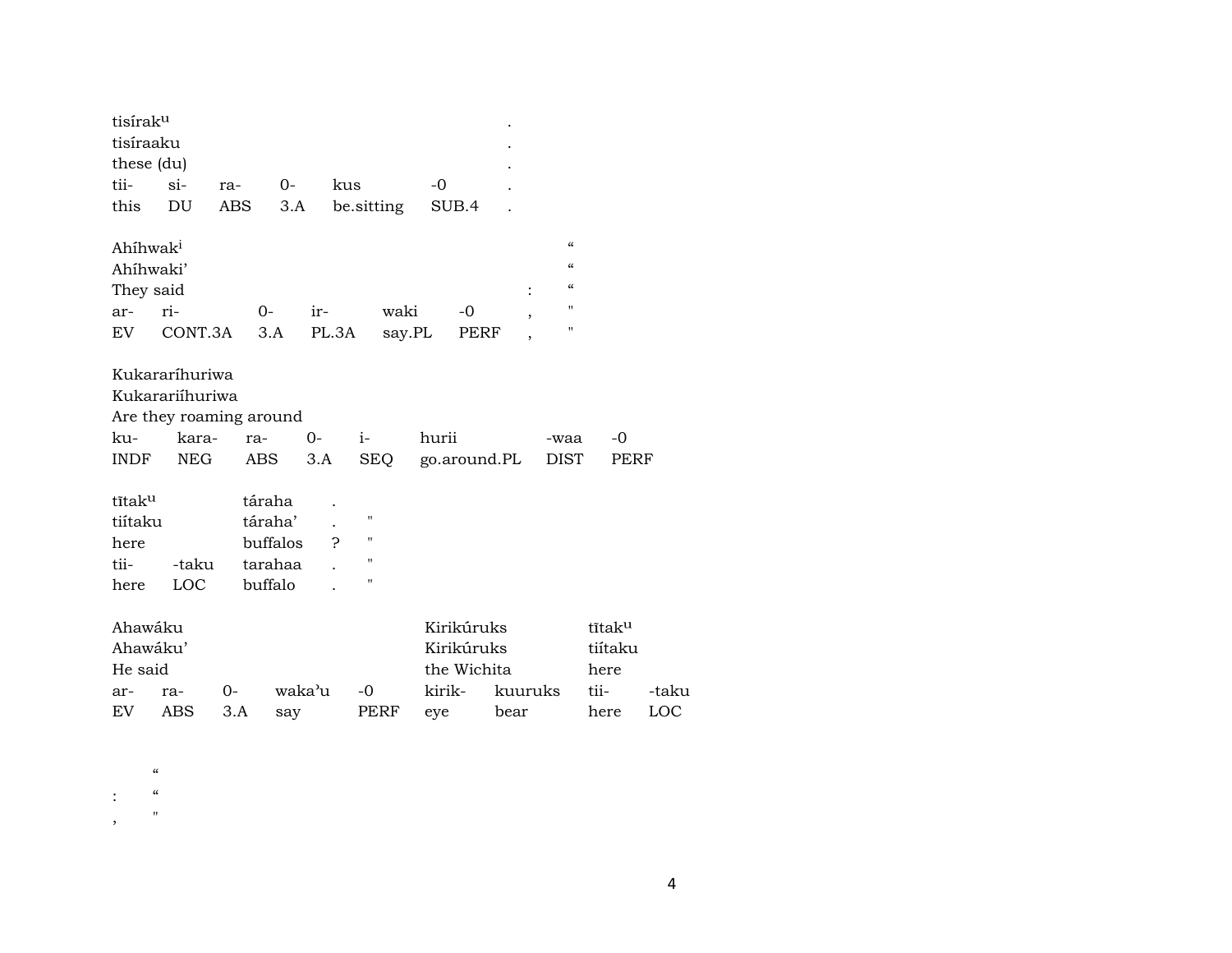| tatuksaktahuríwa<br>Tatuksaktahuríwa<br>I was chasing them<br>ta-<br>IND.1/2A |            | $t-$<br>1.A                | uks-<br>AOR        | ak-          | PL.AN.3P         | ra-<br>PORT                                                      | hurii<br>go.around.PL                                           |        | -waa<br><b>DIST</b>                                                                      | $-0$<br><b>PERF</b> |           |      |          |            |             |
|-------------------------------------------------------------------------------|------------|----------------------------|--------------------|--------------|------------------|------------------------------------------------------------------|-----------------------------------------------------------------|--------|------------------------------------------------------------------------------------------|---------------------|-----------|------|----------|------------|-------------|
| tĩtiri                                                                        |            | $\ddot{\phantom{0}}$       |                    | Ahawáihi     |                  |                                                                  |                                                                 |        |                                                                                          |                     |           |      |          |            |             |
| tiítiiri                                                                      |            |                            | $\pmb{\mathsf{H}}$ | A            | hawá             |                                                                  | ihi<br>$\overline{\phantom{a}}$                                 |        |                                                                                          |                     |           |      |          |            |             |
| today                                                                         |            |                            | $\pmb{\mathsf{H}}$ | And          | also             | $\overline{\phantom{a}}$                                         | uh<br>$\overline{ }$ ,                                          |        |                                                                                          |                     |           |      |          |            |             |
| tii-                                                                          | tiiri      |                            | $\pmb{\mathsf{H}}$ | $\mathbf{a}$ | haawa            | $\cdot$                                                          | ihii<br>$\overline{\phantom{a}}$                                |        |                                                                                          |                     |           |      |          |            |             |
| here                                                                          | now        |                            | $\pmb{\mathsf{H}}$ | and          | also             | $\cdot$                                                          | uh<br>$\overline{\phantom{a}}$                                  |        |                                                                                          |                     |           |      |          |            |             |
| tirahákuriwawi<br>tirahákuriiwaawi<br>these of us living<br>tii-              | ra-        | $t-$                       | rak-               |              | hurii            |                                                                  | -waa                                                            | -wi    | $\,$<br>$\overline{\phantom{a}}$<br>$\overline{\phantom{a}}$<br>$\overline{\phantom{a}}$ |                     |           |      |          |            |             |
| this                                                                          | <b>ABS</b> | 1.A                        |                    | $1/2$ .PL    | go.around.PL     |                                                                  | <b>DIST</b>                                                     | SUB.L  | $\overline{\phantom{a}}$                                                                 |                     |           |      |          |            |             |
| irár <sup>i</sup><br>iraári'<br>brother<br>$i-$<br>3.POSS.A                   |            | -raar-<br>same.sex.sibling |                    |              | -ri'<br>3.POSS.B | $\overline{\phantom{a}}$<br>$\cdot$<br>$\cdot$<br>$\overline{ }$ | šahiksíšahiks<br>cahiksícahiks<br>Indians<br>icaahiks<br>person |        | icaahiks<br>person                                                                       | $\cdot$             |           |      |          |            |             |
| nikutatirurukstaktatáwik <sup>u</sup>                                         |            |                            |                    |              |                  |                                                                  |                                                                 |        |                                                                                          |                     |           |      |          |            |             |
| rikutatiruurukstaktaatáwiiku                                                  |            |                            |                    |              |                  |                                                                  |                                                                 |        |                                                                                          |                     |           |      |          |            |             |
| that is the way it used to be among us                                        |            |                            |                    |              |                  |                                                                  |                                                                 |        |                                                                                          |                     |           |      |          |            |             |
| riku-                                                                         | ta-        |                            | $t-$               |              | ir-              | ri-                                                              |                                                                 | uur-   |                                                                                          | uks-                | rak-      | raa- | tawi     | kus        | $-0$        |
| that.is                                                                       |            | IND.1/2A                   |                    | 1.A          | POSS.1/2A        |                                                                  | PHYS.POSS                                                       | POSS.A |                                                                                          | <b>AOR</b>          | $1/2$ .PL | way  | be.among | be.sitting | <b>PERF</b> |
| hírəs                                                                         |            |                            | rakúwari           |              |                  |                                                                  |                                                                 |        |                                                                                          |                     |           |      |          |            |             |

-- híras rakúwari

,  $\frac{1}{2}$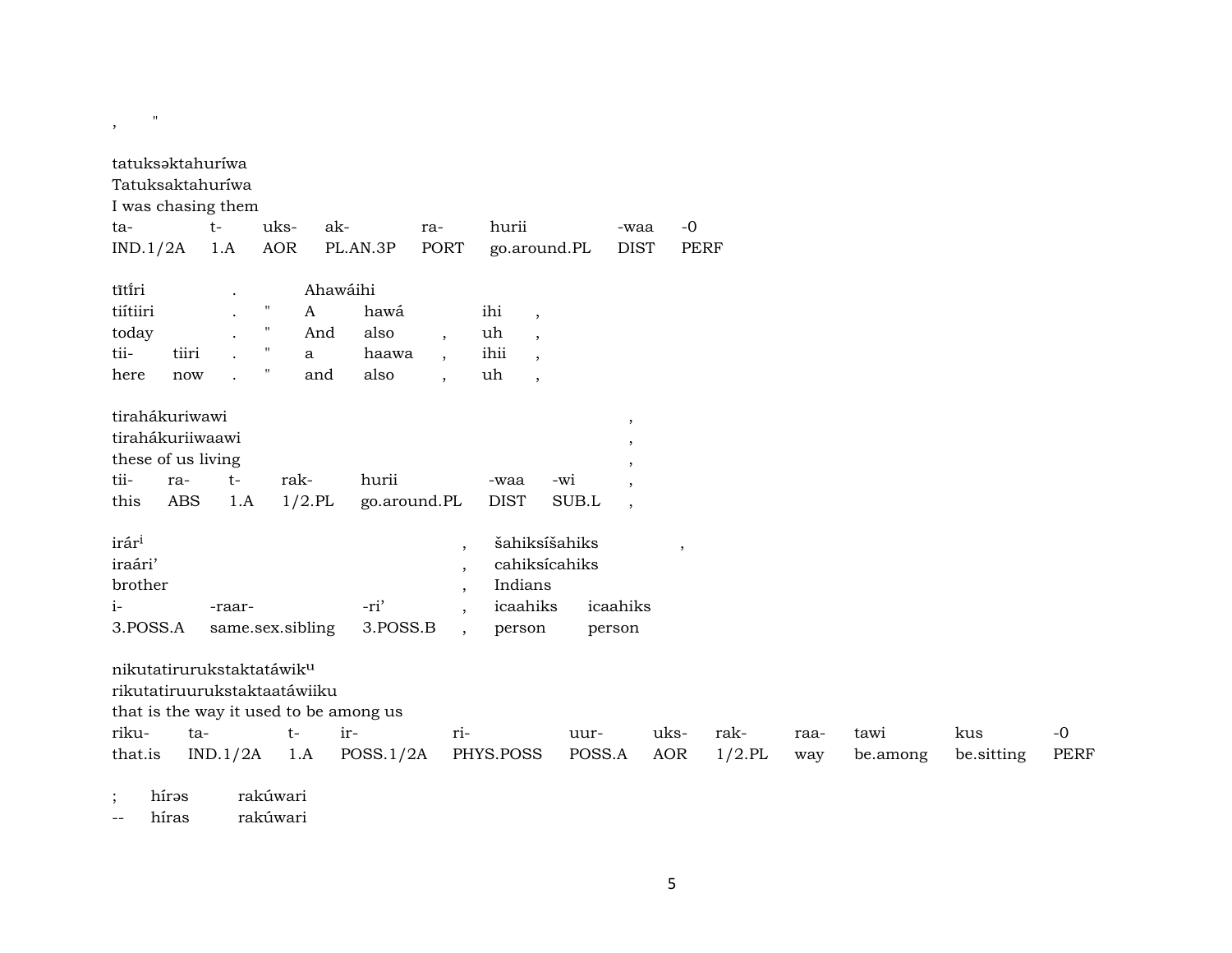|                          | at night                |                          |            | to go about |       |             |           |             |                          |               |          |      |                 |   |
|--------------------------|-------------------------|--------------------------|------------|-------------|-------|-------------|-----------|-------------|--------------------------|---------------|----------|------|-----------------|---|
|                          | hiras                   |                          | ra-        |             | $O -$ | ku-         |           | warii       |                          |               |          |      | -hus            |   |
|                          | at.night                |                          | INF.A      |             | 3.A   |             | INF.B     |             | be.going.about.IMPF      |               |          |      | IMPF.SUB        |   |
|                          |                         |                          |            |             |       |             |           |             |                          |               |          |      |                 |   |
| $\vdots$                 | [hírəs                  |                          |            | rakúwari]   |       |             |           |             |                          |               |          |      |                 |   |
|                          | hiras                   |                          |            | rakúwari    |       |             |           |             |                          |               |          |      |                 |   |
|                          | at night                |                          |            | to go about |       |             |           |             |                          |               |          |      |                 |   |
|                          | hiras                   |                          | ra-        |             | $0-$  | ku-         |           | warii       |                          |               |          |      | -hus            |   |
|                          | at.night                |                          | INF.A      |             | 3.A   |             | INF.B     |             | be.going.about.IMPF      |               |          |      | IMPF.SUB        |   |
|                          |                         |                          |            |             |       |             |           |             |                          |               |          |      |                 |   |
|                          | íhi                     |                          |            | šápatn      |       |             | rakúraspi |             |                          |               |          |      |                 |   |
|                          | ihi                     | $\overline{\phantom{a}}$ |            | cápaat      |       |             | rakúraspi |             |                          |               |          |      |                 |   |
| $\overline{\phantom{a}}$ | uh                      |                          |            | a woman     |       | to look for |           |             |                          |               |          |      |                 |   |
|                          | ihii                    |                          |            | icapaak     |       | ra-         |           | 0-          | ku-                      |               | raspii   |      | -0              |   |
|                          | uh                      |                          |            | woman       |       | INF.A       |           | 3.A         | INF.B                    |               | look.for |      | SUB.4           |   |
|                          | Hitíwišk <sup>a</sup>   |                          |            |             |       |             |           |             |                          |               |          |      |                 |   |
|                          |                         | tiwicka'                 |            |             |       |             |           |             |                          | $\mathcal{C}$ |          |      |                 |   |
|                          | Hi                      |                          |            |             |       |             |           |             |                          | $\mathcal{C}$ |          |      |                 |   |
|                          | And                     |                          | he thought |             |       |             |           |             | $\overline{\phantom{a}}$ | $\mathbf{H}$  |          |      |                 |   |
|                          | hi                      | ti-                      |            | $0-$        |       | wicka       |           | -0          |                          | $\mathbf{H}$  |          |      |                 |   |
|                          | and                     | IND.3A                   |            | 3.A         |       | want        |           | <b>PERF</b> |                          |               |          |      |                 |   |
|                          | kirakukustaráhuras      |                          |            |             |       |             |           |             |                          |               |          |      |                 |   |
|                          | Kíra kukustaaraáhuraas  |                          |            |             |       |             |           |             |                          |               |          |      |                 | , |
|                          | Perhaps I will find one |                          |            |             |       |             |           |             |                          |               |          |      |                 |   |
| kira                     |                         | ku-                      |            | kuus-       |       |             | $t-$      | ar-         | raa-                     |               | huras    |      | -0              |   |
| perhaps                  |                         | INDF                     |            | POT.1/3A    |       |             | 1.A       | EV          | way                      |               | find     |      | <b>PERF</b>     |   |
|                          |                         |                          |            |             |       |             |           |             |                          |               |          |      |                 |   |
| híras                    |                         | rakúwari                 |            |             |       |             |           |             |                          |               |          |      |                 |   |
| híras                    |                         | rakúwari                 |            |             |       |             |           |             |                          |               |          |      |                 |   |
| at night                 |                         | to go about              |            |             |       |             |           |             |                          |               |          |      |                 |   |
| hiras                    |                         | ra-                      |            | $0-$        | ku-   |             |           | warii       |                          |               |          | -hus |                 |   |
| at.night                 |                         | INF.A                    |            | 3.A         |       | INF.B       |           |             | be.going.about.IMPF      |               |          |      | <b>IMPF.SUB</b> |   |
|                          |                         |                          |            |             |       |             |           |             |                          |               |          |      |                 |   |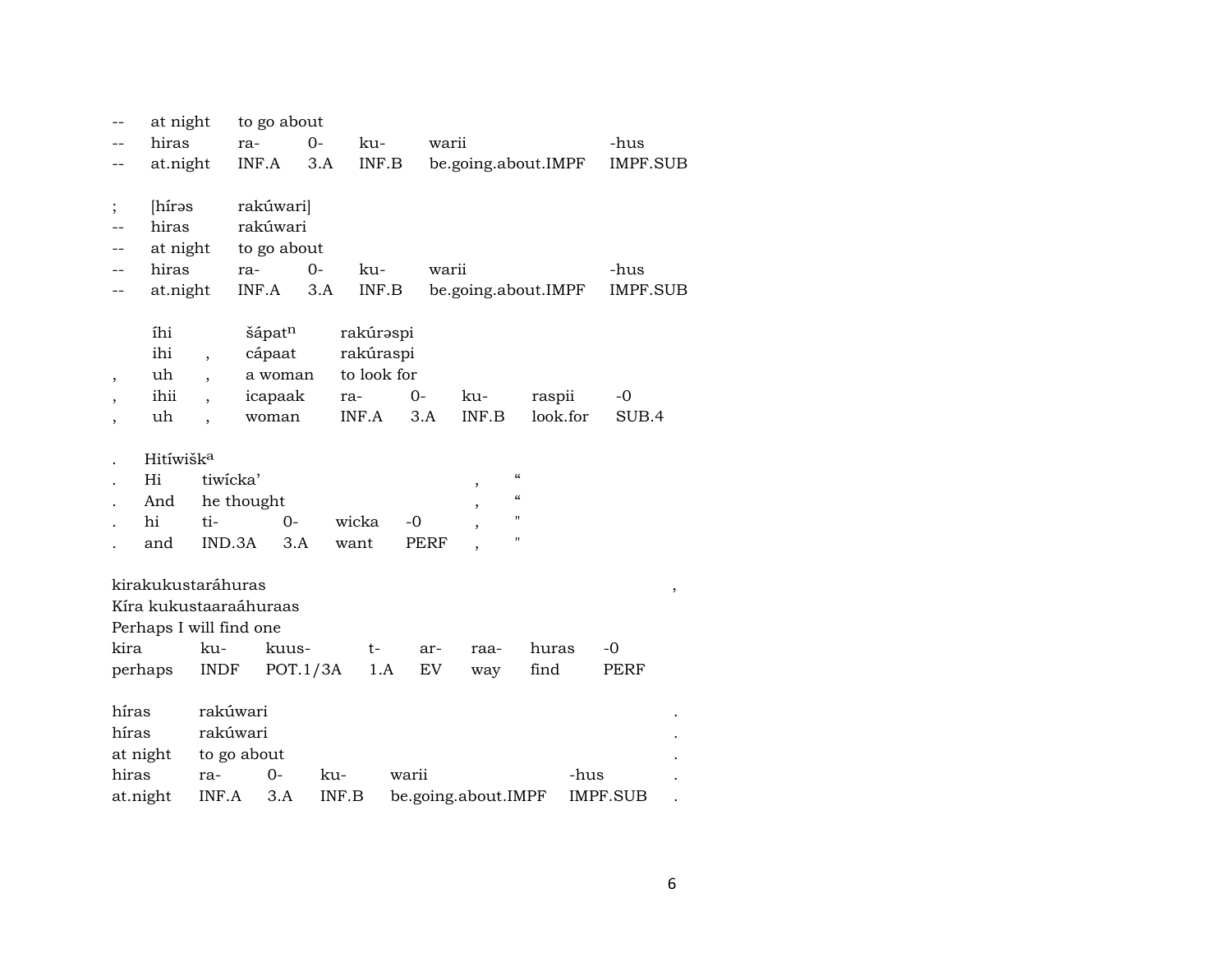| Pita              |                                                             |                                                 | hirikuahúta                                |                     |            |             |            |                   |                               |                                       |                                                 |      |
|-------------------|-------------------------------------------------------------|-------------------------------------------------|--------------------------------------------|---------------------|------------|-------------|------------|-------------------|-------------------------------|---------------------------------------|-------------------------------------------------|------|
| Piíta             |                                                             | hi                                              |                                            | riku'ahuúta         |            |             |            |                   |                               |                                       |                                                 |      |
| The man           |                                                             | and                                             |                                            | that is what he did |            |             |            |                   |                               |                                       |                                                 |      |
| wiita             |                                                             | hi                                              | riku-                                      |                     | ar-        | ra-         | $0-$       |                   | ut-                           |                                       | aar                                             | $-0$ |
| man               |                                                             | and                                             | that.is                                    |                     | ${\rm EV}$ | ABS         |            | 3.A               | <b>PREV</b>                   |                                       | do                                              | PERF |
|                   | ar-<br>EV                                                   | Ahašáhkaatn<br>Ahaacáhka'at<br>ra-<br>ABS       | He went through the village<br>$0-$<br>3.A | icahka-<br>village  |            | at<br>go    | -0<br>PERF |                   | $\ddot{\phantom{0}}$          |                                       | Šápatn<br>Cápaat<br>A woman<br>icapaak<br>woman |      |
| $\sin$<br>DU      | they (du) spoke<br>kuur-<br><b>DUB</b>                      | sikuhawáwaktit <sup>n</sup><br>sikuuhawaáwaktit | ra-<br><b>ABS</b>                          | 0-<br>3.A           | talk       | waa.wak.tik |            | -0<br><b>PERF</b> | ,<br>$\overline{\phantom{a}}$ | ,<br>$\overline{ }$<br>$\overline{ }$ |                                                 |      |
|                   | ikúhawaku                                                   |                                                 |                                            |                     |            |             |            |                   |                               |                                       |                                                 |      |
| i                 |                                                             | kuúhawaku'                                      |                                            |                     |            |             |            |                   |                               | $\mathcal{C}\mathcal{C}$              |                                                 |      |
| and               |                                                             | she said                                        |                                            |                     |            |             |            |                   | $\ddot{\cdot}$                | $\epsilon$                            |                                                 |      |
| i                 | kuur-                                                       |                                                 | ra-                                        | 0-                  | waka'u     |             | $-0$       |                   | ,                             | $\mathbf{H}$                          |                                                 |      |
| and               | <b>DUB</b>                                                  |                                                 | ABS                                        | 3.A                 | say        |             | PERF       |                   |                               | $\mathbf{H}$                          |                                                 |      |
|                   | kasírihuk <sup>a</sup><br>Kasíriihuuka'<br>You will come in |                                                 |                                            |                     |            |             |            |                   |                               |                                       |                                                 |      |
| kaas-             |                                                             | $S-$                                            | ir-                                        |                     | $i-$       |             | huuk-      | a                 |                               |                                       | $-0$                                            |      |
| POT.2A            |                                                             | 2.A                                             |                                            | PREV.1/2A           | <b>SEQ</b> |             | into       |                   | come                          |                                       | PERF                                            |      |
| náhisa<br>ráhiisa | tomorrow                                                    |                                                 |                                            |                     |            |             |            |                   |                               |                                       | $\,$                                            |      |
| ra-               | 0-                                                          | $a-$                                            |                                            | hiis                |            |             | a          |                   | $-0$                          |                                       |                                                 |      |
|                   |                                                             |                                                 |                                            |                     |            |             |            |                   |                               |                                       |                                                 |      |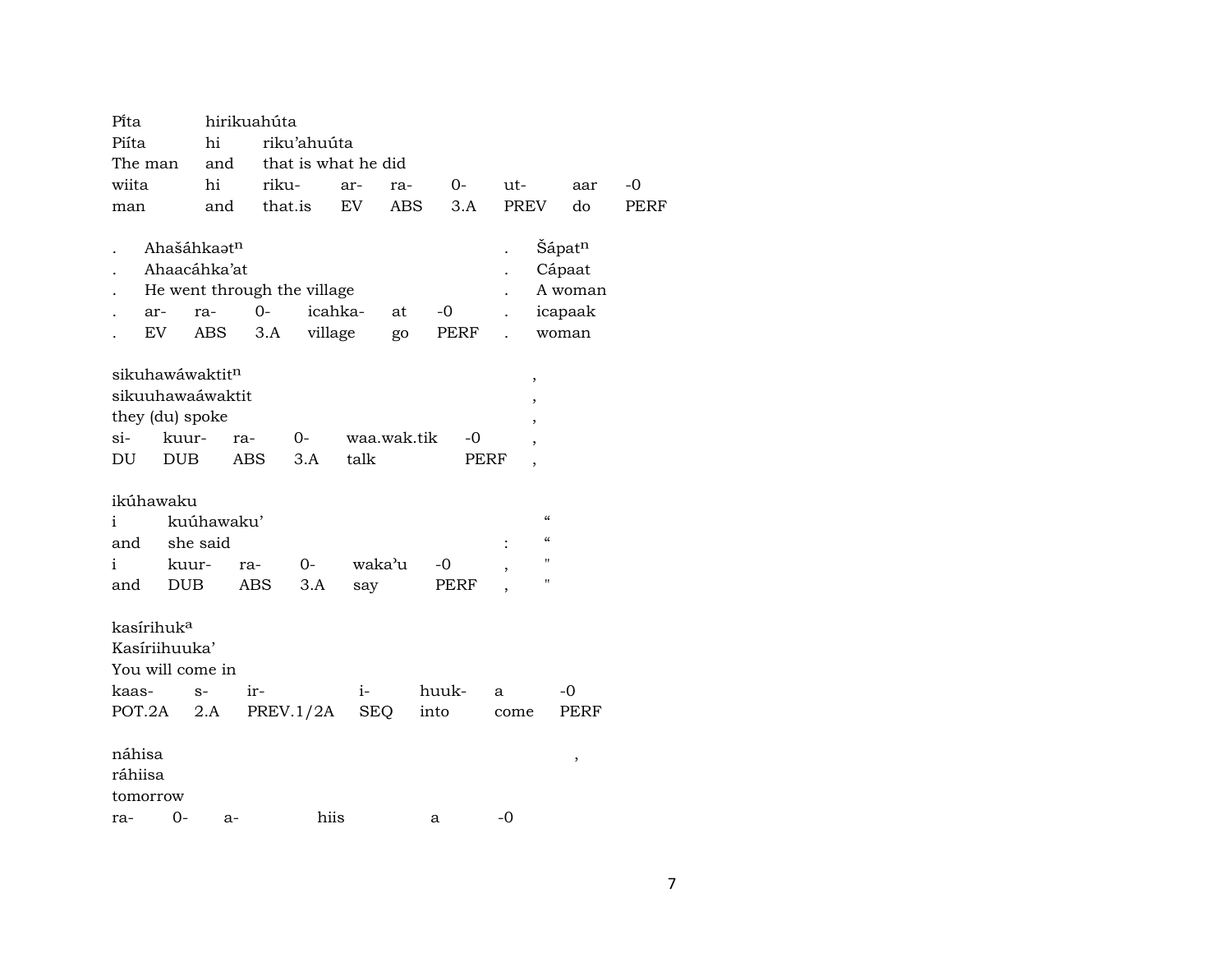#### ABS 3.A PREV.3A be.morning come SUB.4

| rirátkiar <sup>a</sup><br>rirátkii'aara<br>when it becomes night<br>ri-<br>CONT.3A | $O -$                          | 3.A                              | ratkii<br>be.night           |             | -aar<br><b>INCH</b> | -a<br>SUB.1  |     | $\pmb{\mathsf{H}}$<br>п<br>п<br>п        |                          |                      |
|------------------------------------------------------------------------------------|--------------------------------|----------------------------------|------------------------------|-------------|---------------------|--------------|-----|------------------------------------------|--------------------------|----------------------|
| Híruahiatn<br>Hiru<br>Then<br>hiruu<br>then                                        | ahí'at<br>he went<br>ar-<br>EV | ri-                              | CONT.3A                      | $0-$<br>3.A | at<br>go            | $-0$<br>PERF |     |                                          |                          |                      |
| taráit <sup>a</sup><br>Taraá'iita<br>He knew<br>ti-<br>IND.3A                      | $0-$<br>3.A                    | $a-$                             | PREV.3A                      | know        | raa.iita            | $-0$<br>PERF |     | pita<br>piíta<br>the man<br>wiita<br>man | $\overline{\phantom{a}}$ |                      |
| irikuharúhkusa<br>iriikuhaarúhkusaa<br>where her bed was<br>irii-<br>where         | kuur-<br><b>DUB</b>            |                                  | ra-<br><b>ABS</b>            | $0-$<br>3.A | a-<br>PREV.3A       |              | ri- | CONT.3A                                  | uur-<br><b>PREV</b>      | kus.haar<br>be.a.bed |
| šápatn<br>cápaat<br>the woman<br>icapaak<br>woman<br>áharahka                      |                                | hípīta<br>hi<br>and<br>hi<br>and | piíta<br>men<br>wiita<br>man |             |                     |              |     |                                          |                          |                      |

áharaahka

 $-0$ 

PERF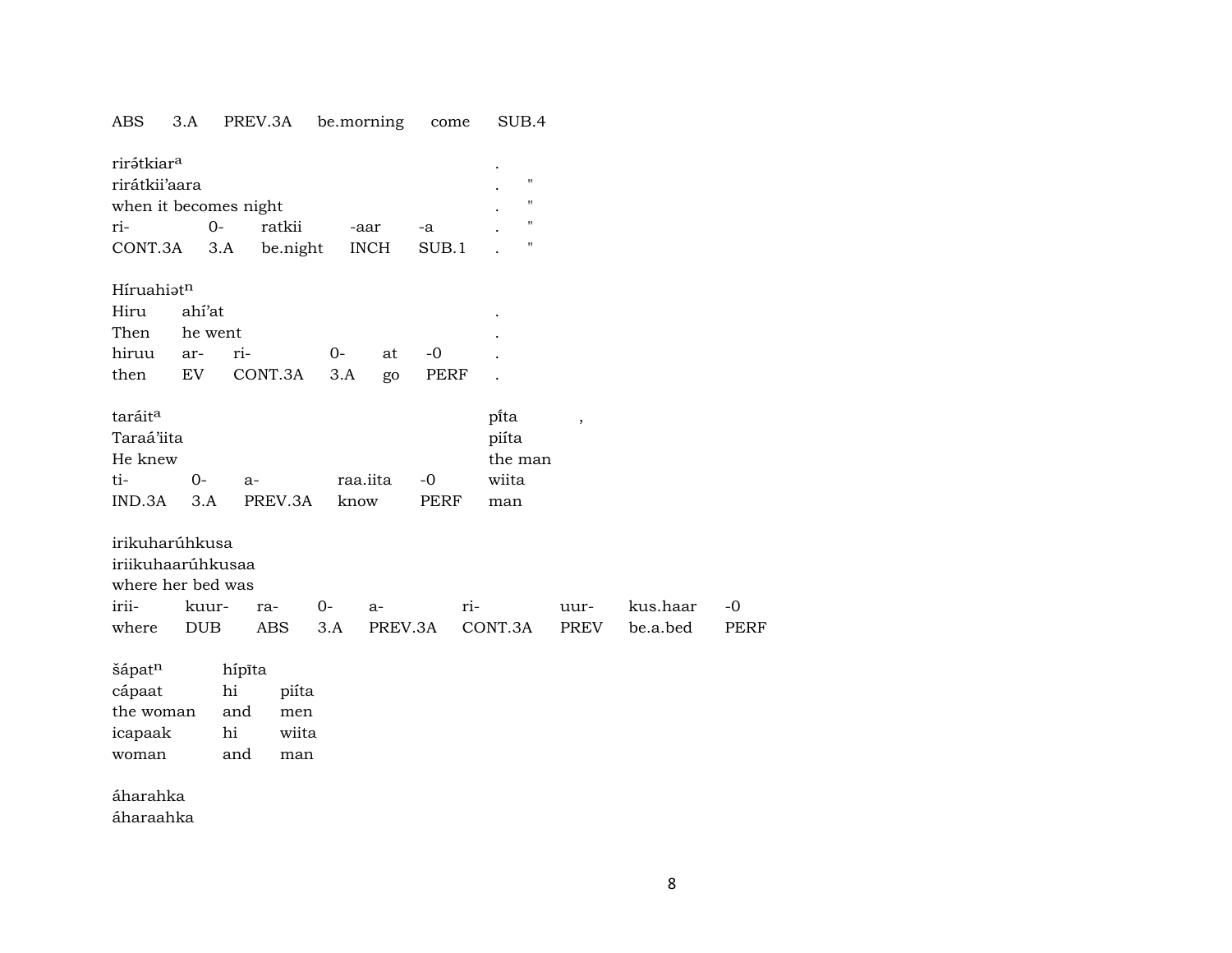|                        | they were inside          |             |               |           |           |                          |    |   |
|------------------------|---------------------------|-------------|---------------|-----------|-----------|--------------------------|----|---|
| ar-                    | ra-                       | $O -$       | raar-         |           | kaa       | $-0$                     |    |   |
| EV.                    | ABS                       | 3.A         |               | PL.INDV.A | be.inside | PERF                     |    |   |
|                        |                           |             |               |           |           |                          |    |   |
| rakúrakir <sup>u</sup> |                           |             |               |           |           |                          |    |   |
|                        | rakúraakiiru              |             |               |           |           |                          |    |   |
|                        | its being a long time     |             |               |           |           |                          |    |   |
| ra-                    | $O -$                     | ku-         |               | raa.kiir  | -u        |                          |    |   |
| INF.A                  | 3.A                       | INF.B       |               | be.long   | SUB.D     |                          |    |   |
| Híahaat <sup>n</sup>   |                           |             |               |           |           |                          |    |   |
| Hi                     | ahá'at                    |             |               |           |           |                          |    |   |
| And                    | he went                   |             |               |           |           |                          |    |   |
| hi                     |                           |             | $0-$          | at        | $-0$      |                          |    |   |
| and                    | ar-<br>EV                 | ra-<br>ABS  | 3.A           |           | PERF      |                          |    |   |
|                        |                           |             |               | go        |           |                          |    |   |
| tiráta                 |                           |             |               |           | pīta      |                          |    |   |
| tiraáta                |                           |             |               |           | piíta     |                          |    |   |
| this one               |                           |             |               |           | man       |                          |    |   |
| tii-                   | ra-                       | $0-$        | at            | -a        | wiita     |                          |    |   |
| this                   | ABS                       | 3.A         | go            | SUB.1     | man       |                          |    |   |
|                        |                           |             |               |           |           |                          |    |   |
| ahahúkatn              |                           |             |               |           |           | $\, ,$                   |    |   |
|                        | Ahahuúkat                 |             |               |           |           | ,                        |    |   |
| He entered             |                           |             |               |           |           | ,                        |    |   |
| ar-                    | ra-                       | 0-          | huuk-         | at        | $-0$      | ,                        |    |   |
| EV                     | ABS                       | 3.A         | into          | go        | PERF      | $\overline{\phantom{a}}$ |    |   |
|                        |                           |             |               |           |           |                          |    |   |
|                        | šapatiríahas <sup>a</sup> |             |               |           |           |                          |    | , |
| cápaat                 |                           | irií'ahaasa |               |           |           |                          |    |   |
|                        | the woman                 |             | where she lay |           |           |                          |    |   |
| icapaak                |                           | irii-       | ar-           | ra-       | 0-        | sa                       | -0 |   |

woman where EV ABS 3.A be.lying SUB.4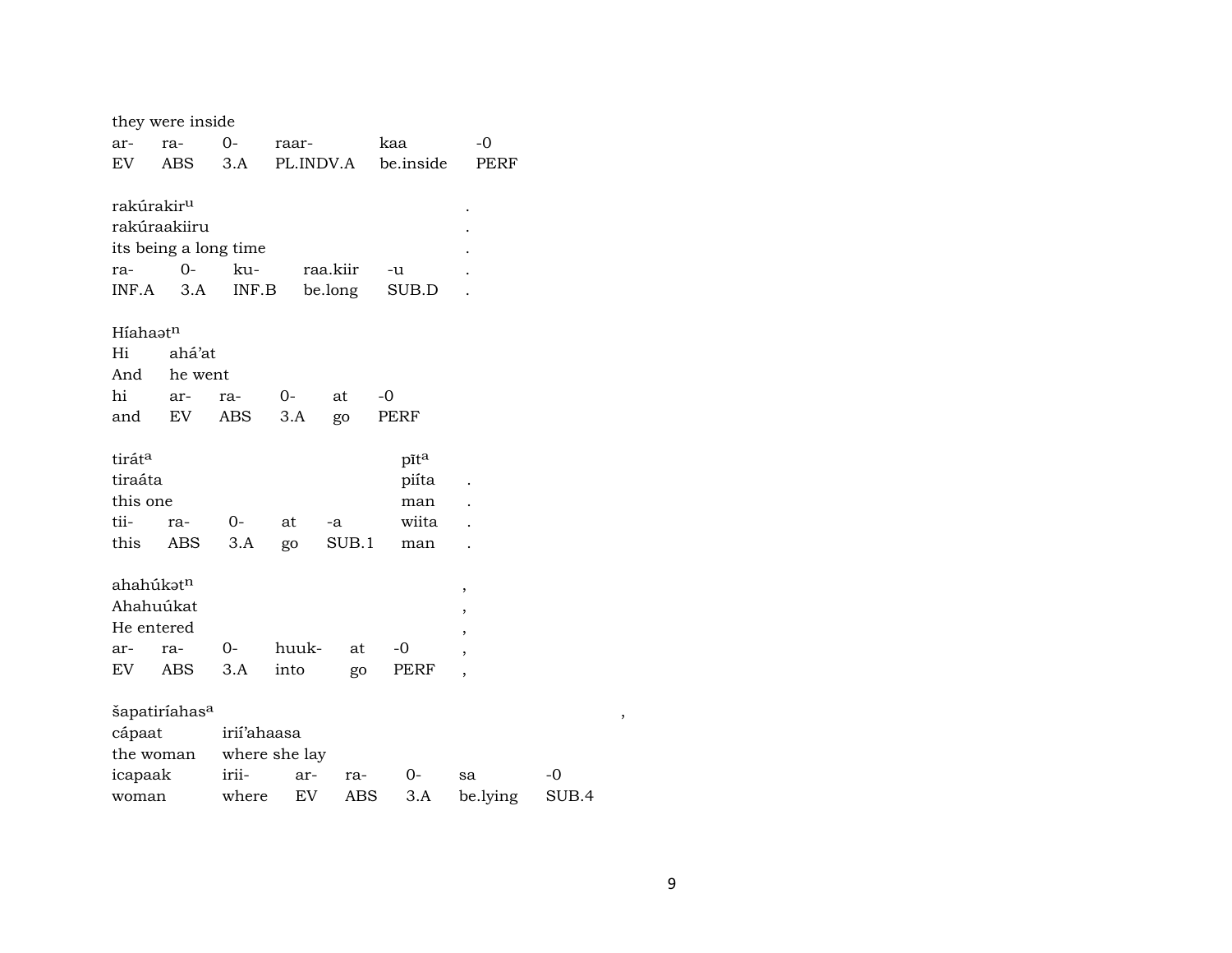| hiwitiaháuš      |             |                   |                        |       |            |           |          |                          |       |
|------------------|-------------|-------------------|------------------------|-------|------------|-----------|----------|--------------------------|-------|
| hi               |             | witi'ahá'uc       |                        |       |            |           |          |                          |       |
| and              |             | he lay down       |                        |       |            |           |          |                          |       |
| hi               | witi-       | ar-               | ra-                    | 0-    | uc         |           | -0       |                          |       |
| and              | <b>REFL</b> | EV                | ABS                    | 3.A   |            | lie.down  | PERF     |                          |       |
| Kišihiwitikuhauš |             |                   |                        |       |            |           |          |                          |       |
| Kici             | hi          |                   | witikuuha'uc           |       |            |           |          |                          |       |
| But              | and         |                   | he lay down            |       |            |           |          |                          |       |
| kici             | hi          | witi-             | kuur-                  |       | ra-        | 0-        | uc       | -0                       |       |
| but              | and         | <b>REFL</b>       | <b>DUB</b>             |       | <b>ABS</b> | 3.A       | lie.down | PERF                     |       |
| hípitarau        |             |                   |                        |       |            |           |          |                          |       |
| hi               | piitára'u   |                   |                        |       |            |           |          |                          |       |
| and              |             | the husband       |                        |       |            |           |          |                          |       |
| hi               | wiita       | ra-               | 0-                     | 0     | -u         |           |          |                          |       |
| and              | man         | <b>ABS</b>        | 3.A                    | be    | SUB.D      |           |          |                          |       |
| híkuha           |             |                   |                        |       |            |           |          |                          |       |
| hi               | kúhaa'      |                   |                        |       |            |           |          |                          |       |
| and              | he came     |                   |                        |       |            |           |          |                          |       |
| hi               | kuur-       | ra-               | $O -$                  | a-    |            | a         | -0       |                          |       |
| and              | <b>DUB</b>  | ABS               | 3.A                    |       | PREV.3A    | come      | PERF     |                          |       |
|                  |             | Kirikurakúrahkawi |                        |       |            |           |          |                          |       |
| Kíriku'          |             |                   | rakúraahkaawi          |       |            |           |          |                          |       |
| Perhaps          |             |                   | when they were meeting |       |            |           |          |                          |       |
| kirikuu          |             | ra-               | $0-$                   | ku-   | raar-      |           | kaa      |                          | -wi   |
| anything         |             | INF.A             | 3.A                    | INF.B |            | PL.INDV.A |          | be.inside                | SUB.L |
| hírəs            |             | irikúhuútn        |                        |       |            |           |          |                          |       |
| híras            |             | iriikúhuu'ut      |                        |       |            |           |          |                          |       |
| at night         |             |                   | whatever it was        |       |            |           |          |                          |       |
| hiras            |             | irii-             | kuur-                  | ra-   | $0-$       | ut-       | 0        | $\overline{\phantom{0}}$ |       |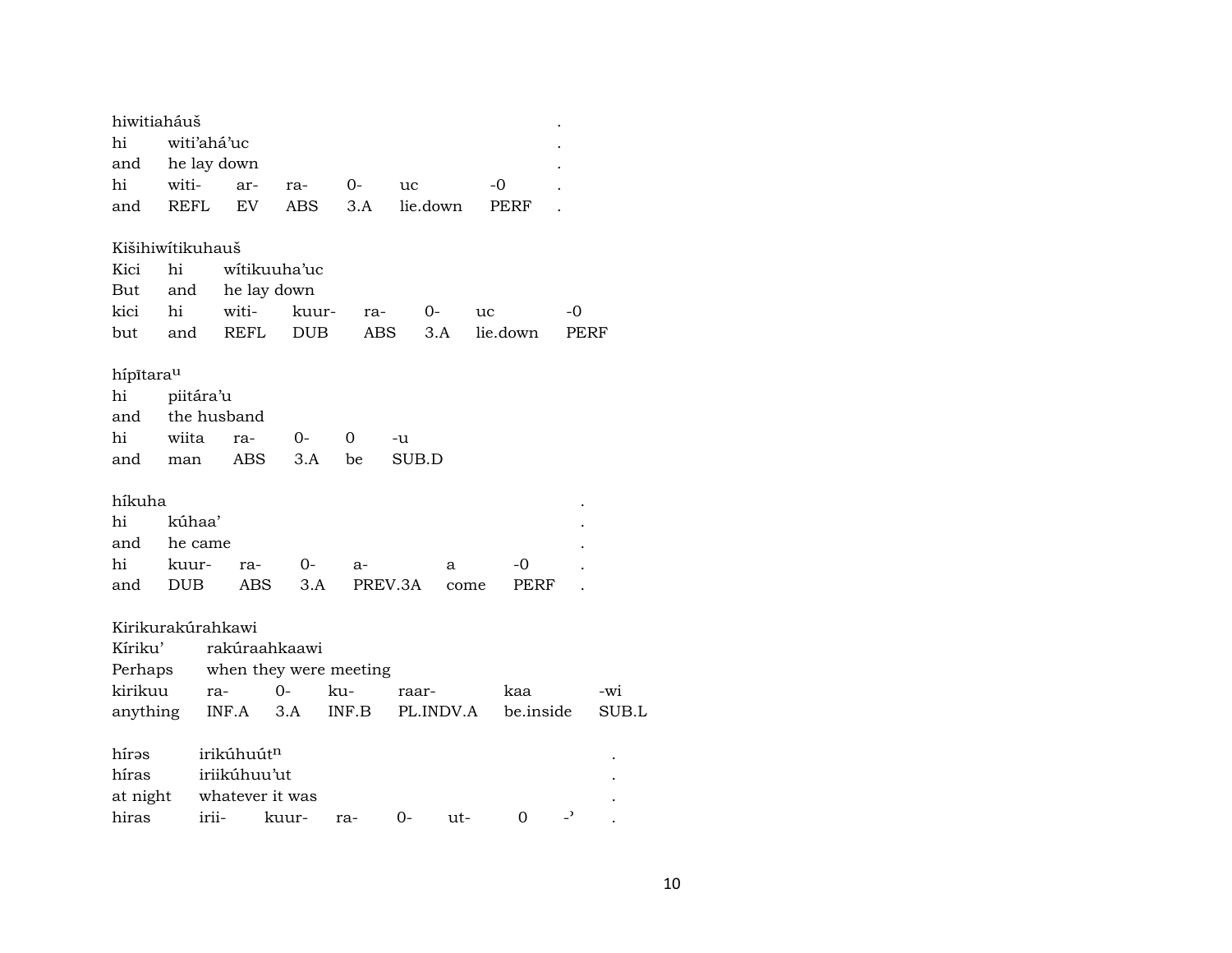| I<br>And<br>$\mathbf{i}$<br>and               | Ikuharástarapíta<br>kuhaarástara<br>he brought food<br>kuur-<br>DUB              | ra-<br><b>ABS</b>                           | $0-$<br>3.A       | aras-<br>cooked.food |               | raar-<br>PL  |     | raah<br>have  | $-0$<br><b>PERF</b>                               |                                                 | piíta<br>the man<br>wiita<br>man |                |               |
|-----------------------------------------------|----------------------------------------------------------------------------------|---------------------------------------------|-------------------|----------------------|---------------|--------------|-----|---------------|---------------------------------------------------|-------------------------------------------------|----------------------------------|----------------|---------------|
|                                               |                                                                                  |                                             |                   |                      |               |              |     |               |                                                   |                                                 |                                  |                |               |
|                                               |                                                                                  |                                             |                   |                      |               |              |     |               |                                                   |                                                 |                                  |                |               |
|                                               |                                                                                  |                                             |                   |                      |               |              |     |               |                                                   |                                                 |                                  |                |               |
|                                               |                                                                                  |                                             |                   |                      |               |              |     |               |                                                   |                                                 |                                  |                |               |
| Hiru<br>Then<br>hiruu<br>then                 | Hiruiríaharuhša<br>irii <sup>2</sup> aharuhca<br>where his lay<br>irii-<br>where | ar-<br>EV                                   | ra-<br><b>ABS</b> | $O -$<br>3.A         | a-<br>POSS.3A |              | ri- | PHYS.POSS     |                                                   | uur-<br>POSS.A                                  |                                  | sa<br>be.lying | $-0$<br>SUB.4 |
| šápatn<br>cápaat<br>woman<br>icapaak<br>woman | $\overline{\phantom{a}}$                                                         | ahawáku<br>ahawáku'<br>he said<br>ar-<br>EV | ra-<br><b>ABS</b> | $0-$<br>3.A          | waka'u<br>say | $-0$<br>PERF |     | $^\mathrm{,}$ | $\epsilon$<br>$\epsilon$<br>$\epsilon$<br>11<br>П |                                                 |                                  |                |               |
| Harírastuš<br>Haariírastuc                    | Here is food (to eat)                                                            |                                             |                   |                      |               |              |     |               |                                                   | $\boldsymbol{\mathsf{H}}$<br>$\pmb{\mathsf{H}}$ |                                  |                |               |
| haa-                                          | ri-                                                                              | $0-$                                        | aras-             |                      | ra.uc         |              |     | $-0$          |                                                   | $\pmb{\mathsf{H}}$<br>$\pmb{\mathsf{H}}$        |                                  |                |               |
| here                                          | CONT.3A                                                                          | 3.A                                         |                   | cooked.food          |               | be.lying.PL  |     | <b>PERF</b>   |                                                   |                                                 |                                  |                |               |
| Akípīta                                       |                                                                                  |                                             |                   |                      |               |              |     |               |                                                   |                                                 |                                  |                |               |
| Aki                                           |                                                                                  | piíta                                       |                   |                      |               |              |     |               |                                                   |                                                 |                                  |                |               |

at.night what DUB ABS 3.A PREV be EX .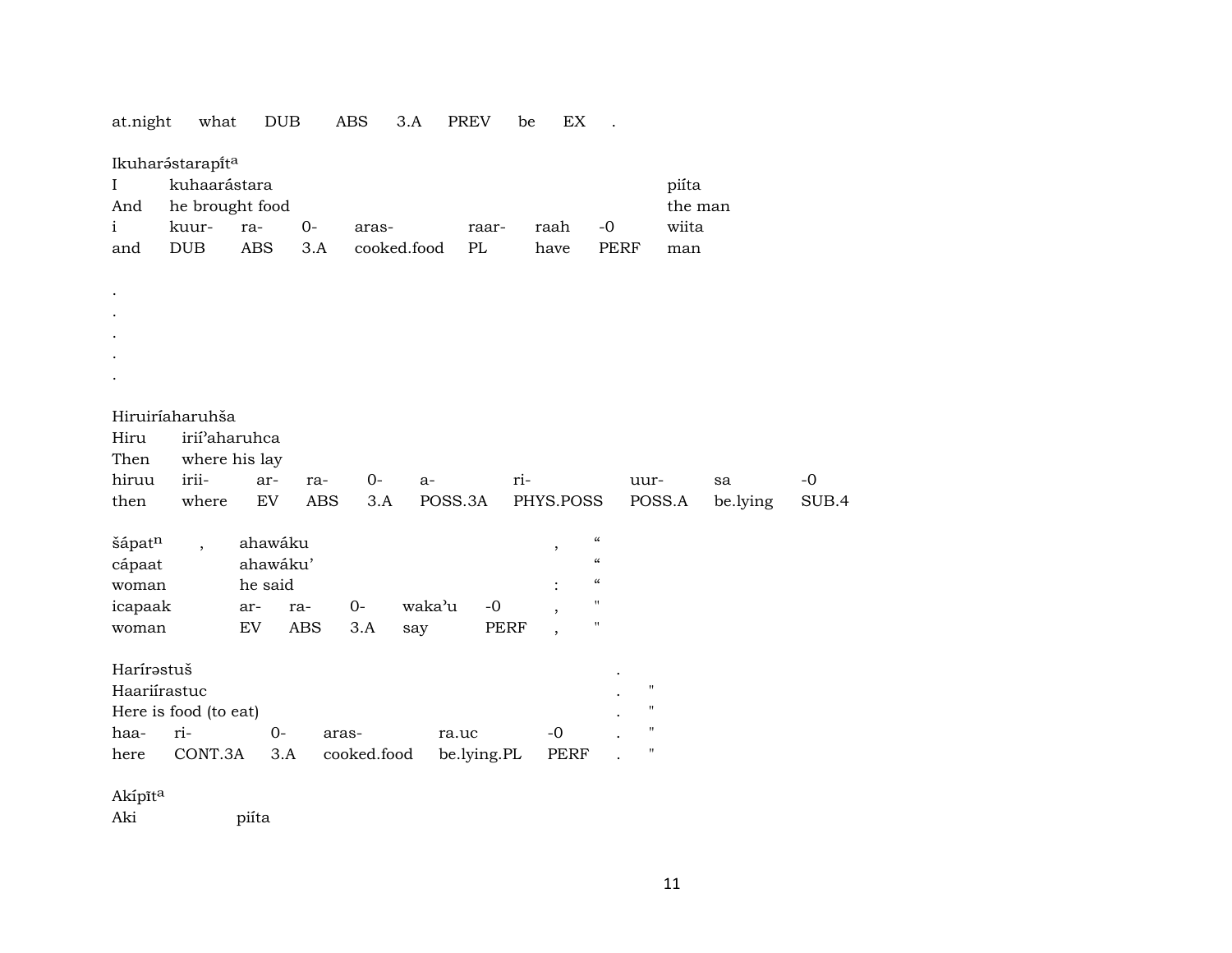| And here                |                                        | a man |                            |             |       |                                        |                  |                      |        |             |             |
|-------------------------|----------------------------------------|-------|----------------------------|-------------|-------|----------------------------------------|------------------|----------------------|--------|-------------|-------------|
| $a-$                    | ki                                     | wiita |                            |             |       |                                        |                  |                      |        |             |             |
| and                     | there                                  | man   |                            |             |       |                                        |                  |                      |        |             |             |
|                         |                                        |       |                            |             |       |                                        |                  |                      |        |             |             |
|                         | kutarukátasa                           |       |                            |             |       |                                        |                  |                      |        |             |             |
|                         | kutaruhkaátasa                         |       |                            |             |       |                                        |                  |                      |        |             |             |
|                         | he lay in back of his                  |       |                            |             |       |                                        |                  |                      |        |             |             |
| ku-                     | ti-                                    | $0-$  | $a-$                       |             | ri-   |                                        |                  | uur-                 | kaata- | sa          | $-0$        |
| <b>INDF</b>             | IND.3A                                 |       | 3.A                        | POSS.3A     |       | PHYS.POSS                              |                  | POSS.A               | behind | be.lying    | <b>PERF</b> |
|                         |                                        |       |                            |             |       |                                        |                  |                      |        |             |             |
| tírasa                  |                                        |       |                            |             |       | šápat <sup>n</sup>                     |                  |                      |        |             |             |
| tíraasa                 |                                        |       |                            |             |       | cápaat                                 |                  |                      |        |             |             |
| this one                |                                        |       |                            |             |       | woman                                  |                  |                      |        |             |             |
| tii-                    | ra-                                    | $0-$  | sa                         | $-0$        |       | icapaak                                |                  |                      |        |             |             |
| this                    | <b>ABS</b>                             | 3.A   | be.lying                   |             | SUB.3 | woman                                  |                  |                      |        |             |             |
|                         |                                        |       |                            |             |       |                                        |                  |                      |        |             |             |
| Ahawaku                 |                                        |       |                            |             |       | $\boldsymbol{\zeta}\boldsymbol{\zeta}$ | Náw <sup>a</sup> |                      |        |             |             |
| Ahawáku'                |                                        |       |                            |             |       | $\zeta\zeta$                           | Ráwa             |                      |        |             |             |
| He said                 |                                        |       |                            |             |       | $\zeta\zeta$                           | <b>Now</b>       |                      |        |             |             |
| ar-                     | ra-                                    | $0-$  | waka'u                     | $-0$        |       | $\pmb{\mathsf{H}}$                     | rawa             |                      |        |             |             |
| EV                      | <b>ABS</b>                             | 3.A   | say                        | <b>PERF</b> |       | Н                                      | now              |                      |        |             |             |
|                         |                                        |       |                            |             |       |                                        |                  |                      |        |             |             |
|                         |                                        |       | šírururihirasuksuhúhwišatn |             |       |                                        |                  |                      |        |             |             |
| ciru                    |                                        |       | ruuríhiira' suksuhúhwiicat |             |       |                                        |                  |                      |        |             |             |
| yet                     |                                        |       | move back a little now     |             |       |                                        |                  |                      |        |             |             |
| ciruu                   | ruu-                                   |       | rihiiraa                   | $i-$        |       | $S-$                                   | uks-             | uhur-                |        | wiic.at     | $-0$        |
| yet                     | then                                   |       | beyond                     | CONT.1/2A   |       | 2.A                                    | <b>JUSS</b>      | $\operatorname{now}$ |        | go.that.way | PERF        |
|                         |                                        |       |                            |             |       |                                        |                  |                      |        |             |             |
| $\, ,$                  |                                        |       | tuksuhútakahatn            |             |       |                                        |                  |                      |        |             |             |
| $\pmb{\mathsf{H}}$      | $\boldsymbol{\zeta}\boldsymbol{\zeta}$ |       | Tuksuhúhtakaahat           |             |       |                                        |                  |                      |        |             |             |
| $\pmb{\mathsf{H}}$<br>Ţ | "                                      |       | Let me get down now        |             |       |                                        |                  |                      |        |             |             |
| $\pmb{\mathsf{H}}$      | $\pmb{\mathsf{H}}$                     | $i-$  |                            | $t-$        | uks-  | uhur-                                  |                  | takaa.hak            | $-0$   |             |             |
| $\mathbf{H}$            | $\pmb{\mathsf{H}}$                     |       | CONT.1/2A                  | 1.A         | JUSS  | now                                    |                  | get.down             |        | <b>PERF</b> |             |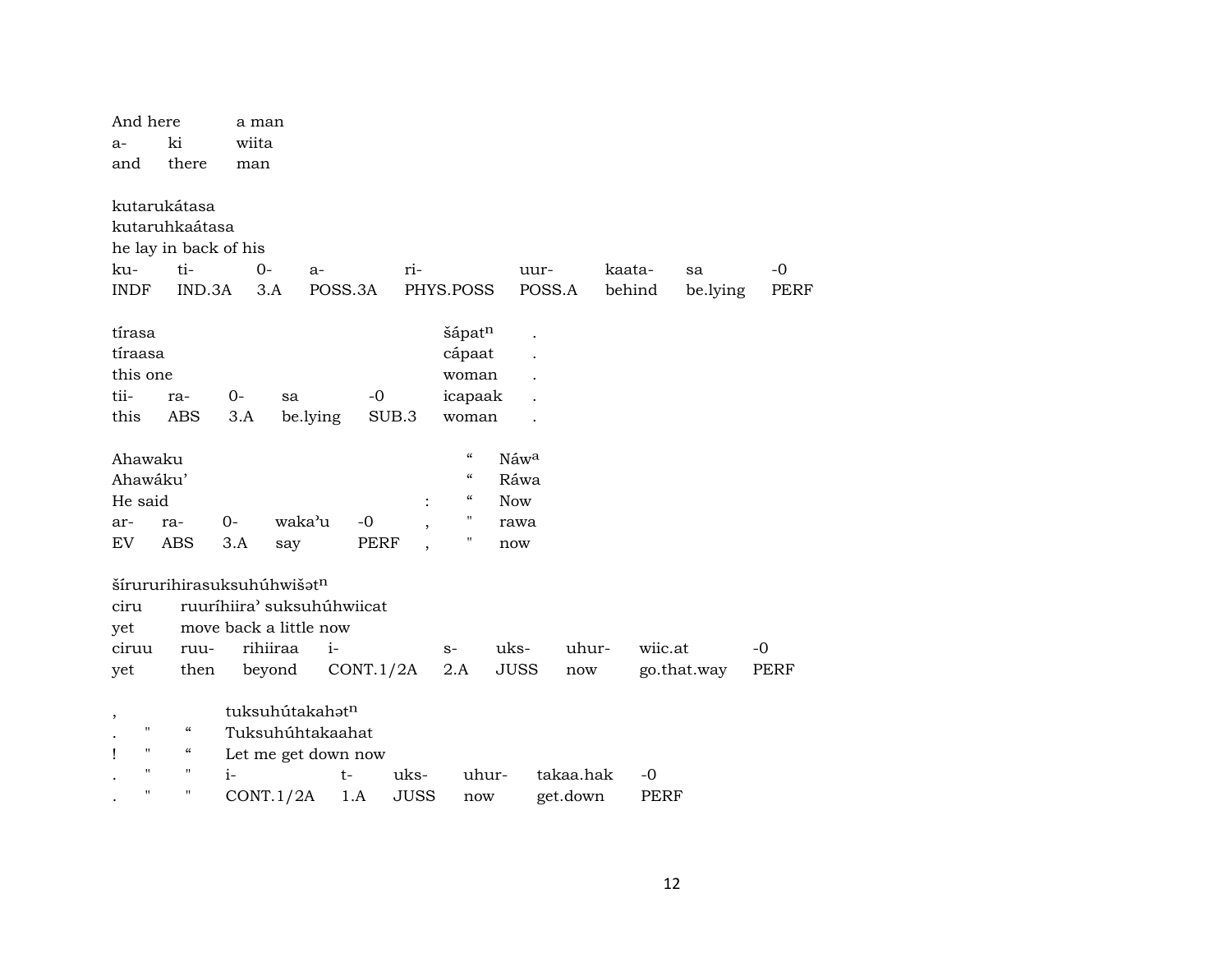|     |                   |                         | Ahatakáhat <sup>n</sup> |           |  |           |      |   |  |  |
|-----|-------------------|-------------------------|-------------------------|-----------|--|-----------|------|---|--|--|
|     | $^{\prime\prime}$ |                         | Ahatakaáhat             |           |  |           |      |   |  |  |
|     | $^{\prime\prime}$ |                         | She got down            |           |  |           |      | ٠ |  |  |
|     | $^{\prime}$       | ar-                     | ra-                     | $O-$      |  | takaa.hak | -0   | ٠ |  |  |
|     | $^{\prime\prime}$ | EV                      | ABS                     | 3.A       |  | get.down  | PERF |   |  |  |
|     |                   |                         |                         |           |  |           |      |   |  |  |
|     |                   | Ahatakáhat <sup>n</sup> |                         |           |  |           | ٠    |   |  |  |
|     |                   | Ahatakaáhat             |                         |           |  |           |      |   |  |  |
|     |                   | She got down            |                         |           |  |           |      |   |  |  |
| ar- |                   | ra-                     | $O -$                   | takaa.hak |  | -0        |      |   |  |  |
| EV  |                   | ABS                     | 3.P                     | get.down  |  | PERF      |      |   |  |  |
|     |                   |                         |                         |           |  |           |      |   |  |  |

Wiwitiutátakar<sup>i</sup>t<sup>n</sup> Wiwiti'uttátakaarit Now she stood on the floor wii- wi- ti- 0- uktata- ka- arik -0 now QUOT IND.3A 3.A bottom on be.standing PERF

- , hiahakusáhkišiwakt<sup>a</sup>
- , hi ahakusaahkiciíwakta'
- , and the bed creaked

|  | ar- | ra-                |  | kus.haar- kicii.wak.ta   |  |
|--|-----|--------------------|--|--------------------------|--|
|  |     | and EV ABS 3.A bed |  | be.a.creaking.sound PERF |  |

- . Kuwituruhú<sup>u</sup>
- . Kuwituruuhú'u
- . It appeared thus

| ku- | $W1-$ |                                  | $\Omega$ | uur- raa.uhur -' |    |
|-----|-------|----------------------------------|----------|------------------|----|
|     |       | INDF QUOT IND.3A 3.A PREV appear |          |                  | ЕX |

| hawarákus <sup>a</sup> |                 |      |        |    |       |  |  |  |  |  |
|------------------------|-----------------|------|--------|----|-------|--|--|--|--|--|
| hawá rákuusa           |                 |      |        |    |       |  |  |  |  |  |
| also                   | his lying there |      |        |    |       |  |  |  |  |  |
| haawa                  | ra-             | $O-$ | $k11-$ | sa | $-()$ |  |  |  |  |  |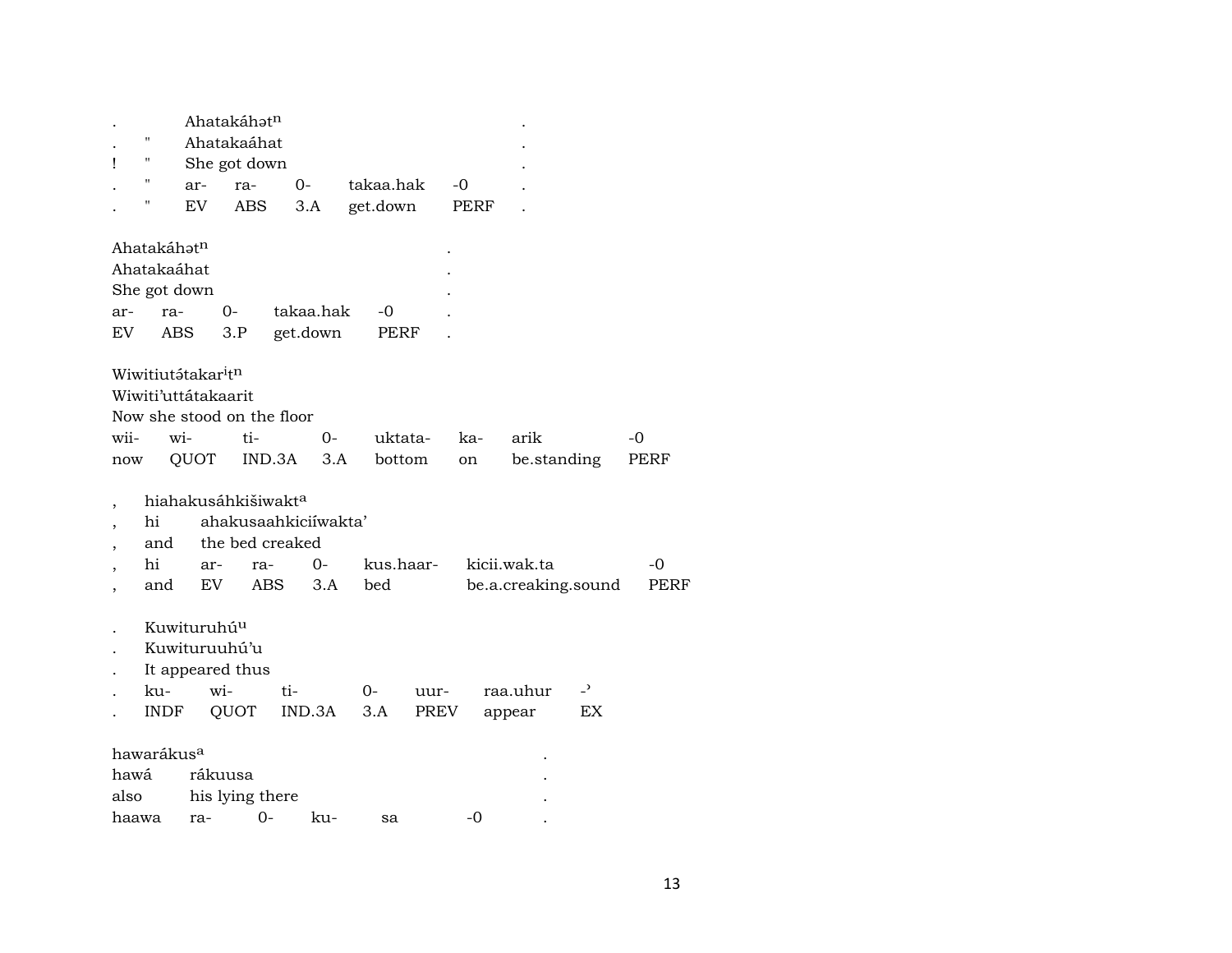| also                     | INF.A                    |          | 3.A     | INF.B       | be.lying         |          | SUB.4              |                  |                                        |                          |   |
|--------------------------|--------------------------|----------|---------|-------------|------------------|----------|--------------------|------------------|----------------------------------------|--------------------------|---|
| Híahutapíta<br>Hi<br>And | ahuúta<br>he did it      |          |         |             |                  |          |                    | piíta<br>the man |                                        | :                        |   |
| hi                       | ar-                      | ra-      | 0-      | ut-         | aar              | $-0$     |                    | wiita            |                                        |                          |   |
| and                      | EV                       | ABS      | 3.A     | <b>PREV</b> | do               | PERF     |                    | man              |                                        | $\overline{\phantom{a}}$ |   |
|                          |                          |          |         |             |                  |          |                    |                  |                                        | $\overline{\phantom{a}}$ |   |
| aháksut <sup>a</sup>     |                          |          |         |             |                  |          |                    |                  |                                        |                          |   |
|                          | ahaáksuuta               |          |         |             |                  |          |                    |                  |                                        |                          |   |
|                          | he reached his hand over |          |         |             |                  |          |                    |                  |                                        |                          |   |
| ar-                      | ra-                      | $0-$     | iks-    | u.at        |                  |          | -a                 |                  |                                        |                          |   |
| EV                       | ABS                      | 3.A      | hand    |             | extend.in.a.line |          | SUB.1              |                  |                                        |                          |   |
|                          |                          |          |         |             |                  |          |                    |                  |                                        |                          |   |
|                          | hiwihiruahísa            |          |         |             |                  |          |                    |                  |                                        |                          |   |
| hi                       | wihiru                   |          |         | ahísa       |                  |          |                    |                  |                                        |                          |   |
| and                      | there                    |          |         | he lay      |                  |          |                    |                  |                                        |                          |   |
| hi                       | wii-                     | hiruu    |         | ri-<br>ar-  |                  | $0-$     | sa                 |                  | $-0$                                   |                          |   |
| and                      | now                      | there    |         | EV          | CONT.3A          | 3.A      |                    | be.lying         |                                        | PERF                     |   |
|                          |                          |          |         |             |                  |          |                    |                  |                                        |                          |   |
|                          | Hiruahiwáku              |          |         |             |                  |          |                    | ,                | $\epsilon\epsilon$                     | Ári                      | I |
| Hiru                     |                          | ahiwáku' |         |             |                  |          |                    |                  | $\boldsymbol{\zeta}\boldsymbol{\zeta}$ | Ári'                     |   |
| Then                     | he said                  |          |         |             |                  |          |                    |                  | $\epsilon$                             | Why                      |   |
| hiruu                    | ar-                      | ri-      |         | $0-$        | waka'u           | $-0$     |                    |                  | Н                                      | arii                     |   |
| then                     | EV                       |          | CONT.3A | 3.A         | say              | PERF     |                    |                  | П                                      | oh                       |   |
|                          |                          |          |         |             |                  |          |                    |                  |                                        |                          |   |
| kútisa                   |                          |          |         |             |                  |          | $^{\prime}$        |                  |                                        |                          |   |
| kútiisa                  |                          |          |         |             |                  |          | $\pmb{\mathsf{H}}$ |                  |                                        |                          |   |
|                          | it seems he lies here    |          |         |             |                  |          | $\pmb{\mathsf{H}}$ |                  |                                        |                          |   |
| ku-                      | ti-                      |          | $0-$    | sa          | -0               |          | 11                 |                  |                                        |                          |   |
| INDF                     | IND.3A                   |          | 3.A     | be.lying    | PERF             |          | П                  |                  |                                        |                          |   |
|                          |                          |          |         |             |                  |          |                    |                  |                                        |                          |   |
| Ahawáku                  |                          |          |         |             | ,                | "        | Hắ                 |                  | Ţ                                      | н                        |   |
| Ahawáku'                 |                          |          |         |             |                  | $\alpha$ |                    | Haá'u'           |                                        | 11                       |   |

## 14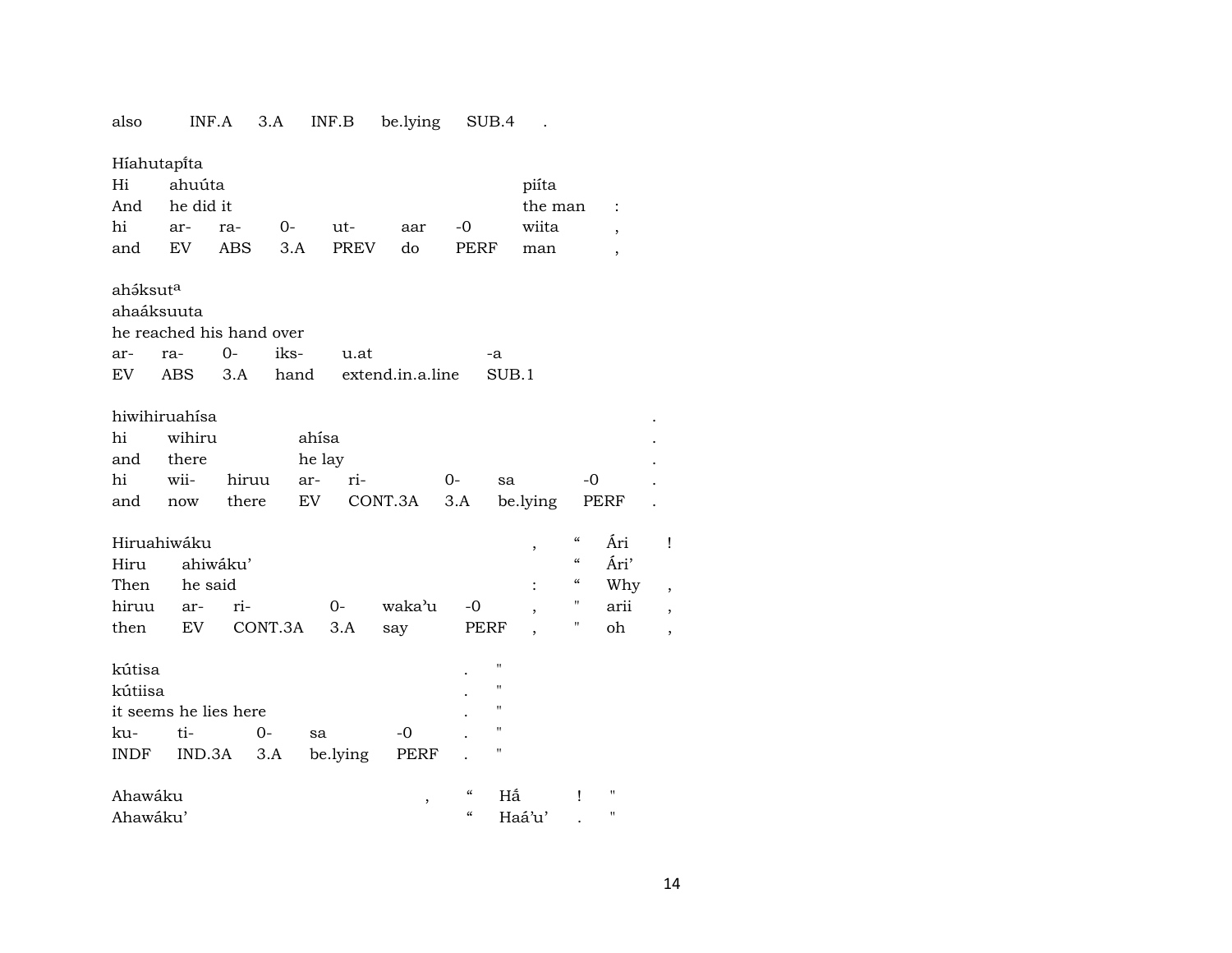| She said     |                   |       |        |      |          |             |                          | $\mathcal{C}$      | Yes              |                          | $\bar{\mathbf{H}}$ |  |
|--------------|-------------------|-------|--------|------|----------|-------------|--------------------------|--------------------|------------------|--------------------------|--------------------|--|
| ar-          | ra-               | $O -$ | waka'u |      | $-0$     |             | $\overline{\phantom{a}}$ | 11                 | haa'u'           |                          | $\pmb{\mathsf{H}}$ |  |
| EV           | <b>ABS</b>        | 3.A   | say    |      |          | PERF        |                          | 11                 | yes              |                          | $\pmb{\mathsf{H}}$ |  |
|              |                   |       |        |      |          |             |                          |                    |                  |                          |                    |  |
| Ahawáku      |                   |       |        |      |          |             |                          | $\alpha$           |                  |                          |                    |  |
| Ahawáku'     |                   |       |        |      |          |             |                          | $\epsilon\epsilon$ |                  |                          |                    |  |
| He said      |                   |       |        |      |          |             |                          | $\alpha$           |                  |                          |                    |  |
| ar-          | ra-               | $0-$  | waka'u |      | $-0$     |             |                          | $\pmb{\mathsf{H}}$ |                  |                          |                    |  |
| EV           | ABS               | 3.A   | say    |      |          | PERF        |                          | $\pmb{\mathsf{H}}$ |                  |                          |                    |  |
| Iriwitúrahi  |                   |       |        |      |          |             |                          |                    |                  |                          |                    |  |
| Iriwitúraahi |                   |       |        |      |          |             |                          |                    |                  |                          |                    |  |
|              | That is good      |       |        |      |          |             |                          |                    |                  |                          |                    |  |
| irii-        | wi-               | ti-   |        | $0-$ |          | uur-        |                          | raa-               | hiir             |                          | $-0$               |  |
| that         | QUOT              |       | IND.3A | 3.A  |          | PREV        |                          | way                | be.good          |                          | PERF               |  |
|              |                   |       |        |      |          |             |                          |                    |                  |                          |                    |  |
| Iriwitúrahi  |                   |       |        |      |          |             |                          |                    |                  |                          |                    |  |
| Iriwitúraahi |                   |       |        |      |          |             |                          |                    |                  |                          |                    |  |
|              | That is good      |       |        |      |          |             |                          |                    |                  |                          |                    |  |
| irii-        | wi-               | ti-   |        | 0-   |          | uur-        |                          | raa-               | hiir             |                          | $-0$               |  |
| that         | QUOT              |       | IND.3A | 3.A  |          | <b>PREV</b> |                          | way                | be.good          |                          | PERF               |  |
|              |                   |       |        |      |          |             |                          |                    |                  |                          |                    |  |
| irikúhas     |                   |       |        |      |          |             |                          |                    | Náw <sup>a</sup> | ,                        |                    |  |
| iriikuúhas   |                   |       |        |      |          |             |                          |                    | Ráwa             |                          |                    |  |
|              | whoever you are   |       |        |      |          |             |                          |                    | <b>Now</b>       | $\overline{\phantom{a}}$ |                    |  |
| irii-        | kuur-             | ra-   | $S-$   |      | $\Omega$ | $-0$        |                          |                    | rawa             |                          |                    |  |
| who          | <b>DUB</b>        | ABS   |        | 2.A  | be       | <b>PERF</b> |                          |                    | now              | $\overline{\phantom{a}}$ |                    |  |
| witatákutitn |                   |       |        |      |          |             |                          |                    |                  | н                        | Pita               |  |
|              | witatákuutit      |       |        |      |          |             |                          |                    |                  | $\pmb{\mathsf{H}}$       | Piíta              |  |
|              | now I'll kill you |       |        |      |          |             |                          |                    |                  | н                        | The man            |  |
| wii-         | ta-               |       | t-     | a-   |          | kuut.ik     |                          | -0                 |                  | н                        | wiita              |  |
| now          | IND.1/2A          |       | 1.A    | 2.P  |          | kill        |                          | PERF               |                  | Ħ                        | man                |  |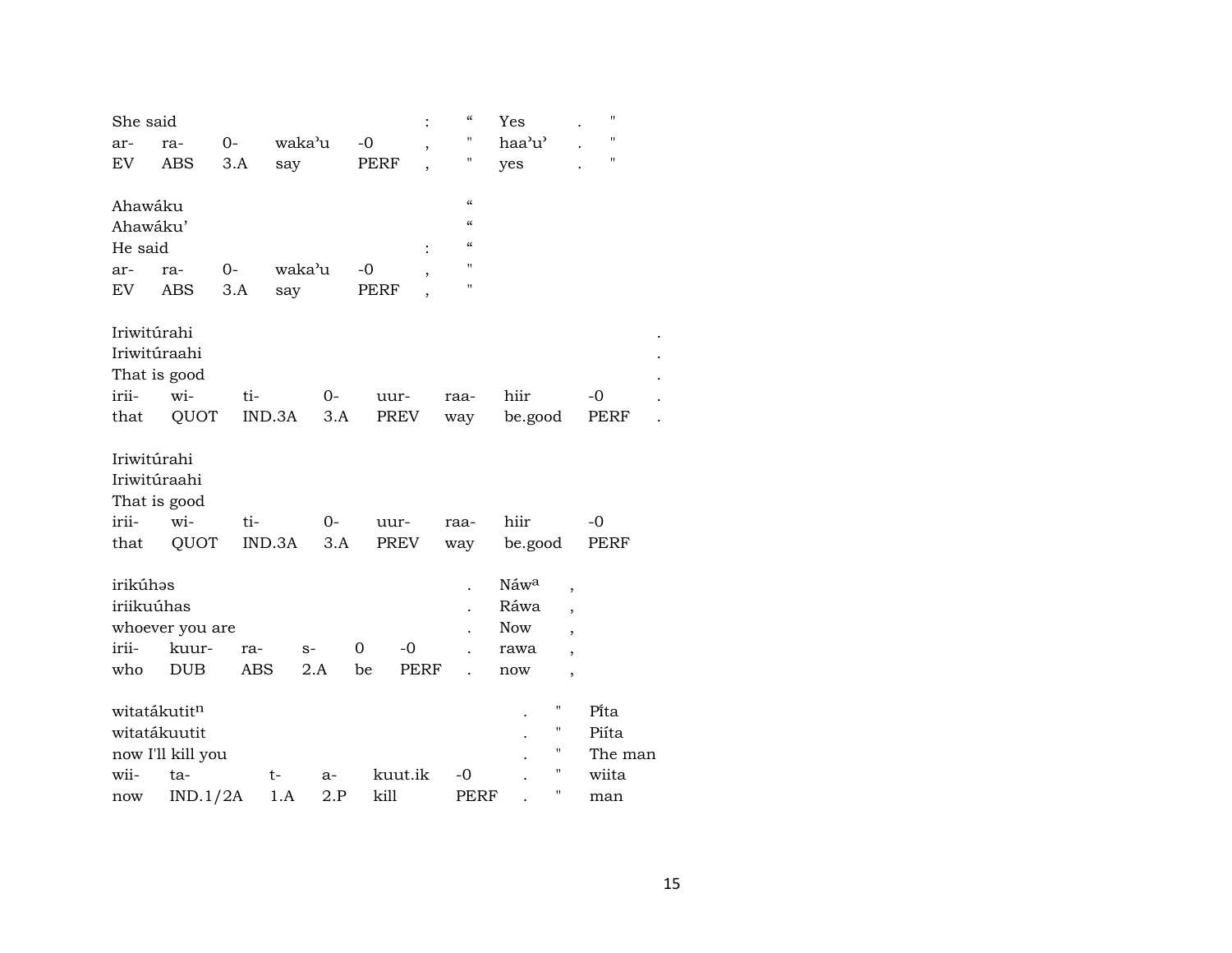|                         | nutukstahurahúritət <sup>n</sup><br>ruutúkstaahu' |      |             |             |                            | raahúriitat              | ,          |
|-------------------------|---------------------------------------------------|------|-------------|-------------|----------------------------|--------------------------|------------|
|                         | he used to have it                                |      |             |             |                            | all the time             |            |
| ruu-                    | ti-                                               | 0-   | uks-        | raah        | -:hus                      | raahuriitat              |            |
| then                    | IND.3A                                            | 3.A  | <b>JUSS</b> | have        | <b>IMPF</b>                | always                   |            |
| níšiwaruksti            |                                                   |      |             |             |                            |                          |            |
|                         | riíciwaaruksti'                                   |      |             |             |                            |                          |            |
| a sword                 |                                                   |      |             |             |                            |                          |            |
| riici-                  | waarukstii                                        |      |             |             |                            |                          |            |
| knife                   | be.holy                                           |      |             |             |                            |                          |            |
| Hiahárit <sup>n</sup>   |                                                   |      |             |             |                            | níšiwaruksti             |            |
| Hi                      | ahaárit                                           |      |             |             |                            | riiciwaaruksti'          |            |
| And                     | he picked it up                                   |      |             |             |                            | the sword                |            |
| hi                      | ra-<br>ar-                                        | $0-$ | arik        |             | -0                         | riici-                   | waarukstii |
| and                     | EV<br>ABS                                         | 3.A  |             | be.standing | PERF                       | knife                    | be.holy    |
|                         | Ahawáku                                           |      |             |             | $\mathcal{C}$              |                          |            |
|                         | Ahawáku'                                          |      |             |             |                            | $\pmb{\zeta}\pmb{\zeta}$ |            |
|                         | He said                                           |      |             |             | $\alpha$<br>$\ddot{\cdot}$ |                          |            |
| ar-                     | ra-                                               | 0-   | waka'u      | -0          | ,                          | Ħ                        |            |
| EV                      | ABS                                               | 3.A  | say         | PERF        |                            | 11                       |            |
| Kistataruš <sup>u</sup> |                                                   |      |             |             |                            |                          | $\,$       |
| Kístattaruucu           |                                                   |      |             |             |                            |                          |            |
|                         | You (pl) make a fire                              |      |             |             |                            |                          | Ţ          |
| kii-                    | $i-$                                              |      | $S-$        | rak-        | ta.ra.uc.wuh               | -0                       |            |
| HORT                    | CONT.1/2A                                         |      | $2.A$       | $1/2$ .PL   | make.a.fire                | PERF                     |            |
|                         |                                                   |      |             |             |                            |                          |            |
| šáhiks                  |                                                   |      |             |             |                            |                          |            |
| Cáhiks                  |                                                   |      |             |             |                            |                          |            |
| A person                |                                                   |      |             |             |                            |                          |            |
| icaahiks                |                                                   |      |             |             |                            |                          |            |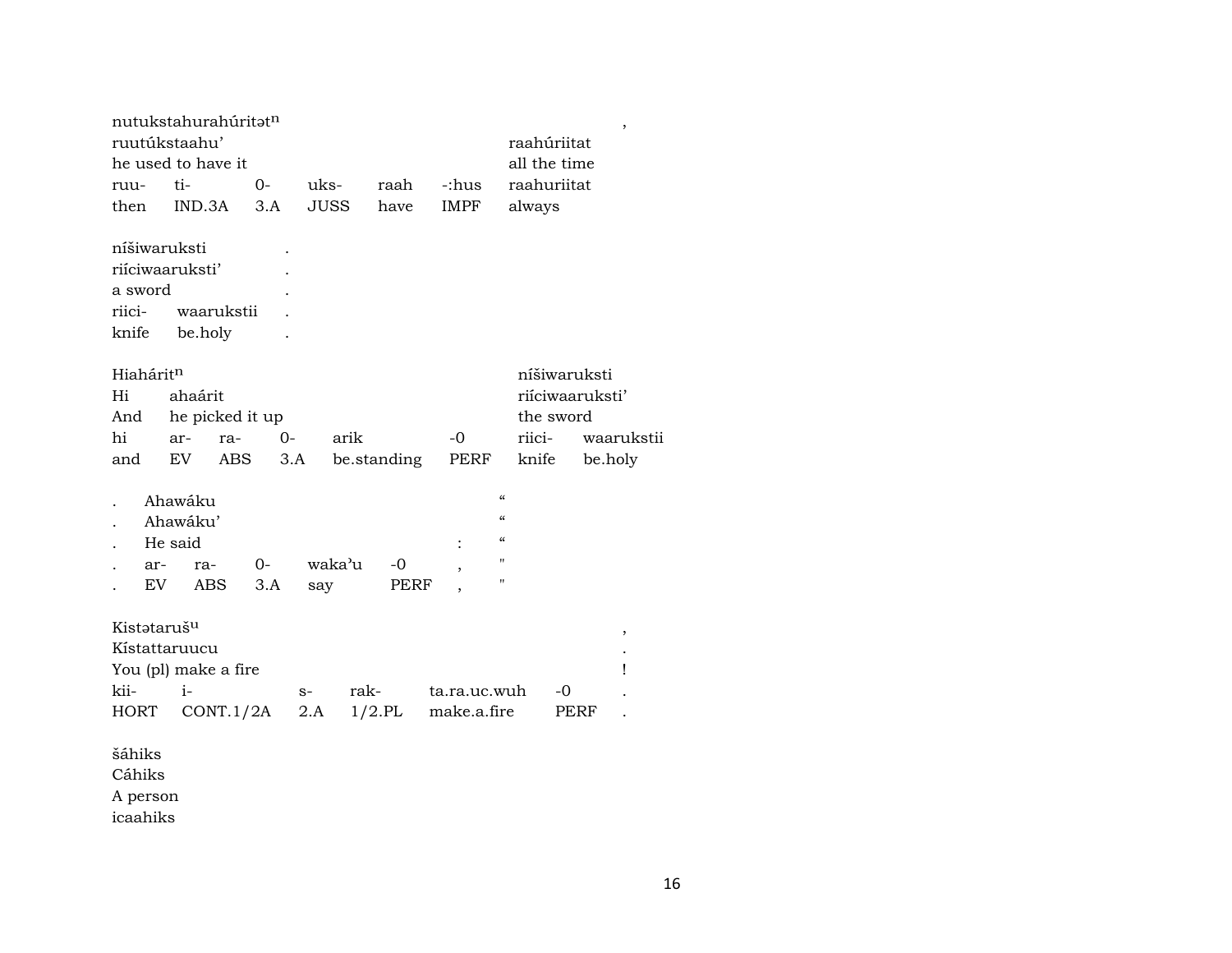#### person

| títaku<br>here | titakutíhahuk <sup>a</sup> |       | tiíhaahuuka'<br>he must have come inside |      |                       |      |                                        |                 |                          |      |  |  |
|----------------|----------------------------|-------|------------------------------------------|------|-----------------------|------|----------------------------------------|-----------------|--------------------------|------|--|--|
| tii-           | -taku                      | tiir- |                                          | ra-  | $O -$                 | $a-$ |                                        | huuk-           | a                        | $-0$ |  |  |
| here           | LOC                        |       | <b>INFR</b>                              | ABS  | 3.A                   |      | PREV.3A                                | into            | come                     | PERF |  |  |
|                |                            |       |                                          |      |                       |      |                                        |                 |                          |      |  |  |
| Ħ              |                            |       | Hiruirirahíwatur <sup>u</sup>            |      |                       |      |                                        |                 |                          | ,    |  |  |
| п              | Hiru                       |       | iriirahíwatuuru                          |      |                       |      |                                        |                 |                          |      |  |  |
| п              | Then                       |       |                                          |      | where the doorway was |      |                                        |                 |                          |      |  |  |
| Н              | hiruu                      |       | irii-                                    | ra-  | $0-$                  |      | hiwatur                                |                 | -u                       |      |  |  |
| н              | then                       |       | where                                    | ABS  | 3.A                   |      | be.a.doorway                           | SUB.D           |                          |      |  |  |
|                |                            |       |                                          |      |                       |      |                                        |                 |                          |      |  |  |
|                | hiwiaháritpít <sup>a</sup> |       |                                          |      |                       |      |                                        |                 |                          | $\,$ |  |  |
| hi             | wi'ahaárit                 |       |                                          |      |                       |      |                                        |                 | piíta                    |      |  |  |
| and            | he stood                   |       |                                          |      |                       |      |                                        |                 | the man                  |      |  |  |
| hi             | wii-                       | ar-   | ra-                                      | $0-$ | arik                  |      |                                        | -0              | wiita                    |      |  |  |
| and            | now                        | EV    | ABS                                      | 3.A  |                       |      | be.standing                            | PERF            | man                      |      |  |  |
|                |                            |       |                                          |      |                       |      |                                        |                 |                          |      |  |  |
| witira         |                            |       |                                          |      |                       |      |                                        | níšiwaruksti    |                          |      |  |  |
| Wítira         |                            |       |                                          |      |                       |      |                                        | riíciwaaruksti' |                          |      |  |  |
| He had it      |                            |       |                                          |      |                       |      | the sword                              |                 |                          |      |  |  |
| wi-            | ti-                        |       | $0-$                                     | raah | $-0$                  |      | riici-                                 | waarukstii      |                          |      |  |  |
| QUOT           | IND.3A                     |       | 3.A                                      | have | <b>PERF</b>           |      | knife                                  | be.holy         |                          |      |  |  |
|                |                            |       |                                          |      |                       |      |                                        |                 |                          |      |  |  |
| Ahawáku        |                            |       |                                          |      |                       |      | "                                      | Náwa            | $\overline{\phantom{a}}$ |      |  |  |
| Ahawáku'       |                            |       |                                          |      |                       |      | $\boldsymbol{\zeta}\boldsymbol{\zeta}$ | Ráwa            | $\overline{\phantom{a}}$ |      |  |  |
| He said        |                            |       |                                          |      |                       |      | $\epsilon\epsilon$                     | <b>Now</b>      | $\overline{\phantom{a}}$ |      |  |  |
| ar-            | ra-                        | $0 -$ | waka'u                                   |      | -0                    |      | н                                      | rawa            | $\overline{\phantom{a}}$ |      |  |  |
| EV             | ABS                        | 3.A   | say                                      |      | PERF                  |      | н                                      | now             | $\overline{\phantom{a}}$ |      |  |  |
|                |                            |       |                                          |      |                       |      |                                        |                 |                          |      |  |  |
|                | witatákutit <sup>n</sup>   |       |                                          |      |                       |      |                                        |                 | п                        |      |  |  |
|                | witatákuutit               |       |                                          |      |                       |      |                                        |                 | н                        |      |  |  |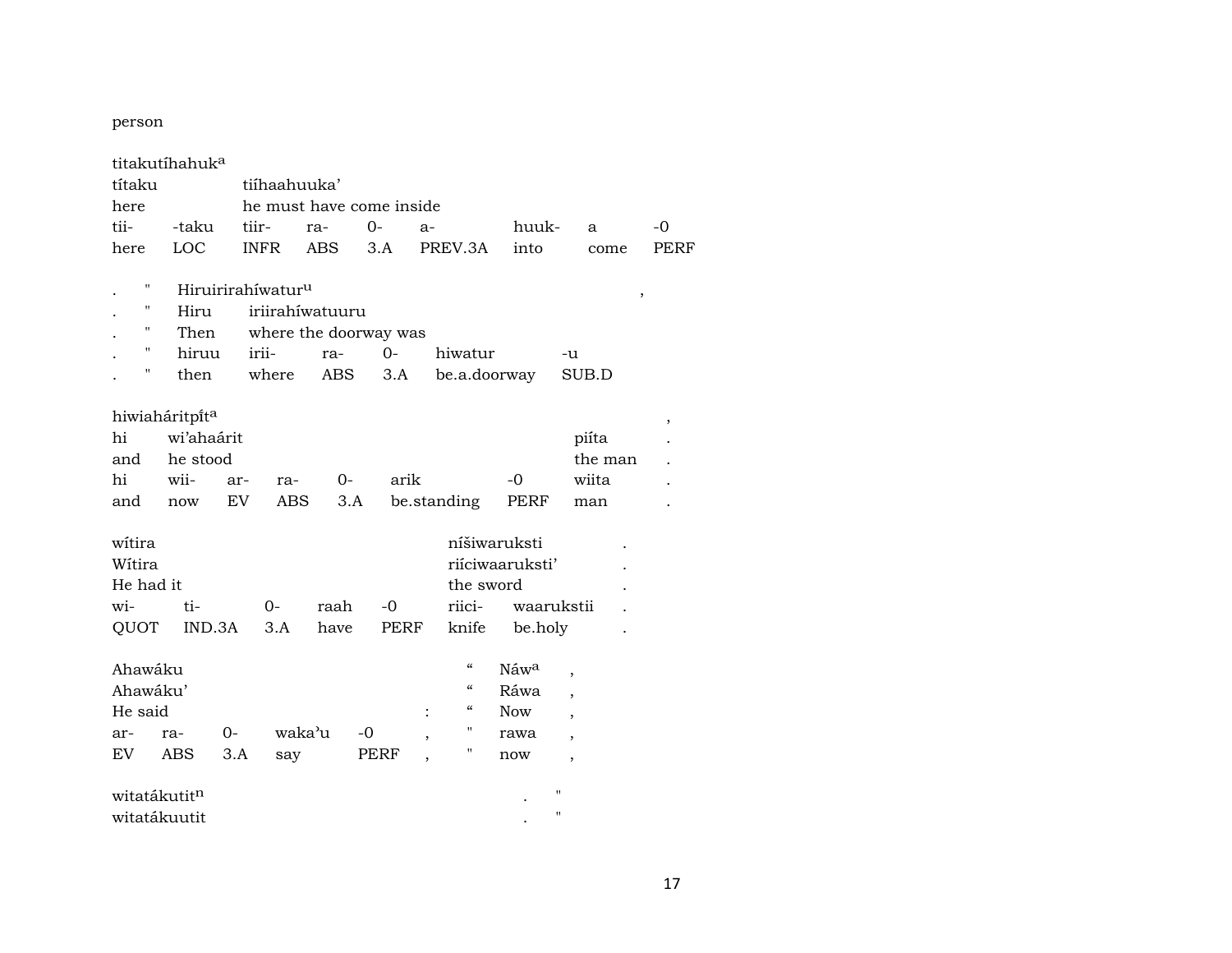|      | now I'll kill you                          |              |        |           |                     |      | $\pmb{\mathsf{H}}$ |                          |      |
|------|--------------------------------------------|--------------|--------|-----------|---------------------|------|--------------------|--------------------------|------|
| wii- | ta-                                        |              | $t-$   | a-        | kuut.ik             | $-0$ | п                  |                          |      |
| now  | IND.1/2A                                   |              | 1.A    | 2.P       | kill                | PERF | н                  |                          |      |
|      |                                            |              |        |           |                     |      |                    |                          |      |
|      | Ahihtariwíkus                              |              |        |           |                     |      |                    | $\,$                     |      |
|      | Ahihtariwikus                              |              |        |           |                     |      |                    | ,                        |      |
|      | A big fire was made                        |              |        |           |                     |      |                    |                          |      |
| ar-  | ra-                                        | $0-$         | ir-    |           | ta.riwii.kus.k      |      | -0                 | ,                        |      |
| EV   | ABS                                        | 3.A          | 3.INDF |           | make.a.large.fire   |      | PERF               | $\overline{\phantom{a}}$ |      |
|      |                                            |              |        |           |                     |      |                    |                          |      |
|      | hiwihirúaharar <sup>i</sup> t <sup>n</sup> |              |        |           |                     |      |                    |                          |      |
| hi   | wihiru                                     |              |        | ahaárarit |                     |      |                    |                          |      |
| and  | there                                      |              |        |           | he stood over there |      |                    |                          |      |
| hi   | wii-                                       | hiruu        | ar-    | ra-       | $0-$                | ar-  | arik               |                          | $-0$ |
| and  | $\operatorname{now}$                       | there        | EV     | ABS       | 3.A                 | EV   | be.standing        |                          | PERF |
|      |                                            |              |        |           |                     |      |                    |                          |      |
|      | ikaa                                       | Ţ            |        |           |                     |      |                    |                          |      |
| ,    | iíka'a                                     |              |        |           |                     |      |                    |                          |      |
|      | oh my                                      |              |        |           |                     |      |                    |                          |      |
|      | iika'a                                     |              |        |           |                     |      |                    |                          |      |
|      | oh.my                                      |              |        |           |                     |      |                    |                          |      |
|      |                                            |              |        |           |                     |      |                    |                          |      |
|      | kuwitih"tn                                 |              |        |           |                     |      |                    |                          |      |
|      | kuwitiihat                                 |              |        |           |                     |      |                    |                          |      |
|      | he was tall                                |              |        |           |                     |      |                    |                          |      |
| ku-  | wi-                                        | ti-          |        | $0-$      | u.hak               |      | $-0$               |                          |      |
| INDF | QUOT                                       |              | IND.3A | 3.A       | extend.in.a.line    |      | PERF               |                          |      |
|      |                                            |              |        |           |                     |      |                    |                          |      |
|      | Hiwiahakíkatn                              |              |        |           |                     |      | $\, ,$             |                          |      |
| Hi   | wi'ahakikat                                |              |        |           |                     |      |                    |                          |      |
| And  |                                            | now he cried |        |           |                     |      |                    |                          |      |
| hi   | wii-                                       | ar-          | ra-    | $0-$      | kikak               | -0   |                    |                          |      |
| and  | now                                        | EV           | ABS    | 3.A       | cry                 | PERF |                    |                          |      |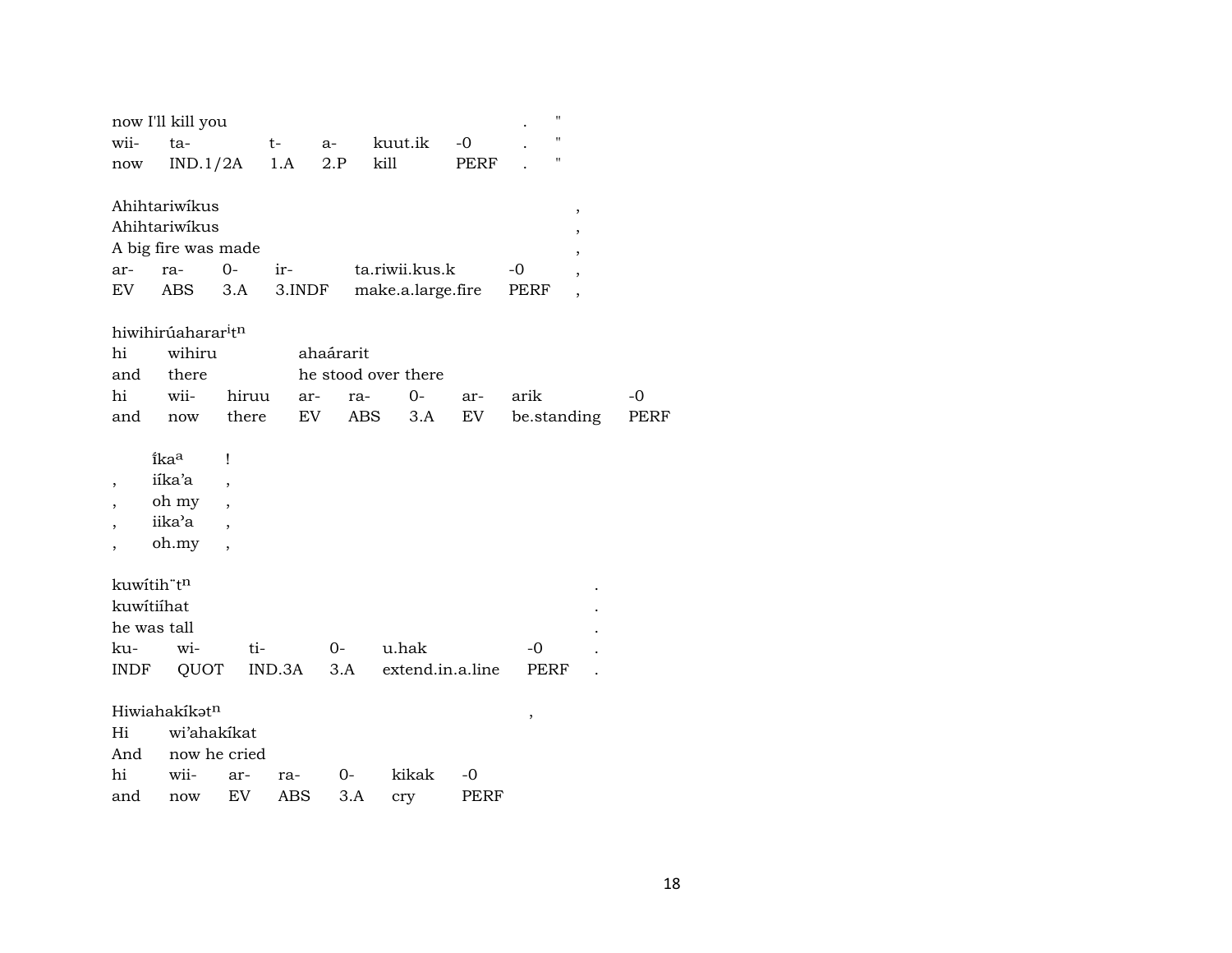| níhuksukuhutíritn |               |                          |                          |            |       |             |         |            |                          |   |
|-------------------|---------------|--------------------------|--------------------------|------------|-------|-------------|---------|------------|--------------------------|---|
| ríhuksu'          |               |                          | kúhuutiirit              |            |       |             |         |            |                          |   |
| just              |               |                          | he saw it                |            |       |             |         |            |                          |   |
| rihuks            | $-u^{\prime}$ |                          | kuur-                    | ra-        | 0-    | ut-         | iirik   | -0         |                          |   |
| alone             | <b>NOM</b>    |                          | <b>DUB</b>               | <b>ABS</b> | 3.A   | <b>PREV</b> | see     | PERF       |                          |   |
|                   |               |                          |                          |            |       |             |         |            |                          |   |
| níšiwaruksti      |               |                          | $\overline{\phantom{a}}$ |            |       |             |         |            |                          |   |
| riiciwaaruksti'   |               |                          | $\overline{\phantom{a}}$ |            |       |             |         |            |                          |   |
| the sword         |               |                          | $\overline{\phantom{a}}$ |            |       |             |         |            |                          |   |
| riici-            |               | waarukstii               |                          |            |       |             |         |            |                          |   |
| knife             | be.holy       |                          | $\overline{\phantom{a}}$ |            |       |             |         |            |                          |   |
|                   |               | hiahawakarahkáaspíta     |                          |            |       |             |         |            |                          |   |
| hi                |               | ahawakaraahká'as         |                          |            |       |             |         | piíta      |                          |   |
| and               |               | he he cried loudly       |                          |            |       |             |         | the man    |                          |   |
| hi                | ar-           | ra-                      | 0-                       | wakaraar-  |       | kaas        | -0      | wiita      |                          |   |
| and               | <b>EV</b>     | <b>ABS</b>               | 3.A                      | voice      |       | break       | PERF    | man        |                          | , |
|                   |               |                          |                          |            |       |             |         |            |                          |   |
| iriwiahakikatn    |               |                          |                          |            |       |             |         | Náwa       | $\overline{\phantom{a}}$ |   |
| iriwi'ahakikat    |               |                          |                          |            |       |             |         | Ráwa       |                          |   |
| the one who cried |               |                          |                          |            |       |             |         | <b>Now</b> |                          |   |
| irii-             | wii-          | ar-                      | ra-                      | 0-         | kikak | -0          |         | rawa       |                          |   |
| there             | now           | EV                       | ABS                      | 3.A        | cry   | PERF        |         | now        | $\overline{\phantom{a}}$ |   |
|                   |               |                          |                          |            |       |             |         |            |                          |   |
| híruahapīta       |               |                          |                          |            |       |             |         |            |                          |   |
| hiru              | ahaá'         |                          |                          |            |       |             |         | piíta      |                          |   |
| then              |               | he came                  |                          |            |       |             |         | the man    |                          |   |
| hiruu             | ar-           | ra-                      | 0-                       | a-         |       | a           | -0      | wiita      |                          |   |
| then              | EV            | <b>ABS</b>               | 3.A                      | PREV.3A    |       | come        | PERF    | man        |                          | , |
| ahitiksuríkutn    |               |                          |                          |            |       |             |         |            |                          |   |
| ahiitiksuuríkut   |               |                          |                          |            |       |             |         |            |                          |   |
|                   |               | he took hold of his hand |                          |            |       |             |         |            |                          |   |
| ar-               | ra-           | 0-                       | ir-                      | ut-        | iks-  |             | uurikuk | -0         |                          |   |
|                   |               |                          |                          |            |       |             |         |            |                          |   |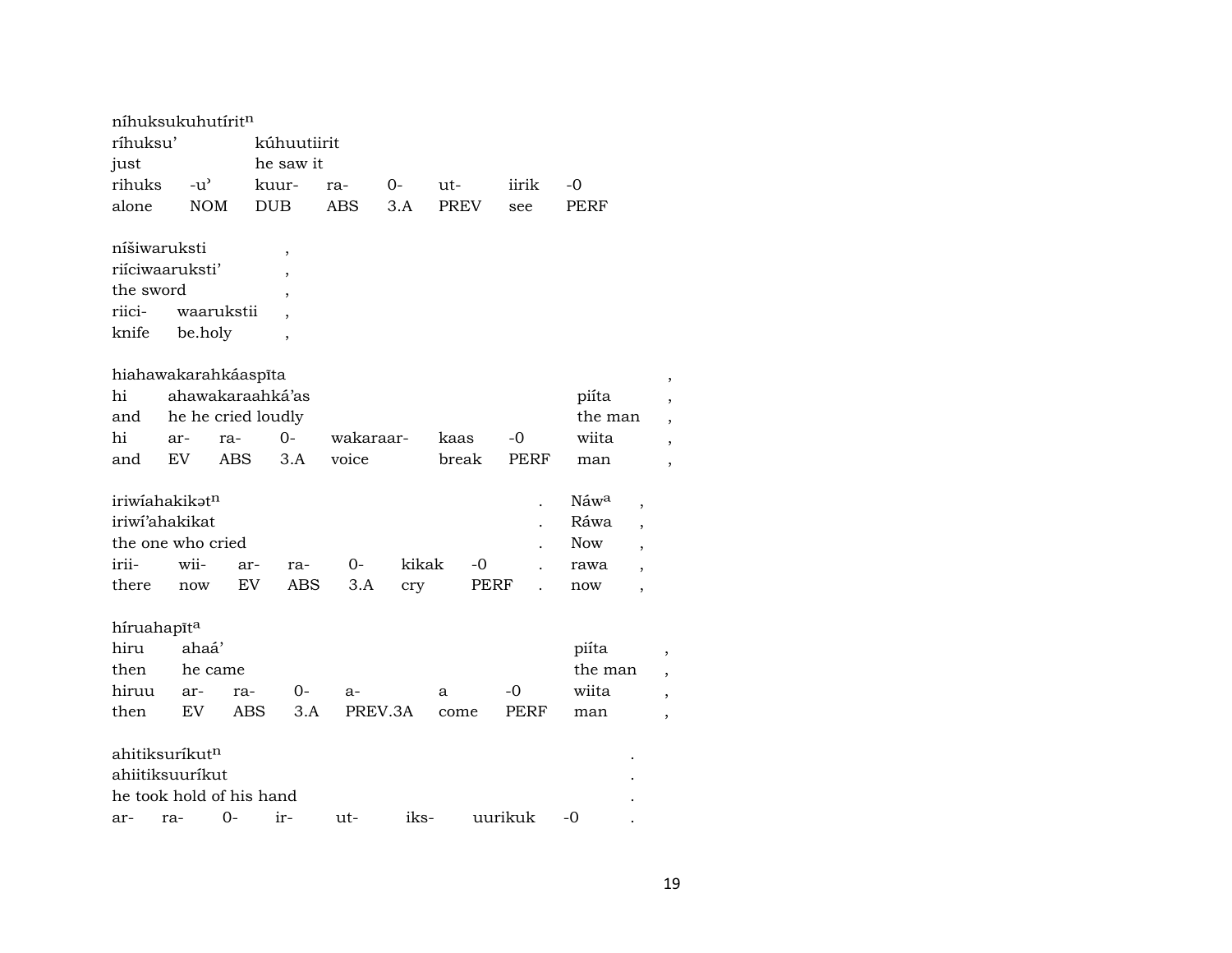| EV          | <b>ABS</b>                     | 3.A                 | <b>OBV</b> | <b>PREV</b>                          | hand        | hold           |                                                 | PERF                     |   |
|-------------|--------------------------------|---------------------|------------|--------------------------------------|-------------|----------------|-------------------------------------------------|--------------------------|---|
| Híahuta     |                                |                     |            |                                      |             |                |                                                 |                          |   |
| Hi          | ahuúta                         |                     |            |                                      |             |                |                                                 |                          |   |
| And         | he did it                      |                     |            |                                      |             |                |                                                 |                          |   |
| hi          | ar-                            | ra-                 | $0-$       | ut-                                  | aar         | -0             |                                                 |                          |   |
| and         | EV                             | <b>ABS</b>          | 3.A        | <b>PREV</b>                          | do          | PERF           |                                                 |                          |   |
| híahitišis  |                                |                     |            |                                      |             |                |                                                 |                          |   |
| hi          | ahiíticis                      |                     |            |                                      |             |                |                                                 |                          |   |
| and         |                                | he recognized him   |            |                                      |             |                |                                                 |                          |   |
| hi          | ar-                            | ra-                 | $0-$       | ir-                                  | ut-         | icis           | -0                                              |                          |   |
| and         | EV                             | <b>ABS</b>          | 3.A        | <b>OBV</b>                           | <b>PREV</b> | know           |                                                 | PERF                     |   |
| Hiáhawaku   |                                |                     |            |                                      |             |                | $\boldsymbol{\varsigma} \boldsymbol{\varsigma}$ | Ári                      | ï |
| Hi          | ahawáku'                       |                     |            |                                      |             |                | $\mathcal{C}$                                   | Ári'                     |   |
| And         | he said                        |                     |            |                                      |             | $\ddot{\cdot}$ | $\boldsymbol{\varsigma} \boldsymbol{\varsigma}$ | Why                      | , |
| hi          | ar-                            | ra-                 | $0-$       | waka'u                               | -0          |                |                                                 | arii                     |   |
| and         | EV                             | <b>ABS</b>          | 3.A        | say                                  | PERF        |                | 11                                              | oh                       | , |
|             | itítiriasišakahúr <sup>u</sup> |                     |            |                                      |             |                |                                                 |                          |   |
| i           | tiítiiri                       |                     |            | asiicakahuúru'                       |             |                |                                                 |                          |   |
| and         | today                          |                     |            | Wild Horse Dance                     |             |                |                                                 |                          |   |
| i           | tii-                           | tiiri               | asuu-      |                                      | icakahur    | $-u^{\prime}$  |                                                 |                          |   |
| and         | here                           | now                 | dog        |                                      | be.reckless | <b>NOM</b>     |                                                 |                          |   |
|             | riskiharišahkáhat <sup>n</sup> |                     |            |                                      |             |                |                                                 | ,                        |   |
|             |                                | riskiihaaricahkáhat |            |                                      |             |                |                                                 |                          |   |
|             |                                |                     |            | you dancers went through the village |             |                |                                                 |                          |   |
| rii-        | $S-$                           |                     | kiihaar-   | icahka-                              | hak         | -0             |                                                 | $\overline{ }$           |   |
| ASSR        | 2.A                            | dancer              |            | village                              | pass.by     |                | PERF                                            | $\overline{\phantom{a}}$ |   |
| hiwiikíkatn |                                |                     |            |                                      |             |                |                                                 | xkaa                     | Ţ |
| hi          | wi'iikikat                     |                     |            |                                      |             |                |                                                 | Iíka'a                   |   |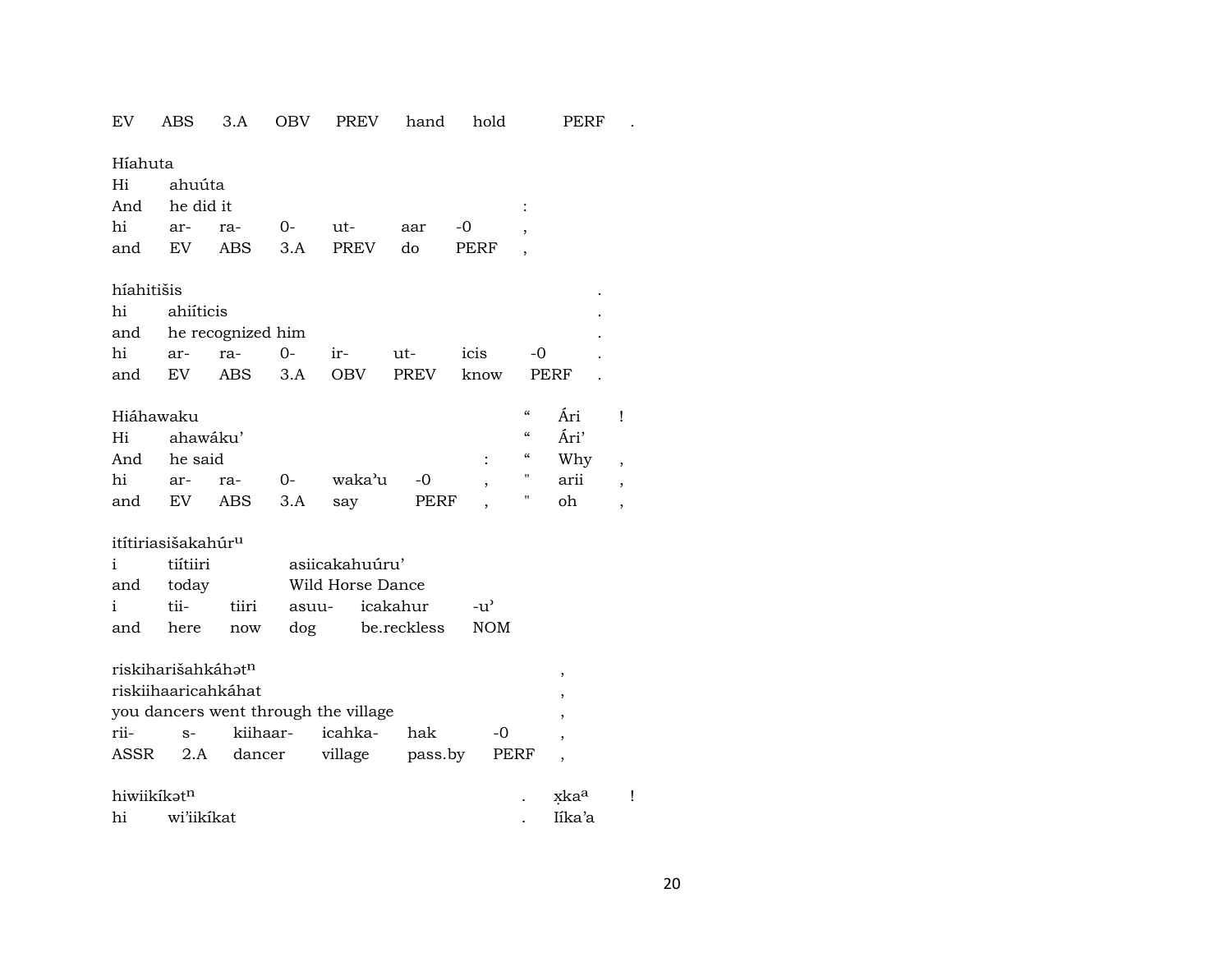| and         |                                 | now you would cry                |               |            |            |          |               | Ţ       | Oh my  | ,                        |  |
|-------------|---------------------------------|----------------------------------|---------------|------------|------------|----------|---------------|---------|--------|--------------------------|--|
| hi          | wii-                            | ii-                              | $0 -$         |            | kikak      | $-0$     |               |         | iika'a | $\overline{\phantom{a}}$ |  |
| and         | now                             | SUBJ.3A                          | 3.A           |            | cry        | SUB.4    |               |         | oh.my  | $\overline{\phantom{a}}$ |  |
|             |                                 |                                  |               |            |            |          |               |         |        |                          |  |
|             | iriwitəskusətkitaw <sup>i</sup> |                                  |               |            |            |          |               |         |        |                          |  |
|             | iriwitaskúsatkítawi'            |                                  |               |            |            |          |               |         |        |                          |  |
|             |                                 | now you are the biggest berdache |               |            |            |          |               |         |        |                          |  |
| irii-       | wii-                            | ta-                              |               | $S-$       | kusaat-    |          | kita.wi       |         |        | -0                       |  |
| then        | now                             | IND.1/2A                         |               | 2.A        | berdache   |          | be.the.leader |         |        | PERF                     |  |
|             |                                 |                                  |               |            |            |          |               |         |        |                          |  |
|             | níhuksu                         |                                  | hi̇̃taku      |            |            |          |               |         |        |                          |  |
| $^{\prime}$ | Ríhuksu'                        |                                  | hiítaku       |            |            |          |               |         |        |                          |  |
| п           | Only                            |                                  | the other way |            |            |          |               |         |        |                          |  |
| п           | rihuks                          | $-u^{\prime}$                    | hii-          |            | -taku      |          |               |         |        |                          |  |
| н           | alone                           | <b>NOM</b>                       | other         | LOC        |            |          |               |         |        |                          |  |
|             |                                 |                                  |               |            |            |          |               |         |        |                          |  |
|             | kuwitiwirikisatn                |                                  |               |            |            |          |               |         | ,      |                          |  |
|             | kuwitiwírikisat                 |                                  |               |            |            |          |               |         |        |                          |  |
|             | he moved over a little          |                                  |               |            |            |          |               |         |        |                          |  |
| ku-         | wi-                             | ti-                              | $0-$          |            | wirikis.at |          | -0            |         |        |                          |  |
| INDF        | QUOT                            | IND.3A                           |               | 3.A        | move.over  |          | PERF          |         |        |                          |  |
|             |                                 |                                  |               |            |            |          |               |         |        |                          |  |
|             | hiahakukstákutpīta              |                                  |               |            |            |          |               |         |        |                          |  |
| hi          |                                 | ahakukstákut                     |               |            |            |          |               | piíta   |        |                          |  |
| and         | he ran away                     |                                  |               |            |            |          |               | the man |        |                          |  |
| hi          | ar-                             | $0-$<br>ra-                      |               | kuks.takuk |            | -0       |               | wiita   |        |                          |  |
| and         | EV.                             | ABS                              | 3.A           | run.away   |            | PERF     |               | man     |        |                          |  |
|             |                                 |                                  |               |            |            |          |               |         |        |                          |  |
|             | Aahuhuráwašititn                |                                  |               |            |            |          |               |         |        |                          |  |
| A           |                                 | ahuuhuuráwacitit                 |               |            |            |          |               |         |        |                          |  |
| And         |                                 | he fled outside                  |               |            |            |          |               |         |        |                          |  |
| a           | ar-                             | 0-<br>ra-                        |               | uhuur-     |            | awacitik | -0            |         |        |                          |  |
| and         | EV                              | ABS                              | 3.A           | quickly    | go.out     |          |               | PERF    |        |                          |  |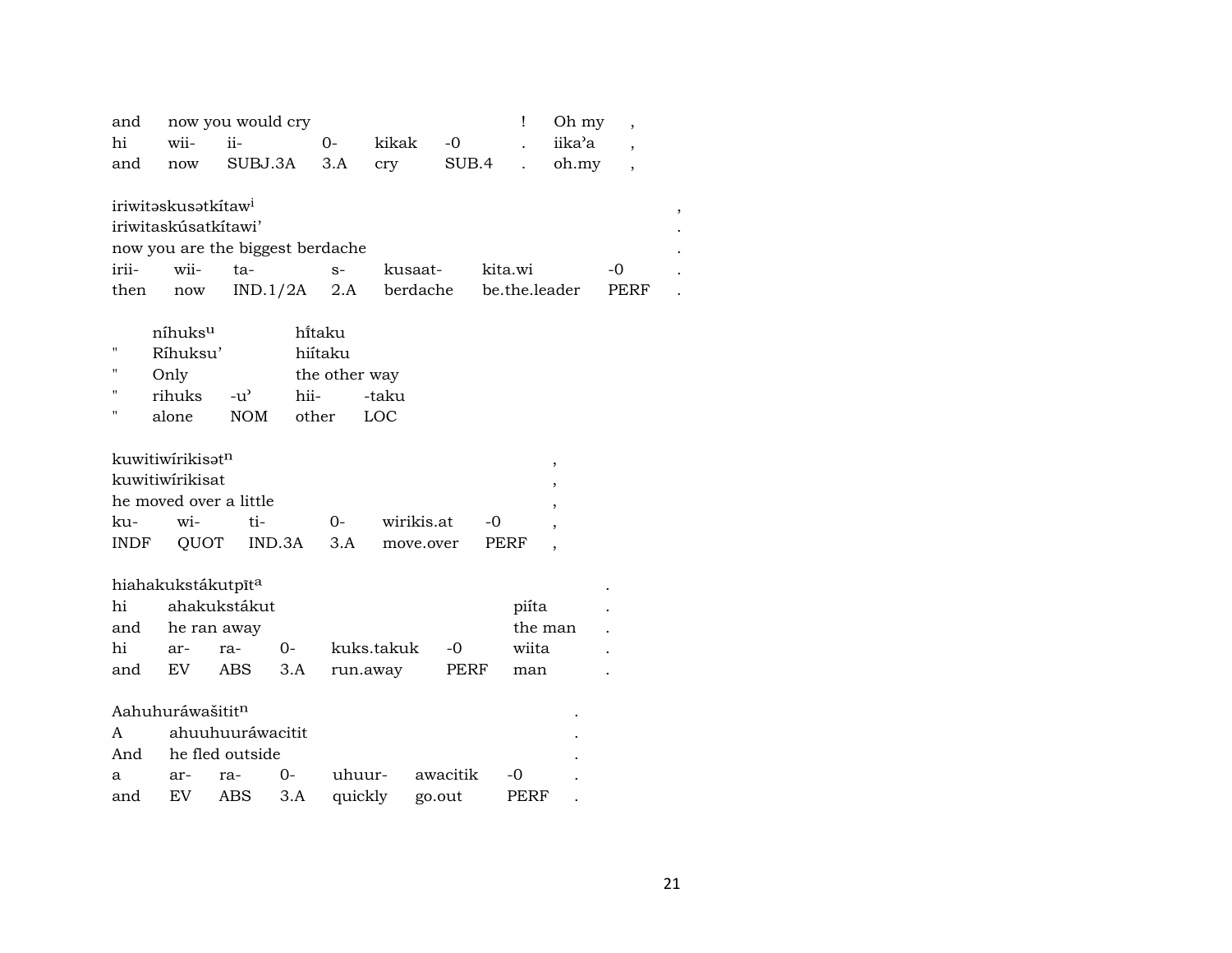| Nihuksúwitihuráwašititn                                                                                          |                                                                    |                                                                                                            |                                                                                                                                                  |                                                                                               |                                        |
|------------------------------------------------------------------------------------------------------------------|--------------------------------------------------------------------|------------------------------------------------------------------------------------------------------------|--------------------------------------------------------------------------------------------------------------------------------------------------|-----------------------------------------------------------------------------------------------|----------------------------------------|
| Ríhuksu'                                                                                                         | witiihuuráwacitit                                                  |                                                                                                            |                                                                                                                                                  |                                                                                               |                                        |
| Only                                                                                                             | he fled outside                                                    |                                                                                                            |                                                                                                                                                  |                                                                                               |                                        |
| rihuks<br>$-u^{\prime}$                                                                                          | wi-<br>ti-                                                         | $O -$<br>uhuur-                                                                                            | awacitik                                                                                                                                         | $-0$                                                                                          |                                        |
| alone<br><b>NOM</b>                                                                                              | QUOT<br>IND.3A                                                     | quickly<br>3.A                                                                                             | go.out                                                                                                                                           | <b>PERF</b>                                                                                   |                                        |
| híahakaksaw <sup>a</sup><br>hi<br>ahakáksawa'<br>and<br>he yelled<br>hi<br>ar-<br>ra-<br>EV<br><b>ABS</b><br>and | $O -$<br>kaksaa<br>call<br>3.A                                     | $-0$<br>-waa<br><b>PERF</b><br><b>DIST</b>                                                                 |                                                                                                                                                  |                                                                                               |                                        |
| Ahawákupíta<br>Ahawáku'<br>He said<br>$0-$<br>ra-<br>ar-<br>${\rm EV}$<br><b>ABS</b><br>3.A                      | waka'u<br>$-0$<br><b>PERF</b><br>say                               | piíta<br>the man<br>$\ddot{\cdot}$<br>wiita<br>$\overline{\phantom{a}}$<br>man<br>$\overline{\phantom{a}}$ | $\boldsymbol{\mathcal{C}}$<br>Ári<br>$\mathcal{C}$<br>Ári'<br>$\epsilon\epsilon$<br>Ah<br>$\pmb{\mathsf{H}}$<br>arii<br>$\pmb{\mathsf{H}}$<br>oh | Ţ<br>$\,$<br>$\overline{\phantom{a}}$<br>$\overline{\phantom{a}}$<br>$\overline{\phantom{a}}$ |                                        |
| kikakskúatn<br>kíkakskuu'at<br>rotten crier<br>-his<br>kikak<br><b>PERF</b><br>cry                               | kuu'at<br>be.dead                                                  |                                                                                                            |                                                                                                                                                  |                                                                                               |                                        |
| Hiwihirukaristíhkutitn<br>wihiru<br>Hi<br>And<br>then<br>wii-<br>hi<br>then<br>and<br>now                        | karistíhkuutit<br>I'll whip you yet<br>karii-<br>hiruu<br>EMPH.NEG | $i-$<br>$S-$<br>CONT.1/2A                                                                                  | ri-<br>2.A<br>PHYS.POSS                                                                                                                          | uur-<br>POSS.A                                                                                | kuut.ik<br>$-0$<br><b>PERF</b><br>beat |
| Rutušira <sup>u</sup><br>Ruutucíraa'u'<br>That is right<br>ti-<br>ruu-                                           | $0-$<br>ut-                                                        | $i-$<br>raa.uu                                                                                             | $-0$                                                                                                                                             |                                                                                               |                                        |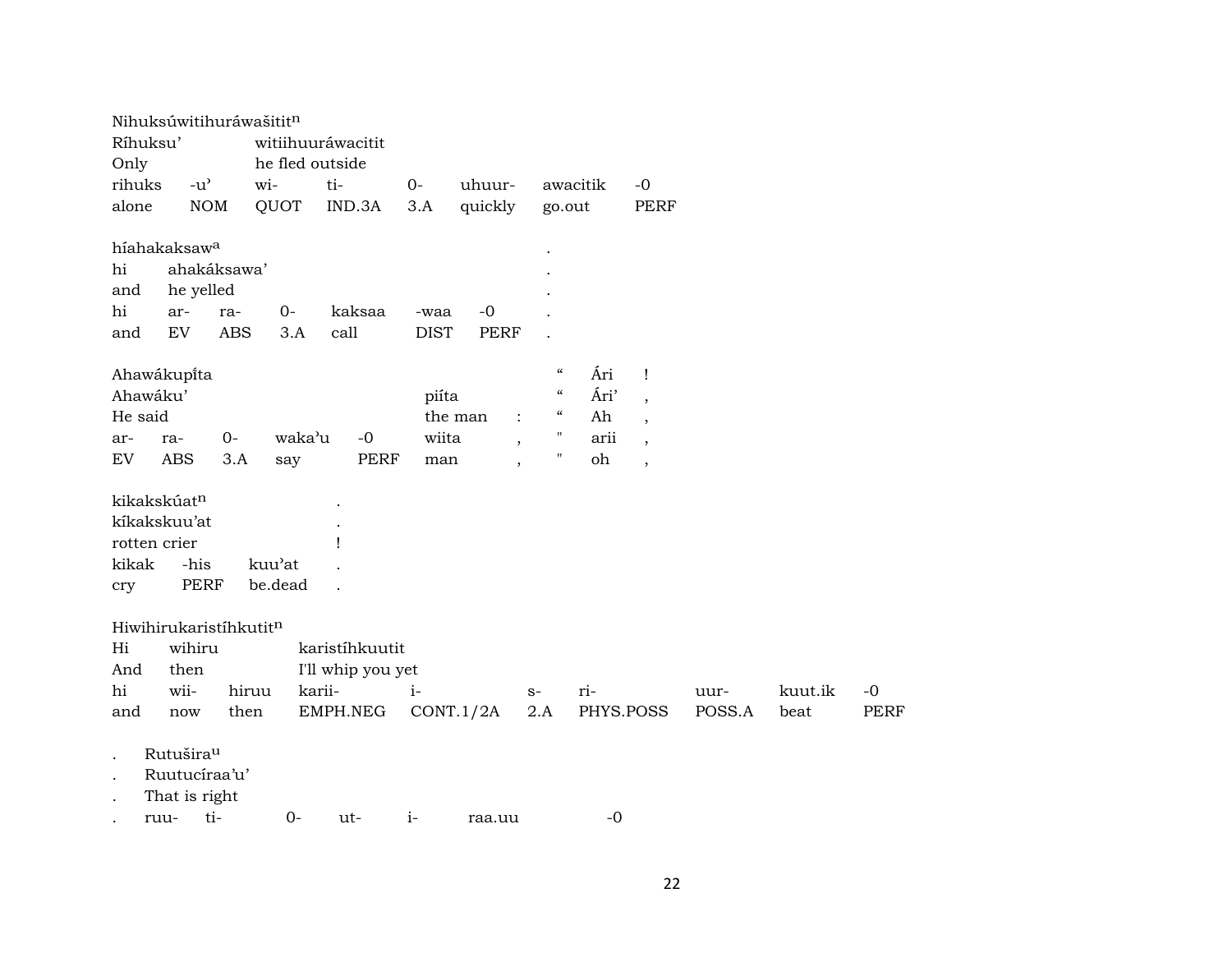#### that IND.3A 3.A PREV SEQ way.to.be.thus PERF  $\mathcal{L}^{\text{max}}$

| wirəskáksawa                                                |       |      |        |      |       |                          |  |  |  |  |
|-------------------------------------------------------------|-------|------|--------|------|-------|--------------------------|--|--|--|--|
| wiraskáksawa                                                |       |      |        |      |       |                          |  |  |  |  |
| your whooping now                                           |       |      |        |      |       |                          |  |  |  |  |
| wii-                                                        | $ra-$ | $S-$ | kaksaa | -waa | $-()$ | $\overline{\phantom{a}}$ |  |  |  |  |
| <b>DIST</b><br>ABS<br>2A<br>SUB <sub>4</sub><br>call<br>now |       |      |        |      |       |                          |  |  |  |  |

| karihakipitáwiru |  |       |           |     |        |    |             |  |  |  |  |
|------------------|--|-------|-----------|-----|--------|----|-------------|--|--|--|--|
| Karíhaaki'       |  | piíta | wiru'     |     |        |    |             |  |  |  |  |
| Oh my            |  | a man | he now is |     |        |    |             |  |  |  |  |
| karihaaki'       |  | wiita | wii- ra-  |     | $()$ - | uu | $-$ ()      |  |  |  |  |
| oh.gosh          |  | man   | now       | ABS | 3.A    | be | <b>PERF</b> |  |  |  |  |

| Ráwa , iraári'<br>brother<br>Now<br>-ri'<br>$1 -$<br>rawa<br>-raar-<br>3. POSS.A same.sex.sibling 3. POSS.B<br>now | Náw <sup>a</sup> , irár <sup>i</sup> |  |  |  |
|--------------------------------------------------------------------------------------------------------------------|--------------------------------------|--|--|--|
|                                                                                                                    |                                      |  |  |  |
|                                                                                                                    |                                      |  |  |  |
|                                                                                                                    |                                      |  |  |  |
|                                                                                                                    |                                      |  |  |  |

|                                                    | nikuwitúta |  |  |  |     |        |  |  |  |  |  |  |
|----------------------------------------------------|------------|--|--|--|-----|--------|--|--|--|--|--|--|
| rikuwituúta                                        |            |  |  |  |     |        |  |  |  |  |  |  |
| this is what he did                                |            |  |  |  |     |        |  |  |  |  |  |  |
|                                                    |            |  |  |  | aar | $-$ () |  |  |  |  |  |  |
| that.is OUOT IND.3A 3.A PREV<br><b>PERF</b><br>do. |            |  |  |  |     |        |  |  |  |  |  |  |

Hípīta

 $Hi$ piíta

And the man

hi wiita

and man

hiruahušía

hiru ahúci'a  $\overline{\phantom{a}}$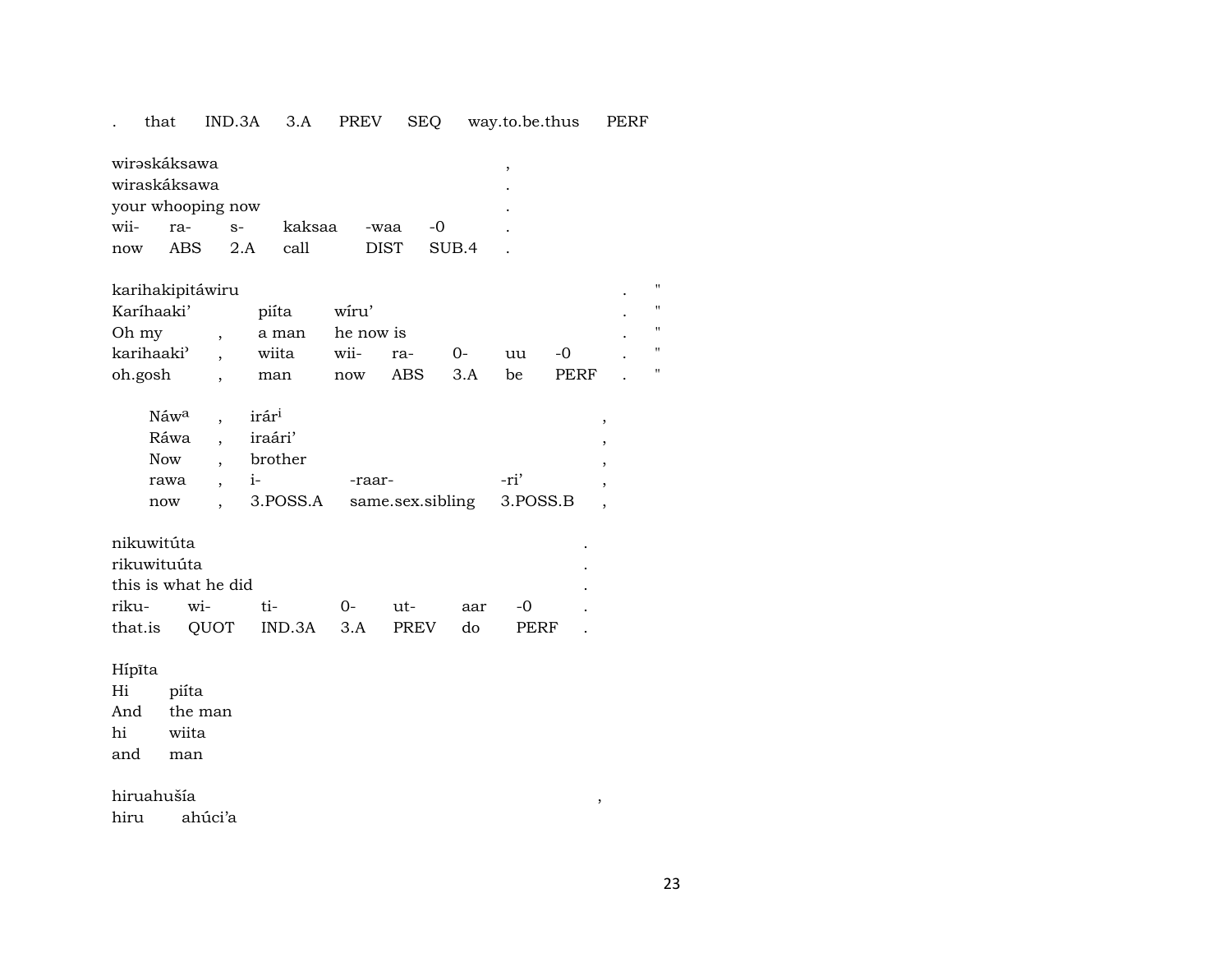| then          | he did it                       |                                   |                    |            |                 |              |        |                 |          |
|---------------|---------------------------------|-----------------------------------|--------------------|------------|-----------------|--------------|--------|-----------------|----------|
| hiruu         | ar-                             | ra-                               | 0-                 | ut-        | $i-$            | aar          | -0     |                 |          |
| then          | EV                              | <b>ABS</b>                        | 3.A                | PREV       | <b>SEQ</b>      | do           | PERF   |                 |          |
|               |                                 |                                   |                    |            |                 |              |        |                 |          |
| awitiahauš    |                                 |                                   |                    |            |                 |              |        |                 |          |
| a             | witi'aha'uc                     |                                   |                    |            |                 |              |        |                 |          |
| and           | he lay down                     |                                   |                    |            |                 |              |        |                 |          |
| a             | witi-                           | ar-                               | ra-                | $0-$       | uc              | -0           |        |                 |          |
| and           | REFL                            | EV                                | ABS                | 3.A        | lie.down        | PERF         |        |                 |          |
|               |                                 |                                   |                    |            |                 |              |        |                 |          |
| Rutáhu        |                                 |                                   |                    |            |                 |              |        |                 |          |
| ruútahu       |                                 |                                   |                    |            |                 |              |        |                 |          |
| the way it is |                                 |                                   |                    |            |                 |              |        |                 |          |
| ra-           | $O -$                           | ut-                               | 0                  | -a         | -hus            |              |        |                 |          |
| ABS           | 3.A                             | <b>PREV</b>                       | be                 | SUB.1      | <b>IMPF.SUB</b> |              |        |                 |          |
|               |                                 |                                   |                    |            |                 |              |        |                 |          |
|               |                                 | rarэ́tkaharawirištuku             |                    |            |                 |              |        |                 | $\vdots$ |
|               |                                 | rarátkahaarawirictuku             |                    |            |                 |              |        |                 | ,        |
|               |                                 | when it is a warm night           |                    |            |                 |              |        |                 | ,        |
| ra-           | $0-$                            | a-                                |                    | ratkahaar- |                 | awirit.ta'uk | -hus   |                 |          |
| ABS           | 3.A                             | PREV.3A                           |                    | night      | be.hot          |              |        | IMPF.SUB        |          |
|               |                                 |                                   |                    |            |                 |              |        |                 |          |
|               | wirakurarišakaisət <sup>a</sup> |                                   |                    |            |                 |              |        |                 |          |
|               |                                 | wirakuraaricahka'iisata           |                    |            |                 |              |        |                 |          |
|               |                                 | when they returned to the village |                    |            |                 |              |        |                 |          |
| wii-          | ra-                             | $0-$                              | ku-                | raar-      |                 | icahka-      | iis.at |                 |          |
| when          | INF.A                           | 3.A                               | INF.B              |            | PL.INDV.A       | village      |        | go.out.of.sight |          |
|               |                                 |                                   |                    |            |                 |              |        |                 |          |
| kitkaháhiri   |                                 |                                   |                    |            |                 |              |        |                 |          |
|               | kitkahaáhiri'                   |                                   |                    |            |                 |              |        |                 |          |
|               |                                 | in the earth lodge village        |                    |            |                 |              |        |                 |          |
| kitka.haar-   |                                 |                                   | -hiri <sup>3</sup> |            |                 |              |        |                 |          |

earth.lodge.village LOC .

 $24$ 

 $\mbox{-a}$  $SUB.1$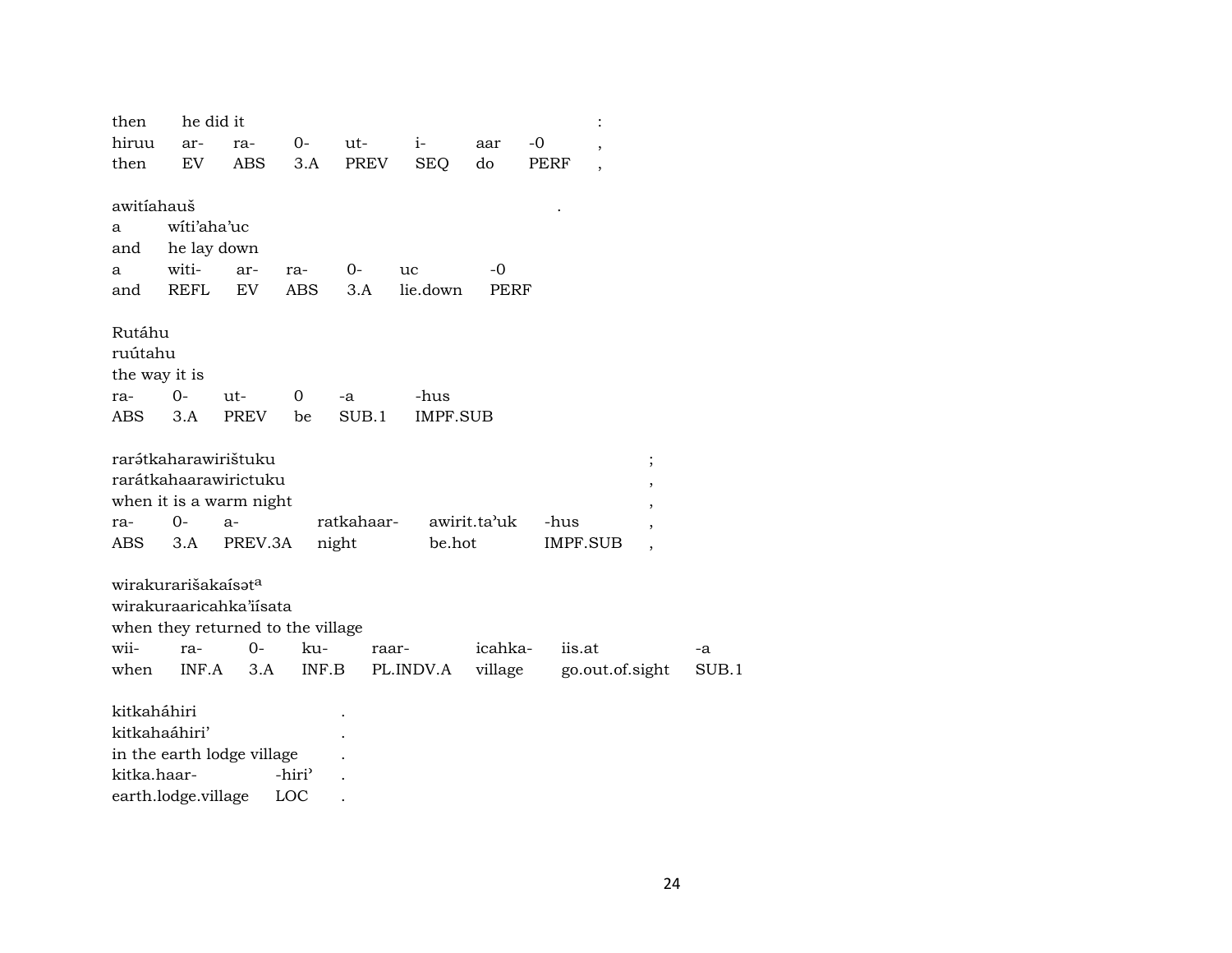| Rahiwaturawúsuku<br>$\, ,$                                                                                                  |  |  |  |  |  |  |  |  |  |  |
|-----------------------------------------------------------------------------------------------------------------------------|--|--|--|--|--|--|--|--|--|--|
| Rahíwatuurawuúsuku                                                                                                          |  |  |  |  |  |  |  |  |  |  |
| Where the entry passage extends                                                                                             |  |  |  |  |  |  |  |  |  |  |
| $0 -$<br>hiwatur-<br>-uku<br>a.wuu<br>-hus<br>ra-                                                                           |  |  |  |  |  |  |  |  |  |  |
| 3.A<br>IMPF.SUB<br>HAB.SUB<br>ABS<br>doorway<br>go.in.a.line.IMPF                                                           |  |  |  |  |  |  |  |  |  |  |
| hiiriwitikúharuš<br>iriwitikuúharuc                                                                                         |  |  |  |  |  |  |  |  |  |  |
| hi                                                                                                                          |  |  |  |  |  |  |  |  |  |  |
| there he lay down with them<br>and                                                                                          |  |  |  |  |  |  |  |  |  |  |
| hi<br>irii-<br>witi-<br>$O -$<br>$-0$<br>kuur-<br>ra-<br>ra.uc                                                              |  |  |  |  |  |  |  |  |  |  |
| <b>REFL</b><br><b>ABS</b><br>and<br>there<br><b>DUB</b><br>3.A<br>be.lying.PL<br><b>PERF</b>                                |  |  |  |  |  |  |  |  |  |  |
| Hiaharáita                                                                                                                  |  |  |  |  |  |  |  |  |  |  |
| ahaaraá'iita<br>Hi                                                                                                          |  |  |  |  |  |  |  |  |  |  |
| And<br>he knew it                                                                                                           |  |  |  |  |  |  |  |  |  |  |
|                                                                                                                             |  |  |  |  |  |  |  |  |  |  |
| hi<br>$-0$<br>$0-$<br>raa.iita<br>ar-<br>ra-<br>$a-$                                                                        |  |  |  |  |  |  |  |  |  |  |
| PREV.3A<br>EV<br><b>ABS</b><br>3.A<br><b>PERF</b><br>and<br>know                                                            |  |  |  |  |  |  |  |  |  |  |
| iríahutar <sup>a</sup><br>$\vdots$                                                                                          |  |  |  |  |  |  |  |  |  |  |
| irii'ahuutaara                                                                                                              |  |  |  |  |  |  |  |  |  |  |
| what he had done                                                                                                            |  |  |  |  |  |  |  |  |  |  |
| irii-<br>$0-$<br>ut-<br>ar-<br>ra-<br>aar<br>-a                                                                             |  |  |  |  |  |  |  |  |  |  |
| EV<br><b>ABS</b><br><b>PREV</b><br>SUB.1<br>what<br>3.A<br>do                                                               |  |  |  |  |  |  |  |  |  |  |
|                                                                                                                             |  |  |  |  |  |  |  |  |  |  |
| híahutawitíahuš <sup>a</sup>                                                                                                |  |  |  |  |  |  |  |  |  |  |
| ahuúta<br>wití'ahuuca<br>Hi                                                                                                 |  |  |  |  |  |  |  |  |  |  |
| And<br>he did it<br>when he lay down                                                                                        |  |  |  |  |  |  |  |  |  |  |
| witi-<br>hi<br>$0-$<br>ut-<br>$-0$<br>$0-$<br>$-0$                                                                          |  |  |  |  |  |  |  |  |  |  |
| ar-<br>ra-<br>aar<br>ar-<br>ra-<br>uc<br>-aar<br>EV<br><b>ABS</b><br>3.A<br><b>PREV</b><br><b>REFL</b><br><b>ABS</b><br>3.A |  |  |  |  |  |  |  |  |  |  |
| and<br>do<br><b>PERF</b><br>EV<br>lie.down<br><b>INCH</b><br><b>PERF</b>                                                    |  |  |  |  |  |  |  |  |  |  |
| tukskirahkawáwuhu<br>$\ddot{\cdot}$                                                                                         |  |  |  |  |  |  |  |  |  |  |
| tukskiraahkaawaáwuhu'                                                                                                       |  |  |  |  |  |  |  |  |  |  |
| one used to put water in it<br>$\ddot{\cdot}$                                                                               |  |  |  |  |  |  |  |  |  |  |
| $0-$<br>ti-<br>uks-<br>kiraar-<br>wuh<br>-:hus<br>kaa-<br>waa-<br>$\cdot$                                                   |  |  |  |  |  |  |  |  |  |  |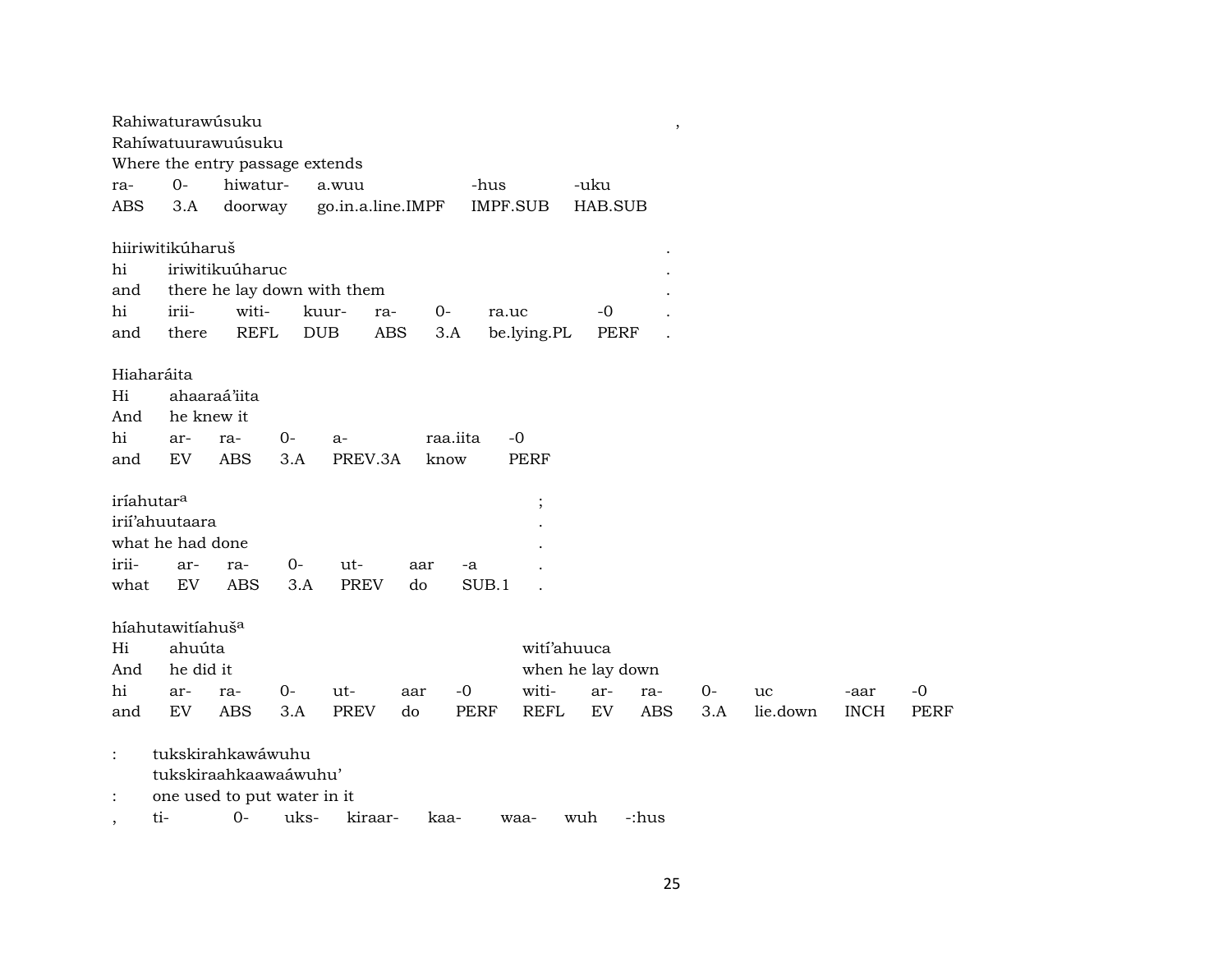|                        | IND.3A                                                                                                                                                                                                                            | 3.A                | <b>AOR</b>                                                              | water     | inside           |              | <b>DIST</b>   | put | <b>IMPF</b>        |                     |
|------------------------|-----------------------------------------------------------------------------------------------------------------------------------------------------------------------------------------------------------------------------------|--------------------|-------------------------------------------------------------------------|-----------|------------------|--------------|---------------|-----|--------------------|---------------------|
|                        | škárušk <sup>i</sup><br>ckárucki<br>a paunch<br>ickaruuc-<br>bladder.bag                                                                                                                                                          | -kis<br><b>DIM</b> | ,                                                                       |           |                  |              |               |     |                    |                     |
|                        | Hikuhahkatáhkarit <sup>n</sup>                                                                                                                                                                                                    |                    |                                                                         |           |                  |              |               |     |                    |                     |
| hi                     |                                                                                                                                                                                                                                   | kuuhahkatáhkaarit  |                                                                         |           |                  |              |               |     |                    |                     |
| and                    |                                                                                                                                                                                                                                   |                    | he turned it inside out                                                 |           |                  |              |               |     |                    |                     |
| hi                     | kuur-                                                                                                                                                                                                                             | ra-                | $0-$                                                                    | ar-       | katahkaa         |              | -rik          |     | $-0$               |                     |
| and                    | <b>DUB</b>                                                                                                                                                                                                                        | <b>ABS</b>         | 3.A                                                                     | EV        | be.inside.out    |              | CAUS          |     | PERF               |                     |
| hi<br>and<br>hi<br>and | hiwitikuhahpakiskáwaritn<br>witi-<br><b>REFL</b>                                                                                                                                                                                  | kuur-<br>DUB       | witikuuhahpaakiskáwarit<br>he put it over his knee<br>ra-<br><b>ABS</b> | 0-<br>3.A | ar-<br><b>EV</b> | paa-<br>knee | kiis-<br>bone |     | ka.warik<br>put.on | $-0$<br><b>PERF</b> |
|                        | Kuhaparahwirirititn<br>Kuuhapaaraáhwiríriitit<br>He lay down flexing his knees upward<br>paa.raar.wiriri.itik<br>0-<br>$-0$<br>kuur-<br>ra-<br>lie.down.on.one's.back.with.one's.knees.flexed<br><b>DUB</b><br>ABS<br>3.A<br>PERF |                    |                                                                         |           |                  |              |               |     |                    |                     |

, hikuhirahwí<sup>a</sup>

, hi kuhiiraahwií'a'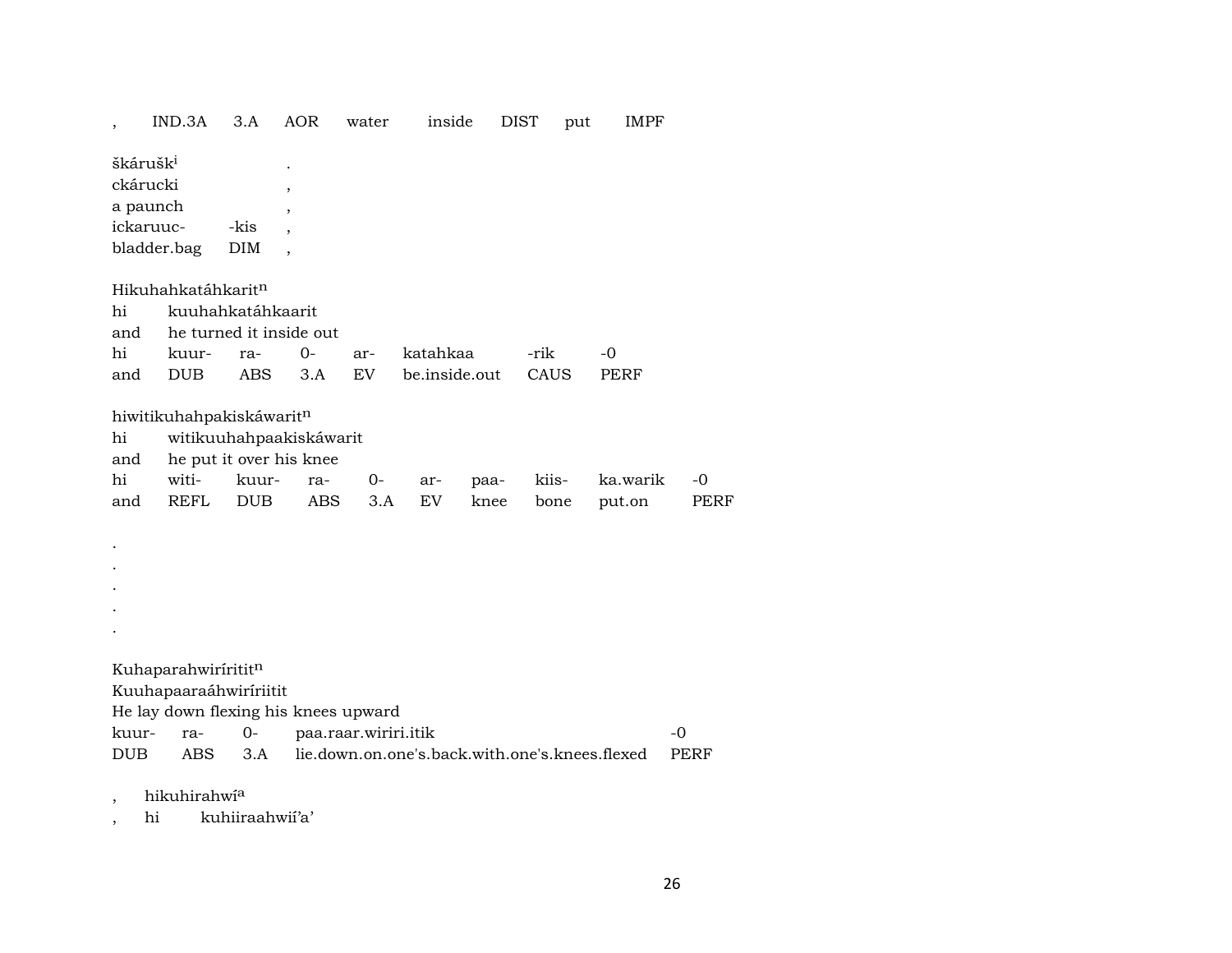| $\overline{\phantom{a}}$ | and                                |            | he dozed off                  |                |                 |                                  |            |                          |             |             |
|--------------------------|------------------------------------|------------|-------------------------------|----------------|-----------------|----------------------------------|------------|--------------------------|-------------|-------------|
| $\overline{\phantom{a}}$ | hi                                 | kuur-      | ra-                           | $0-$           | a-              |                                  | ir-        | raar.wii.a               | $-0$        |             |
| $\overline{\phantom{a}}$ | and                                | <b>DUB</b> |                               | ABS<br>3.A     | PREV.3A         |                                  | <b>OBV</b> | doze.off                 | PERF        |             |
|                          |                                    |            |                               |                |                 |                                  |            |                          |             |             |
|                          |                                    |            |                               |                |                 |                                  |            |                          |             |             |
|                          |                                    |            |                               |                |                 |                                  |            |                          |             |             |
|                          |                                    |            |                               |                |                 |                                  |            |                          |             |             |
|                          |                                    |            |                               |                |                 |                                  |            |                          |             |             |
|                          |                                    |            |                               |                |                 |                                  |            |                          |             |             |
|                          | kuwitiritawirahatn                 |            |                               |                |                 |                                  |            |                          |             |             |
|                          | Kuwitiriítawiirahat                |            |                               |                |                 |                                  |            |                          |             |             |
|                          |                                    |            | It seemed that he was touched |                |                 |                                  |            |                          |             |             |
| ku-                      | wi-                                |            | ti-                           | $0-$           | ir-             | $i-$                             |            | tawiira.hak              | -0          |             |
|                          | INDF                               | QUOT       | IND.3A                        | 3.A            | 3.INDF          |                                  | SEQ        | brush.against            | PERF        |             |
|                          |                                    |            |                               |                |                 |                                  |            |                          |             |             |
| $\vdots$                 | híahuta                            |            |                               |                |                 |                                  |            |                          |             |             |
|                          | Hi                                 | ahuúta     |                               |                |                 |                                  |            |                          |             |             |
|                          | And                                | he did it  |                               |                |                 |                                  |            |                          |             |             |
|                          | hi                                 | ar-        | ra-                           | $0-$           | ut-             | aar                              | $-0$       |                          |             |             |
|                          | and                                | EV         | <b>ABS</b>                    | 3.A            | <b>PREV</b>     | do                               | PERF       |                          |             |             |
|                          | ahakírikaar <sup>a</sup>           |            |                               |                |                 |                                  | hĩ         | $\mathbf{I}$             |             |             |
|                          | ahakírika'aara                     |            |                               |                |                 | $\overline{\phantom{a}}$         | hiii       | $\overline{\phantom{a}}$ |             |             |
|                          | when he awoke                      |            |                               |                |                 | $\overline{ }$<br>$\overline{ }$ | eee        | $\overline{\phantom{a}}$ |             |             |
| ar-                      | ra-                                | $0-$       |                               | kirika.aar     | -a              | $\overline{\phantom{a}}$         | hiii       | $\overline{\phantom{a}}$ |             |             |
| EV                       | ABS                                | 3.A        |                               | wake.up        | SUB.1           | $\ddot{\phantom{0}}$             | eee        |                          |             |             |
|                          |                                    |            |                               |                |                 |                                  |            |                          |             |             |
|                          | hiwihiruahihtatatár <sup>itn</sup> |            |                               |                |                 |                                  |            |                          |             |             |
| hi                       |                                    | wihiru     |                               | ahihtatataárit |                 |                                  |            |                          |             |             |
| and                      | there                              |            |                               |                | he stood by him |                                  |            |                          |             |             |
| hi                       | wii-                               |            | hiruu                         | ar-            | $0-$<br>ra-     | $ir-$                            |            | tatata-                  | arik        | -0          |
| and                      | now                                |            | there                         | EV             | ABS<br>3.A      |                                  | OBV        | close.by                 | be.standing | <b>PERF</b> |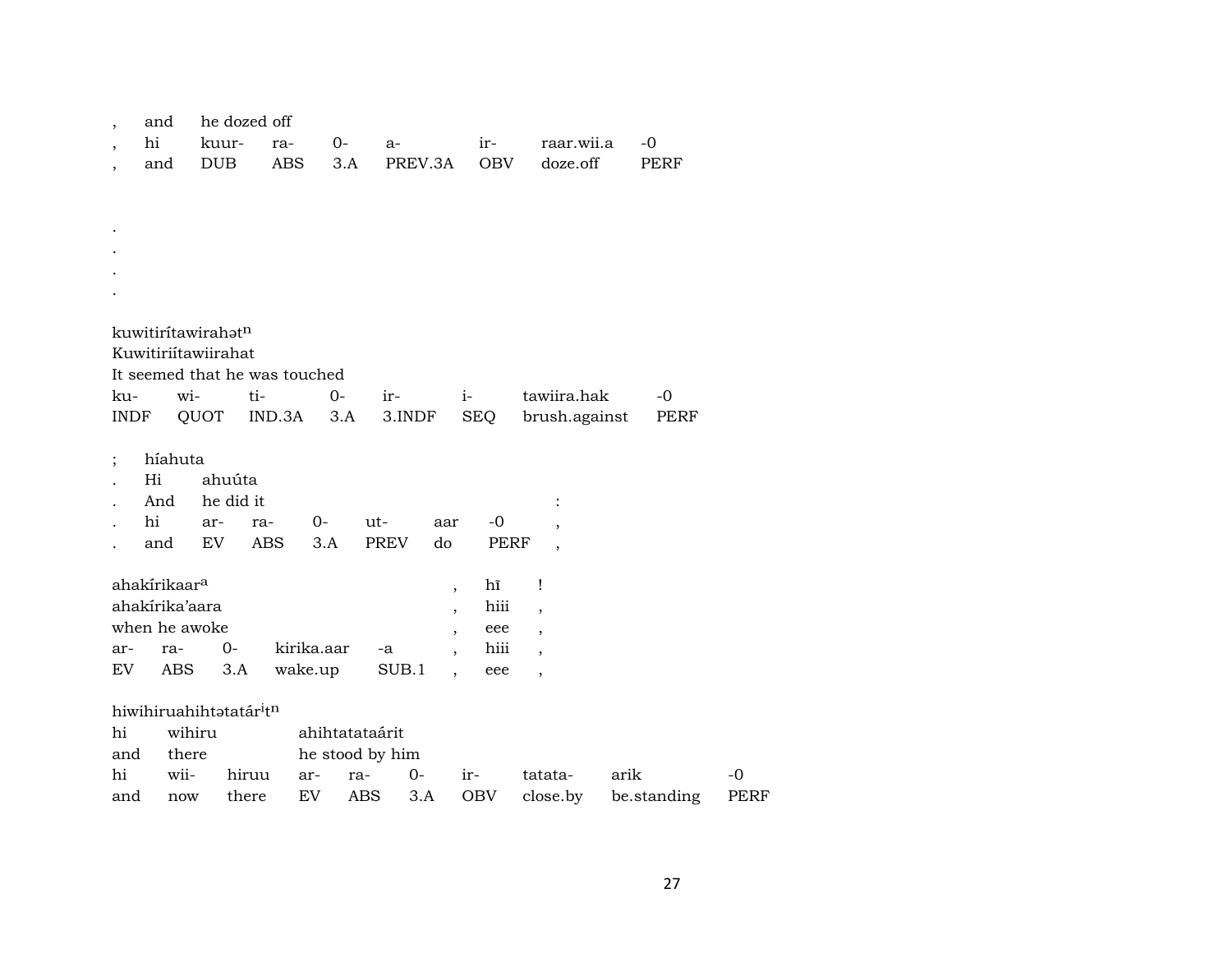| $\overline{\phantom{a}}$<br>$\overline{\phantom{a}}$<br>$\overline{\phantom{a}}$ | kišahúruks <sup>u</sup><br>kicahúruksu'<br>a scalped man<br>kica.hur.uk.his<br>scalped.person |                                          | $-u^{\prime}$<br><b>NOM</b> |                                                        |                   |                                                                            |                                                                                       |                     |                     |
|----------------------------------------------------------------------------------|-----------------------------------------------------------------------------------------------|------------------------------------------|-----------------------------|--------------------------------------------------------|-------------------|----------------------------------------------------------------------------|---------------------------------------------------------------------------------------|---------------------|---------------------|
| hi<br>and<br>hi<br>and                                                           | wihiru<br>there<br>wii-<br>now                                                                | hiwihiruahihtatatáritn<br>hiruu<br>there | ar-<br>EV                   | ahihtatataárit<br>he stood by him<br>ra-<br><b>ABS</b> | $0-$<br>3.A       | ir-<br><b>OBV</b>                                                          | tatata-<br>close.by                                                                   | arik<br>be.standing | $-o$<br><b>PERF</b> |
|                                                                                  | Núwitiwaku<br>Ruuwitiwáku'<br>Then he said<br>ruu-<br>then                                    | wi-<br>QUOT                              | ti-<br>IND.3A               | $0-$<br>3.A                                            | waka'u<br>say     | $-0$                                                                       | <b>PERF</b>                                                                           |                     |                     |
| tíras <sup>a</sup><br>tíraasa<br>tii-<br>this                                    | this one lying<br>ra-<br>ABS                                                                  | $0-$<br>3.A                              | sa<br>be.lying              | $-0$<br>SUB.3                                          | $\ddot{\cdot}$    | $\epsilon\epsilon$<br>$\epsilon\epsilon$<br>$\epsilon\epsilon$<br>11<br>11 |                                                                                       |                     |                     |
| wii-<br>now                                                                      | Wiritákutitn<br>Wiriitákuutit<br>I'll whip you<br>rii-<br>ASSR                                | $t-$<br>1.A                              | a-<br>2.P                   | kuut.ik<br>beat                                        | -0<br><b>PERF</b> |                                                                            | $\blacksquare$<br>$\pmb{\mathsf{H}}$<br>$\pmb{\mathsf{H}}$<br>$\pmb{\mathsf{H}}$<br>П |                     |                     |
| Hiahárisa<br>Hi<br>And<br>hi                                                     | ahárisa<br>ar-                                                                                | he had it as he lay<br>ra-               | $0-$                        | ri-                                                    | sa                | -0                                                                         |                                                                                       |                     |                     |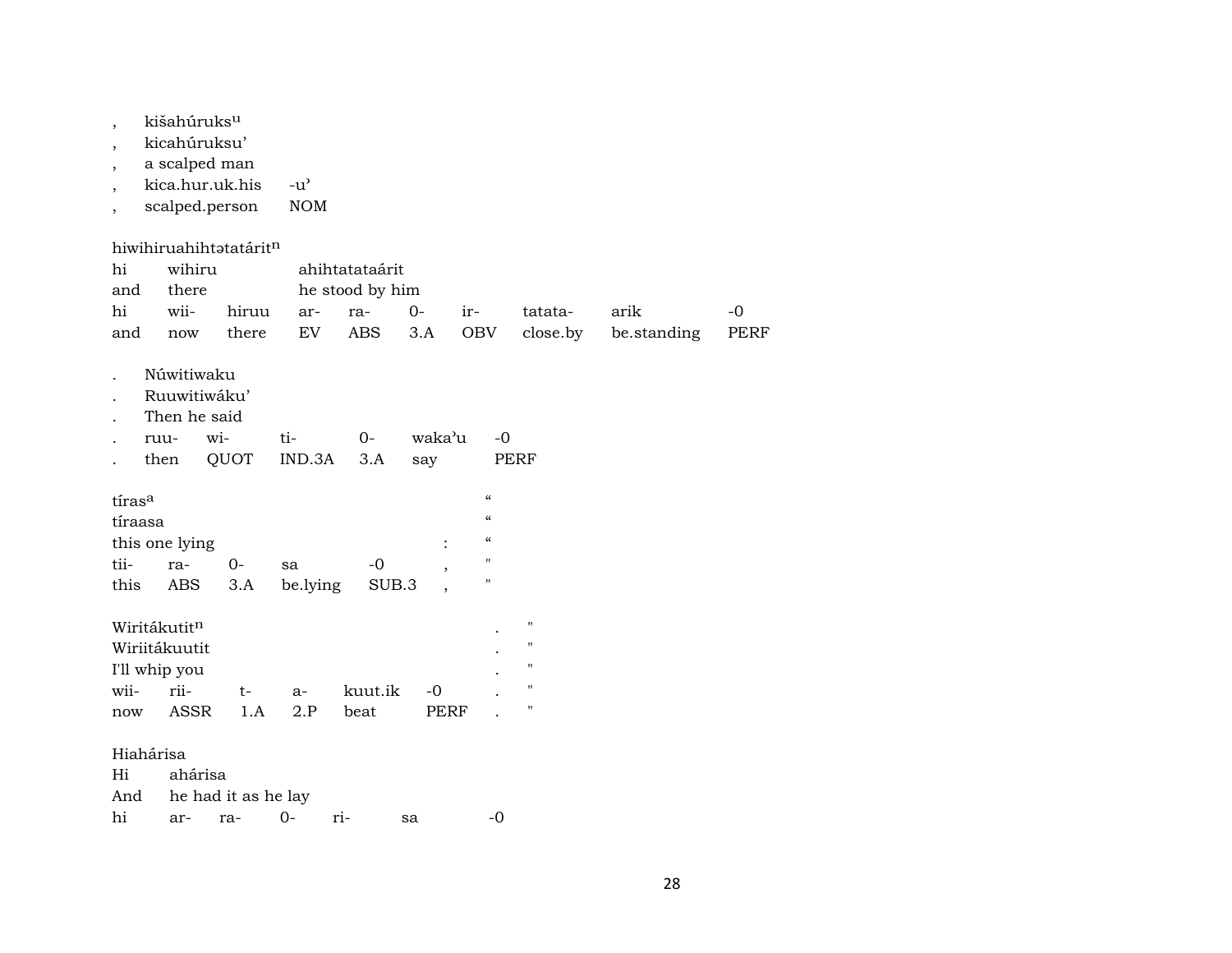### and EV ABS 3.A PORT be.lying PERF

| kírakaru<br>kíra karú'<br>perhaps it was |                     |                             |      |                              |             |      |               |     |             |      | rəktárahi<br>raktárahi'      |          | a wooden war club |      |                     |
|------------------------------------------|---------------------|-----------------------------|------|------------------------------|-------------|------|---------------|-----|-------------|------|------------------------------|----------|-------------------|------|---------------------|
| kira                                     |                     | ka-                         |      |                              | ra-         | $0-$ |               | uu  | $-0$        |      | rak-                         |          | tarahii           |      |                     |
| perhaps                                  |                     | Y/N.INTER                   |      |                              | <b>ABS</b>  | 3.A  |               | be  | PERF        |      | wood                         |          | be.grooved        |      |                     |
| $\cdot$<br>a                             | Áiriar <sup>u</sup> | irií'aaru                   |      |                              |             |      |               |     |             |      |                              | $\vdots$ |                   |      |                     |
| and                                      |                     |                             |      | whatever it was              |             |      |               |     |             |      |                              |          |                   |      |                     |
| a<br>$\overline{\phantom{a}}$            |                     | irii-                       |      | ii-                          |             | 0-   | ar-           |     | $\Omega$    | -u   |                              |          |                   |      |                     |
| and                                      |                     | what                        |      | SUBJ.3A                      |             | 3.A  | <b>EV</b>     |     | be          |      | SUB.D                        |          |                   |      |                     |
| pahitúrawitiritn<br>pahiítu'             |                     |                             |      | raawitiirit                  |             |      |               |     |             |      |                              |          |                   |      |                     |
| slowly<br>pahiit                         |                     | $-u^{\prime}$               |      | he just picked it up<br>raa- | wi-         |      | ti-           |     | $O -$       |      | iriik                        |          |                   |      | $-0$                |
| be.quiet                                 |                     | <b>NOM</b>                  |      | just                         | QUOT        |      | IND.3A        |     | 3.A         |      | pick.up.long.object          |          |                   |      | <b>PERF</b>         |
| rakiskirákaru                            |                     |                             |      |                              |             |      |               |     |             |      |                              |          |                   | $\,$ |                     |
| rákis                                    |                     |                             |      | kíra karú'                   |             |      |               |     |             |      |                              |          |                   |      |                     |
| a stick                                  |                     |                             |      | perhaps it was               |             |      |               |     |             |      |                              |          |                   |      |                     |
| rak                                      | -kis                |                             | kira |                              | ka-         |      |               | ra- |             | $0-$ | uu                           | $-0$     |                   |      |                     |
| wood                                     | <b>DIM</b>          |                             |      | perhaps                      | Y/N.INTER   |      |               | ABS |             | 3.A  | be                           |          | PERF              |      |                     |
| pahitúrawitiritn<br>Pahiítu'             |                     |                             |      | raawitiirit                  |             |      |               |     |             |      |                              |          |                   |      |                     |
| Slowly                                   |                     |                             |      | he just picked it up         |             |      |               |     |             |      |                              |          |                   |      |                     |
| pahiit<br>be.quiet                       |                     | $-u^{\prime}$<br><b>NOM</b> |      | raa-<br>just                 | wi-<br>QUOT |      | ti-<br>IND.3A |     | $0-$<br>3.A |      | iriik<br>pick.up.long.object |          |                   |      | $-0$<br><b>PERF</b> |

, hiahúta

, hi ahuúta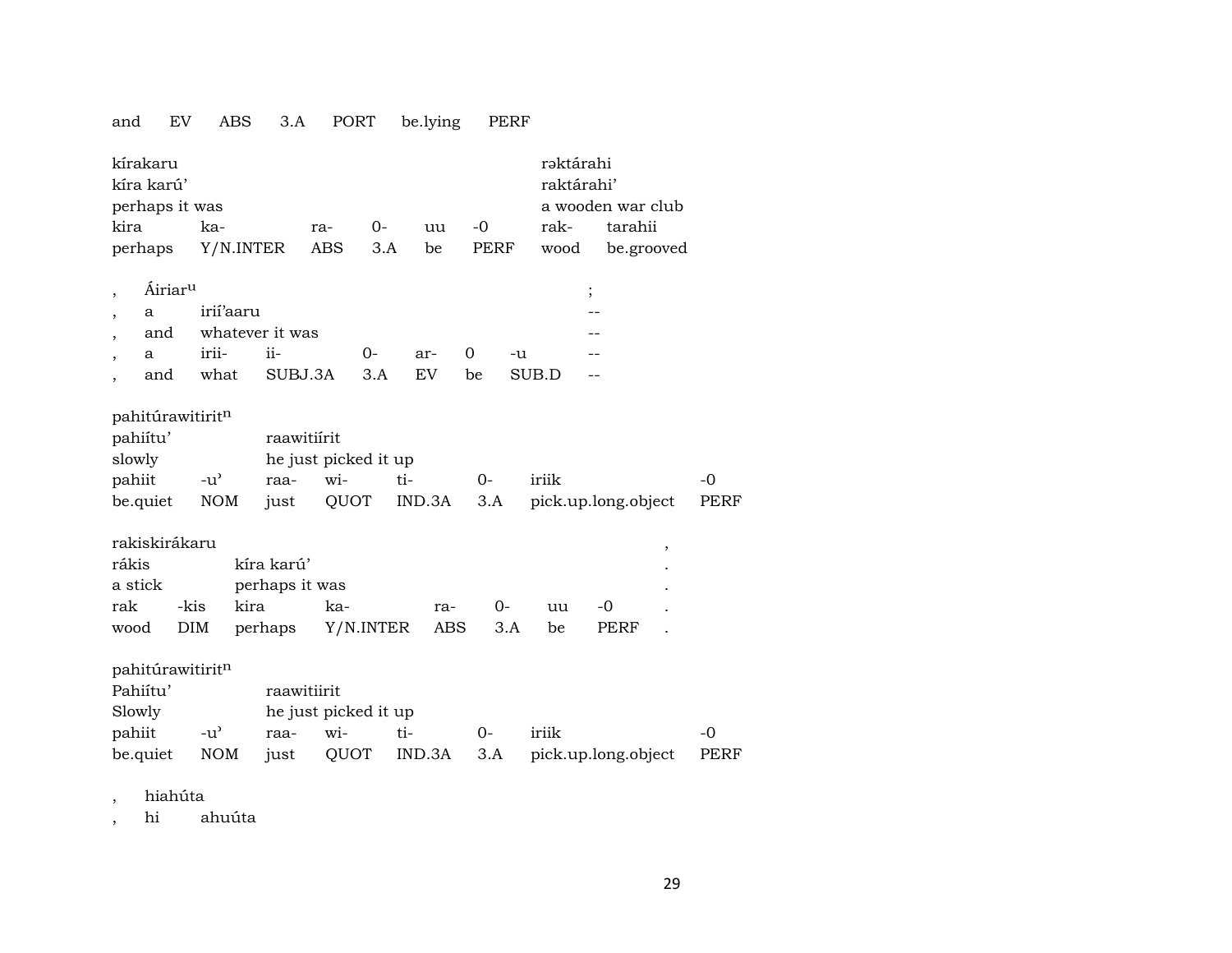|                           | and                                                           | he did it                     |                                                         |             |               |              |            |             |       |
|---------------------------|---------------------------------------------------------------|-------------------------------|---------------------------------------------------------|-------------|---------------|--------------|------------|-------------|-------|
|                           | hi                                                            | ar-                           | ra-                                                     | 0-          | $ut -$        | aar          | -0         | ,           |       |
|                           | and                                                           | EV.                           | ABS                                                     | 3.A         | PREV          | do           | PERF       |             |       |
| ar-                       | ahakašíhapah <sup>a</sup><br>ahakaciíhapaaha<br>ra-           | $0-$                          | when he straightened up                                 | kaciihaak   | wa-           | -aar         | -a         |             |       |
| EV                        | ABS                                                           | 3.A                           |                                                         | be.straight | DIST          | <b>INCH</b>  |            | SUB.1       |       |
| ruu-<br>then              | ruwitihakta<br>ruuwitíhaakta<br>there he held the club<br>wi- | QUOT                          | ti-<br>IND.3A                                           | 0-<br>3.A   | haak-<br>wood | raah<br>have | -0<br>PERF |             |       |
| Aki<br>a-<br>and          | Akištáahi<br>And here<br>ki<br>there                          |                               | ctá'aahii'<br>nevertheless<br>cta'aahii<br>nevertheless |             |               |              |            |             |       |
| ar-                       | ahapararíwiar <sup>a</sup><br>ahapaarariwii'aara<br>ra-       | $0-$                          | when he flexed his knees<br>paa-                        | raar-       | riwii         |              | -aar       |             | -a    |
| EV.                       | ABS                                                           | 3.A                           | knee                                                    | PL          |               | be.clenched  |            | <b>INCH</b> | SUB.1 |
| ikúahu<br>hi<br>and<br>hi | ku-                                                           | kú'ahuu<br>its seeming<br>ar- | ra-                                                     | $0-$        | uu            | -0           | ,          |             |       |
|                           |                                                               |                               |                                                         |             |               |              |            |             |       |

and INDF EV ABS 3.A be SUB.4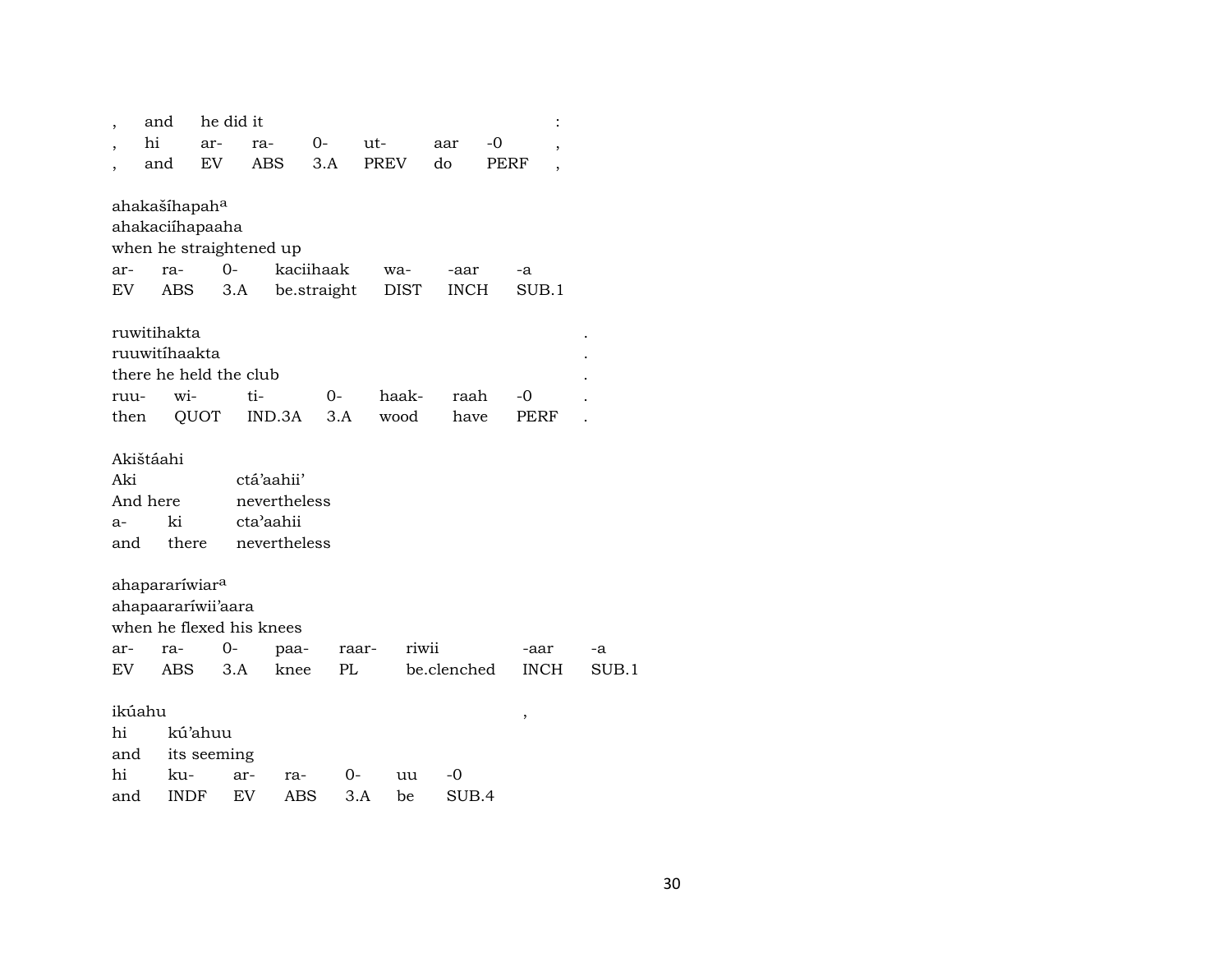|                                                                                                                |                 | rihkutawatatawitíkstaritn<br>rihkuutawatatawiitíkstarit | that he was going to fall on him |                   |                                         |             |                                                                |                          |                |       |             |        |             |
|----------------------------------------------------------------------------------------------------------------|-----------------|---------------------------------------------------------|----------------------------------|-------------------|-----------------------------------------|-------------|----------------------------------------------------------------|--------------------------|----------------|-------|-------------|--------|-------------|
| ra-                                                                                                            | $O -$           | ir-                                                     | ku-                              | ut-               | awatata.wi.itik                         | -his        | -ta                                                            | -rit                     |                |       |             |        |             |
| INF.A                                                                                                          | 3.A             | <b>OBV</b>                                              | INF.B                            | <b>PREV</b>       | fall.on.top.of                          |             | <b>INT</b><br>PERF                                             |                          | <b>INT.SUB</b> |       |             |        |             |
| $\ddot{\phantom{a}}$                                                                                           |                 |                                                         |                                  |                   |                                         |             |                                                                |                          |                |       |             |        |             |
|                                                                                                                |                 |                                                         |                                  |                   |                                         |             |                                                                |                          |                |       |             |        |             |
|                                                                                                                |                 |                                                         |                                  |                   |                                         |             |                                                                |                          |                |       |             |        |             |
|                                                                                                                |                 |                                                         |                                  |                   |                                         |             |                                                                |                          |                |       |             |        |             |
|                                                                                                                |                 |                                                         |                                  |                   |                                         |             |                                                                |                          |                |       |             |        |             |
|                                                                                                                |                 | Hiahutaahahaktiwáta                                     |                                  |                   |                                         |             |                                                                |                          |                |       |             |        |             |
| Hi                                                                                                             | ahuúta          |                                                         |                                  |                   |                                         |             | ahaahaáktiwata'                                                |                          |                |       |             |        |             |
| And                                                                                                            | he did it       |                                                         |                                  |                   | $\ddot{\cdot}$                          |             | he raised the club                                             |                          |                |       |             |        |             |
| hi                                                                                                             | ar-             | ra-                                                     | $O -$<br>ut-                     | aar               | $-0$<br>$\overline{\phantom{a}}$        | ar-         | ra-                                                            | $0-$                     | $a-$           | haak- | ri-         | wat.a  | $-0$        |
| and                                                                                                            | EV              | <b>ABS</b>                                              | 3.A                              | <b>PREV</b><br>do | <b>PERF</b><br>$\overline{\phantom{a}}$ | <b>EV</b>   | <b>ABS</b>                                                     | 3.A                      | PREV.3A        | wood  | <b>PORT</b> | get.up | <b>PERF</b> |
| $\,$<br>hi<br>$\,$<br>and<br>$\cdot$<br>hi<br>$\overline{\phantom{a}}$<br>and<br>$\overline{\phantom{a}}$      | hitakaráhisu    | takaaraáhisu'<br>suddenly<br>takaaraahis<br>all.at.once | $-u^{\prime}$<br>NOM             |                   |                                         |             |                                                                |                          |                |       |             |        |             |
| ahawakahútawa<br>ahaawakahuutawaa'<br>he raised his voice                                                      |                 |                                                         |                                  |                   |                                         |             |                                                                |                          |                |       |             |        |             |
| ar-                                                                                                            | ra-             | $O -$                                                   | $a-$                             | wakar-            | huuta.a                                 | -wa         | $-0$                                                           | $\overline{\phantom{a}}$ |                |       |             |        |             |
| ${\rm EV}$                                                                                                     | <b>ABS</b>      | 3.A                                                     | PREV.3A                          | voice             | rise                                    | <b>DIST</b> | <b>PERF</b>                                                    | $\overline{\phantom{a}}$ |                |       |             |        |             |
| $\boldsymbol{\mathcal{C}}$<br>$\zeta\zeta$<br>Ári'<br>$\mathcal{C}\mathcal{C}$<br>Why,<br>$\mathbf{H}$<br>arii | Ariwitatákutitn | witatákuutit<br>now I'll kill you<br>wii-<br>ta-        |                                  | $t-$              | kuut.ik<br>a-                           | $-0$        | $\mathbf{H}$<br>$^{\prime}$<br>$^{\prime}$<br>1<br>$^{\prime}$ |                          |                |       |             |        |             |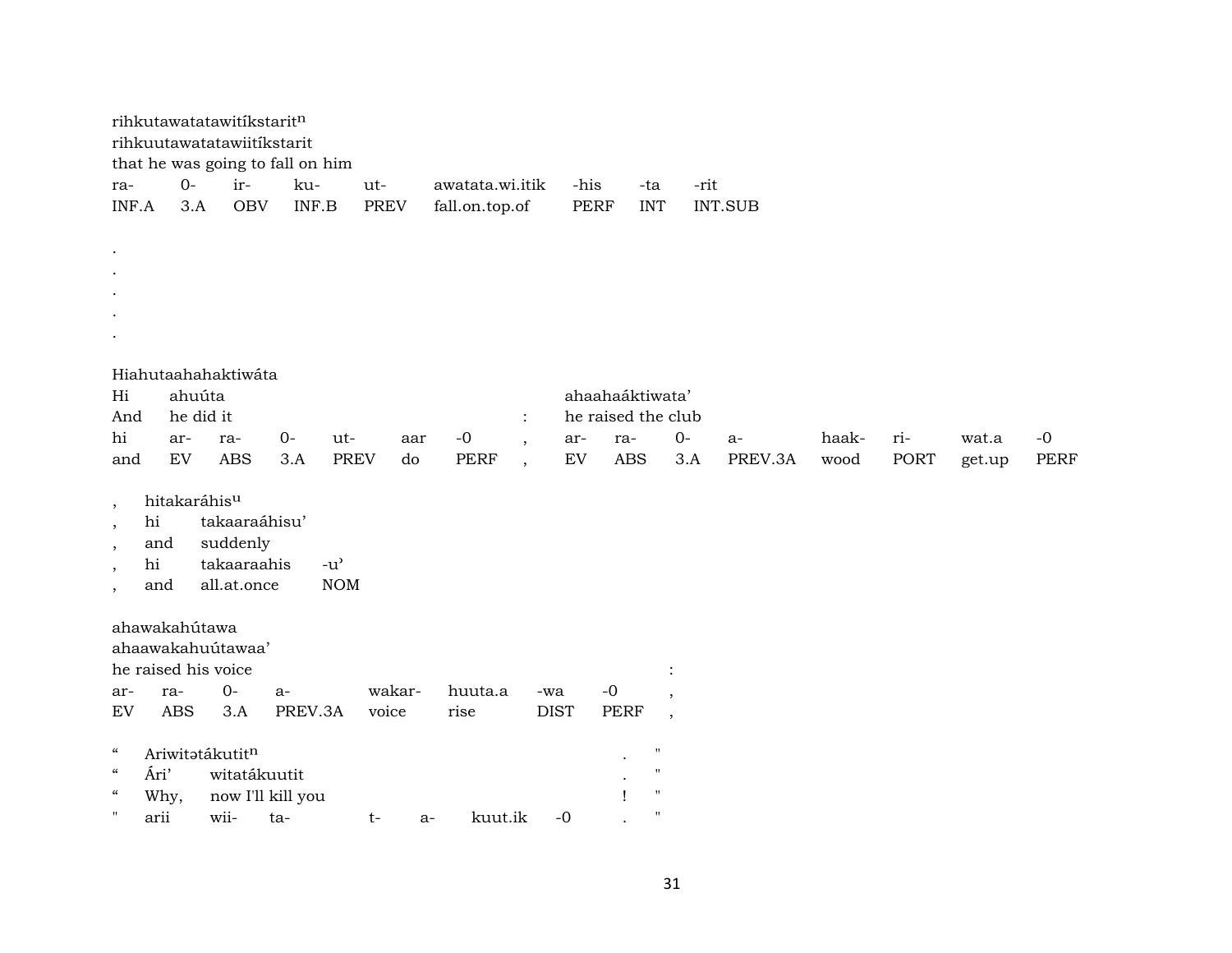| .,                       | oh                                       | now                            | IND.1/2A                     | 1.A          | 2.P           | kill |               | PERF        | .,          |        |             |
|--------------------------|------------------------------------------|--------------------------------|------------------------------|--------------|---------------|------|---------------|-------------|-------------|--------|-------------|
|                          | Iirikuruhaháktiwat <sup>a</sup>          |                                |                              |              |               |      |               |             |             |        |             |
| T                        |                                          |                                | irikuruuhaahaáktiwata'       |              |               |      |               |             |             |        |             |
| And                      |                                          |                                | thereupon he raised the club |              |               |      |               |             |             |        |             |
| i                        | irii-                                    | kuruur-                        | ri-                          |              | $O -$         | $a-$ |               | haak-       | ri-         | wat.a  | $-0$        |
| and                      | then                                     | <b>DUB</b>                     |                              | CONT.3A      | 3.A           |      | PREV.3A       | wood        | <b>PORT</b> | get.up | <b>PERF</b> |
| $\overline{\phantom{a}}$ | híahapakskas <sup>i</sup> t <sup>n</sup> |                                |                              |              |               |      |               |             |             |        |             |
| $\cdot$                  | hi                                       | ahapákskaasit                  |                              |              |               |      |               |             |             |        |             |
|                          | and                                      | he split his head              |                              |              |               |      |               |             |             |        |             |
|                          | hi<br>ar-                                | ra-                            | $0-$                         | paks-        | kaas          |      | -ik           | $-0$        |             |        |             |
|                          | EV<br>and                                | <b>ABS</b>                     | 3.A                          | head         | break         |      | CAUS          | <b>PERF</b> |             |        |             |
|                          |                                          |                                |                              |              |               |      |               |             |             |        |             |
|                          | Kuwiwitikásapitn                         |                                |                              |              |               |      |               |             |             |        |             |
|                          | Kuwiwititikaásapit                       |                                |                              |              |               |      |               |             |             |        |             |
|                          |                                          | It seemed he broke his own leg |                              |              |               |      |               |             |             |        |             |
| ku-                      | wii-                                     | witi-                          | ti-                          | $0-$         | kaas-         |      | apic.k        | $-0$        |             |        |             |
| <b>INDF</b>              | now                                      | REFL                           | IND.3A                       | 3.A          | leg           |      | break         | PERF        |             |        |             |
|                          |                                          |                                |                              |              |               |      |               |             |             |        |             |
|                          | Akikutipákiska                           |                                |                              |              |               |      |               |             |             |        |             |
| Aki                      |                                          |                                | kutipaákiiska                |              |               |      |               |             |             |        |             |
| And here                 |                                          |                                | it was over the kneecap      |              |               |      |               |             |             |        |             |
| a-                       | ki                                       | ku-                            | ti-                          | $0-$         | paa-          |      | kiis-         | ka          | -0          |        |             |
| and                      | there                                    | <b>INDF</b>                    | IND.3A                       | 3.A          | knee          |      | bone          | be.on       | PERF        |        |             |
|                          |                                          |                                |                              |              |               |      |               |             |             |        |             |
| škárušk <sup>i</sup>     |                                          |                                |                              | Hitakaráhisu |               |      |               |             |             |        |             |
| ckárucki                 |                                          |                                | Hi                           |              | takaaraáhisu' |      |               |             |             |        |             |
|                          | the paunch                               |                                | And                          | suddenly     |               |      |               |             |             |        |             |
| ickaruuc-                |                                          | -kis                           | hi                           |              | takaaraahis   |      | $-u^{\prime}$ |             |             |        |             |
|                          | bladder.bag                              | $\rm{DIM}$                     | and                          |              | all.at.once   |      | <b>NOM</b>    |             |             |        |             |
|                          |                                          |                                |                              |              |               |      |               |             |             |        |             |
|                          | ahawakarašahuhkáas                       |                                |                              |              |               |      |               |             |             |        |             |
|                          |                                          | ahawakaracahuhká'as            |                              |              |               |      |               |             |             |        |             |

32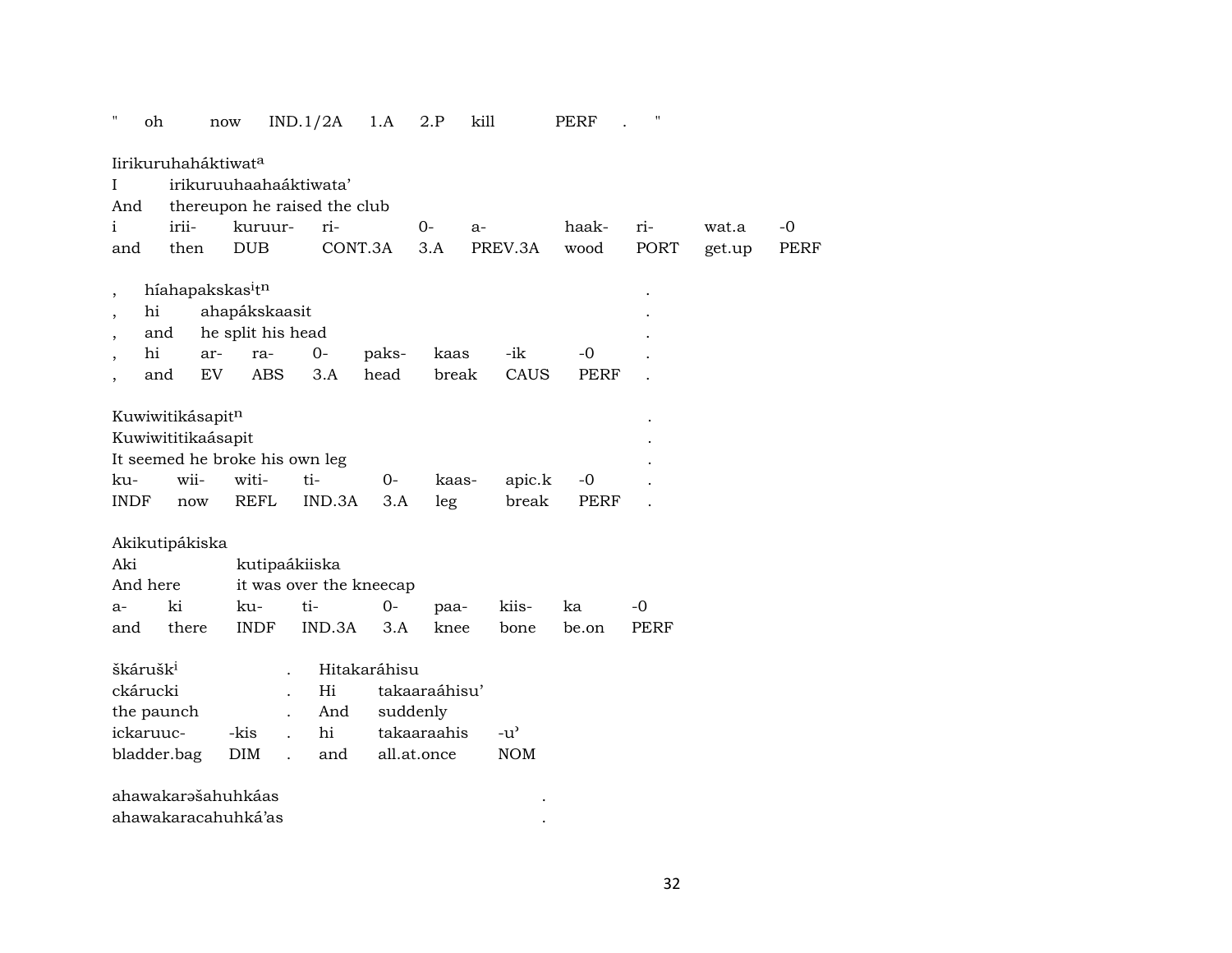| he cried out                                |                                            |                     |       |                                                                                                                 |                      |                |             |                    |                          |             |                          |                       |             |
|---------------------------------------------|--------------------------------------------|---------------------|-------|-----------------------------------------------------------------------------------------------------------------|----------------------|----------------|-------------|--------------------|--------------------------|-------------|--------------------------|-----------------------|-------------|
| ar-                                         | ra-                                        | $0-$                |       | wakaraar.tahuur.kaas                                                                                            |                      |                | $-0$        |                    |                          |             |                          |                       |             |
| EV                                          | <b>ABS</b>                                 | 3.A                 |       | burst.out.crying                                                                                                |                      |                | <b>PERF</b> |                    |                          |             |                          |                       |             |
| Hiahíwaki                                   |                                            |                     |       |                                                                                                                 |                      |                |             |                    | $\epsilon\epsilon$       | Ári         | Ţ                        |                       |             |
| Hi                                          | ahíhwaki'                                  |                     |       |                                                                                                                 |                      |                |             |                    | $\pmb{\zeta}\pmb{\zeta}$ | Ári'        | $\overline{\phantom{a}}$ |                       |             |
| And                                         | they said                                  |                     |       |                                                                                                                 |                      |                |             |                    | $\epsilon\epsilon$       | Why         | $\overline{\phantom{a}}$ |                       |             |
| hi                                          | waki<br>$-0$<br>$O -$<br>ar-<br>ir-<br>ra- |                     |       |                                                                                                                 |                      |                |             |                    | $\pmb{\mathsf{H}}$       | arii        |                          |                       |             |
| and                                         | EV                                         | <b>ABS</b>          | 3.A   | PL.3A                                                                                                           |                      | say.PL         | <b>PERF</b> |                    | 11                       | oh          | $\overline{ }$           |                       |             |
| wiwititikutitn                              |                                            |                     |       |                                                                                                                 |                      |                |             | $\mathbf{H}$       |                          |             |                          |                       |             |
| wiwititikuutit                              |                                            |                     |       |                                                                                                                 |                      |                |             | П                  |                          |             |                          |                       |             |
|                                             | he has hit himself                         |                     |       |                                                                                                                 |                      |                |             | $\pmb{\mathsf{H}}$ |                          |             |                          |                       |             |
| wii-                                        | witi-                                      | ti-                 |       | $O -$                                                                                                           | kuut.ik              | $-0$           |             | n                  |                          |             |                          |                       |             |
| <b>REFL</b><br>IND.3A<br>3.A<br>beat<br>now |                                            |                     |       |                                                                                                                 |                      |                | <b>PERF</b> | Ħ                  |                          |             |                          |                       |             |
|                                             | Hiahawakarašahuhkáas                       |                     |       |                                                                                                                 |                      |                |             |                    |                          | hírəs       |                          |                       |             |
| Hi                                          |                                            | ahawakaracahuhká'as |       |                                                                                                                 |                      |                |             |                    |                          | híras       |                          |                       |             |
| And                                         | he cried out                               |                     |       |                                                                                                                 |                      |                |             |                    |                          | at night    |                          |                       |             |
| hi                                          | ar-                                        | ra-                 | $0 -$ |                                                                                                                 | wakaraar.tahuur.kaas |                |             | $-0$               |                          | hiras       |                          |                       |             |
| and                                         | EV                                         | <b>ABS</b>          | 3.A   |                                                                                                                 | burst.out.crying     |                |             | <b>PERF</b>        |                          | at.night    |                          |                       |             |
|                                             | nakukatištátata                            |                     |       |                                                                                                                 |                      |                |             |                    |                          |             |                          |                       |             |
|                                             | rakukatictátata                            |                     |       |                                                                                                                 |                      |                |             |                    |                          |             |                          |                       |             |
|                                             | when it was dark                           |                     |       |                                                                                                                 |                      |                |             |                    |                          |             |                          |                       |             |
| ra-                                         | $O -$                                      | ku-                 |       | katiit                                                                                                          | tatat                |                |             | -a                 |                          |             |                          |                       |             |
| INF.A                                       | 3.A                                        | INF.B               |       | be.black                                                                                                        |                      | be.attached.to |             | SUB.1              |                          |             |                          |                       |             |
| Hi<br>And                                   |                                            |                     |       | Hiwitikuharutuhuhkatawirawáritn<br>witikuuharuutuhuhkataawiraáwaarit<br>he quickly rolled himself down the side |                      |                |             |                    |                          |             |                          |                       |             |
| hi                                          | witi-                                      | kuur-               |       | ra-                                                                                                             | $O -$                | $a-$           |             | ri-                |                          | ut-         | uhuur-                   | kata.awiraa.warik     | $-0$        |
| and                                         | <b>REFL</b>                                | <b>DUB</b>          |       | <b>ABS</b>                                                                                                      | 3.A                  | POSS.3A        |             | PHYS.POSS          |                          | <b>PREV</b> | quickly                  | roll.down.the.side.of | <b>PERF</b> |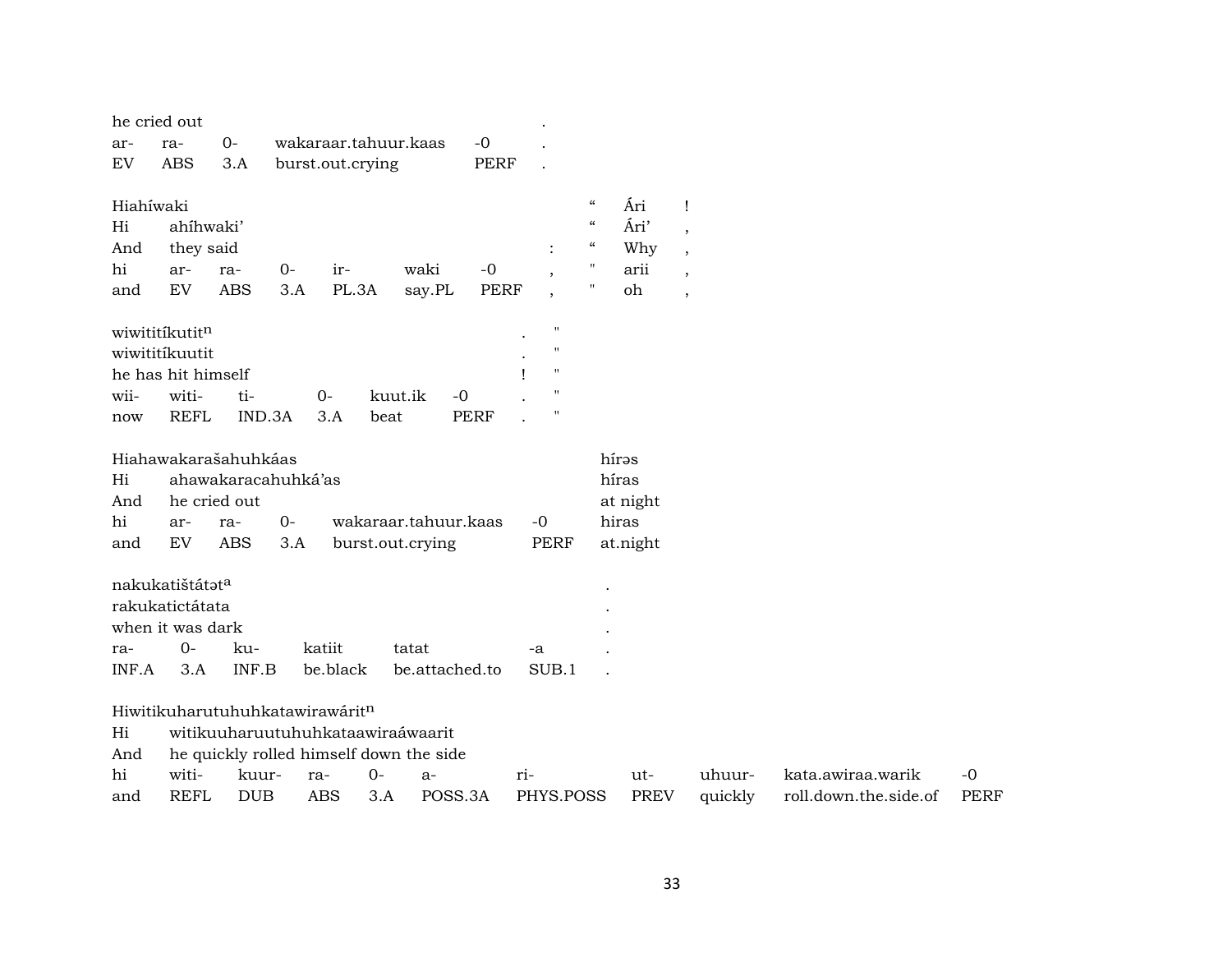| ihi<br>$\cdot$<br>ihi<br>$\cdot$<br>uh<br>ihii                | $\overline{\phantom{a}}$<br>$\overline{\phantom{a}}$    |                                                                          |                           |                            |               |                |                  |                 |
|---------------------------------------------------------------|---------------------------------------------------------|--------------------------------------------------------------------------|---------------------------|----------------------------|---------------|----------------|------------------|-----------------|
| uh                                                            | $\overline{\phantom{a}}$                                |                                                                          |                           |                            |               |                |                  |                 |
| ra-<br><b>ABS</b>                                             | rukstahkatawúsuku<br>rukstahkatawuúsuku<br>$0 -$<br>3.A | where they used to climb up<br>uks-<br>raar-<br><b>AOR</b><br>PL.INDV.A  | kata-                     | against.a.vertical.surface |               | wuu<br>go.IMPF | -hus<br>IMPF.SUB | -uku<br>HAB.SUB |
| nakúkawi<br>rakúkaawi<br>ra-<br>INF.A                         | where the lodge was<br>$0-$<br>3.A                      | ku-<br>akaa<br>INF.B                                                     | -wi<br>be.a.dwelling      | SUB.L                      |               |                |                  |                 |
| akararáta <sup>u</sup><br>akaraaráta'u'<br>akaar-<br>dwelling | the earth lodge<br>raar-<br><b>ITER</b>                 | $-u$ <sup><math>\prime</math></sup><br>ataa<br>sod                       | <b>NOM</b>                |                            |               |                |                  |                 |
| Hiru<br>Then<br>hiruu<br>then                                 | Hirukuruharuhurúkatn<br>kuruur-<br><b>DUB</b>           | kuruuhaaruhúruukat<br>thereupon he went inside quickly<br>ri-<br>CONT.3A | $0 -$<br>ar-<br>3.A<br>EV | uhuur-<br>quickly          | huuk-<br>into | at<br>go       | $-0$<br>PERF     |                 |

 $\bullet$  $\bullet$  $\langle \cdot \rangle$ 

 $\bullet$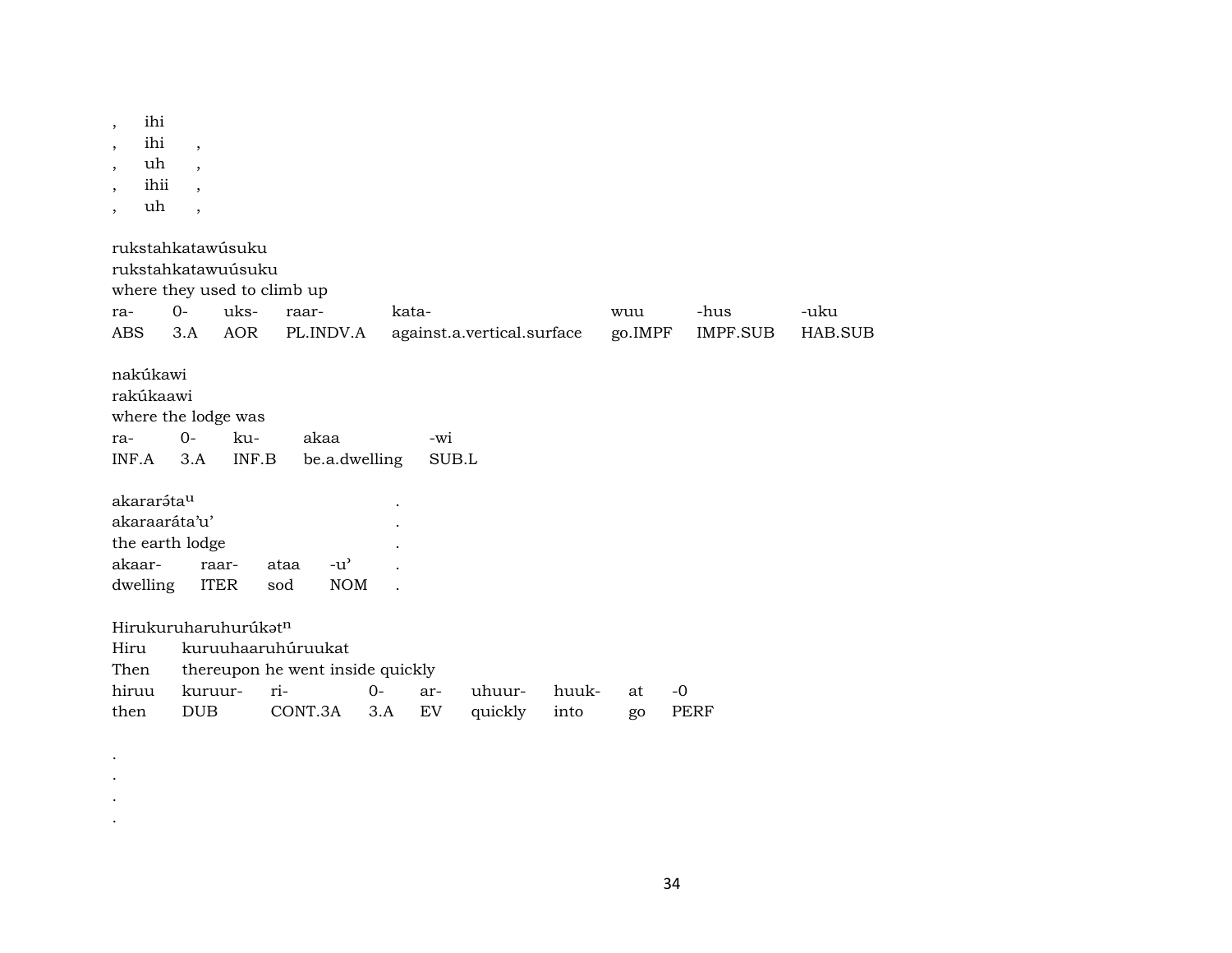|                      |                                        |                            | Hikišiahatatatíris <sup>a</sup> pīta |                  |                   |        |            |                    |                   |      |             |       |
|----------------------|----------------------------------------|----------------------------|--------------------------------------|------------------|-------------------|--------|------------|--------------------|-------------------|------|-------------|-------|
| Hi                   |                                        | kici                       |                                      | ahatatatiirisa'  |                   |        |            |                    |                   |      |             | piíta |
| And                  |                                        | but                        |                                      | a crowd gathered |                   |        |            |                    |                   |      |             | men   |
| hi                   |                                        | kici                       | ar-                                  | ra-              | $0-$              | $a-$   |            |                    | tatatiir.his-     | a    | $-0$        | wiita |
| and                  |                                        | but                        | ${\rm EV}$                           | <b>ABS</b>       | 3.A               |        | PREV.3A    |                    | gathered.together | come | <b>PERF</b> | man   |
|                      |                                        |                            |                                      |                  |                   |        |            |                    |                   |      |             |       |
| $\, ,$               | $\boldsymbol{\zeta}\boldsymbol{\zeta}$ |                            | Titakurikutíhi                       |                  |                   |        |            |                    |                   |      |             |       |
|                      | $\boldsymbol{\zeta}\boldsymbol{\zeta}$ |                            | Tiítaku                              |                  | rikutíhi'         |        |            |                    |                   |      |             |       |
|                      | $\boldsymbol{\zeta}\boldsymbol{\zeta}$ | Here                       |                                      |                  | it is where it is |        |            |                    |                   |      |             |       |
| ,                    | 11                                     | tii-                       |                                      | -taku            | riku-             | ti-    | $0-$       |                    | ihii              | $-0$ |             |       |
|                      | 11                                     | here                       |                                      | LOC              | that.is           | IND.3A |            | 3.A                | be.in.a.place     | PERF |             |       |
|                      |                                        |                            |                                      |                  |                   |        |            | $\pmb{\mathsf{H}}$ |                   |      |             |       |
|                      |                                        | rawakarákaas               |                                      |                  |                   |        |            | $\pmb{\mathsf{H}}$ |                   |      |             |       |
|                      |                                        | rawakaráhka'as             |                                      |                  |                   |        |            | $\pmb{\mathsf{H}}$ |                   |      |             |       |
|                      |                                        | where the cry was<br>$O -$ |                                      | wakaraar-        |                   | $-0$   |            | $\pmb{\mathsf{H}}$ |                   |      |             |       |
| ra-<br>ABS           |                                        | 3.A                        | voice                                |                  | kaas<br>break     |        | SUB.4      | $\pmb{\mathsf{H}}$ |                   |      |             |       |
|                      |                                        |                            |                                      |                  |                   |        |            |                    |                   |      |             |       |
|                      |                                        | Nasiwitiráraspi            |                                      |                  |                   |        |            |                    |                   |      |             |       |
|                      |                                        | Raasiwitiraáraspi'         |                                      |                  |                   |        |            |                    |                   |      |             |       |
|                      |                                        |                            | They just looked around              |                  |                   |        |            |                    |                   |      |             |       |
| raa-                 |                                        | $\sin$                     | wi-                                  | ti-              |                   | $0-$   | ir-        | raa-               | raspii            | $-0$ |             |       |
| just                 |                                        | DU                         | QUOT                                 |                  | IND.3A            | 3.A    | PL.3A      | way                | look.for          | PERF |             |       |
|                      |                                        |                            |                                      |                  |                   |        |            |                    |                   |      |             |       |
|                      |                                        | Hiruahušía                 |                                      |                  |                   |        |            |                    |                   |      |             |       |
|                      | Hiru                                   |                            | ahúci'a                              |                  |                   |        |            |                    |                   |      |             |       |
|                      | Then                                   |                            | he did it                            |                  |                   |        |            |                    |                   |      |             |       |
|                      |                                        | hiruu                      | ar-                                  | ra-              | $0-$              | ut-    | $i-$       | aar                | -0                |      |             |       |
|                      | then                                   |                            | EV                                   | <b>ABS</b>       | 3.A               | PREV   | <b>SEQ</b> | do                 | PERF              |      |             |       |
|                      |                                        |                            |                                      |                  |                   |        |            |                    |                   |      |             |       |
| tirárik <sup>i</sup> |                                        |                            |                                      |                  |                   |        |            |                    |                   |      |             |       |
|                      |                                        |                            |                                      |                  |                   |        |            |                    |                   |      |             |       |

tiraáriki

.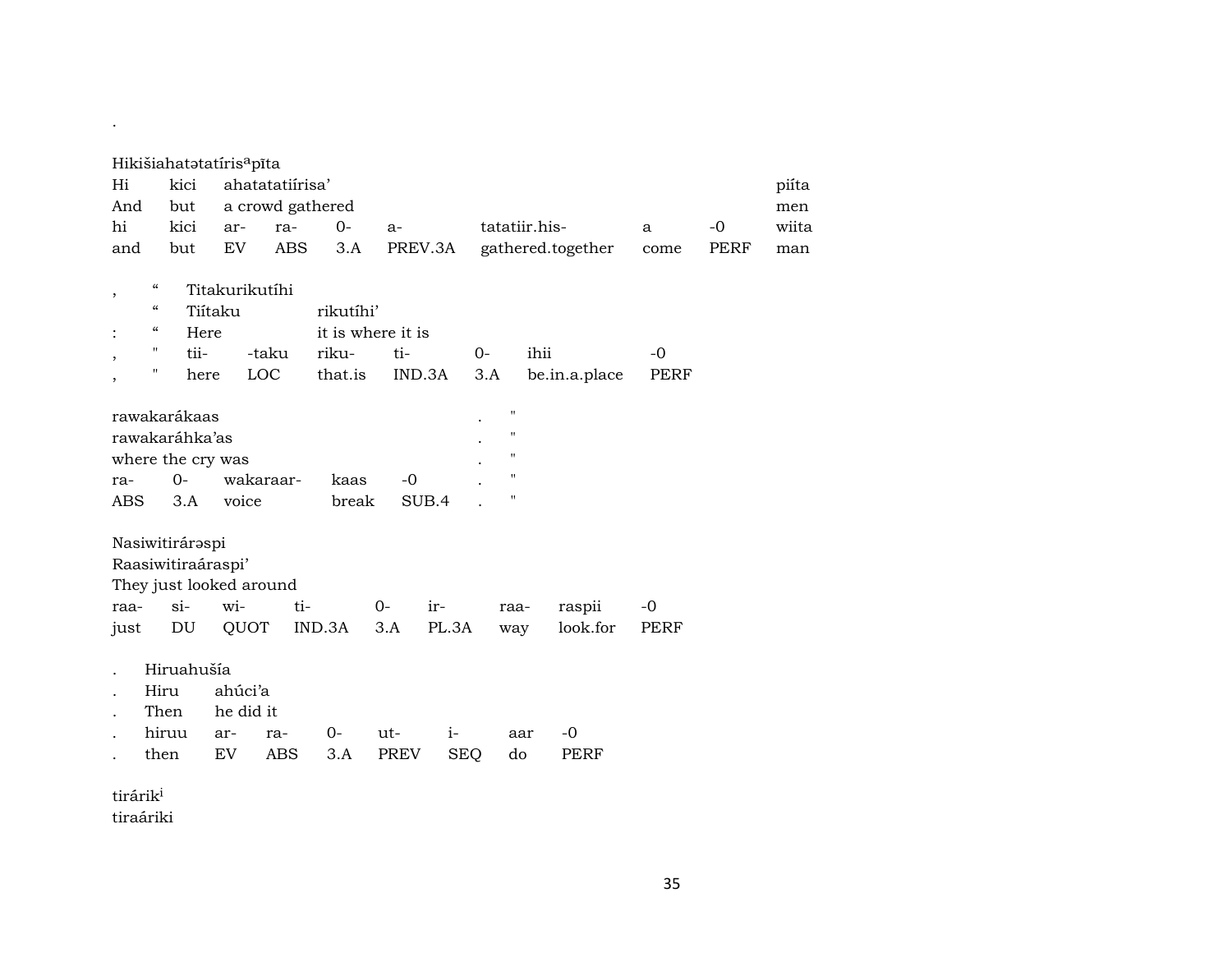| this one            |                                           |                 |                    |             |            |           |      |             |      |      |  |
|---------------------|-------------------------------------------|-----------------|--------------------|-------------|------------|-----------|------|-------------|------|------|--|
| tii-                | ra-                                       | $0-$            | arik               |             | $-i$       |           |      |             |      |      |  |
| this                | ABS                                       | 3.A             |                    | be.standing |            | SUB.2     |      |             |      |      |  |
|                     |                                           |                 |                    |             |            |           |      |             |      |      |  |
|                     | hiaháwašititn                             |                 |                    |             |            |           |      |             |      |      |  |
| hi                  |                                           | ahaáwacitit     |                    |             |            |           |      |             |      |      |  |
| and                 |                                           | he went outside |                    |             |            |           |      |             |      |      |  |
| hi                  | ar-                                       | ra-             | $0-$               | awacitik    |            | $-0$      |      |             |      |      |  |
| and                 | EV                                        | ABS             | 3.A                | go.out      |            | PERF      |      |             |      |      |  |
|                     |                                           |                 |                    |             |            |           |      |             |      |      |  |
| Ahawáku<br>Ahawáku' |                                           |                 |                    |             |            |           |      |             |      |      |  |
| He said             |                                           |                 |                    |             |            |           |      |             |      |      |  |
| ar-                 | ra-                                       | $0-$            | waka'u             | $-0$        |            |           |      |             |      |      |  |
| EV                  | ABS                                       | 3.A             | say                |             | PERF       |           |      |             |      |      |  |
|                     |                                           |                 |                    |             |            |           |      |             |      |      |  |
|                     | ruwitiúkahkar <sup>i</sup> t <sup>n</sup> |                 |                    |             |            |           |      |             |      |      |  |
|                     | ruuwiti'uúkaahkaarit                      |                 |                    |             |            |           |      |             |      |      |  |
|                     | then he stood outside                     |                 |                    |             |            |           |      |             |      |      |  |
| ruu-                | wi-                                       | ti-             |                    | $0-$        |            | uukaahka- |      | arik        |      | $-0$ |  |
| then                | QUOT                                      |                 | IND.3A             | 3.A         | outside    |           |      | be.standing |      | PERF |  |
|                     |                                           |                 |                    |             |            |           |      |             |      |      |  |
|                     | hitarahkísiri                             |                 |                    |             |            |           |      |             |      |      |  |
| hi                  | tarahkísiri'                              |                 |                    |             |            |           |      |             |      |      |  |
| and                 | barely                                    |                 |                    |             |            |           |      |             |      |      |  |
| hi                  | tarahkis-                                 |                 | -hiri <sup>3</sup> |             |            |           |      |             |      |      |  |
| and                 | be.strong                                 |                 | LOC                |             |            |           |      |             |      |      |  |
|                     |                                           |                 |                    |             |            |           |      |             |      |      |  |
|                     | ahakaspíritn                              |                 |                    |             |            |           |      |             |      |      |  |
|                     | ahakaaspiirit                             |                 |                    |             |            |           |      |             |      |      |  |
|                     | he stood on his (one) leg                 |                 |                    |             |            |           |      |             |      |      |  |
| ar-                 | ra-                                       | 0-              | kaas-              | wi          |            |           | arik |             | -0   |      |  |
| EV                  | <b>ABS</b>                                | 3.A             | leg                |             | be.upright |           |      | be.standing | PERF |      |  |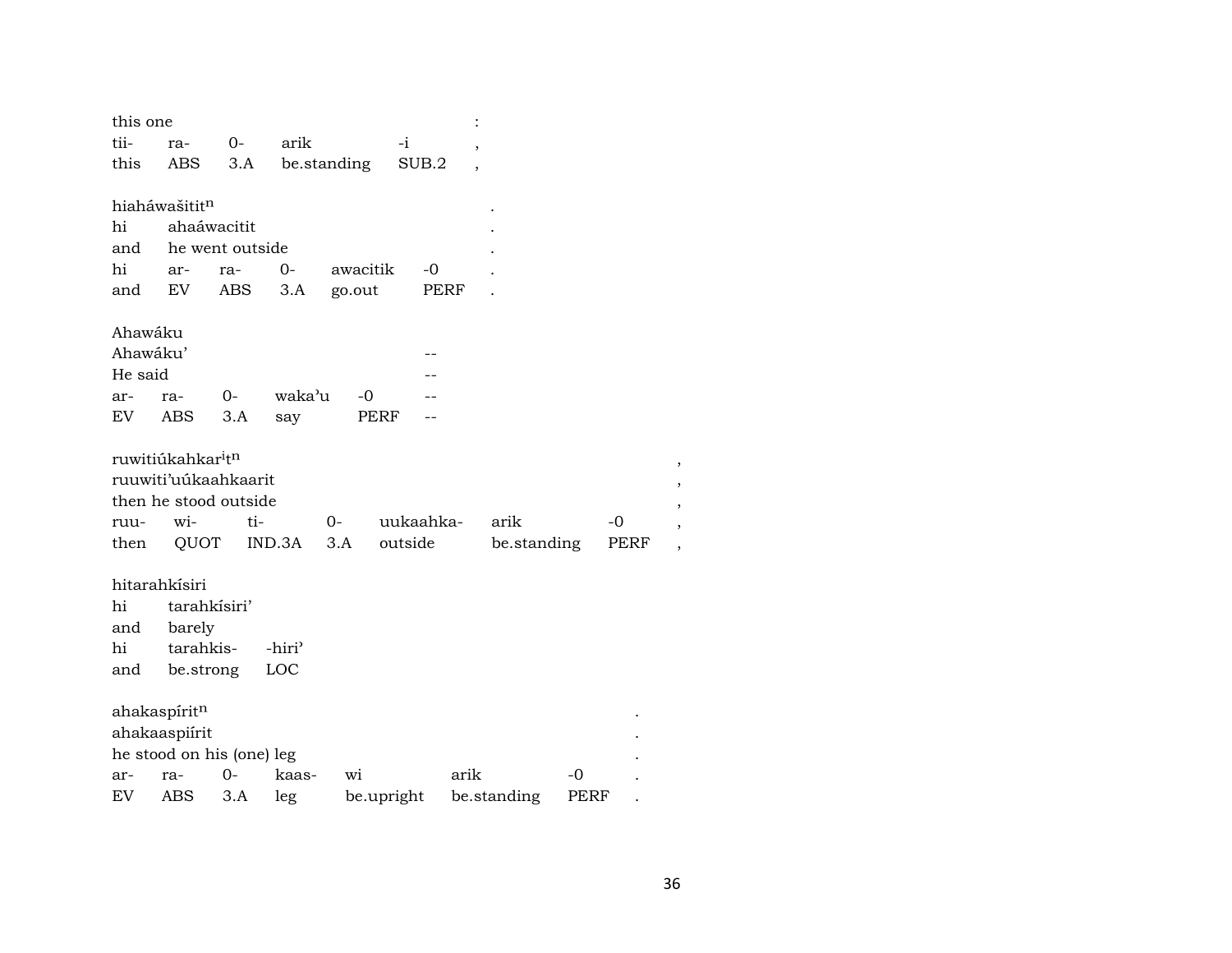| Ahíhwaki  |                   |          |     |        |      |   | $\epsilon$ |
|-----------|-------------------|----------|-----|--------|------|---|------------|
| Ahíhwaki' |                   |          |     |        |      |   | $\epsilon$ |
| They said |                   |          |     |        |      |   | $\epsilon$ |
| $ar-$     | ri-               | $\Omega$ | ir- | waki   | $-0$ | ۰ | п          |
| EV .      | CONT.3A 3.A PL.3A |          |     | say.PL | PERF |   | "          |

Tihararikírikututkikaksu

|      | Tihaaraáriki      |         |      |             |       | rikututkíkaksu' |                            |    |          |       |      |    |      |  |  |
|------|-------------------|---------|------|-------------|-------|-----------------|----------------------------|----|----------|-------|------|----|------|--|--|
|      | This one standing |         |      |             |       |                 | it was the cry of this one |    |          |       |      |    |      |  |  |
| tii- | haa-              | ra-     | $O-$ | arik        | $-1$  | riku-           | - †1–                      | ∩– | ut-      | kikak | -his | uu | -0   |  |  |
| this | here              | ABS 3.A |      | be.standing | SUB.2 |                 | that.is IND.3A             |    | 3.A PREV | cry   | PERF | be | PERF |  |  |

| tihátaku   |       |       | rawakaráhkaas |                   |           |              |       |  |  |  |  |
|------------|-------|-------|---------------|-------------------|-----------|--------------|-------|--|--|--|--|
| tihaátaku  |       |       |               | rawakaráhka'as    |           |              |       |  |  |  |  |
| right here |       |       |               | where the cry was |           |              |       |  |  |  |  |
| tii-       | haa-  | -taku | ra-           | $\Omega$          | wakaraar- | kaas         | $-0$  |  |  |  |  |
| here.      | here. | LOC.  | ABS           | $\mathcal{A}$     | voice     | <b>break</b> | SUR 4 |  |  |  |  |

| $\bullet$ | $\mathbf{H}$ |  |  |  |
|-----------|--------------|--|--|--|
| $\bullet$ | $\mathbf{H}$ |  |  |  |
| $\bullet$ | $\mathbf{H}$ |  |  |  |
| $\cdot$   | $\mathbf{H}$ |  |  |  |
| $\bullet$ | $\mathbf{H}$ |  |  |  |

# Hiruwítahwakupïta

| Hiru witaahwáku' | piíta             |  |  |                                  |  |       |  |  |  |
|------------------|-------------------|--|--|----------------------------------|--|-------|--|--|--|
|                  | Then he would say |  |  |                                  |  |       |  |  |  |
|                  | hiruu wi- ti-     |  |  | 0- ar- waka'u -0                 |  | wiita |  |  |  |
|                  |                   |  |  | then QUOT IND.3A 3.A EV say PERF |  | man   |  |  |  |

- $\lq$   $\qquad$   $\qquad$   $\qquad$   $\qquad$   $\qquad$   $\qquad$   $\qquad$   $\qquad$   $\qquad$   $\qquad$   $\qquad$   $\qquad$   $\qquad$   $\qquad$   $\qquad$   $\qquad$   $\qquad$   $\qquad$   $\qquad$   $\qquad$   $\qquad$   $\qquad$   $\qquad$   $\qquad$   $\qquad$   $\qquad$   $\qquad$   $\qquad$   $\qquad$   $\qquad$   $\qquad$   $\qquad$   $\qquad$   $\qquad$   $\qquad$   $\qquad$
- " Ári'
- " Why ,
- " arii ,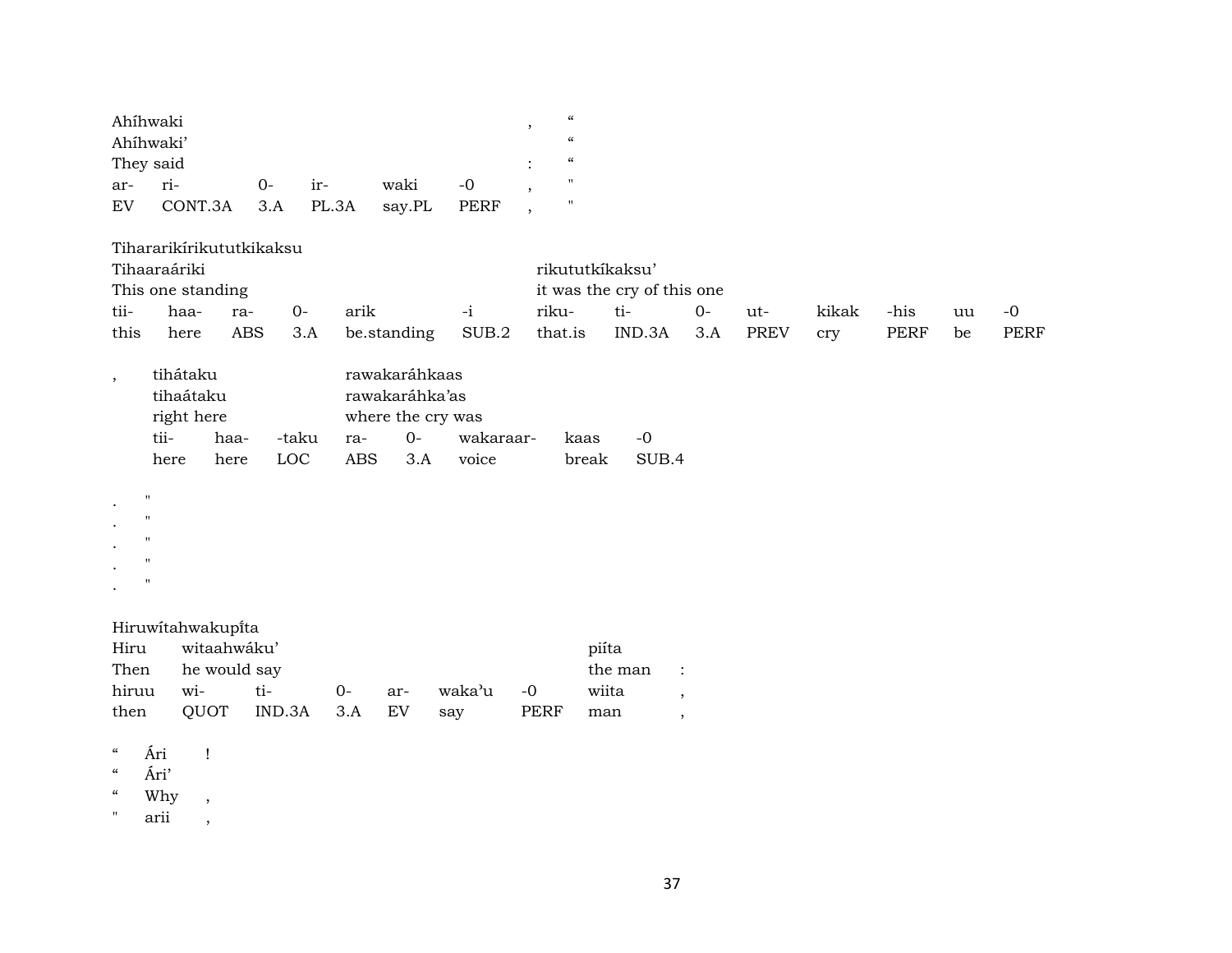$"$  oh ,

,

arariwišutiritirawašítiks<sup>a</sup>

|  | a raariwiicu' tiritiirawacitiksa' |  |                                                             |  |  |  |  |  |  |  |
|--|-----------------------------------|--|-------------------------------------------------------------|--|--|--|--|--|--|--|
|  | and right now here I came outside |  |                                                             |  |  |  |  |  |  |  |
|  |                                   |  | a raariwiicu' tii- rii- t- ir-   awacitik -his a  -0        |  |  |  |  |  |  |  |
|  |                                   |  | and right.now here ASSR 1.A PREV.1/2A go.out PERF come PERF |  |  |  |  |  |  |  |

| tii-<br>when                                                 | tirasirapakaraiwiša                                                         | ra-<br>ABS            | tirasiraapakaará'iwica<br>$S-$<br>2.A                                | when you arrived making a noise<br>ir- |           | rak-<br>$PREV.1/2A$ 1/2.PL |                   | wakaara<br>be.noisy            | -wi<br>SUB.L                                             |                                                                                                  | wic.a<br>arrive | -0<br>SUB.3 |
|--------------------------------------------------------------|-----------------------------------------------------------------------------|-----------------------|----------------------------------------------------------------------|----------------------------------------|-----------|----------------------------|-------------------|--------------------------------|----------------------------------------------------------|--------------------------------------------------------------------------------------------------|-----------------|-------------|
| $\overline{\phantom{a}}$<br>$\overline{ }$<br>$\overline{ }$ | irikúhuut <sup>n</sup><br>iriikúhuu'ut<br>irii-<br>what                     | whatever it is<br>DUB | kuur-                                                                | ra-<br>ABS                             | 0-<br>3.A | ut-<br>PREV                | $\mathbf 0$<br>be | $\overline{\phantom{0}}$<br>EX | $\pmb{\mathsf{H}}$<br>$\mathbf{H}$<br>$\mathbf{H}$<br>11 | $\mathcal{C}\mathcal{C}$<br>$\mathcal{C}$<br>$\mathcal{C}$<br>$\pmb{\mathsf{H}}$<br>$\mathbf{H}$ |                 |             |
| Ári<br>Ári'<br>Why<br>arii<br>oh                             | $\mathbf{I}$<br>$\overline{\phantom{a}}$<br>$\ddot{\phantom{0}}$<br>$\cdot$ |                       | rakúsi <sup>i</sup><br>raakúsi'i<br>one seated<br>raa.kus.i'<br>wife |                                        |           |                            |                   |                                |                                                          |                                                                                                  |                 |             |
|                                                              | nikutútpaka <sup>u</sup><br>rikutútpaka'u'                                  |                       |                                                                      |                                        |           |                            |                   |                                | tītaku<br>tiítaku                                        |                                                                                                  |                 |             |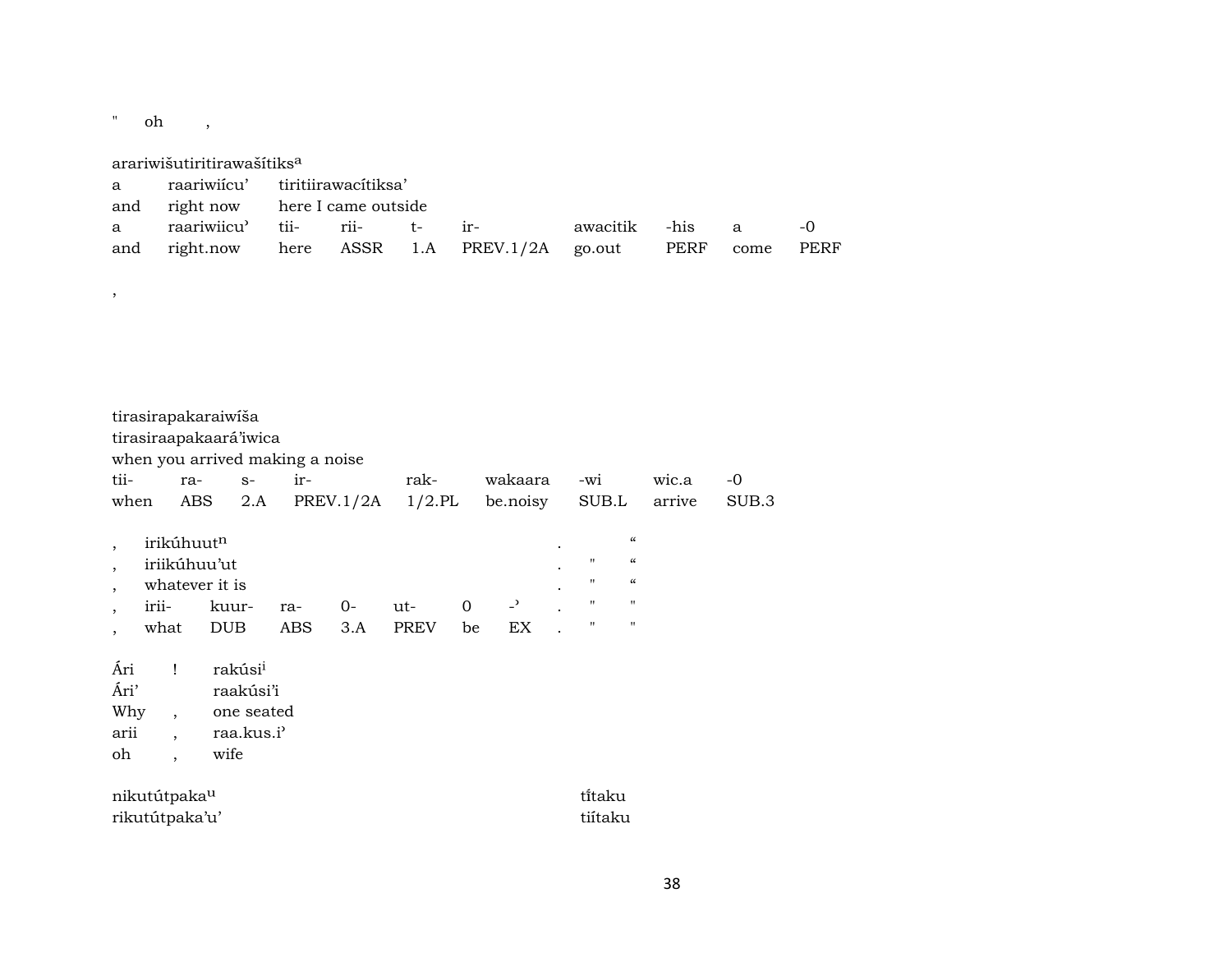| that is the same voice<br>right here |                           |                |           |                              |       |        |        |                    |                |                                        |            |  |
|--------------------------------------|---------------------------|----------------|-----------|------------------------------|-------|--------|--------|--------------------|----------------|----------------------------------------|------------|--|
| riku-                                | ti-                       |                | $0-$      | ut-                          | waka- |        | uu     | $-0$               | tii-           |                                        | -taku      |  |
| that.is                              |                           | $IND.3A$ $3.A$ |           | PREV                         | voice |        | be     | PERF               | here           |                                        | <b>LOC</b> |  |
|                                      |                           |                |           |                              |       |        |        |                    |                |                                        |            |  |
|                                      | rawakaráhkaas             |                |           |                              |       |        | $\, ,$ |                    |                |                                        |            |  |
|                                      | rawakaráhka'as            |                |           |                              |       |        |        |                    |                |                                        |            |  |
|                                      | where the cry was         |                |           |                              |       |        |        |                    |                |                                        |            |  |
| ra-                                  | $0-$                      |                | wakaraar- | kaas                         | $-0$  |        |        |                    |                |                                        |            |  |
|                                      | ABS 3.A                   | voice          |           | break                        |       | SUB.4  |        |                    |                |                                        |            |  |
|                                      |                           |                |           |                              |       |        |        |                    |                |                                        |            |  |
| tirárik <sup>i</sup>                 |                           |                |           |                              |       |        |        | "                  |                |                                        |            |  |
| tiraáriki                            |                           |                |           |                              |       |        |        | "                  |                |                                        |            |  |
| this one                             |                           |                |           |                              |       |        |        | $\pmb{\mathsf{H}}$ |                |                                        |            |  |
| tii-                                 | ra-                       | 0-             | arik      |                              | $-i$  |        |        | $\pmb{\mathsf{H}}$ |                |                                        |            |  |
| this                                 | ABS                       | 3.A            |           | be.standing                  |       | SUB.2  |        | "                  |                |                                        |            |  |
|                                      |                           |                |           |                              |       |        |        |                    |                |                                        |            |  |
| Awitahwaku                           |                           |                |           |                              |       |        |        |                    | $\overline{ }$ | $\epsilon$                             | Ári        |  |
| A                                    | witaahwáku'               |                |           |                              |       |        |        |                    |                | $\boldsymbol{\zeta}\boldsymbol{\zeta}$ | Ári'       |  |
| And                                  | he would say              |                |           |                              |       |        |        |                    |                | "                                      | Why        |  |
| a                                    | wi-                       | ti-            |           | 0-                           | ar-   | waka'u |        | -0                 |                | 11                                     | arii       |  |
| and                                  | QUOT                      |                | IND.3A    | 3.A                          | EV    | say    |        | PERF               |                | Η                                      | oh         |  |
|                                      |                           |                |           |                              |       |        |        |                    |                |                                        |            |  |
| Ţ                                    | kukakatiráit <sup>a</sup> |                |           |                              |       |        |        |                    |                |                                        |            |  |
|                                      | kukaakaatiraá'iita        |                |           |                              |       |        |        |                    |                |                                        |            |  |
| $\overline{\phantom{a}}$             |                           |                |           | I do not know anything of it |       |        |        |                    |                |                                        |            |  |

, ku- kaaka- t- ir- raa.iita -0 .<br>, INDF NEG.IND.1/2A 1.A PREV.1/2A know PERF . , INDF NEG.IND.1/2A 1.A PREV.1/2A know

 $\mathbf{u}$ "  $\mathbf{u}$  $\mathbf{u}$  $\mathbf{u}$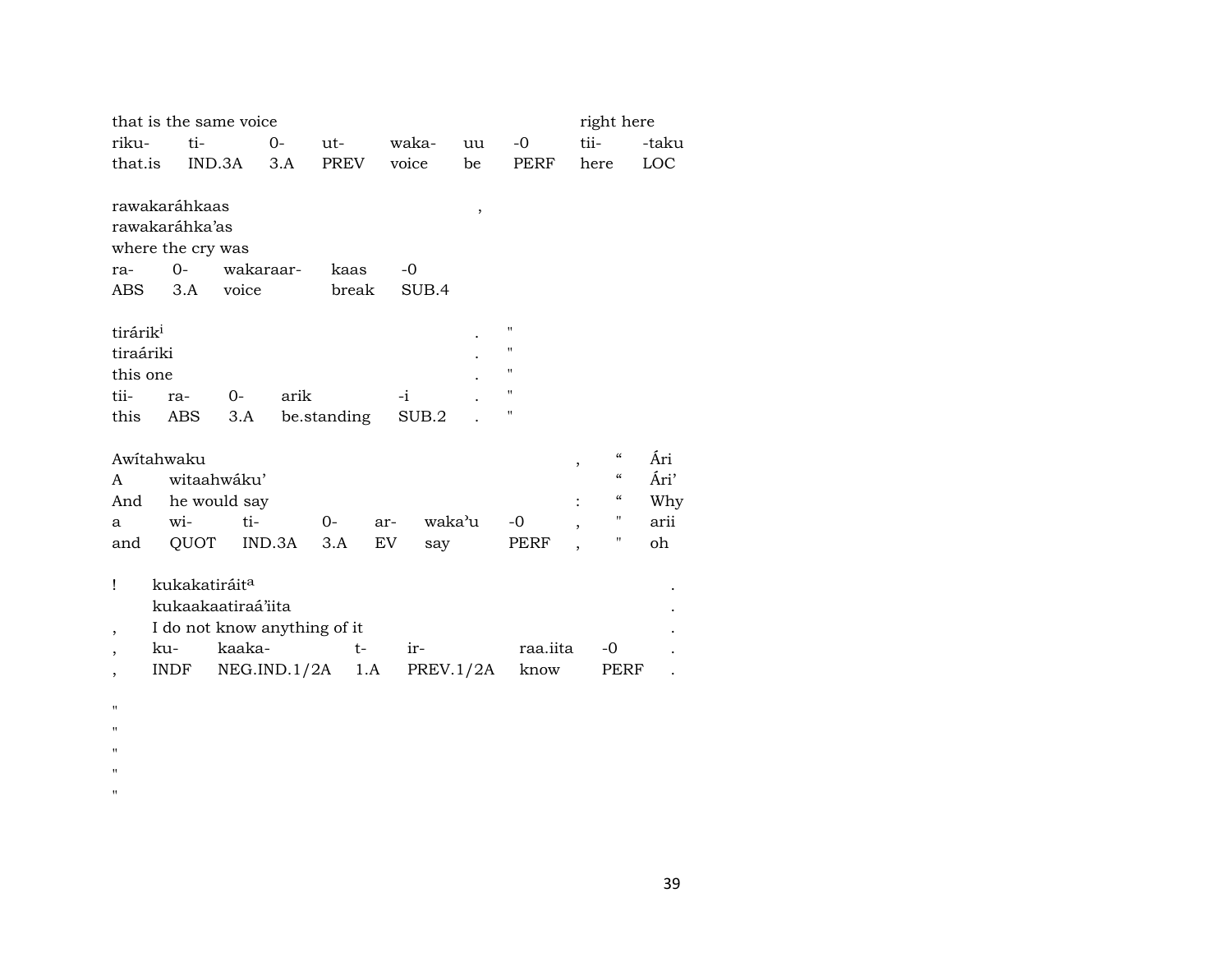|                                                |           | Akihiwírikuri                  |               |                            |                      |      |        |         |        |        |      |       |
|------------------------------------------------|-----------|--------------------------------|---------------|----------------------------|----------------------|------|--------|---------|--------|--------|------|-------|
| Aki                                            |           |                                | hi            | wírikuri'                  |                      |      |        |         |        |        |      |       |
|                                                | And here  |                                | and           |                            | he was the one       |      |        |         |        |        |      |       |
| a-                                             |           | ki                             | hi            | wii-                       | riku-                |      | ri-    |         | 0-     | 0      | -0   |       |
| and                                            |           | there                          | and           | now                        | that.is              |      |        | CONT.3A | 3.A    | be     |      | PERF  |
|                                                |           | wiwitirápakskasik <sup>a</sup> |               |                            |                      |      |        |         |        |        |      |       |
|                                                |           | wiwitiraahpakskaasika          |               |                            |                      |      |        |         |        |        |      |       |
|                                                |           | when he split his own head     |               |                            |                      |      |        |         |        |        |      |       |
| wii-                                           |           | witi-                          | ra-           | $O -$                      | ar-                  |      | paks-  | kaas    |        | -ik    | -a   |       |
| when                                           |           | <b>REFL</b>                    | <b>ABS</b>    | 3.A                        | EV                   |      | head   | break   |        | CAUS   |      | SUB.1 |
| pakisu                                         |           |                                |               |                            |                      |      |        |         |        |        |      |       |
|                                                | paákiisu' |                                |               |                            |                      |      |        |         |        |        |      |       |
|                                                | kneecap   |                                |               |                            |                      |      |        |         |        |        |      |       |
| paa-                                           |           | kiis-                          | $-u^{\prime}$ |                            |                      |      |        |         |        |        |      |       |
| knee                                           |           | bone                           | <b>NOM</b>    |                            |                      |      |        |         |        |        |      |       |
|                                                |           | Hitakarahísu                   |               |                            | ahawáku              |      |        |         |        |        |      |       |
| Hi                                             |           | takaaraáhisu'                  |               |                            | ahawáku'             |      |        |         |        |        |      |       |
| And                                            |           | suddenly                       |               |                            | he said              |      |        |         |        |        |      |       |
| hi                                             |           | takaaraahis                    |               | $-u^{\prime}$              | ar-                  | ra-  |        | 0-      | waka'u |        | -0   |       |
| and                                            |           | all.at.once                    |               | <b>NOM</b>                 | EV                   | ABS  |        | 3.A     | say    |        | PERF |       |
| $\boldsymbol{\varsigma}\boldsymbol{\varsigma}$ | Ári       | Ţ                              |               | hihirikutíwak <sup>u</sup> |                      |      |        |         |        |        |      |       |
| $\mathcal{C}$                                  | Ári'      |                                | hihi          |                            | rikutiwáku'          |      |        |         |        |        |      |       |
| $\epsilon$                                     | Ah        | $\overline{\phantom{a}}$       | and           |                            | that is what he said |      |        |         |        |        |      |       |
| П                                              | arii      |                                | hi            | hi                         | riku-                |      | ti-    |         | $0-$   | waka'u |      | $-0$  |
| п                                              | oh        |                                | and           | and                        | that.is              |      | IND.3A |         | 3.A    | say    |      | PERF  |
|                                                |           |                                | Ásiahihurəs   |                            |                      |      |        |         |        |        |      |       |
|                                                | П         | A                              |               | si'ahiihuraas              |                      |      |        |         |        |        |      |       |
|                                                | П         | And                            |               | they found him out         |                      |      |        |         |        |        |      |       |
|                                                | н         | a                              | $si-$         | ar-                        | ra-                  | $0-$ |        | ir-     | huras  |        | -0   |       |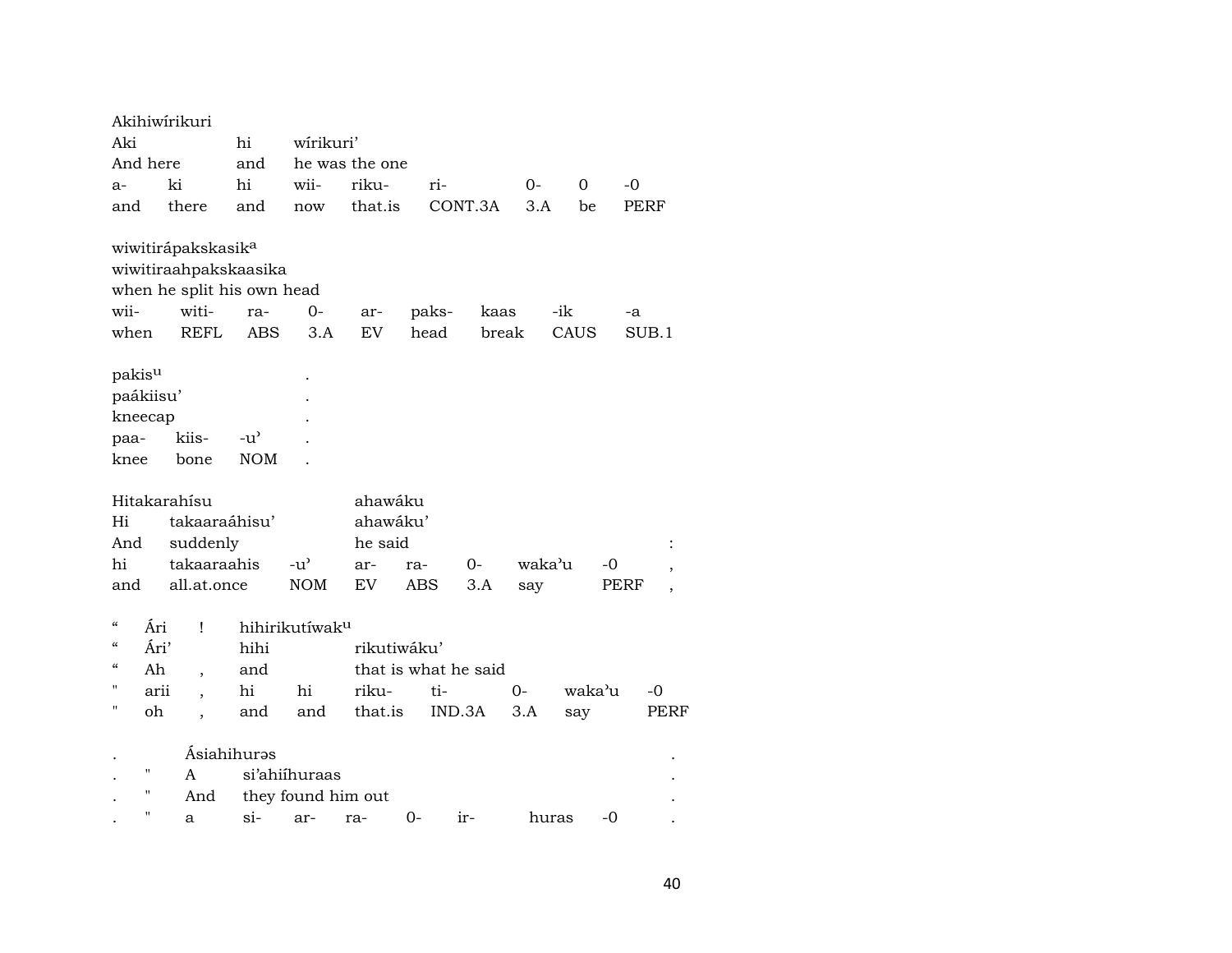### PERF . . " and DU EV ABS 3.A PL.3A find

### Akirikututást<sup>a</sup>

 $\overline{\phantom{a}}$ 

| Aki      |    | rikutuutásta                 |  |  |  |                                           |     |  |  |  |  |  |
|----------|----|------------------------------|--|--|--|-------------------------------------------|-----|--|--|--|--|--|
| And here |    | that is what was going to be |  |  |  |                                           |     |  |  |  |  |  |
| $a-$     | ki |                              |  |  |  | $-8s$                                     | -ta |  |  |  |  |  |
| and      |    |                              |  |  |  | there that is IND.3A 3.A PREV be IMPF.IRR | INT |  |  |  |  |  |

|           | iwiaharahkatắt <sup>a</sup>     |                 |                            |     |           |                            |    |    |       |
|-----------|---------------------------------|-----------------|----------------------------|-----|-----------|----------------------------|----|----|-------|
|           | iwi'aharaahkataáta              |                 |                            |     |           |                            |    |    |       |
|           | when they went onto the prairie |                 |                            |     |           |                            |    |    |       |
| ii-       | wii-                            | ar-             | ra-                        | 0-  | raar-     | kata-                      | at | -a |       |
| when      | when                            | EV              | <b>ABS</b>                 | 3.A | PL.INDV.A | against.a.vertical.surface | go |    | SUB.1 |
|           |                                 |                 |                            |     |           |                            |    |    |       |
| $\cdot$   |                                 |                 |                            |     |           |                            |    |    |       |
| $\bullet$ |                                 |                 |                            |     |           |                            |    |    |       |
| $\bullet$ |                                 |                 |                            |     |           |                            |    |    |       |
| $\bullet$ |                                 |                 |                            |     |           |                            |    |    |       |
| $\bullet$ |                                 |                 |                            |     |           |                            |    |    |       |
|           |                                 |                 |                            |     |           |                            |    |    |       |
|           | hawáwitirakátaatn               |                 |                            |     |           |                            |    |    |       |
| Hawá      |                                 | witiraahkáta'at |                            |     |           |                            |    |    |       |
| Also      |                                 |                 | they went onto the prairie |     |           |                            |    |    |       |
| haawa     | wi-                             | ti-             |                            | 0-  | raar-     | kata-                      | at | -0 |       |

|  |  | also QUOT IND.3A 3.A PL.INDV.A against.a.vertical.surface go PERF |  |
|--|--|-------------------------------------------------------------------|--|
|  |  |                                                                   |  |

Hihíru  $\mathbb{Z}^{\mathbb{Z}}$ 

 $Hi$ hiru  $\mathcal{L}^{\pm}$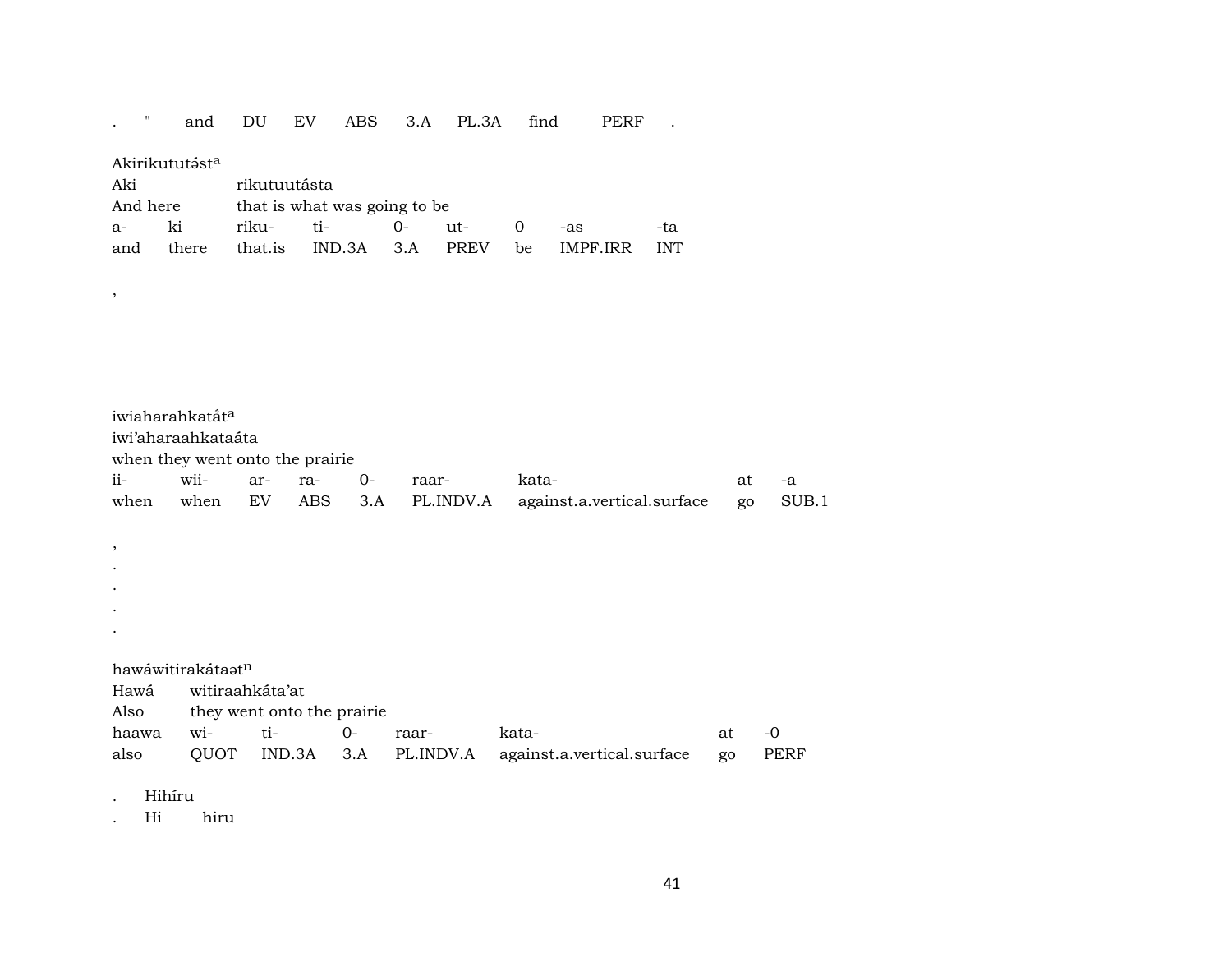|          | And<br>hi<br>and                                    |                                | then<br>hiruu<br>then                                                            |                                                   |                 |                       |                       |             |                     |              |                      |
|----------|-----------------------------------------------------|--------------------------------|----------------------------------------------------------------------------------|---------------------------------------------------|-----------------|-----------------------|-----------------------|-------------|---------------------|--------------|----------------------|
|          | $si-$<br>DU                                         | ra-<br><b>ABS</b>              | sirirətahuriwáwuhu<br>siriirattáhuriiwaáwuhu'<br>they chased them<br>$0-$<br>3.A | ir-<br>PL.3A                                      | ak-<br>PL.AN.3P | ra-<br>PORT           | hurii<br>go.around.PL |             | -waa<br><b>DIST</b> | -wi<br>SUB.L | -:hus<br><b>IMPF</b> |
|          | táraha<br>táraha'<br>buffalos<br>tarahaa<br>buffalo |                                | $\overline{\phantom{a}}$                                                         |                                                   |                 |                       |                       |             |                     |              |                      |
|          | ra-<br>INF.A                                        | rakurariráspara<br>$0-$<br>3.A | Rakuraaríraspara<br>The ones going ahead<br>ku-<br>INF.B                         | raar-                                             | PL.INDV.A       | hiras-<br>in.the.lead | war<br>go.DU          | -a<br>SUB.1 | $^\mathrm{,}$       |              |                      |
| hi<br>hi | híkiwiku<br>and<br>and                              | kíwiiku'<br>kiwiik             | a buffalo bull<br>buffalo.bull                                                   | $-u$ <sup><math>\prime</math></sup><br><b>NOM</b> |                 |                       |                       |             |                     |              |                      |
|          | sitíhkutit <sup>n</sup><br>sitíhkuutit<br>$\sin$    | they killed it<br>ti-          | $0-$                                                                             | ir-                                               | kuut.ik         | $-0$                  |                       |             |                     |              |                      |
|          | $\mathop{\rm DU}\nolimits$                          | IND.3A                         | 3.A                                                                              | PL.3A                                             | kill            | <b>PERF</b>           |                       |             |                     |              |                      |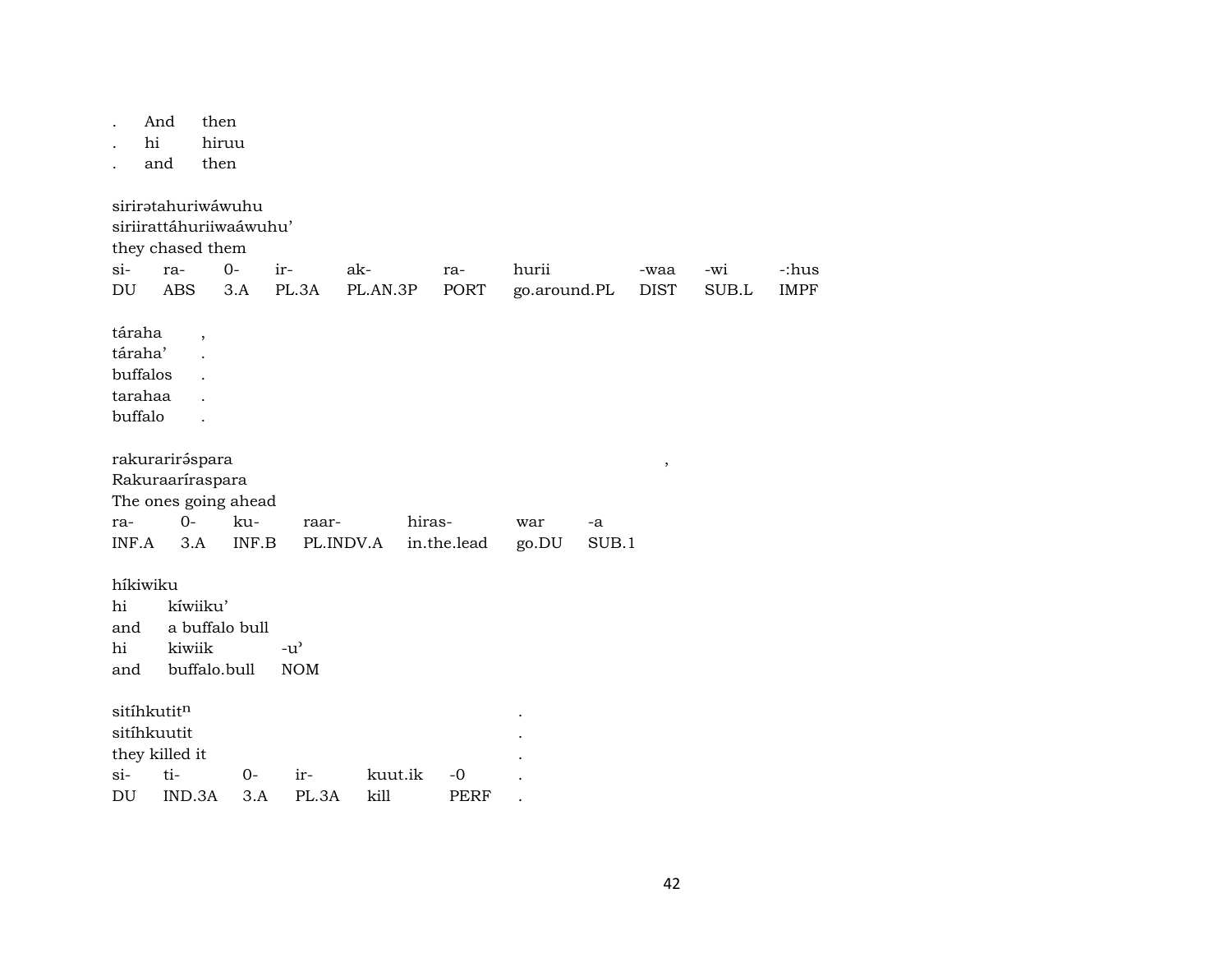|     | Hihiruirikuhirutətahúru       |                                            |  |  |                             |     |        |          |          |      |
|-----|-------------------------------|--------------------------------------------|--|--|-----------------------------|-----|--------|----------|----------|------|
|     | Hi hiru irikuhiiruutattahúru' |                                            |  |  |                             |     |        |          |          |      |
|     |                               | And there that is where they were attacked |  |  |                             |     |        |          |          |      |
| hi  | hiruu irii- kuur- ra- 0- ir-  |                                            |  |  |                             | ar- | $ut$ - | ak-      | rahur.uu | $-0$ |
| and | there                         |                                            |  |  | there DUB ABS 3.A 3.INDF EV |     | PREV   | PL.AN.3P | attack   | PERF |

| rakurišahikstarirúši <sup>u</sup> |                                   |  |  |                                         |  |             |       |  |  |  |  |
|-----------------------------------|-----------------------------------|--|--|-----------------------------------------|--|-------------|-------|--|--|--|--|
|                                   | rakuuricahikstarirúhci'u          |  |  |                                         |  |             |       |  |  |  |  |
|                                   | its being a huge number of people |  |  |                                         |  |             |       |  |  |  |  |
|                                   |                                   |  |  | ra- 0- ku- uur- icaahiks- raar- riruhci |  |             | -11   |  |  |  |  |
|                                   |                                   |  |  | INF.A 3.A INF.B PREV person PL          |  | be.numerous | SUB.D |  |  |  |  |

. Ráhukət<sup>n</sup>

 $\lambda$ 

- . Hátuhkat
- . In the rear
- . hatuhka.t
- . in.the.rear

kuhirápirariwirutit $^{\rm n}$ kuhiirapiraariwiiruútit

they attacked them here and there

|  |  | DUB ABS 3.A PL.3A PL.AN.3P begin.attacking DIST PERF |  |
|--|--|------------------------------------------------------|--|

| kátahka   | Rahákuki  |    |      |               |      |  |
|-----------|-----------|----|------|---------------|------|--|
| kátahka   | ráhaakuki |    |      |               |      |  |
| the enemy | ourselves |    |      |               |      |  |
| katahkaa  | -ra       | t- | rak- | $n\mathbf{k}$ | $-1$ |  |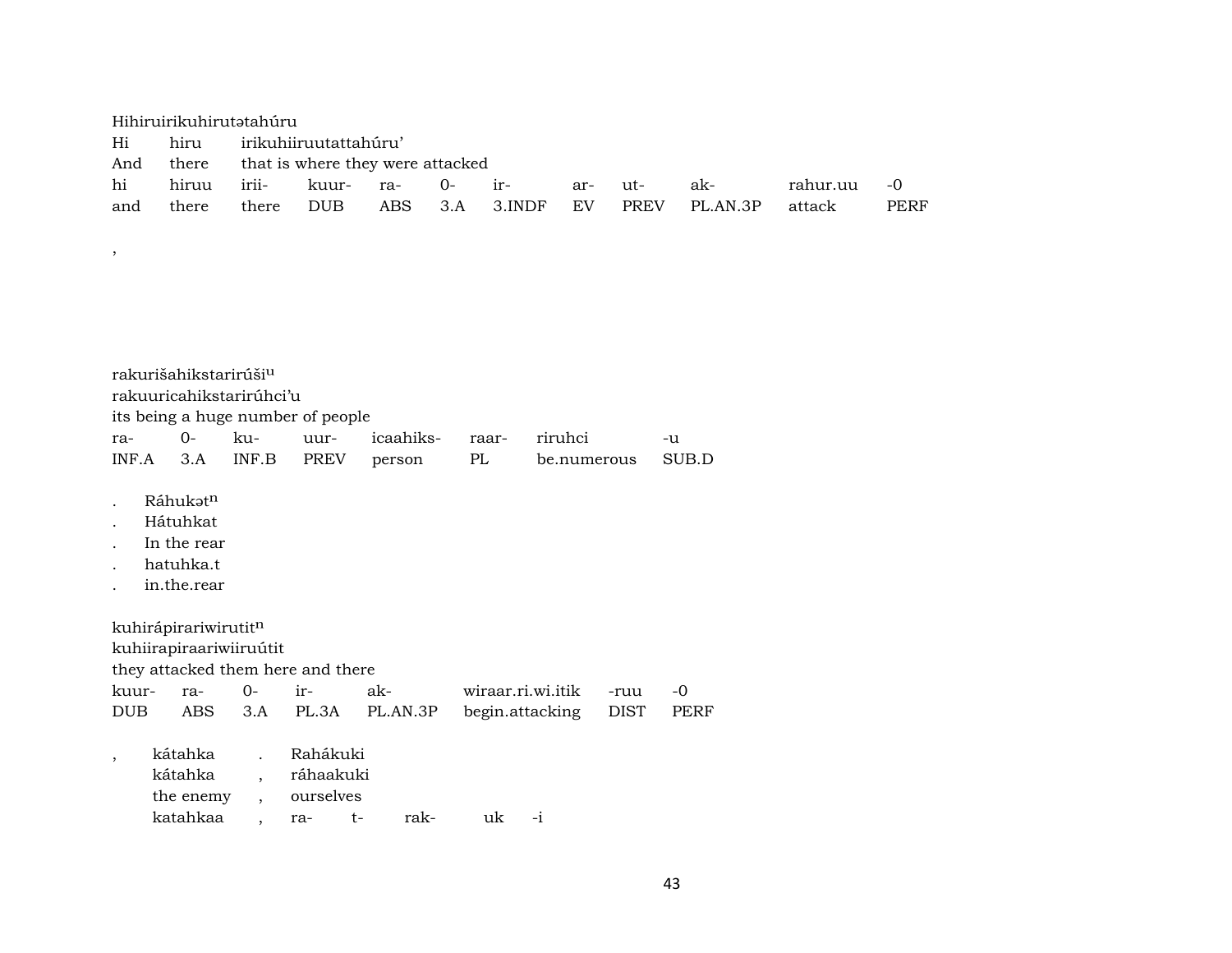|                        | enemy                        |                               | ABS<br>$\overline{ }$ ,                  |             | 1.A    | $1/2$ .PL                            | be                   | SUB.2       |                                   |           |                     |      |      |             |
|------------------------|------------------------------|-------------------------------|------------------------------------------|-------------|--------|--------------------------------------|----------------------|-------------|-----------------------------------|-----------|---------------------|------|------|-------------|
|                        | sahiksíšahiks                |                               |                                          |             |        |                                      |                      |             |                                   |           |                     |      |      |             |
|                        | cahiksícahiks                |                               |                                          |             |        |                                      |                      |             |                                   |           |                     |      |      |             |
| Indians                |                              |                               |                                          |             |        |                                      |                      |             |                                   |           |                     |      |      |             |
| icaahiks               |                              | icaahiks                      |                                          |             |        |                                      |                      |             |                                   |           |                     |      |      |             |
| person                 |                              | person                        |                                          |             |        |                                      |                      |             |                                   |           |                     |      |      |             |
|                        |                              | Híaskutihasiahiwirára         |                                          |             |        |                                      |                      |             |                                   |           |                     |      |      |             |
| Hi                     | ásku                         |                               | tihaasi'ahiiwiraáraa'                    |             |        |                                      |                      |             |                                   |           |                     |      |      |             |
| And                    | one                          |                               |                                          |             |        | they surrounded him as he moved here |                      |             |                                   |           |                     |      |      |             |
| hi                     | asku                         | tii-                          |                                          | haa-        | $si$ - | ar-                                  | ra-                  | $0-$        | a-                                | ir-       | wiraar-             | ra-  | a    | $-0$        |
| and                    | one                          | here                          |                                          | here        | DU     | EV                                   | <b>ABS</b>           | 3.A         | PREV.3A                           | PL.3A     | angrily             | PORT | come | <b>PERF</b> |
| a<br>and<br>a<br>and   | asiahiwirára<br>$\sin$<br>DU | si'ahihwiraáraa'<br>ar-<br>EV | they surrounded him<br>ra-<br><b>ABS</b> | $0-$<br>3.A | a-     | PREV.3A                              | ir-<br>PL.3A         |             | wiraar-<br>ra-<br>angrily<br>PORT | a<br>come | $-0$<br><b>PERF</b> |      |      |             |
|                        | Irisiahukstíra               |                               |                                          |             |        |                                      |                      |             |                                   |           |                     |      |      |             |
|                        |                              | Iriisi'ahukstíra              |                                          |             |        |                                      |                      |             |                                   |           |                     |      |      |             |
|                        |                              |                               | The one he had been with                 |             |        |                                      |                      |             |                                   |           |                     |      |      |             |
|                        | irii-                        | $si-$                         | ar-                                      | ra-         | $O -$  | uks-                                 | tir                  |             | $-a$                              |           |                     |      |      |             |
|                        | that                         | DU                            | EV                                       | <b>ABS</b>  | 3.A    | AOR                                  |                      | be.together | SUB.1                             |           |                     |      |      |             |
| hi<br>and              | híahuhkuksas                 | ahúhkuksas<br>he ran away     |                                          |             |        |                                      |                      |             |                                   |           |                     |      |      |             |
| hi                     | ar-                          | ra-                           | $0-$                                     | uur-        |        | kuks-                                | as-i                 | $-0$        |                                   |           |                     |      |      |             |
| and                    | EV                           | ABS                           | 3.A                                      | <b>PREV</b> |        | fleeing                              | $\operatorname{run}$ | <b>PERF</b> |                                   |           |                     |      |      |             |
| Hitirárik <sup>i</sup> |                              |                               |                                          |             |        |                                      |                      |             |                                   |           |                     |      |      |             |

Hi tiraáriki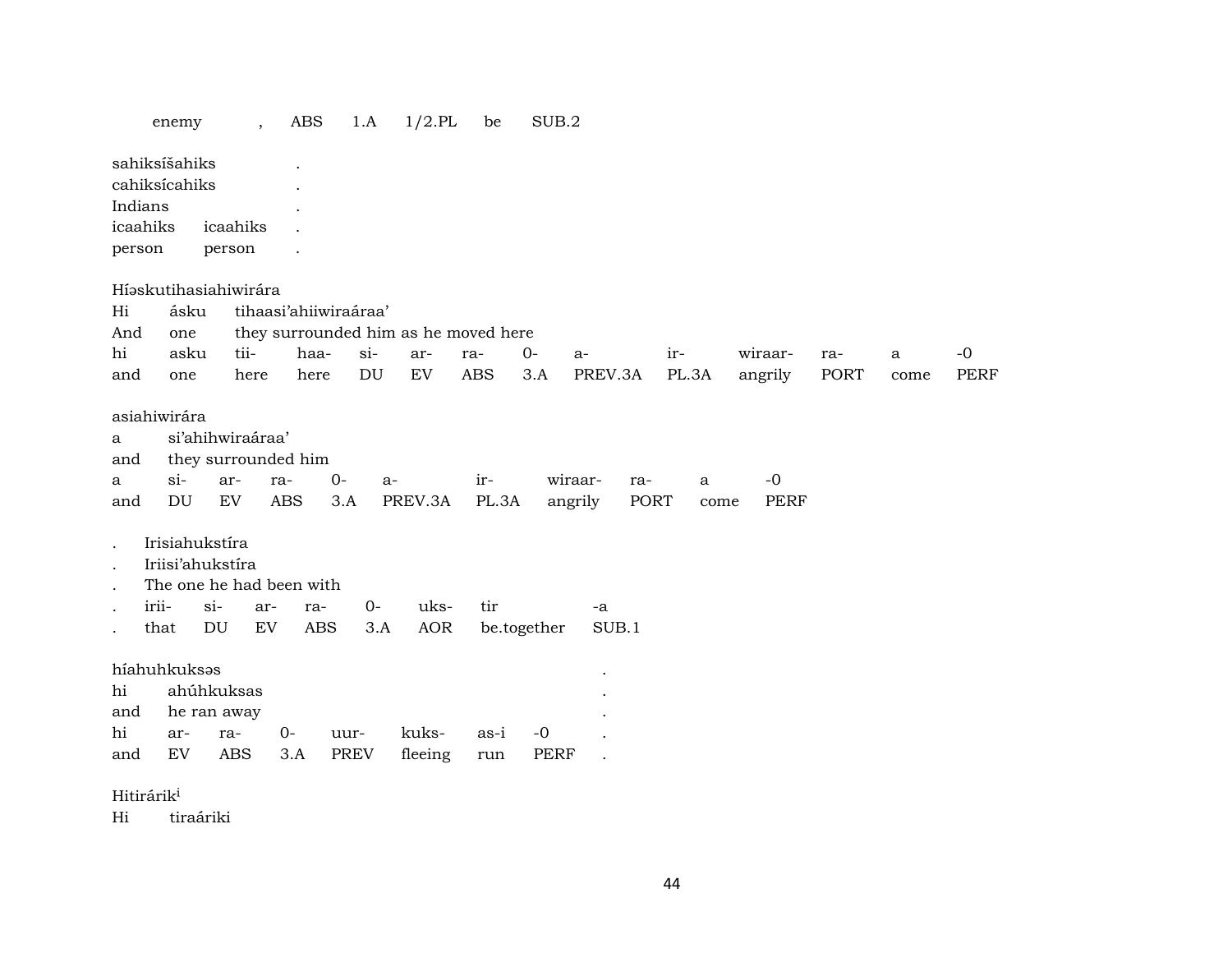| And                       | this one    |                                     |        |        |             |                   |               |              |             |
|---------------------------|-------------|-------------------------------------|--------|--------|-------------|-------------------|---------------|--------------|-------------|
| $\hbox{hi}$               | tii-        | ra-                                 | 0-     | arik   |             | -i                |               |              |             |
| and                       | this        | <b>ABS</b>                          | 3.A    |        | be.standing |                   | SUB.2         |              |             |
|                           |             |                                     |        |        |             |                   |               |              |             |
| hisiriwiráriwititn        |             |                                     |        |        |             |                   |               |              |             |
| hi                        |             | sirihwiraáriwiitit                  |        |        |             |                   |               |              |             |
| and                       |             | they surrounded him                 |        |        |             |                   |               |              |             |
| hi                        | $si-$       | ra-                                 | $0 -$  | ir-    |             | wiraar.ri.wi.itik |               | -0           |             |
| and                       | DU          | ABS                                 | 3.A    | PL.3A  |             | angrily           |               | <b>PERF</b>  |             |
|                           |             |                                     |        |        |             |                   |               |              |             |
| Karawitirapa <sup>a</sup> |             |                                     |        |        |             |                   |               |              | $\vdots$    |
| Karawitiiraapaa'a         |             |                                     |        |        |             |                   |               |              |             |
| It was not a secret       |             |                                     |        |        |             |                   |               |              |             |
| kara-                     | wi-         | ti-                                 |        | 0-     | $i-$        |                   | raa.apaar     | $\mathbf{P}$ |             |
| NEG                       | QUOT        |                                     | IND.3A | 3.A    | <b>SEQ</b>  |                   | be.hidden     | EX           |             |
|                           |             |                                     |        |        |             |                   |               |              |             |
| rusiwitiririwiúhatn       |             |                                     |        |        |             |                   |               |              |             |
|                           |             | ruusiwitiriiriwi'uuhat              |        |        |             |                   |               |              |             |
|                           |             | then they shot and knocked him down |        |        |             |                   |               |              |             |
| ruu-                      | si-         | wi-                                 | ti-    |        | $0-$        | ir-               | $i-$          |              | iriwi.u.hak |
| then                      | DU          | QUOT                                |        | IND.3A | 3.A         | PL.3A             | <b>SEQ</b>    |              | tip.over    |
|                           |             |                                     |        |        |             |                   |               |              |             |
|                           |             |                                     |        |        |             |                   |               |              |             |
|                           |             |                                     |        |        |             |                   |               |              |             |
|                           |             |                                     |        |        |             |                   |               |              |             |
|                           |             |                                     |        |        |             |                   |               |              |             |
|                           |             |                                     |        |        |             |                   |               |              |             |
|                           |             |                                     |        |        |             |                   |               |              |             |
| Híruriwiška               |             |                                     |        |        |             | ,                 | $\mathcal{C}$ |              |             |
| Hiru                      |             | riiwicka'                           |        |        |             |                   | $\epsilon$    |              |             |
| Then                      |             | he thought                          |        |        |             |                   | $\alpha$      |              |             |
| hiruu                     | rii-        | 0-                                  |        | wicka  | -0          |                   | $\mathbf{H}$  |              |             |
| then                      | <b>ASSR</b> | 3.A                                 | think  |        | PERF        |                   | п             |              |             |

 $-0$ PERF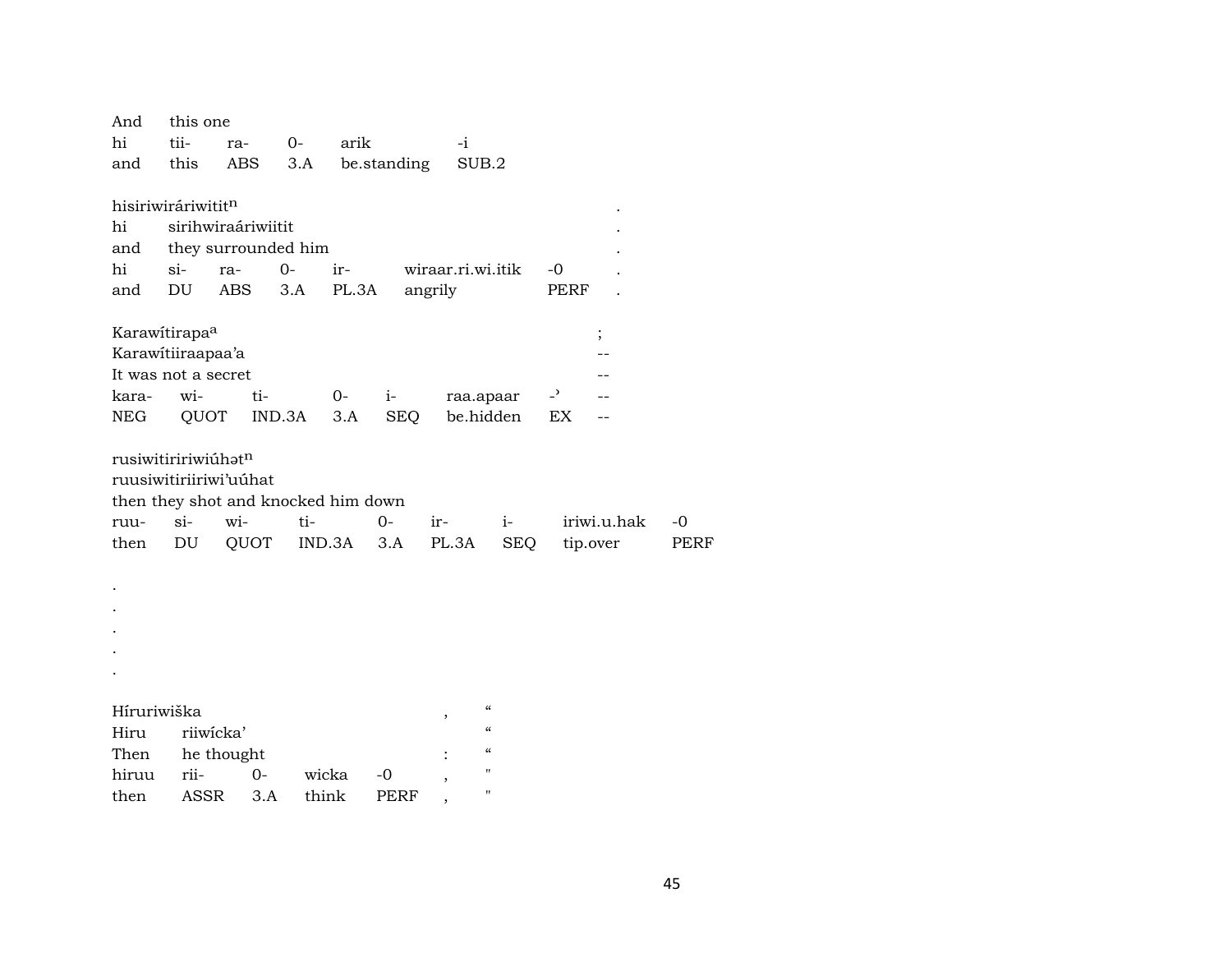| $\pmb{\mathsf{H}}$<br>Witikukaásapit<br>11<br>I have broken my leg<br>$\pmb{\mathsf{H}}$<br>ti-<br>wii-<br>ku-<br>apic.k<br>$-0$<br>kaas-<br>"<br>1.P<br>break<br>IND.3A<br>PERF<br>leg<br>now<br>Hiruahušía<br>ahúci'a<br>Hiru<br>Then<br>he did it<br>$\ddot{\cdot}$<br>hiruu<br>$0-$<br>$-0$<br>ut-<br>$i-$<br>ra-<br>aar<br>ar-<br>$\overline{\phantom{a}}$<br>EV<br>PREV<br>then<br>ABS<br>3.A<br><b>SEQ</b><br>do<br>PERF<br>$\overline{\phantom{a}}$<br>ahawáta<br>ahaawaáta'<br>he arose<br>$0-$<br>waat.a<br>-0<br>ra-<br>ar-<br>a-<br>3.A<br>EV.<br>ABS<br>PREV.3A<br>get.up<br>PERF<br>hiwihirukaraahikasapíiš<br>wihiru<br>hi<br>kara'ahikaasapí'ic<br>his leg was not broken<br>and<br>now<br>hi<br>wii-<br>ri-<br>$\overline{z}$<br>hiruu<br>kara-<br>0-<br>apic<br>ar-<br>kaas-<br>NEG<br>EV<br>CONT.3A<br>break<br>then<br>3.P<br>leg<br>EX<br>and<br>now |
|---------------------------------------------------------------------------------------------------------------------------------------------------------------------------------------------------------------------------------------------------------------------------------------------------------------------------------------------------------------------------------------------------------------------------------------------------------------------------------------------------------------------------------------------------------------------------------------------------------------------------------------------------------------------------------------------------------------------------------------------------------------------------------------------------------------------------------------------------------------------------|
|                                                                                                                                                                                                                                                                                                                                                                                                                                                                                                                                                                                                                                                                                                                                                                                                                                                                           |
|                                                                                                                                                                                                                                                                                                                                                                                                                                                                                                                                                                                                                                                                                                                                                                                                                                                                           |
|                                                                                                                                                                                                                                                                                                                                                                                                                                                                                                                                                                                                                                                                                                                                                                                                                                                                           |
|                                                                                                                                                                                                                                                                                                                                                                                                                                                                                                                                                                                                                                                                                                                                                                                                                                                                           |
|                                                                                                                                                                                                                                                                                                                                                                                                                                                                                                                                                                                                                                                                                                                                                                                                                                                                           |
|                                                                                                                                                                                                                                                                                                                                                                                                                                                                                                                                                                                                                                                                                                                                                                                                                                                                           |
|                                                                                                                                                                                                                                                                                                                                                                                                                                                                                                                                                                                                                                                                                                                                                                                                                                                                           |
|                                                                                                                                                                                                                                                                                                                                                                                                                                                                                                                                                                                                                                                                                                                                                                                                                                                                           |
|                                                                                                                                                                                                                                                                                                                                                                                                                                                                                                                                                                                                                                                                                                                                                                                                                                                                           |
|                                                                                                                                                                                                                                                                                                                                                                                                                                                                                                                                                                                                                                                                                                                                                                                                                                                                           |
|                                                                                                                                                                                                                                                                                                                                                                                                                                                                                                                                                                                                                                                                                                                                                                                                                                                                           |
|                                                                                                                                                                                                                                                                                                                                                                                                                                                                                                                                                                                                                                                                                                                                                                                                                                                                           |
|                                                                                                                                                                                                                                                                                                                                                                                                                                                                                                                                                                                                                                                                                                                                                                                                                                                                           |
|                                                                                                                                                                                                                                                                                                                                                                                                                                                                                                                                                                                                                                                                                                                                                                                                                                                                           |
|                                                                                                                                                                                                                                                                                                                                                                                                                                                                                                                                                                                                                                                                                                                                                                                                                                                                           |
|                                                                                                                                                                                                                                                                                                                                                                                                                                                                                                                                                                                                                                                                                                                                                                                                                                                                           |
|                                                                                                                                                                                                                                                                                                                                                                                                                                                                                                                                                                                                                                                                                                                                                                                                                                                                           |
|                                                                                                                                                                                                                                                                                                                                                                                                                                                                                                                                                                                                                                                                                                                                                                                                                                                                           |
|                                                                                                                                                                                                                                                                                                                                                                                                                                                                                                                                                                                                                                                                                                                                                                                                                                                                           |
|                                                                                                                                                                                                                                                                                                                                                                                                                                                                                                                                                                                                                                                                                                                                                                                                                                                                           |
|                                                                                                                                                                                                                                                                                                                                                                                                                                                                                                                                                                                                                                                                                                                                                                                                                                                                           |
|                                                                                                                                                                                                                                                                                                                                                                                                                                                                                                                                                                                                                                                                                                                                                                                                                                                                           |
|                                                                                                                                                                                                                                                                                                                                                                                                                                                                                                                                                                                                                                                                                                                                                                                                                                                                           |
|                                                                                                                                                                                                                                                                                                                                                                                                                                                                                                                                                                                                                                                                                                                                                                                                                                                                           |
|                                                                                                                                                                                                                                                                                                                                                                                                                                                                                                                                                                                                                                                                                                                                                                                                                                                                           |
|                                                                                                                                                                                                                                                                                                                                                                                                                                                                                                                                                                                                                                                                                                                                                                                                                                                                           |
| Hirurušihuhkatawiraatn                                                                                                                                                                                                                                                                                                                                                                                                                                                                                                                                                                                                                                                                                                                                                                                                                                                    |
| Hiru<br>ruuciihuhkataawiraa'at                                                                                                                                                                                                                                                                                                                                                                                                                                                                                                                                                                                                                                                                                                                                                                                                                                            |
| Then<br>he rolled down (the hill)                                                                                                                                                                                                                                                                                                                                                                                                                                                                                                                                                                                                                                                                                                                                                                                                                                         |
| hiruu<br>kata.awiraa.at<br>$i-$<br>uhuur-<br>$-0$<br>ut-<br>ra-                                                                                                                                                                                                                                                                                                                                                                                                                                                                                                                                                                                                                                                                                                                                                                                                           |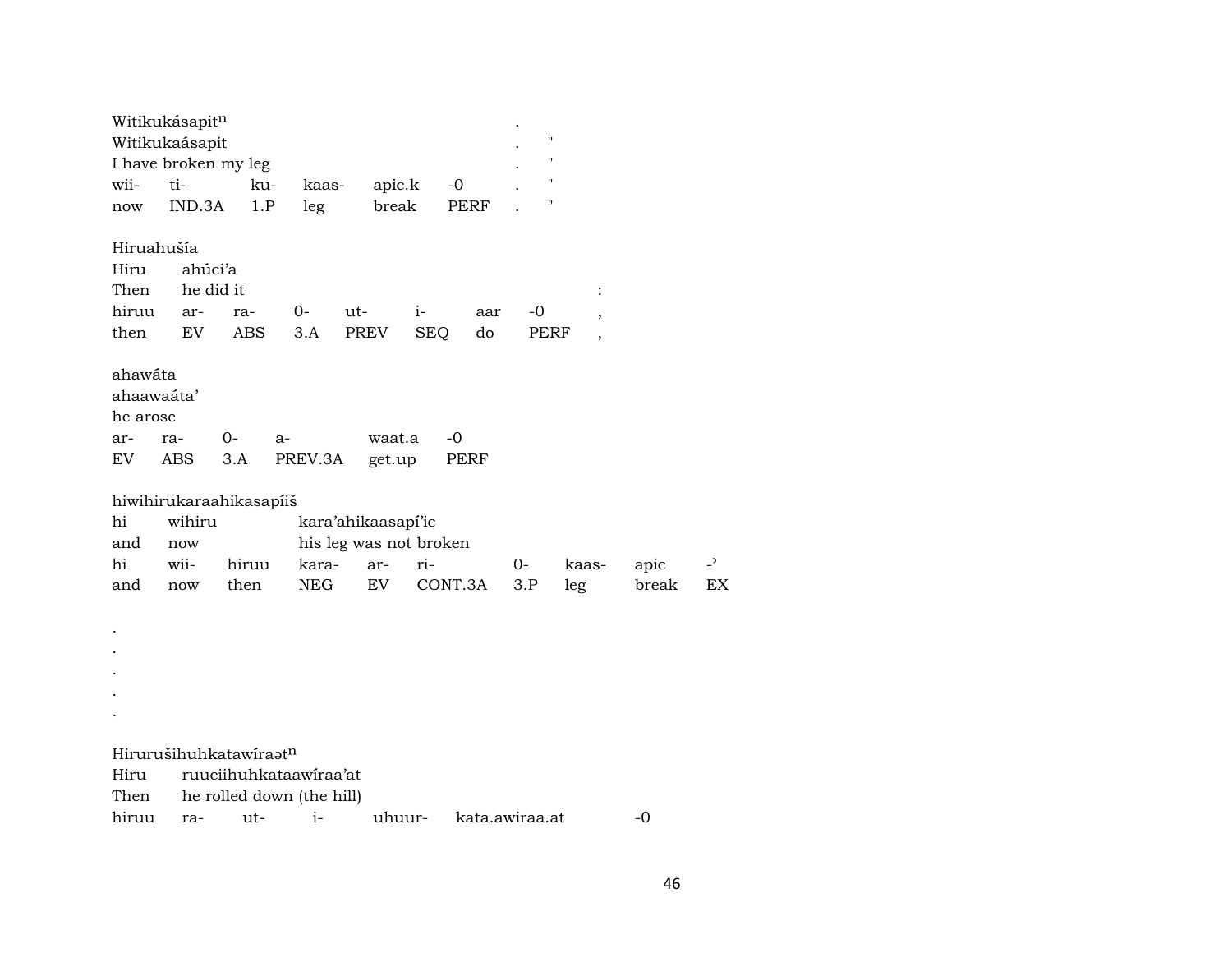then **ABS** PREV SEQ quickly roll.down.the.side.of **PERF** Rarašatátkusu Raracaatátkusu' A clump of dogwood ra- $0$ raartatkus -:hus 3.A PL.INDV.A **ABS** be sitting **IMPF** stalk hirikuahakáwitit<sup>n</sup>  $\cdot$ riku'ahakáwiitit hi and that is where he sat in it  $\cdot$ hi riku- $O -<sup>0</sup>$ arrakawi.itik that.is EV sit.down **PERF** and **ABS**  $3.A$ in hišiahuharawišáisa hici ahuuhaarawiicá'iisa' they charged to the bank but hi.ci  $0$  $a$ awiicaiis.a  $-0$ arrautraaron.the.edge **PERF** and **EV ABS**  $3.A$ PREV.3A **PREV** PL.INDV.A come.into kátahka  $\ddot{\phantom{a}}$ kátahka  $\ddot{\phantom{a}}$ the enemy  $\ddot{\phantom{a}}$ katahkaa  $\ddot{\phantom{a}}$ enemy  $\ddot{\phantom{a}}$ Awitirutarihkuraruátirak<sup>u</sup> witiiruuta rihkúraruu'a  $\mathbf{A}$ they did it their pointing them And a wi- ti- $0 - ir$ aar  $-0$  $0 - a$ ir- ku- raar- $-0$ tiraak -u'  $ar-ut$ rarau.a and QUOT IND.3A 3.A PL.3A EV PREV do PERF INF.A 3.A PREV.3A PL.3A INF.B 3PL.INAN.P PORT extend.this.way SUB.3 gun NOM iriaháriki  $\,$ irii'ahaáriki

47

 $\overline{\phantom{a}}$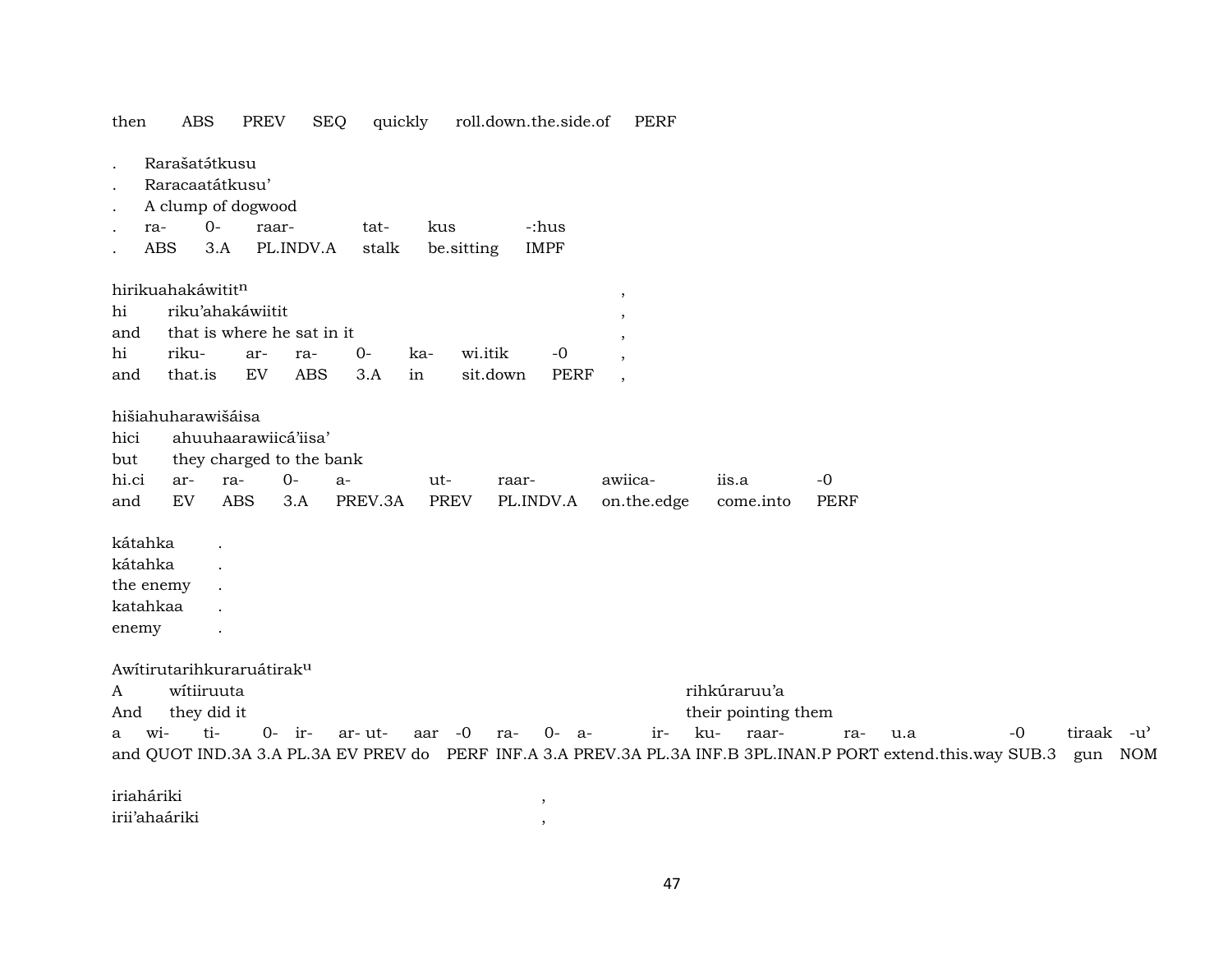|               | where he stood                               |                        |           |          |               |           |                                        | $\, ,$                   |              |             |
|---------------|----------------------------------------------|------------------------|-----------|----------|---------------|-----------|----------------------------------------|--------------------------|--------------|-------------|
| irii-         | ar-                                          | ra-                    | $0-$      | arik     |               |           | $-i$                                   | $\, ,$                   |              |             |
| where         | EV                                           | ABS                    | 3.A       |          | be.standing   |           | SUB.2                                  | $\overline{\phantom{a}}$ |              |             |
|               |                                              |                        |           |          |               |           |                                        |                          |              |             |
|               |                                              | hiwitahwakarašáhuhkaas |           |          |               |           |                                        |                          |              |             |
| hi            |                                              | witaahwakaracáhuhka'as |           |          |               |           |                                        |                          |              |             |
| and           |                                              | he would scream        |           |          |               |           |                                        |                          |              |             |
| hi            | wi-                                          | ti-                    | $0 -$     |          | ar-           |           |                                        | wakaraar.tahuur.kaas     | $-0$         |             |
| and           | QUOT                                         | IND.3A                 | 3.A       |          | EV            |           |                                        | burst.out.crying         | PERF         |             |
|               |                                              |                        |           |          |               |           |                                        |                          |              |             |
|               | Náw <sup>a</sup><br>$\overline{\phantom{a}}$ | kišíarisitn            |           |          |               |           |                                        |                          |              |             |
|               | Ráwa<br>$\ddot{\phantom{0}}$                 | kici                   | ariísit   |          |               |           |                                        |                          |              |             |
| <b>Now</b>    | $\overline{ }$                               | but                    | himself   |          |               |           |                                        |                          |              |             |
| rawa          | $\overline{\phantom{a}}$                     | kici                   | ariisit   |          |               |           |                                        |                          |              |             |
| now           | $\overline{\phantom{a}}$                     | but                    | one's.own |          |               |           |                                        |                          |              |             |
|               |                                              |                        |           |          |               |           |                                        |                          |              |             |
| tikuriraíwatn |                                              |                        |           |          |               |           |                                        |                          |              |             |
|               | tikuriiraa'iiwat                             |                        |           |          |               |           |                                        |                          |              |             |
|               | he told me the story                         |                        |           |          |               |           |                                        |                          |              |             |
| ti-           | $0-$                                         | $a-$                   |           | ku-      | ri-           |           |                                        | uur-                     | raa.iiwaat   | -0          |
| IND.3A        | 3.A                                          | PREV.3A                |           | 1.P      |               | PHYS.POSS |                                        | PREV                     | tell.a.story | <b>PERF</b> |
|               |                                              |                        |           |          |               |           |                                        |                          |              |             |
|               | Tiwáku                                       |                        |           |          |               |           | $\epsilon\epsilon$                     |                          |              |             |
|               | Tiwáku'                                      |                        |           |          |               |           | $\boldsymbol{\zeta}\boldsymbol{\zeta}$ |                          |              |             |
|               | He said                                      |                        |           |          |               | $\vdots$  | $\boldsymbol{\zeta}\boldsymbol{\zeta}$ |                          |              |             |
| ti-           |                                              | $0-$                   | waka'u    | $-0$     |               |           | 11                                     |                          |              |             |
|               | IND.3A                                       | 3.A                    | say       |          | PERF          |           | 11                                     |                          |              |             |
|               |                                              |                        |           |          |               |           |                                        |                          |              |             |
|               | Nihuksuátirak <sup>u</sup>                   |                        |           |          |               |           |                                        |                          |              |             |
| Ríhuksu'      |                                              | a                      |           | tíraaku' |               |           |                                        |                          |              |             |
| Only          |                                              | and                    |           | the gun  |               |           |                                        |                          |              |             |
| rihuks        | $-u^{\prime}$                                | a                      | tiraak    |          | $-u^{\prime}$ |           |                                        |                          |              |             |
| alone         | <b>NOM</b>                                   | and                    | gun       |          | <b>NOM</b>    |           |                                        |                          |              |             |
|               |                                              |                        |           |          |               |           |                                        |                          |              |             |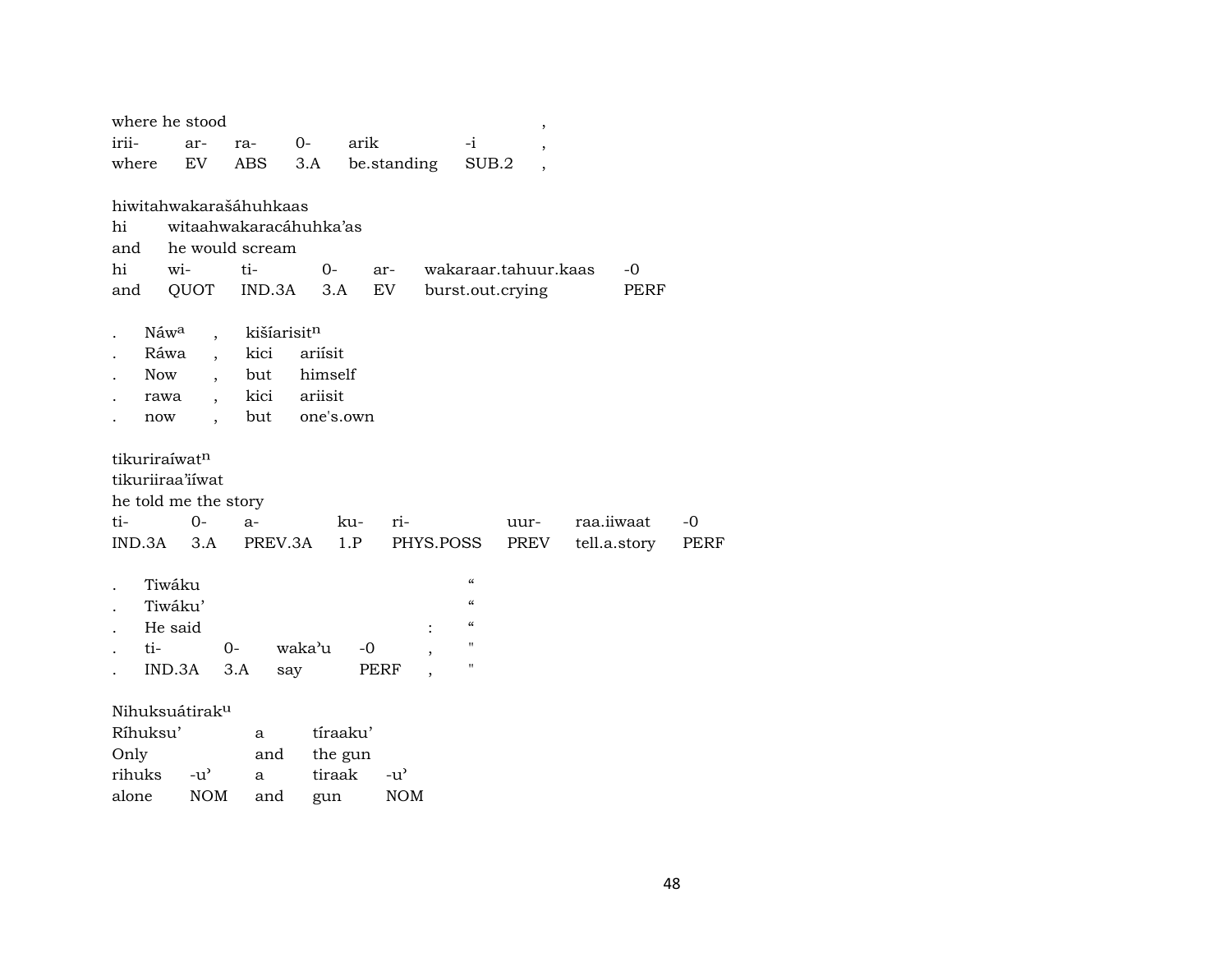| tarúa                      |      |              |                                                        |                                        |                  |         |                      |                 |            |                                           |                |              |
|----------------------------|------|--------------|--------------------------------------------------------|----------------------------------------|------------------|---------|----------------------|-----------------|------------|-------------------------------------------|----------------|--------------|
| taaruú'a'                  |      |              |                                                        |                                        |                  |         |                      |                 |            |                                           |                |              |
| he would point it          |      |              |                                                        |                                        |                  |         |                      |                 |            |                                           |                |              |
| ti-                        |      | $O -$        | $a-$                                                   |                                        | ar-              | ra-     | u.a                  |                 |            | $-0$                                      |                |              |
| IND.3A                     |      | 3.A          |                                                        | PREV.3A                                | EV               | PORT    |                      | extend.this.way |            | PERF                                      |                |              |
| hi<br>and<br>hi<br>and     | ta-  | IND.1/2A     | hitatpakarašahúhkaas<br>I screamed                     | tatpakaracahúhka'as<br>$t-$<br>1.A     | burst.out.crying |         | wakaraar.tahuur.kaas | $-0$            | PERF       | Áii<br>Aá'ii'i<br>Oh my<br>aa'ii<br>oh.my |                |              |
| Ţ<br>Ţ                     |      | witikúkutitn | witikúkuutit<br>now he'll kill me                      |                                        |                  |         |                      |                 | Ţ          |                                           |                |              |
| $\overline{ }$             | wii- |              | ti-                                                    | 0-                                     | ku-              |         | kuut.ik              | -0              |            |                                           |                |              |
| $\overline{\phantom{a}}$   | now  |              | IND.3A                                                 | 3.A                                    | 1.P              | kill    |                      | <b>PERF</b>     |            |                                           |                |              |
| ku-<br><b>INDF</b>         |      | si-<br>DU    | Kusikaririkúksparitn<br>Kusikariirikúksparit<br>karii- | They never did shoot at me<br>EMPH.NEG | ri-              | CONT.3A | $0-$<br>3.A          | $ir-$<br>PL.3A  | ku-<br>1.P | uks-<br><b>AOR</b>                        | warik<br>shoot | $-0$<br>PERF |
| háw <sup>a</sup><br>haáwa' |      | hi           | híriras                                                | riíras                                 |                  |         |                      |                 |            |                                           |                |              |
| also                       |      | and          |                                                        | they ran                               |                  |         |                      |                 |            |                                           |                |              |
| haawa                      |      | hi           | ra-                                                    |                                        | $0-$             | $ir-$   | uur-                 | as-i            | $-0$       |                                           |                |              |
| also                       |      | and          |                                                        | <b>ABS</b>                             | 3.A              | PL.3A   | PREV                 | run             | PERF       |                                           |                |              |
| Akikúta<br>Aki             |      |              | kútaa'                                                 |                                        |                  |         |                      |                 |            |                                           |                |              |
| And here                   |      |              |                                                        | he came                                |                  |         |                      |                 |            |                                           |                |              |
| a-                         | ki   |              | ku-                                                    | ti-                                    |                  | $0-$    | a-                   | a               |            | $-0$                                      |                |              |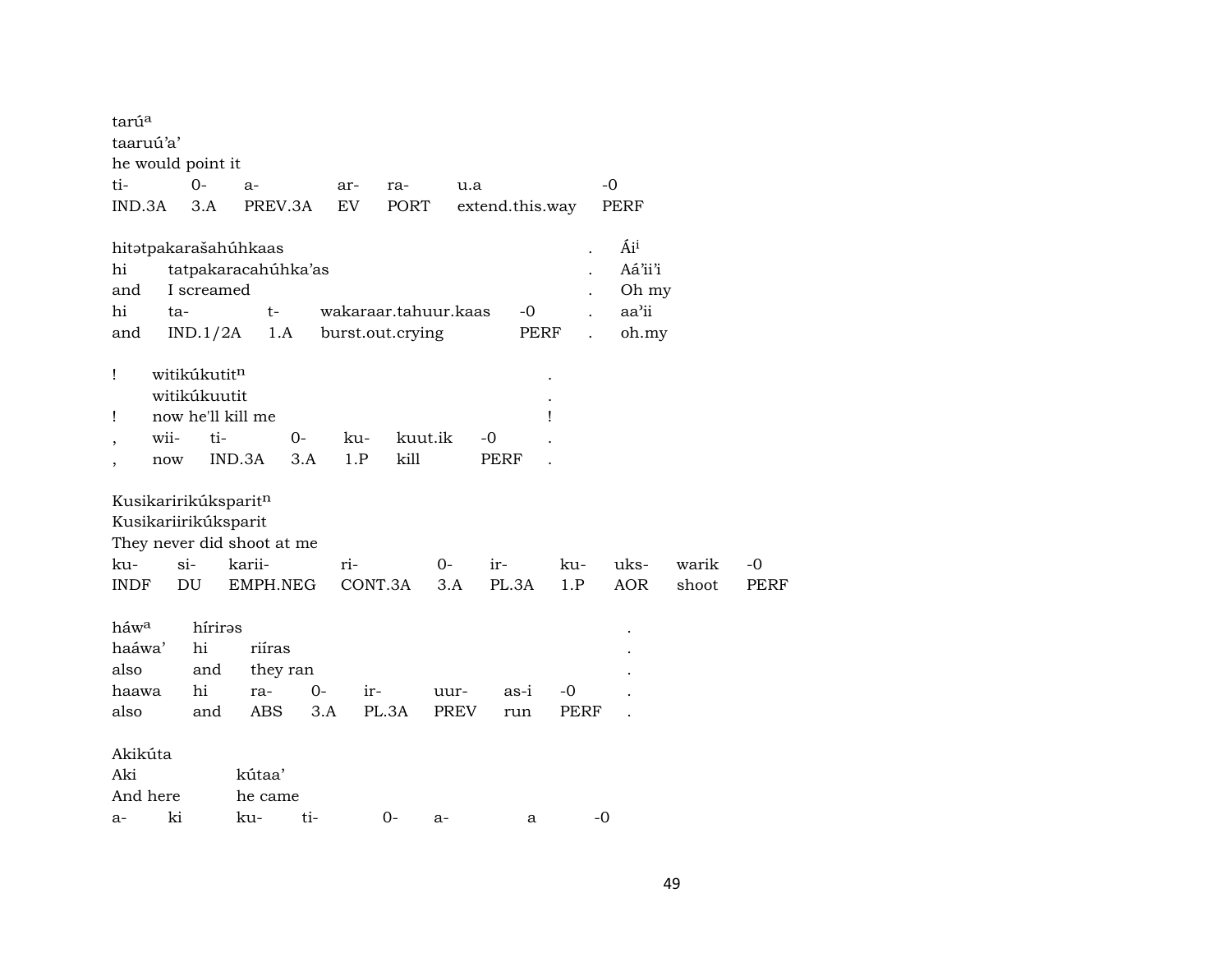| and                                                 | there         | <b>INDF</b>                                        | IND.3A       | 3.A     | PREV.3A                                                          |                          | come     | <b>PERF</b> |                    |
|-----------------------------------------------------|---------------|----------------------------------------------------|--------------|---------|------------------------------------------------------------------|--------------------------|----------|-------------|--------------------|
| háw <sup>a</sup><br>haáwa'<br>also<br>haawa<br>also | hii-<br>other | hítaku<br>hiítaku<br>the other way<br>-taku<br>LOC |              |         |                                                                  |                          |          |             |                    |
| rátarakuk <sup>i</sup>                              |               |                                                    |              |         |                                                                  |                          |          |             | $^{\prime}$        |
| rátaraakuki                                         |               |                                                    |              |         |                                                                  |                          |          |             | $\blacksquare$     |
| one of us                                           |               |                                                    |              |         |                                                                  |                          |          |             | "                  |
| ra-                                                 | $t-$          | a-                                                 | rak-         | 0       | -ka'uk                                                           |                          | -i       |             | $\pmb{\mathsf{H}}$ |
| ABS                                                 | 1.A           | PREV.3A                                            | $1/2$ .PL    | be      | <b>DIST</b>                                                      |                          | SUB.2    |             | $\pmb{\mathsf{H}}$ |
| Niwáku<br>Riiwáku'                                  |               |                                                    |              |         | $\epsilon$<br>$\boldsymbol{\zeta}\boldsymbol{\zeta}$<br>$\alpha$ |                          |          |             |                    |
| He said                                             |               |                                                    |              |         | п                                                                |                          |          |             |                    |
| rii-<br>ASSR                                        | $0-$<br>3.A   | waka'u<br>say                                      | $-0$<br>PERF |         | п                                                                |                          |          |             |                    |
|                                                     |               |                                                    |              |         |                                                                  |                          |          |             |                    |
| híkišitirašta                                       |               |                                                    |              |         |                                                                  |                          |          |             |                    |
| Hi                                                  | kici          | tíracta                                            |              |         |                                                                  |                          |          |             |                    |
| And                                                 | but           | while I lay there                                  |              |         |                                                                  |                          |          |             |                    |
| hi                                                  | kici          | tii-                                               | ra-          | t-      | sa                                                               | $-0$                     |          |             |                    |
| and                                                 | but           | when                                               | ABS          | 1.A     | be.lying                                                         |                          | SUB.4    |             |                    |
|                                                     |               | hirurituhkiškátusukatn                             |              |         |                                                                  |                          |          |             | $\overline{ }$     |
| hiru                                                |               | riituhkickátuusukut                                |              |         |                                                                  |                          |          |             |                    |
| then                                                |               | I lay down flat on my stomach                      |              |         |                                                                  |                          |          |             |                    |
| hiruu                                               | rii-          | t-                                                 | uur-         |         | kiic.katuus                                                      | uukuk                    |          | -0          |                    |
| then                                                | ASSR          | 1.A                                                | PREV         | be.flat |                                                                  |                          | get.into | PERF        |                    |
| híruritirikisatn                                    |               |                                                    |              |         |                                                                  | $\overline{\phantom{a}}$ |          |             |                    |
| hiru                                                |               | riitírikisat                                       |              |         |                                                                  |                          |          |             |                    |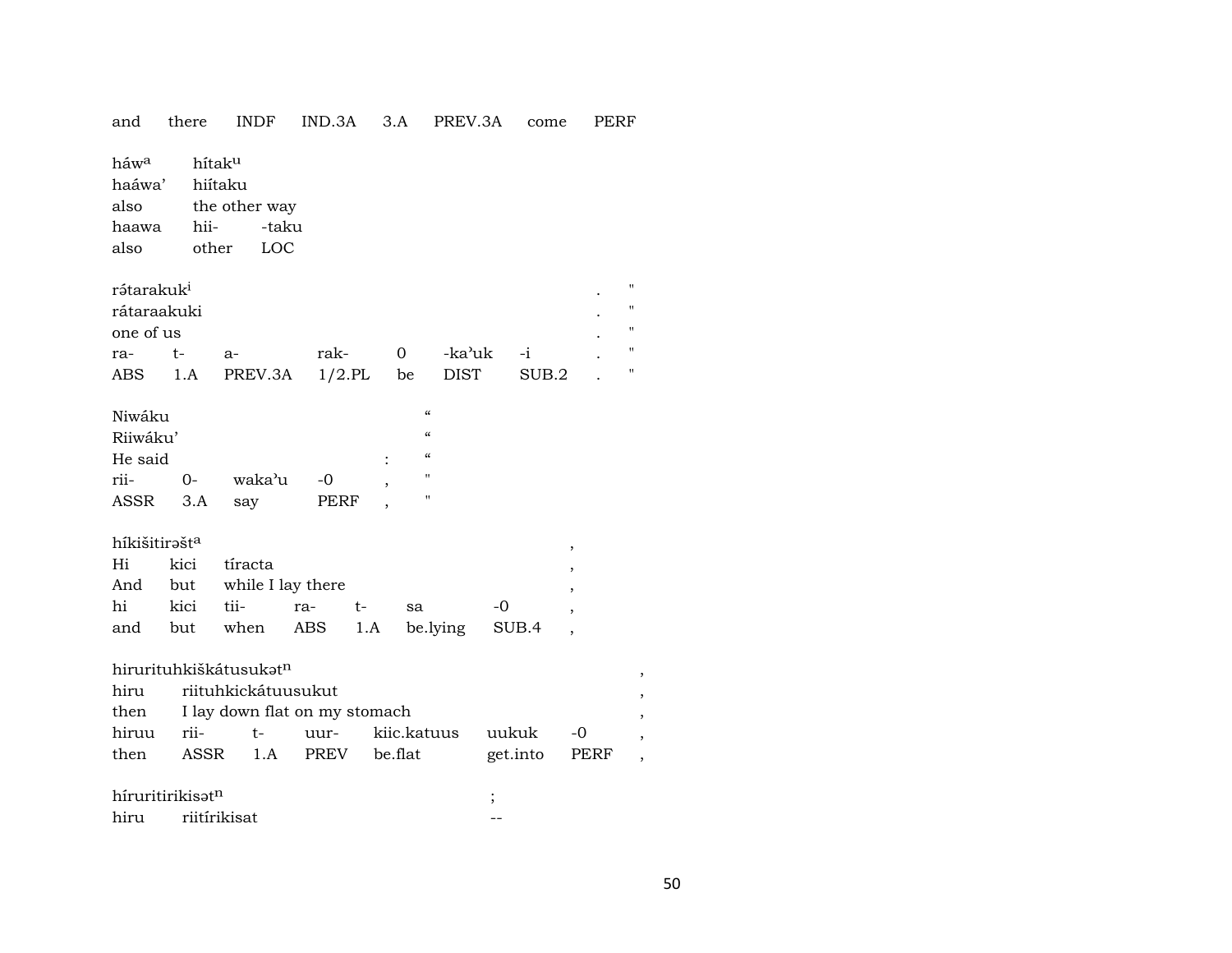| then                     | I crawled              |             |                                  |      |           |                            |                    |            |             |
|--------------------------|------------------------|-------------|----------------------------------|------|-----------|----------------------------|--------------------|------------|-------------|
| hiruu                    | rii-                   | t-          | irikis-                          | at   | $-0$      |                            |                    |            |             |
| then                     | ASSR                   | 1.A         | crawl                            | go   | PERF      |                            |                    |            |             |
|                          |                        |             |                                  |      |           |                            |                    |            |             |
|                          | ritirikisušawiraatn    |             |                                  |      |           |                            |                    |            |             |
|                          | riitirikisuucawiraa'at |             |                                  |      |           |                            | $\pmb{\mathsf{H}}$ |            |             |
|                          |                        |             | I crawled down into a depression |      |           |                            | 11                 |            |             |
| rii-                     | t-                     | irikis-     | huuca.wiraa-                     |      | at        | $-0$                       | $\pmb{\mathsf{H}}$ |            |             |
| ASSR                     | 1.A                    | crawl       | into.a.ravine                    |      | go        | <b>PERF</b>                | 11                 |            |             |
|                          |                        |             |                                  |      |           |                            |                    |            |             |
| Híruriwaku               |                        |             |                                  |      |           | $\boldsymbol{\mathcal{C}}$ |                    |            |             |
| Hiru                     | riiwáku'               |             |                                  |      |           | $\boldsymbol{\mathcal{C}}$ |                    |            |             |
| Then                     | he said                |             |                                  |      |           | $\epsilon\epsilon$         |                    |            |             |
| hiruu                    | rii-                   | $0-$        | waka'u                           | $-0$ |           | $\mathbf{H}$               |                    |            |             |
| then                     | ASSR                   | 3.A         | say                              | PERF |           | $\pmb{\mathsf{H}}$         |                    |            |             |
|                          |                        |             |                                  |      |           |                            |                    |            |             |
| Atawakaráru <sup>a</sup> |                        |             |                                  |      |           |                            |                    |            |             |
| A                        | tawakaraáru'a'         |             |                                  |      |           |                            |                    |            |             |
| And                      | he called out          |             |                                  |      |           |                            |                    |            |             |
| a                        | ti-                    | $O -$       | a-                               |      | wakaraar- | u.a                        |                    | $-0$       |             |
| and                      | IND.3A                 | 3.A         | PREV.3A                          |      | voice     |                            | extend.this.way    | PERF       |             |
|                          |                        |             |                                  |      |           |                            |                    |            |             |
| $\pmb{\mathsf{I}}$       |                        |             |                                  |      |           |                            |                    |            |             |
|                          |                        |             |                                  |      |           |                            |                    |            |             |
|                          |                        |             |                                  |      |           |                            |                    |            |             |
|                          |                        |             |                                  |      |           |                            |                    |            |             |
|                          |                        |             |                                  |      |           |                            |                    |            |             |
|                          | takukárasikaku         |             |                                  |      |           |                            |                    |            |             |
| Táku'                    |                        | karaásikaku |                                  |      |           |                            |                    |            |             |
| Anyone                   |                        |             | are you in the brush             |      |           |                            |                    |            |             |
| taku                     | ka-                    |             | ra-                              | $S-$ | $i-$      | ka-                        |                    | kus        | $-0$        |
| someone                  |                        | Y/N.INTER   | ABS                              | 2.A  | SEQ       |                            | in.the.brush       | be sitting | <b>PERF</b> |
|                          |                        |             |                                  |      |           |                            |                    |            |             |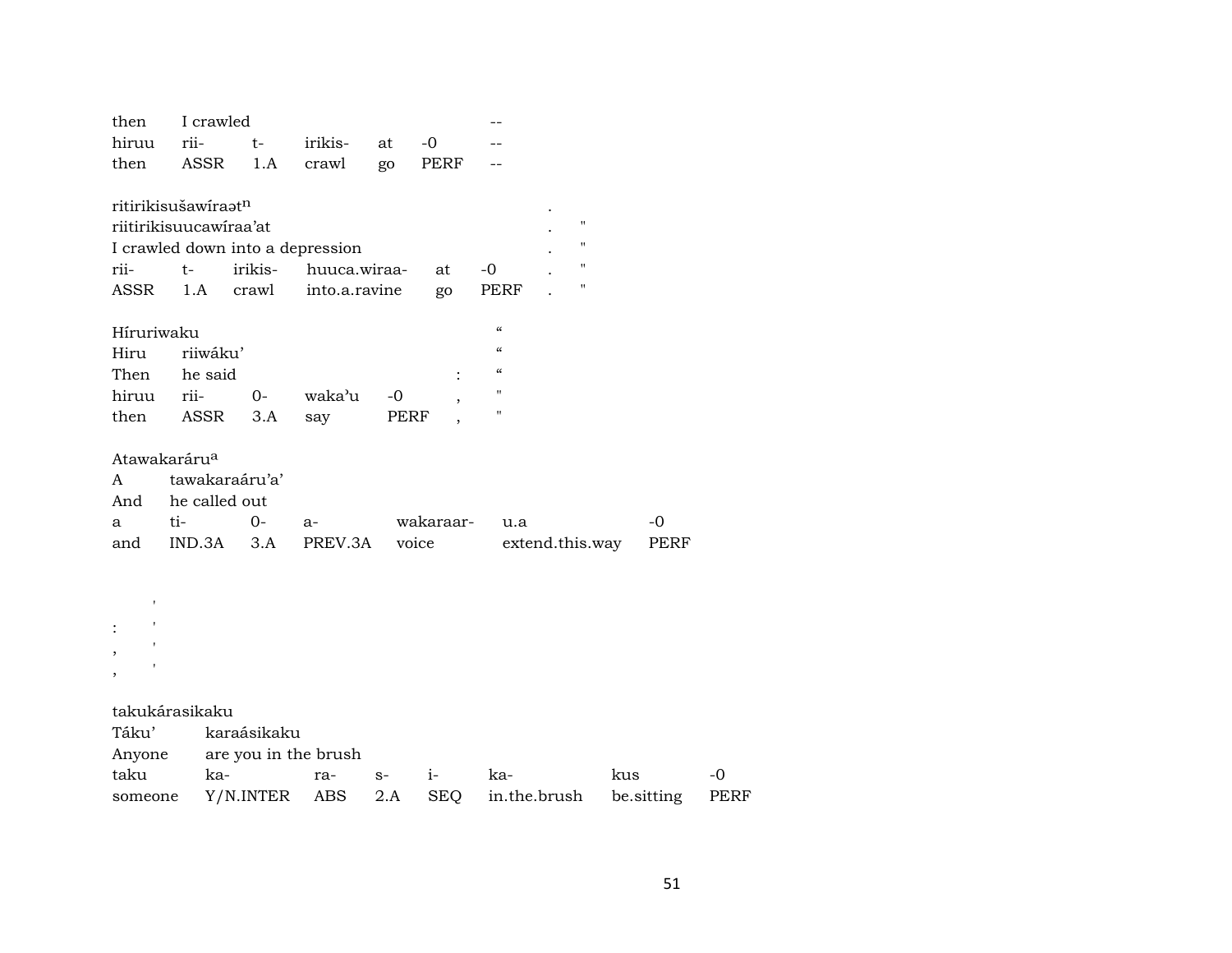| $\pmb{\mathsf{H}}$    |                        | Atátatkuk <sup>u</sup> |              |             |            |             |                |                            |
|-----------------------|------------------------|------------------------|--------------|-------------|------------|-------------|----------------|----------------------------|
| ?<br>1                | A                      |                        | taátatkuuku' |             |            |             |                |                            |
| ċ<br>1                | And                    |                        | I heard      |             |            |             |                |                            |
| $\pmb{\mathsf{I}}$    | a                      | ta-                    |              | $t-$        | atka'uk    | -:hus       |                |                            |
| 1                     | and                    |                        | IND.1/2A     | 1A          | listen     | <b>IMPF</b> |                |                            |
| hitátišk <sup>a</sup> |                        |                        |              |             |            | $\, ,$      |                |                            |
| hi                    | táticka'               |                        |              |             |            |             | 1              |                            |
| and                   | I thought              |                        |              |             |            |             |                |                            |
| hi                    | ta-                    |                        | $t-$         | wicka       | -0         |             |                |                            |
| and                   | IND.1/2A               |                        | 1.A          | think       | PERF       |             |                |                            |
|                       | kuhuskátahka           |                        |              |             |            |             |                |                            |
| Kuúhas                |                        |                        |              |             | kátahka    |             |                |                            |
|                       | You must be            |                        |              |             | an enemy   |             |                |                            |
| kuur-                 | ra-                    | $S-$                   | 0            | $-0$        | katahkaa   |             |                |                            |
| <b>DUB</b>            | <b>ABS</b>             | 2.A                    | be           | <b>PERF</b> | enemy      |             |                |                            |
|                       | Hirutátiwaku           |                        |              |             |            |             |                | $\boldsymbol{\mathcal{C}}$ |
| Hiru                  | tátiwaku'              |                        |              |             |            |             |                |                            |
| Then                  | I said                 |                        |              |             |            |             | $\ddot{\cdot}$ |                            |
| hiruu                 | ta-                    |                        | t-           | $i-$        | waka'u     | $-0$        | ,              | ,                          |
| then                  |                        | IND.1/2A               | 1.A          | <b>SEQ</b>  | say        | PERF        |                |                            |
|                       |                        |                        |              |             |            |             |                |                            |
|                       | Iriahusuksáhu          |                        |              |             |            |             |                |                            |
|                       | Irii'ahucuksahu        |                        |              |             |            |             |                |                            |
|                       | The way one used to be |                        |              |             |            |             |                |                            |
| irii-                 | ar-                    | ra-                    | $0-$         | ut-         | uks-       | 0           | -a             | -hus                       |
| that                  | EV                     | <b>ABS</b>             | 3.A          | PREV        | <b>AOR</b> | be          | SUB.1          | <b>IMPF.SUB</b>            |
| rakuríru <sup>u</sup> |                        |                        |              |             |            |             |                | šáhiks                     |
| rakuríru'u            |                        |                        |              |             |            |             |                | cáhiks                     |
| to be scary           |                        |                        |              |             |            |             |                | a person                   |
| ra-                   | $O -$                  | ku-                    |              | uur-        | riru       | -u          |                | icaahiks                   |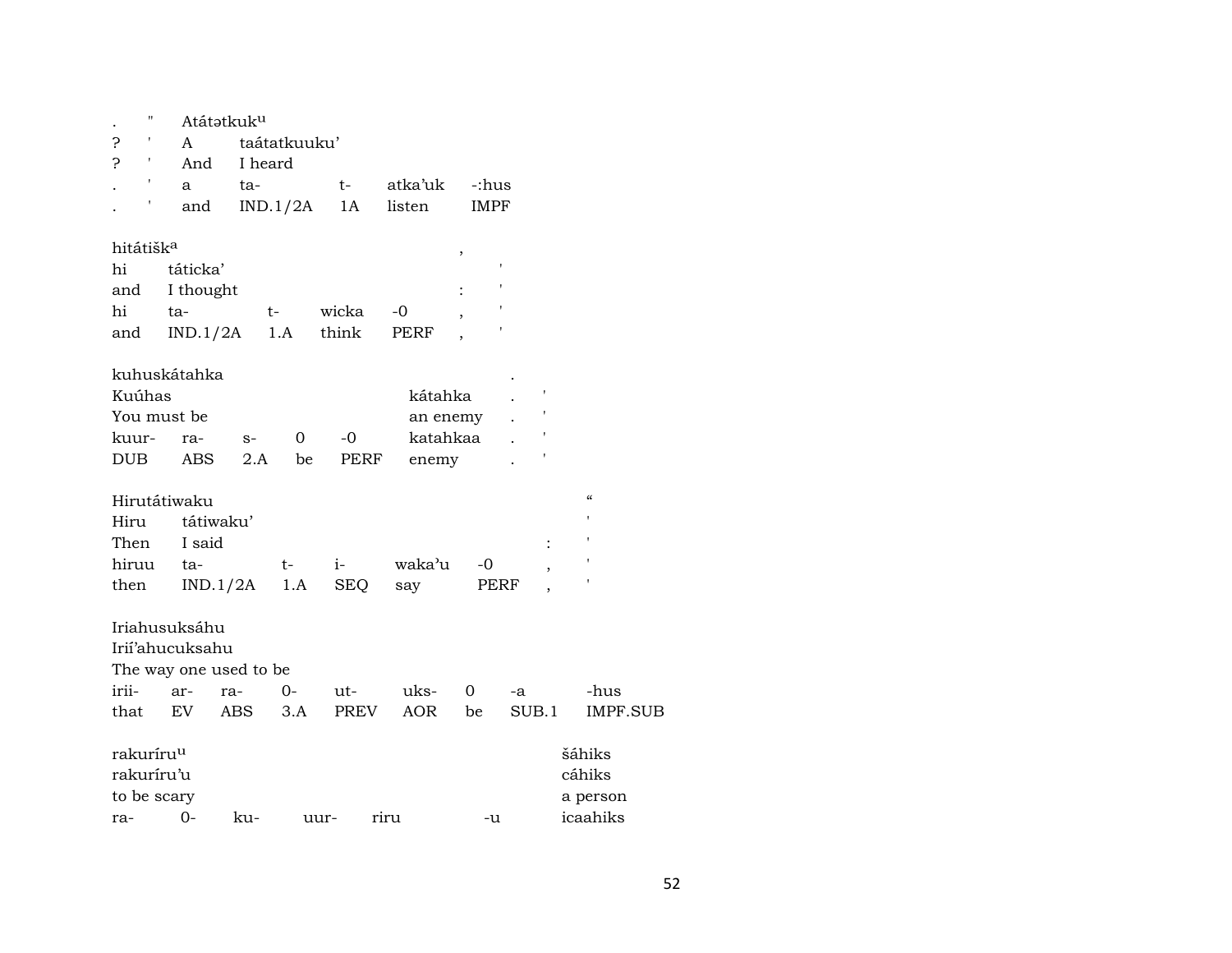| INF.A                                                              | 3.A                                                                           | INF.B                                                                     | <b>PREV</b>                                   | be.afraid.of         |               | SUB.D                                                                                                     |                                | person         |                          |  |
|--------------------------------------------------------------------|-------------------------------------------------------------------------------|---------------------------------------------------------------------------|-----------------------------------------------|----------------------|---------------|-----------------------------------------------------------------------------------------------------------|--------------------------------|----------------|--------------------------|--|
| ra-<br>INF.A                                                       | rakutawišititn<br>rakutawihcitit<br>one that would be among them<br>0-<br>3.A | ku-<br>INF.B                                                              | tawi.ihc.itik<br>appear.among                 |                      | -0<br>SUB.4   |                                                                                                           |                                |                |                          |  |
| rakuríru <sup>u</sup><br>rakuríru'u<br>to be scary<br>ra-<br>INF.A | $O -$<br>3.A                                                                  | ku-<br>INF.B                                                              | uur-<br>PREV                                  | riru<br>be.afraid.of |               | -u<br>SUB.D                                                                                               |                                | $\blacksquare$ |                          |  |
| Hištáahi<br>Hictá'aahii'<br>Nevertheless<br>hi<br>and              | cta'aahii<br>nevertheless                                                     |                                                                           | tiwáku<br>tiwáku'<br>he said<br>ti-<br>IND.3A | $0 -$<br>3.A         | waka'u<br>say | $-0$<br>PERF                                                                                              |                                | $\overline{ }$ | $\mathcal{C}\mathcal{C}$ |  |
| Ítik <sup>i</sup><br>Iítiki<br>Sonny<br>uu.tikis<br>sonny          | $\overline{\phantom{a}}$                                                      | rikúruut <sup>n</sup><br>rikúruu'ut<br>it is that way<br>riku-<br>that.is | ra-<br>ABS                                    | 0-<br>3.A            | ut-<br>PREV   | 0<br>be                                                                                                   | $\overline{\phantom{a}}$<br>EX | Ţ<br>Ţ         | $\mathbf{H}$<br>٠        |  |
| Ariwáku<br>A<br>And<br>a<br>and                                    | riiwáku'<br>he said<br>rii-<br>ASSR                                           | $0-$<br>3.A                                                               | waka'u<br>say                                 | $-0$<br>PERF         |               | $\epsilon\epsilon$<br>$\epsilon\epsilon$<br>$\boldsymbol{\zeta}\boldsymbol{\zeta}$<br>$\blacksquare$<br>" |                                |                |                          |  |
|                                                                    | Aritirikisušawiraatn                                                          |                                                                           |                                               |                      |               |                                                                                                           |                                |                | ,                        |  |

|  | riitirikisuucawiraa′at |  |
|--|------------------------|--|
|--|------------------------|--|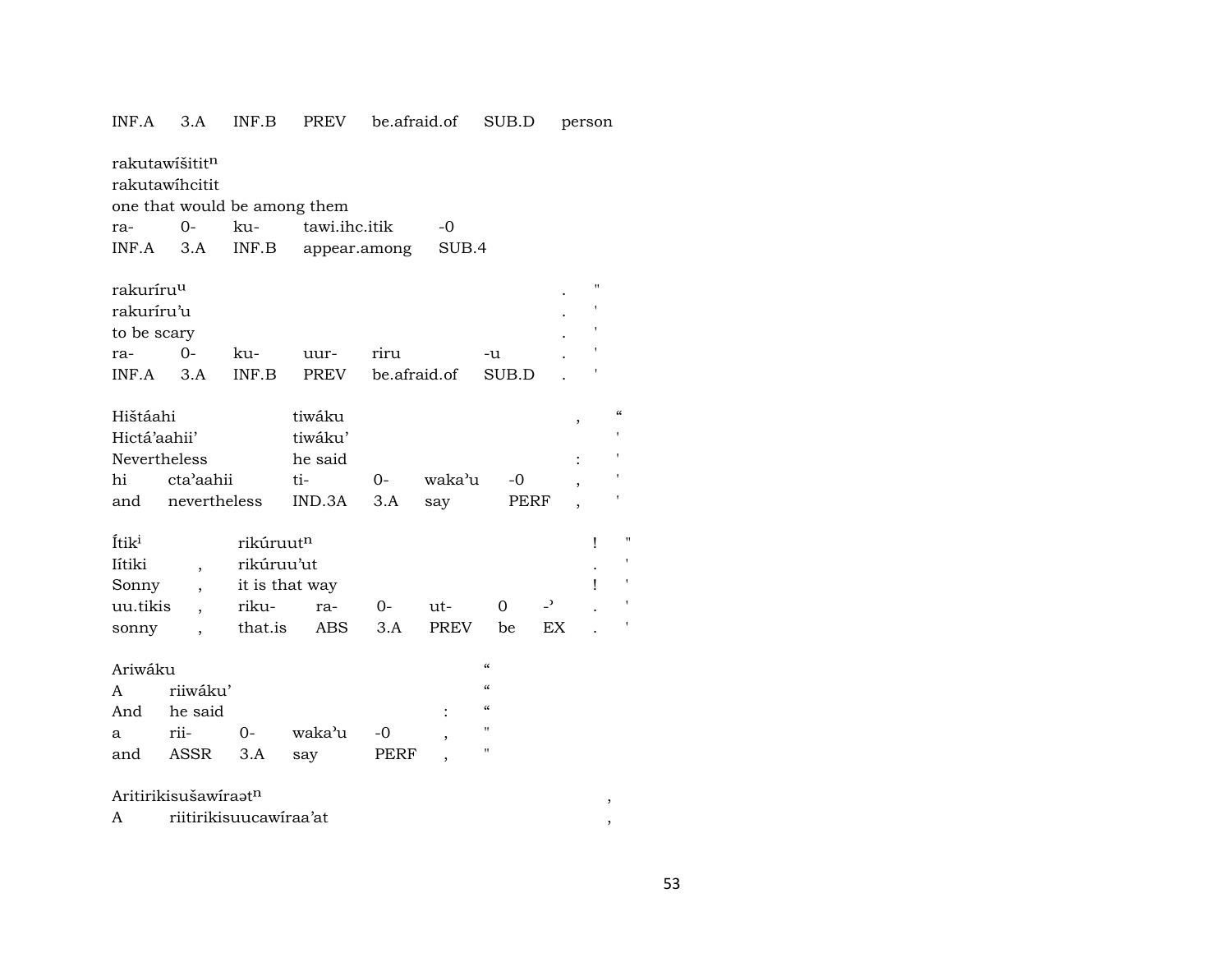| And        |                          |               | I crawled down through a depression |     |               |                          |                          |               |             |             |        |      |
|------------|--------------------------|---------------|-------------------------------------|-----|---------------|--------------------------|--------------------------|---------------|-------------|-------------|--------|------|
| a          | rii-                     | $t-$          | irikis-                             |     | huuca.wiraa-  |                          | at                       | $-0$          |             |             |        |      |
| and        | <b>ASSR</b>              | 1.A           | crawl                               |     | into.a.ravine |                          | go                       | <b>PERF</b>   |             |             |        |      |
|            |                          |               |                                     |     |               |                          |                          |               |             |             |        |      |
|            | aritiririkisušawiraatn   |               |                                     |     |               |                          |                          |               |             |             |        |      |
| a          | riitiririkisuucawiraa'at |               |                                     |     |               |                          |                          |               |             |             |        |      |
| and        |                          |               | I crawled down through a depression |     |               |                          |                          |               |             |             |        |      |
| a          | rii-                     | $t-$          | ir-                                 |     | irikis-       |                          |                          | huuca.wiraa-  | at          | $-0$        |        |      |
| and        | <b>ASSR</b>              | 1.A           | POSS.1/2A                           |     | crawl         |                          |                          | into.a.ravine | go          | <b>PERF</b> |        |      |
|            |                          | niwákahu      |                                     |     |               |                          | $\pmb{\zeta}\pmb{\zeta}$ |               |             |             |        |      |
| П          |                          | Riiwákaahu'   |                                     |     |               | $\overline{\phantom{a}}$ | $\mathcal{C}$            |               |             |             |        |      |
| н          |                          | He was saying |                                     |     |               |                          | $\mathcal{C}$            |               |             |             |        |      |
| П          | rii-                     | $0-$          | waka                                |     | -:hus         |                          | $\pmb{\mathsf{H}}$       |               |             |             |        |      |
| 11         | ASSR                     | 3.A           | say.IMPF                            |     | <b>IMPF</b>   |                          | $\pmb{\mathsf{H}}$       |               |             |             |        |      |
|            |                          |               |                                     |     |               |                          |                          |               |             |             |        |      |
|            | Wiruisirituráhuru        |               |                                     |     |               |                          |                          |               |             |             |        |      |
|            | Wiruu'isiirituraáhuru'   |               |                                     |     |               |                          |                          |               |             |             |        |      |
|            | Now they broke camp      |               |                                     |     |               |                          |                          |               |             |             |        |      |
| wii-       | ruu-                     | isii-         | ii-                                 |     | $0-$          | ir-                      |                          | ituur-        | raahur      |             | -ra'uk | $-0$ |
| now        | then                     | plainly       | SUBJ.3A                             |     | 3.A           | PL.3A                    |                          | village       |             | be.spoiled  | CAUS   | PERF |
|            |                          |               |                                     |     |               |                          |                          |               |             |             |        |      |
|            |                          |               |                                     |     |               |                          |                          |               |             |             |        |      |
|            |                          |               |                                     |     |               |                          |                          |               |             |             |        |      |
|            |                          |               |                                     |     |               |                          |                          |               |             |             |        |      |
|            |                          |               |                                     |     |               |                          |                          |               |             |             |        |      |
|            |                          |               |                                     |     |               |                          |                          |               |             |             |        |      |
| Wiisiráhwa |                          |               |                                     |     |               |                          |                          |               |             |             |        |      |
|            | Wi'isiiraáhwaa'          |               |                                     |     |               |                          |                          |               |             |             |        |      |
|            | Now they were coming     |               |                                     |     |               |                          |                          |               |             |             |        |      |
| wii-       | isii-                    | ii-           | $0 -$                               |     | $a-$          |                          | raar-                    |               | wa-         | a           | -0     |      |
| now        | plainly                  | SUBJ.3A       |                                     | 3.A | PREV.3A       |                          |                          | PL.INDV.A     | <b>DIST</b> | come        | PERF   |      |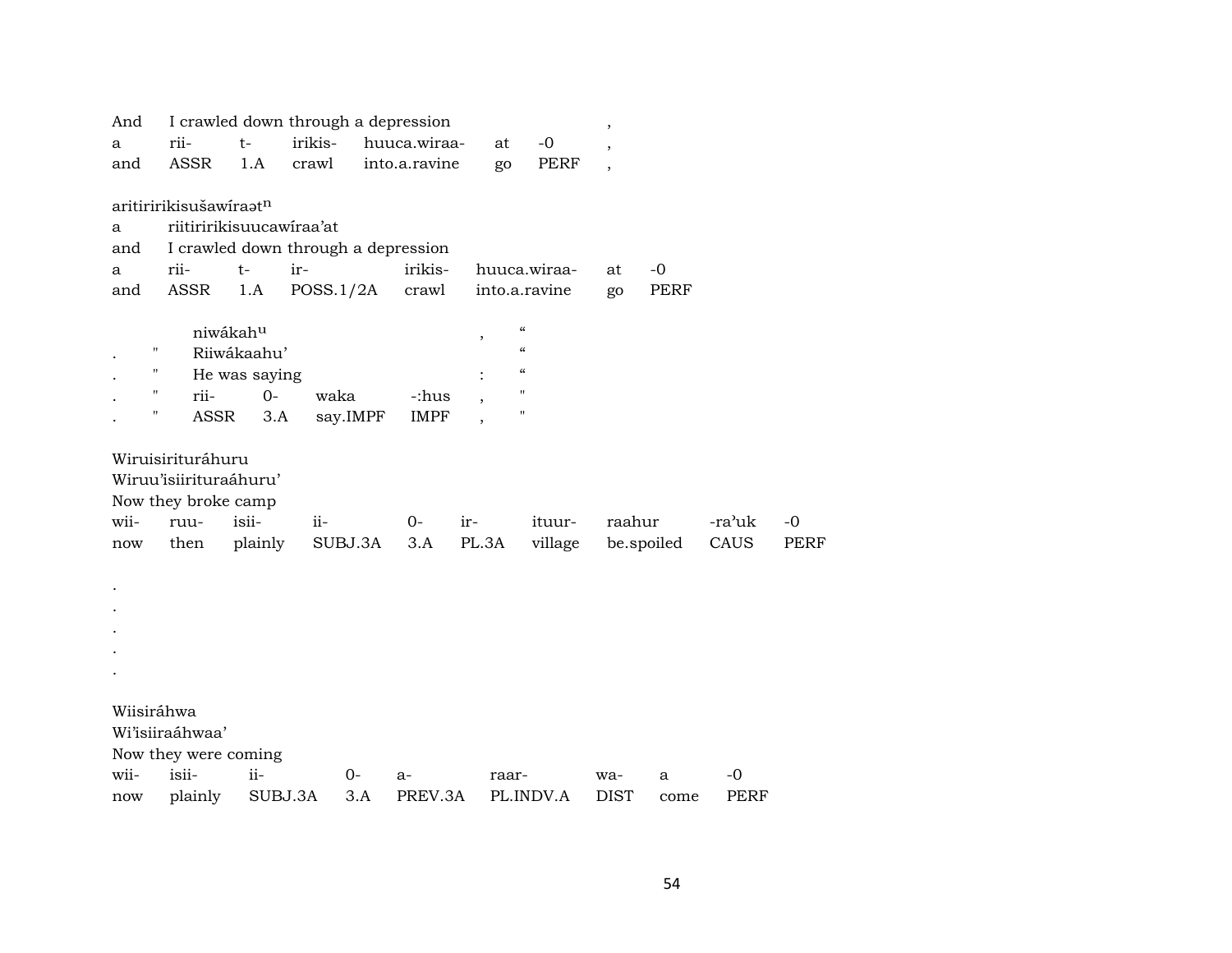| hukáwihur <sup>u</sup> |            |   |
|------------------------|------------|---|
| huukaawihuuru'         |            | , |
| the bottoms            |            |   |
| huukaa.wi.huur-        | $-11'$     |   |
| bottomland             | <b>NOM</b> |   |
|                        |            |   |

| hiširuritirikisušawiraatn<br>, |       |                   |                                  |            |         |     |  |                              |      |    |          |  |
|--------------------------------|-------|-------------------|----------------------------------|------------|---------|-----|--|------------------------------|------|----|----------|--|
| hi                             | ciru  |                   | riitirikisuucawiraa'at           |            |         |     |  |                              |      |    |          |  |
| and                            | yet   |                   | I crawled through the depression |            |         |     |  |                              |      |    |          |  |
| hi                             | ciruu | rii-              |                                  | t-         | irikis- |     |  | huuca.wiraa-                 |      | at | -0       |  |
| and                            | yet   |                   |                                  |            |         |     |  | ASSR 1.A crawl into.a.ravine |      | go | PERF     |  |
|                                |       |                   |                                  |            |         |     |  |                              |      |    |          |  |
| kã                             | Ţ     | hírikuhurəsšáhiks |                                  |            |         |     |  |                              |      |    |          |  |
| Ka'                            |       | hi                |                                  | riikúhuras |         |     |  |                              |      |    | cáhiks   |  |
| What                           |       | and               | he found me                      |            |         |     |  |                              |      |    | a person |  |
| ka'                            |       | hi                | rii-                             | $0 -$      |         | ku- |  | huras                        | $-0$ |    | icaahiks |  |
| what                           |       | and               | ASSR                             |            | 3.A     | 1.P |  | find                         | PERF |    | person   |  |

 $\boldsymbol{\mathsf{H}}$ 

 $\bar{H}$ 

"

"

 $\bar{H}$ 

|  | Ariwáku |  |
|--|---------|--|
|  |         |  |

| Ariwáku          |              |      |           |      | $\epsilon$ | Náw <sup>a</sup> |  |
|------------------|--------------|------|-----------|------|------------|------------------|--|
| $A \quad \alpha$ | riiwáku'     |      |           |      | $\epsilon$ | Ráwa             |  |
| And              | he said      |      |           |      | $\epsilon$ | <b>Now</b>       |  |
| $\mathbf{a}$     | rii-         | $O-$ | waka'u -0 |      |            | rawa             |  |
| and              | ASSR 3.A say |      |           | PERF |            | now              |  |

witirituráhuru

witiirituraáhuru'

they have broken camp<br>wi- ti- 0-

wi- ti- 0- ir- ituur- raahur ra"uk -0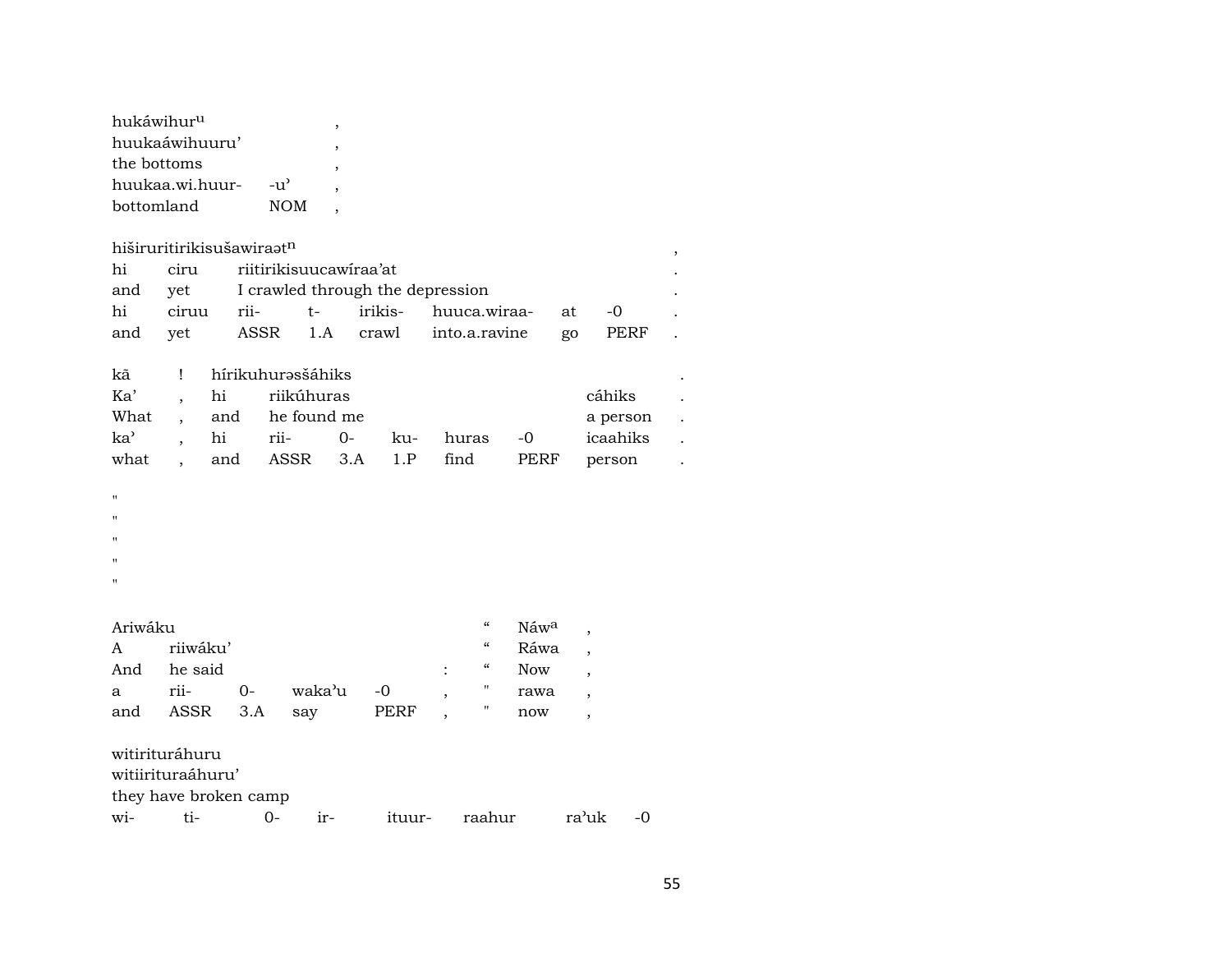QUOT IND.3A 3.A PL.3A village be.spoiled make PERF

| $\pmb{\mathsf{H}}$   | Aritáku                                  |          |                          |             |       |                                  | $\boldsymbol{\zeta}\boldsymbol{\zeta}$ |             |            |             |
|----------------------|------------------------------------------|----------|--------------------------|-------------|-------|----------------------------------|----------------------------------------|-------------|------------|-------------|
| 11                   | A                                        | rittáku' |                          |             |       |                                  | $\mathsf I$                            |             |            |             |
|                      | And                                      | I said   |                          |             |       | :                                | $\,$ $\,$                              |             |            |             |
| $\pmb{\mathsf{H}}$   | $\mathbf{a}$                             | rii-     | $t-$                     | taka'u      | $-0$  | $^\mathrm{,}$                    | $\blacksquare$                         |             |            |             |
| $\pmb{\mathsf{H}}$   | and                                      | ASSR     | 1.A                      | say         |       | PERF<br>$\overline{\phantom{a}}$ | 1                                      |             |            |             |
| Náwatik <sup>i</sup> |                                          |          |                          |             |       |                                  |                                        |             |            |             |
| Ráwa                 |                                          | tíki     | $\overline{\phantom{a}}$ |             |       |                                  |                                        |             |            |             |
| <b>Now</b>           | $\overline{ }$ ,                         | son      | $\overline{\phantom{a}}$ |             |       |                                  |                                        |             |            |             |
| rawa                 | $\overline{\phantom{a}}$                 | tikis    | $\overline{ }$           |             |       |                                  |                                        |             |            |             |
| now                  | $\overline{\phantom{a}}$                 | sonny    | $\overline{\phantom{a}}$ |             |       |                                  |                                        |             |            |             |
|                      | suruksasíhit <sup>i</sup> t <sup>n</sup> |          |                          |             |       |                                  |                                        | $\, ,$      |            |             |
|                      | suruksasíhittit                          |          |                          |             |       |                                  |                                        |             |            |             |
|                      | gallop there                             |          |                          |             |       |                                  |                                        |             |            |             |
| $i-$                 |                                          | $S-$     | uur-                     | uks-        | as-i  | -hik.rik                         |                                        | $-0$        |            |             |
|                      | CONT.1/2A                                | 2.A      | PREV                     | <b>JUSS</b> | run   | CAUS                             |                                        | PERF        |            |             |
|                      | sirikusuksúria                           |          |                          |             |       |                                  |                                        |             |            |             |
|                      | Sirikuucuksúri'a'                        |          |                          |             |       |                                  |                                        |             |            |             |
|                      | They should come for me                  |          |                          |             |       |                                  |                                        |             |            |             |
| si-                  | ri-                                      | 0-       | a-                       |             | ir-   | ku-                              | ut-                                    | uks-        | uri.a      | -0          |
|                      |                                          |          |                          |             |       |                                  |                                        |             |            |             |
| DU                   | CONT.3A                                  |          | 3.A                      | PREV.3A     | PL.3A | 1.P                              | <b>BEN</b>                             | <b>JUSS</b> | come.after | <b>PERF</b> |

| " | Náwa       |  |
|---|------------|--|
| ۱ | Ráwa       |  |
| , | <b>Now</b> |  |
| ۱ | rawa       |  |
| ۱ | now        |  |
|   |            |  |

 $\mathbf{S}$ ikarahírikutit $^{\mathbf{n}}$ sikaraahiríkuutit .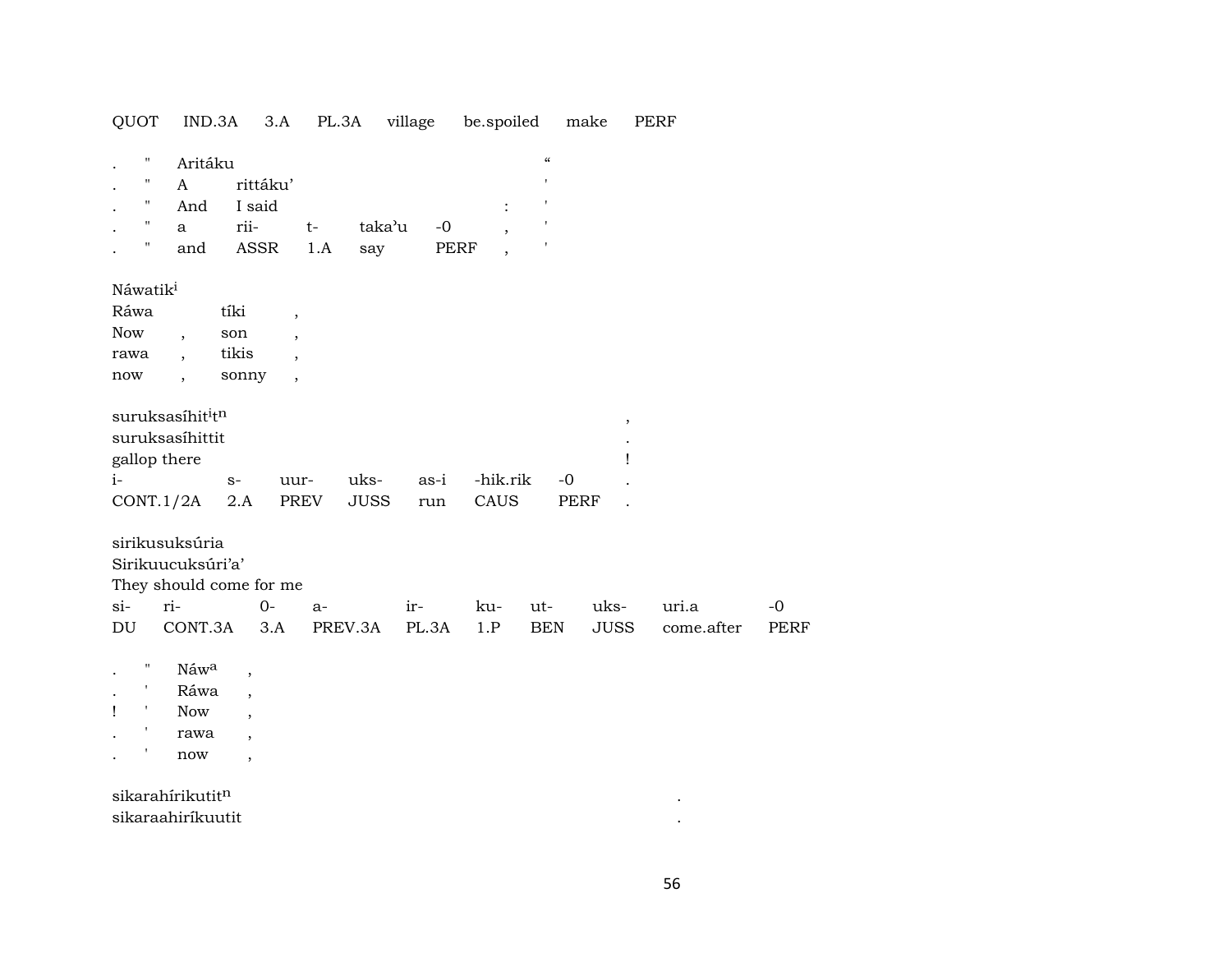|                          |                            |                          | they did not kill him                 |            |                    |                                |                                        |         |             |             |                            |         |                 |
|--------------------------|----------------------------|--------------------------|---------------------------------------|------------|--------------------|--------------------------------|----------------------------------------|---------|-------------|-------------|----------------------------|---------|-----------------|
|                          | $si-$                      | kara-                    | ar-                                   | ra-        | $0-$               | ir-                            | $i-$                                   | kuut.ik |             | $-0$        |                            |         |                 |
|                          | $\mathop{\rm DU}\nolimits$ | <b>NEG</b>               | EV                                    | <b>ABS</b> | 3.A                | PL.3A                          | <b>SEQ</b>                             | kill    |             | PERF        |                            |         |                 |
|                          |                            |                          | Kišíhiruwiarat <sup>n</sup> akukátawu |            |                    |                                |                                        |         |             |             |                            |         |                 |
|                          | Kici                       | hiru                     |                                       |            | wi'aarattakukátawu |                                |                                        |         |             |             |                            |         |                 |
|                          | But                        | then                     |                                       |            |                    |                                | if the group had gone onto the prairie |         |             |             |                            |         |                 |
|                          | kici                       | hiruu                    | wii-                                  | ii-        |                    | ar-                            | aktaku-                                |         | kata-       |             |                            | wuu     | -hus            |
|                          | but                        | then                     | when                                  |            | SUBJ.3A            | ${\rm EV}$                     | group                                  |         |             |             | against.a.vertical.surface | go.IMPF | <b>IMPF.SUB</b> |
| $\cdot$                  |                            | aariwáhtikutn            |                                       |            |                    |                                |                                        |         |             |             |                            |         |                 |
| $\overline{\phantom{a}}$ | a                          |                          | aariwahtiikut                         |            |                    |                                |                                        |         |             |             |                            |         |                 |
|                          | and                        |                          |                                       |            |                    | he would have starved to death |                                        |         |             |             |                            |         |                 |
|                          | a                          | ii-                      |                                       | $0-$       | ar-                | riwahtii                       |                                        | kuut    | $-0$        |             |                            |         |                 |
|                          | and                        |                          | SUBJ.3A                               | 3.P        | EV                 |                                | be.starved                             | die     | <b>PERF</b> |             |                            |         |                 |
|                          |                            |                          |                                       |            |                    |                                |                                        |         |             |             |                            |         |                 |
|                          |                            | Karawišuhta              |                                       |            |                    |                                | $\overline{\phantom{a}}$               |         |             |             |                            |         |                 |
|                          |                            | Karaawicuhta             |                                       |            |                    |                                |                                        |         |             |             |                            |         |                 |
|                          |                            |                          | He would not have arrived             |            |                    |                                |                                        |         |             |             |                            |         |                 |
|                          | ka-                        | ra-                      | $0-$                                  | ar-        | wic.uh             |                                | -ta                                    |         |             |             |                            |         |                 |
|                          | <b>NEG</b>                 | <b>ABS</b>               | 3.A                                   | ${\rm EV}$ | arrive.INT         |                                | <b>INT</b>                             |         |             |             |                            |         |                 |
|                          |                            |                          |                                       |            |                    |                                |                                        |         |             |             |                            |         |                 |
|                          |                            | kuhihpakísapitn          |                                       |            |                    |                                |                                        |         |             |             |                            |         |                 |
|                          |                            | Kuuhihpaakiisapit        |                                       |            |                    |                                |                                        |         |             |             |                            |         |                 |
|                          |                            |                          | His kneecap was broken                |            |                    |                                |                                        |         |             |             |                            |         |                 |
|                          | kuur-                      | ra-                      | $0-$                                  | ir-        |                    | paa-                           | kiis-                                  | apic.k  | $-0$        |             |                            |         |                 |
|                          | <b>DUB</b>                 | ABS                      | 3.A                                   | 3.INDF     |                    | knee                           | bone                                   | break   | PERF        |             |                            |         |                 |
|                          | Náwa                       | $\overline{ }$           | tirúkspari                            |            |                    |                                |                                        |         |             |             |                            |         |                 |
|                          | Ráwa                       | $\overline{\phantom{a}}$ | tirúkspari'                           |            |                    |                                |                                        |         |             |             |                            |         |                 |
|                          | <b>Now</b>                 | $\ddot{\phantom{0}}$     | he lived                              |            |                    |                                |                                        |         |             |             |                            |         |                 |
|                          | rawa                       |                          | tii-                                  | ra-        | $0-$               | uks-                           | warii                                  |         |             | -:hus       |                            |         |                 |
|                          | now                        |                          | here                                  | <b>ABS</b> | 3.A                | <b>AOR</b>                     | be.going.about.IMPF                    |         |             | <b>IMPF</b> |                            |         |                 |
|                          |                            |                          |                                       |            |                    |                                |                                        |         |             |             |                            |         |                 |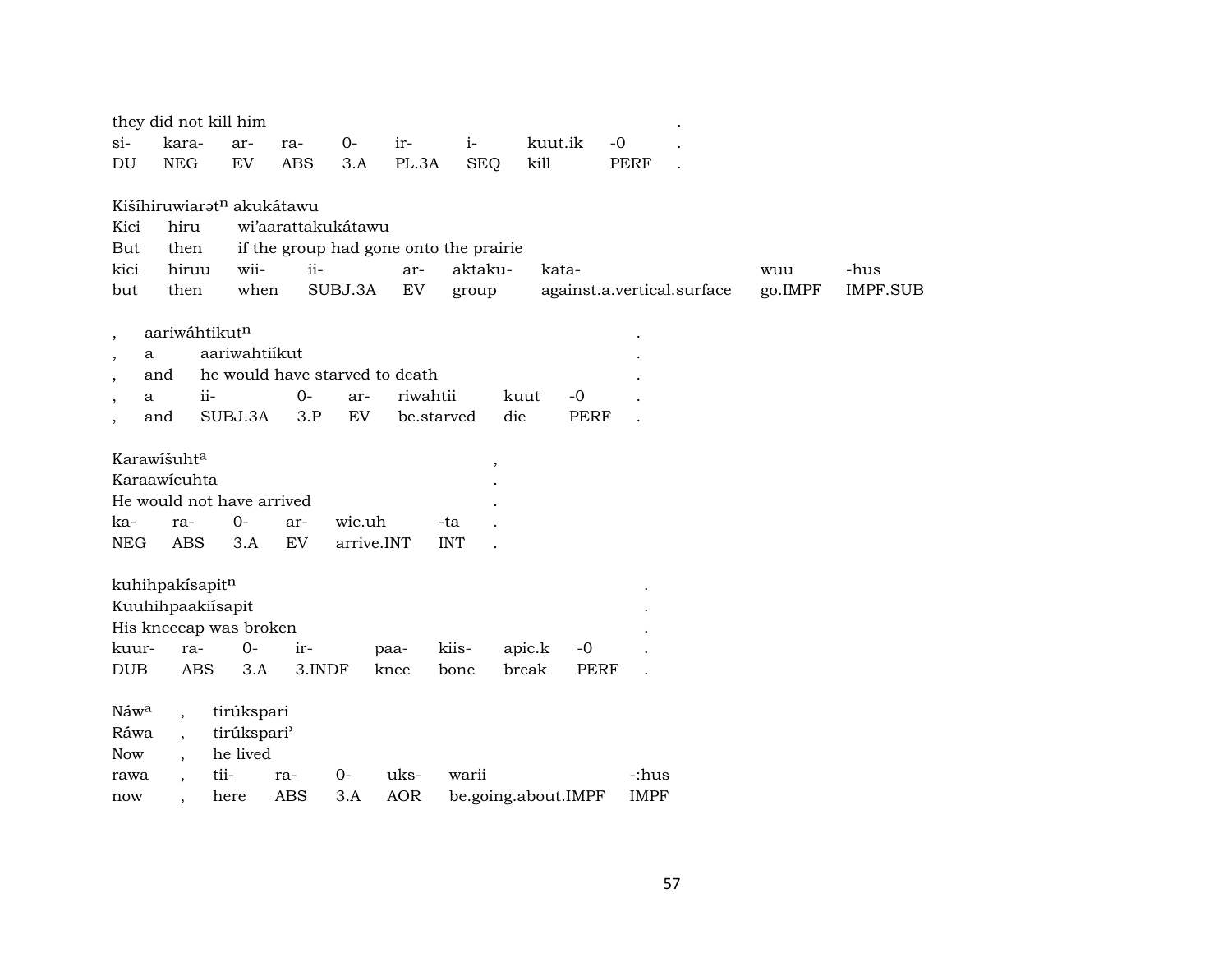| kúrahus  | kúrahus    |
|----------|------------|
| kúrahus  | kúrahus    |
| old man  | an old man |
| kurahuus | kurahuus   |
| old man  | old.man    |
|          |            |

| aahikisit <sup>n</sup> |  |
|------------------------|--|
|                        |  |
|                        |  |

| aahikisit <sup>n</sup> |           |              |      |                                 |    |  |
|------------------------|-----------|--------------|------|---------------------------------|----|--|
| $a \qquad$             | ahiíkisit |              |      |                                 |    |  |
| and he survived        |           |              |      |                                 |    |  |
|                        |           | a ar- ra- 0- | $i-$ | kisik                           | -0 |  |
|                        |           |              |      | and EV ABS 3.A SEQ survive PERF |    |  |

| itirúkspari  |      |                               |      |      |                                      |       | $\bullet$ |  |  |  |
|--------------|------|-------------------------------|------|------|--------------------------------------|-------|-----------|--|--|--|
| $\mathbf{i}$ |      | tiirúkspari <sup>)</sup><br>٠ |      |      |                                      |       |           |  |  |  |
|              |      | and he lived a long time<br>٠ |      |      |                                      |       |           |  |  |  |
| $\mathbf{i}$ | tii- | ra-                           | $O-$ | uks- | warii                                | -:hus |           |  |  |  |
| and          | here |                               |      |      | ABS 3.A AOR be.going.about.IMPF IMPF |       |           |  |  |  |

| Ásku <sup>u</sup> |                    | kúrahus  |  |  |
|-------------------|--------------------|----------|--|--|
| Ásku'u'           |                    | kúrahus  |  |  |
|                   | The same one       | old man  |  |  |
| asku              | $-11$ <sup>2</sup> | kurahuus |  |  |
| one               | <b>NOM</b>         | old.man  |  |  |

|             | ahatákuwu                 |      |         |         |             |  |  |  |  |  |  |  |
|-------------|---------------------------|------|---------|---------|-------------|--|--|--|--|--|--|--|
| ahattákuwu' |                           |      |         |         |             |  |  |  |  |  |  |  |
|             | the group was traveling   |      |         |         |             |  |  |  |  |  |  |  |
| ar-         | ra-                       | $O-$ | aktaku- | wuu     | -:hus       |  |  |  |  |  |  |  |
| EV.         | ABS 3.A                   |      | group   | go.IMPF | <b>IMPF</b> |  |  |  |  |  |  |  |
|             |                           |      |         |         |             |  |  |  |  |  |  |  |
|             | niatnakuhihi <sup>u</sup> |      |         |         |             |  |  |  |  |  |  |  |

| rí'aat rakuuhiíhi'u             |  |  |  |     |
|---------------------------------|--|--|--|-----|
| summer when it was              |  |  |  |     |
| ri'aat ra- 0- ku- ut- raa- ihii |  |  |  | -11 |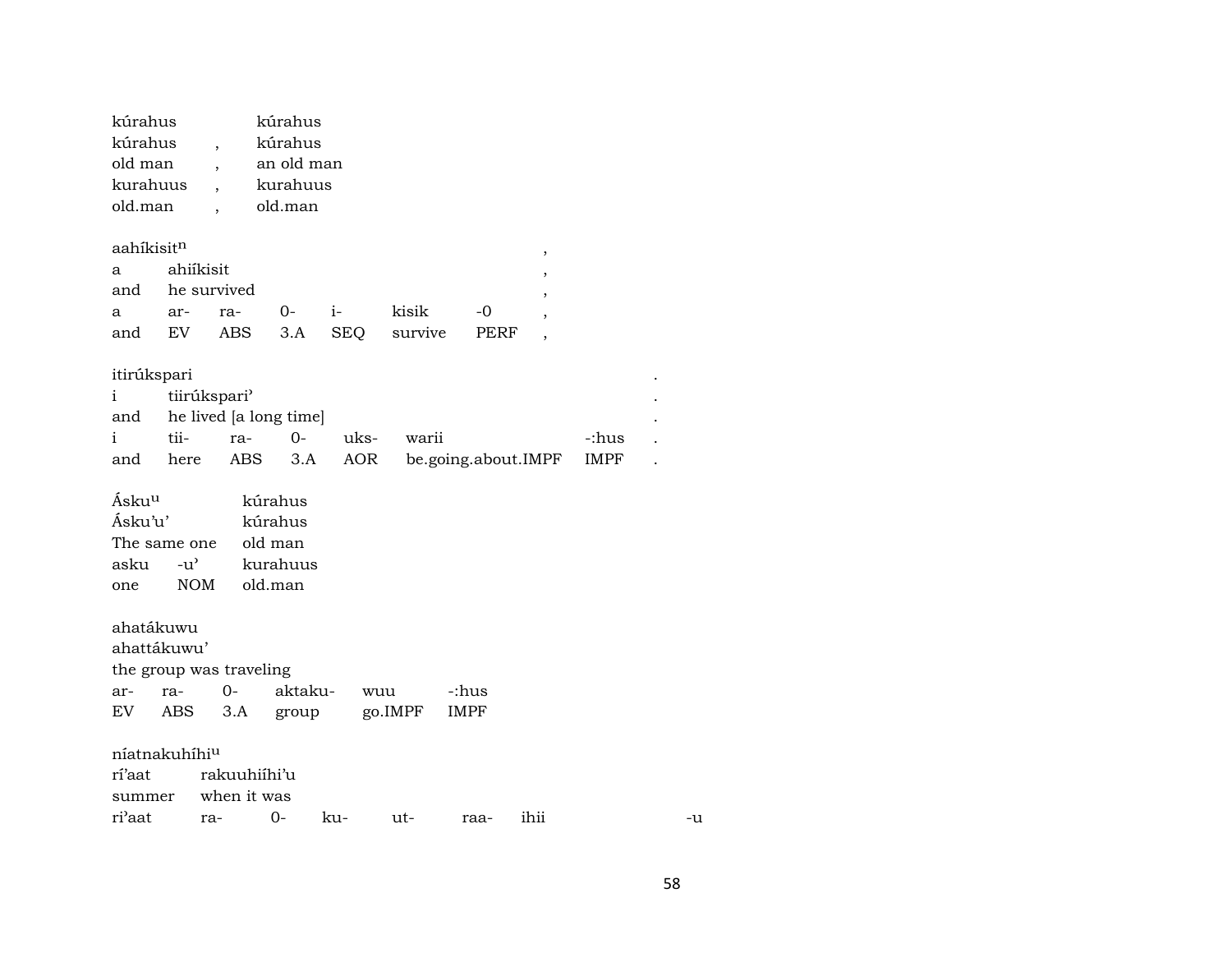summer INF.A 3.A INF.B PREV way be.in.a.place/time SUB.D

, akupíšikət<sup>n</sup> .

- , aku pícikat .
- , or wintertime .
- , aku pici- -kat .
- , or wintry LOC .

| Witíttakuwu   |                         |        |         |         |             |  |  |  |
|---------------|-------------------------|--------|---------|---------|-------------|--|--|--|
| Witiittákuwu' |                         |        |         |         |             |  |  |  |
|               | The group was traveling |        |         |         |             |  |  |  |
| wi-           | ti-                     | $()$ - | aktaku- | wuu     | -:hus       |  |  |  |
|               | QUOT IND.3A 3.A         |        | group   | go.IMPF | <b>IMPF</b> |  |  |  |

| hipírau |           |                       | ahatakústa |  |  |                               |         |      |
|---------|-----------|-----------------------|------------|--|--|-------------------------------|---------|------|
| hi      | piíra'u'  | ahatakústa            |            |  |  |                               |         |      |
| and     | a baby    | he packed on his back |            |  |  |                               |         |      |
| hi      | piira -u' |                       |            |  |  | takus-                        | raah -0 |      |
| and     |           |                       |            |  |  | baby NOM EV ABS 3.A hang.down | have    | PERF |

|        |     | Hikuháhwiška     |         |                           |           |            |  |
|--------|-----|------------------|---------|---------------------------|-----------|------------|--|
| $\sim$ |     | Hi kuhaáhwicka'  |         |                           |           | "          |  |
|        |     | . And he thought |         |                           | $\bullet$ | $\epsilon$ |  |
|        | hi  |                  |         | kuur- ra- 0- ar- wicka -0 |           |            |  |
|        | and | DUB <sub>1</sub> | ABS 3.A | EV think PERF             |           |            |  |

# Kiráiha takurarúitaat<sup>n</sup>

| Kíra             | ihaátaku |      |          | raaruú'ita'at      |                                  |      |     |    |       |
|------------------|----------|------|----------|--------------------|----------------------------------|------|-----|----|-------|
| Perhaps that way |          |      |          | I'll just go there |                                  |      |     |    |       |
| kira             | ii-      | haa- |          | -taku raa- ruu- i- |                                  | $t-$ | ha- | at | $-()$ |
| perhaps          | there    |      | here LOC |                    | just then CONT.1/2A 1.A in.water |      |     | go | PERF  |

. "

. "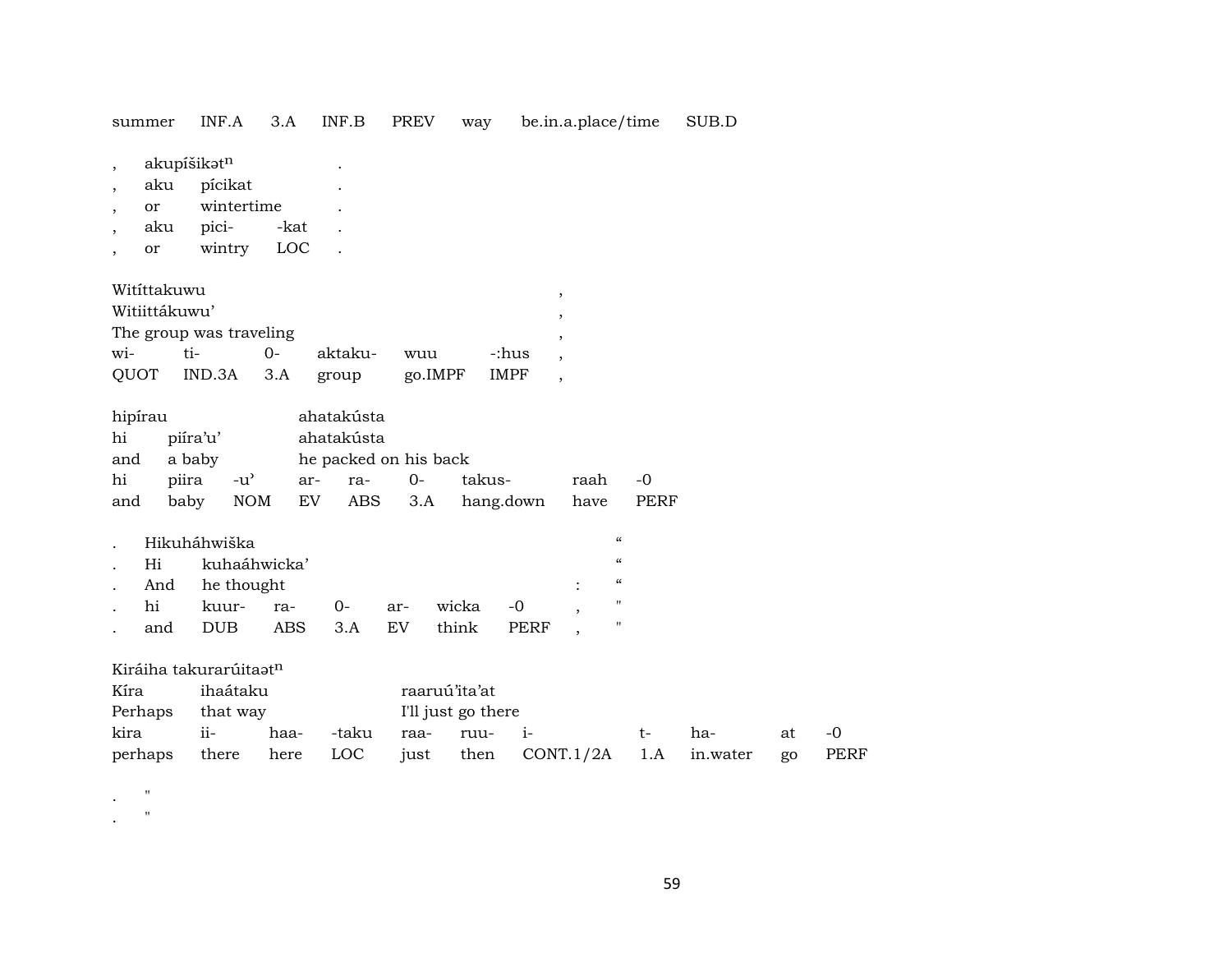| 11                 |                     |                     |                                         |       |         |                       |        |          |
|--------------------|---------------------|---------------------|-----------------------------------------|-------|---------|-----------------------|--------|----------|
| $\pmb{\mathsf{H}}$ |                     |                     |                                         |       |         |                       |        |          |
| $\pmb{\mathsf{H}}$ |                     |                     |                                         |       |         |                       |        |          |
|                    |                     |                     |                                         |       |         |                       |        |          |
|                    | Piraurakutákustaha  |                     |                                         |       |         |                       |        |          |
| Piíra'u'           |                     |                     | rakutákustaaha                          |       |         |                       |        |          |
|                    |                     |                     | The baby while he packed it on his back |       |         |                       |        |          |
| piira              | $-u^{\flat}$        | ra-                 | $0-$                                    | ku-   |         | takus-                | raah   | $-a$     |
|                    | baby NOM            |                     | $INF.A$ 3.A                             | INF.B |         | hang.down             | have   | SUB.1    |
|                    |                     |                     |                                         |       |         |                       |        |          |
|                    | Hikuruhiukawititn   |                     |                                         |       |         |                       |        |          |
| hi                 |                     | kuruuhi'uukaawiitit |                                         |       |         |                       |        |          |
| and                |                     |                     | then he went down into a depression     |       |         |                       |        |          |
| hi                 | kuruur-             | ri-                 |                                         | $0-$  | huukaa- |                       |        | wi.itik  |
| and                | <b>DUB</b>          |                     | CONT.3A                                 | 3.A   |         | along.a.stream.course |        | sit.down |
|                    |                     |                     |                                         |       |         |                       |        |          |
|                    | Kišitítaku          |                     |                                         |       |         |                       |        |          |
|                    | Kici                | tiítaku             |                                         |       |         |                       |        |          |
|                    | But here            |                     |                                         |       |         |                       |        |          |
|                    | kici tii-           | -taku               |                                         |       |         |                       |        |          |
|                    | but<br>here         | LOC                 |                                         |       |         |                       |        |          |
|                    | kuhətákuwu          |                     |                                         |       |         |                       | híkiši |          |
|                    | kuuhaattákuwu'      |                     |                                         |       |         |                       | hi     | kici     |
|                    | the group was going |                     |                                         |       |         |                       | and    | but      |
| kuur-              | ra-                 | $0-$                | aktaku-                                 |       | wuu     | -:hus                 | hi     | kici     |
| <b>DUB</b>         |                     |                     |                                         |       |         |                       |        |          |

| hítak <sup>u</sup> | kúhaət <sup>n</sup>     |          |  |    |       |  |  |  |
|--------------------|-------------------------|----------|--|----|-------|--|--|--|
| hiítaku            |                         | kuúha'at |  |    |       |  |  |  |
|                    | the other way he went   |          |  |    |       |  |  |  |
|                    | hii- -taku kuur- ra- 0- |          |  | at | $-()$ |  |  |  |
|                    | other LOC DUB ABS 3.A   |          |  | go | PERF  |  |  |  |

 $\langle \cdot \rangle$  $\,$  $\, ,$  $\overline{\phantom{a}}$  $\,$ 

> $\mbox{-}0$  ${\tt PERF}$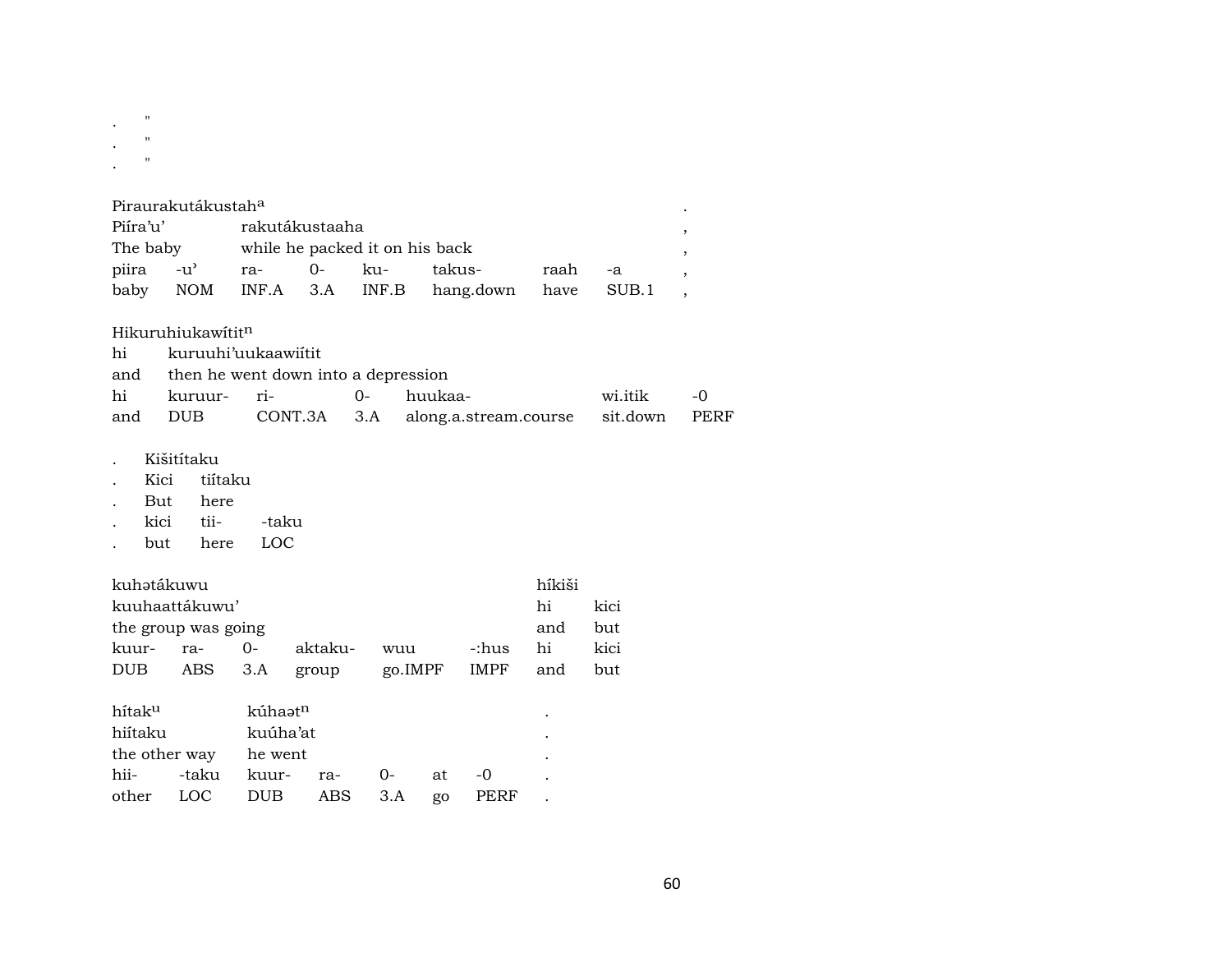|            | Hiruwitikatúsuat <sup>n</sup> |                    |                         |            |               |           |                      |      | , |
|------------|-------------------------------|--------------------|-------------------------|------------|---------------|-----------|----------------------|------|---|
| Hiru       |                               | witikatuúsu'at     |                         |            |               |           |                      |      |   |
| There      |                               | there was a ravine |                         |            |               |           |                      |      |   |
| hiruu      | wi-                           | ti-                | $0-$                    | katuus-    | u.at          |           |                      | $-0$ |   |
| there      | QUOT                          | IND.3A             | 3.A                     | ravine     |               |           | extend.in.a.line     | PERF |   |
|            |                               |                    |                         |            |               |           |                      |      |   |
|            | hihiruahahúšaət <sup>n</sup>  |                    |                         |            |               |           |                      |      |   |
| hi         | hiru                          | ahahuúca'at        |                         |            |               |           |                      |      |   |
| and        | then                          |                    | he went down the ravine |            |               |           |                      |      |   |
| hi         | hiruu                         | ar-                | $0-$<br>ra-             | huuca-     |               | at        | -0                   |      |   |
| and        | then                          | EV.                | ABS<br>3.A              |            | level.plain   | go        | PERF                 |      |   |
|            |                               |                    |                         |            |               |           |                      |      |   |
|            | Pirauwititákusta              |                    |                         |            |               |           |                      |      |   |
| Piíra'u'   |                               | wititákusta        |                         |            |               |           |                      |      |   |
| The baby   |                               |                    | he packed on his back   |            |               |           |                      |      |   |
| piira      | $-u^{\prime}$                 | wi-                | ti-                     | $0-$       | takus-        |           | raah                 | -0   |   |
| baby       | NOM                           | QUOT               | IND.3A                  | 3.A        |               | hang.down | have                 | PERF |   |
|            |                               |                    |                         |            |               |           |                      |      |   |
|            | Hiruirikúhihi                 |                    |                         |            |               |           |                      |      |   |
| Hiru       | iriikúhiihi'                  |                    |                         |            |               |           |                      |      |   |
| Then       |                               | wherever it was    |                         |            |               |           |                      |      |   |
| hiruu      | irii-                         | kuur-              | ra-                     | $O-$       | ihii          |           | -0                   |      |   |
| then       | where                         | <b>DUB</b>         | ABS                     | 3.A        | be.in.a.place |           | PERF                 |      |   |
|            |                               |                    |                         |            |               |           |                      |      |   |
|            | hiwihirunahúrahk <sup>i</sup> |                    |                         |            | $\, ,$        |           |                      |      |   |
| hi         | wihiru                        |                    | rahúrahki               |            |               |           |                      |      |   |
| and        | there                         |                    | a deer                  |            |               |           |                      |      |   |
| hi         | wii-                          | hiruu              | rahuraar                | -kis       |               |           |                      |      |   |
| and        | now                           | there              | animal                  | <b>DIM</b> |               |           |                      |      |   |
|            |                               |                    |                         |            |               |           |                      |      |   |
| ahakúša    |                               |                    |                         |            |               |           | ráriwiš <sup>u</sup> |      |   |
| ahahuúcaa' |                               |                    |                         |            |               |           | raáriwiicu'          |      |   |
| it got up  |                               |                    |                         |            |               |           | just then            |      |   |
| ar-        | ra-                           | 0-<br>$a-$         |                         | huuca.a    | $-0$          |           | raariwiicu'          |      |   |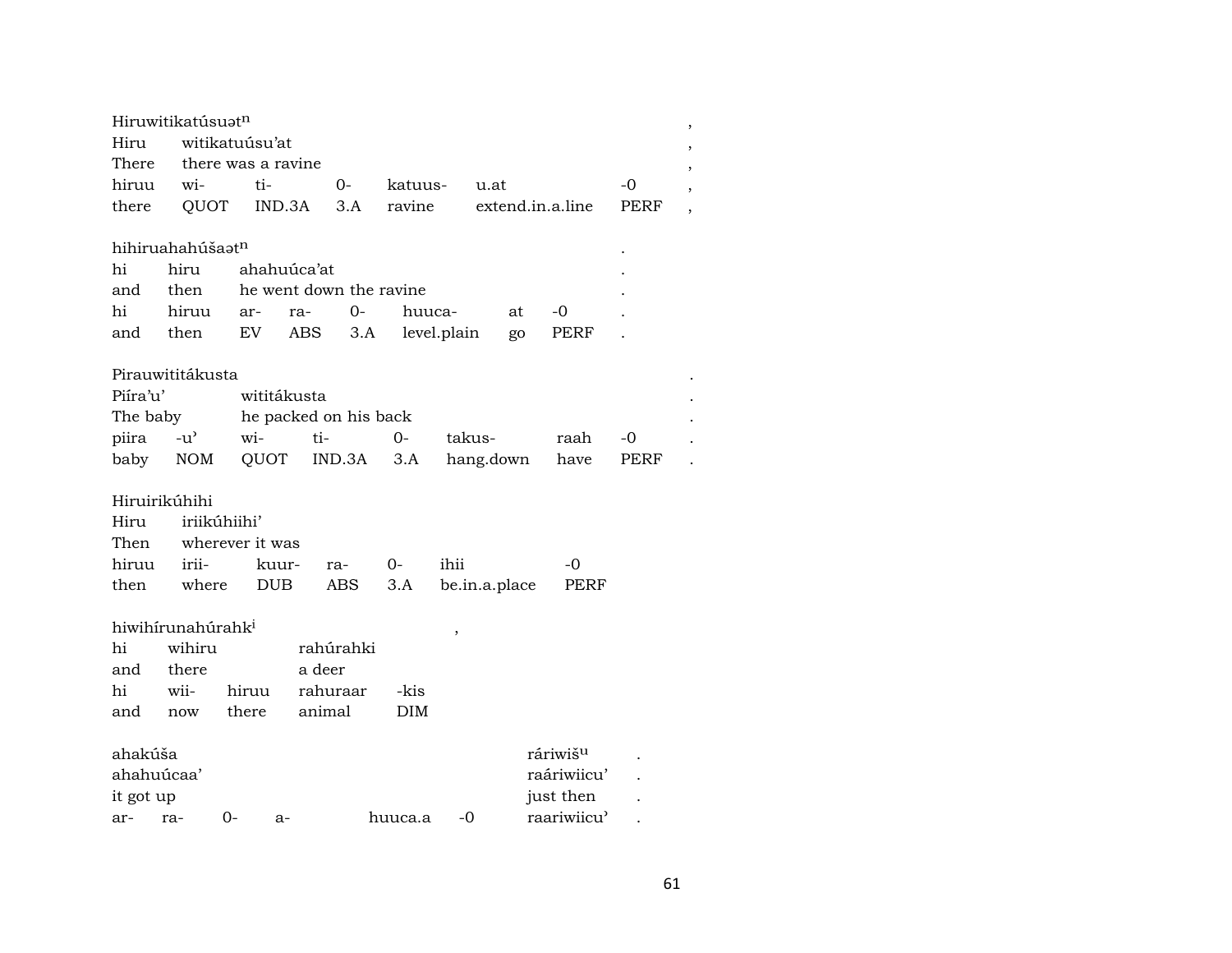# EV ABS 3.A PREV.3A surface PERF right.now .

|              | Híruahiwiškáihi               |                          |        |            |       |             |                          |                                        |                          |                          |
|--------------|-------------------------------|--------------------------|--------|------------|-------|-------------|--------------------------|----------------------------------------|--------------------------|--------------------------|
| Hiru         | ahiwicka'                     |                          |        |            |       |             |                          | ihi                                    |                          | $\pmb{\zeta}\pmb{\zeta}$ |
| Then         | he thought                    |                          |        |            |       |             | $\overline{\phantom{a}}$ | uh                                     | $\ddot{\cdot}$           | $\pmb{\zeta}\pmb{\zeta}$ |
| hiruu        | ar-                           | ri-                      |        | $O-$       | wicka | $-0$        | $\overline{\phantom{a}}$ | ihii                                   |                          | 11                       |
| then         | EV.                           | CONT.3A                  |        | 3.A        | think | PERF        |                          | uh                                     | $\overline{\phantom{a}}$ | $\pmb{\mathsf{H}}$       |
|              |                               |                          |        |            |       |             |                          |                                        |                          |                          |
| túksparitn   |                               |                          |        |            |       |             |                          |                                        |                          |                          |
| Túksparit    |                               |                          |        |            |       |             | 11                       |                                        |                          |                          |
|              | Let me shoot it               |                          |        |            |       | ı           | "                        |                                        |                          |                          |
| $i-$         |                               | $t-$                     | uks-   | warik      | $-0$  |             | "                        |                                        |                          |                          |
| CONT.1/2A    |                               | 1.A                      | JUSS   | shoot      |       | PERF        | н                        |                                        |                          |                          |
|              |                               |                          |        |            |       |             |                          |                                        |                          |                          |
| Híruahiwiška |                               |                          |        |            |       |             |                          |                                        |                          |                          |
| Hiru         | ahiwicka'                     |                          |        |            |       |             |                          | $\boldsymbol{\zeta}\boldsymbol{\zeta}$ |                          |                          |
| Then         | he thought                    |                          |        |            |       |             |                          | $\boldsymbol{\zeta}\boldsymbol{\zeta}$ |                          |                          |
| hiruu        | ar-                           | ri-                      |        | $0-$       | wicka | $-0$        | ,                        | $\pmb{\mathsf{H}}$                     |                          |                          |
| then         | EV                            | CONT.3A                  |        | 3.A        | think | PERF        |                          | 11                                     |                          |                          |
|              |                               |                          |        |            |       |             |                          |                                        |                          |                          |
| hípirau      |                               |                          | títaku |            |       |             |                          |                                        |                          |                          |
| Hi           | piíra'u'                      |                          |        | tiítaku    |       |             |                          |                                        |                          |                          |
| And          | the baby                      |                          |        | right here |       |             |                          |                                        |                          |                          |
| hi           | piira                         | $-u^{\prime}$            | tii-   |            | -taku |             |                          |                                        |                          |                          |
| and          | baby                          | NOM                      | here   |            | LOC   |             |                          |                                        |                          |                          |
|              |                               |                          |        |            |       |             |                          |                                        |                          |                          |
|              | witiaturuhúrahat <sup>n</sup> |                          |        |            |       |             |                          |                                        | ,                        |                          |
|              | witi'atuuruhúrahat            |                          |        |            |       |             |                          |                                        | $^\mathrm{^\mathrm{o}}$  |                          |
|              |                               | if I were to put it down |        |            |       |             |                          |                                        | ,                        |                          |
| witi-        | aa-                           |                          | t-     | uur-       |       | uhur.ra.hak |                          | -0                                     | $\overline{\phantom{a}}$ |                          |
| REFL         |                               | SUBJ.1/2A                | 1.A    |            | PREV  | release     |                          | <b>PERF</b>                            | $\overline{\phantom{a}}$ |                          |
|              |                               |                          |        |            |       |             |                          |                                        |                          |                          |

hišíru karírisišikskasa hi ciru kariíriisicikskasa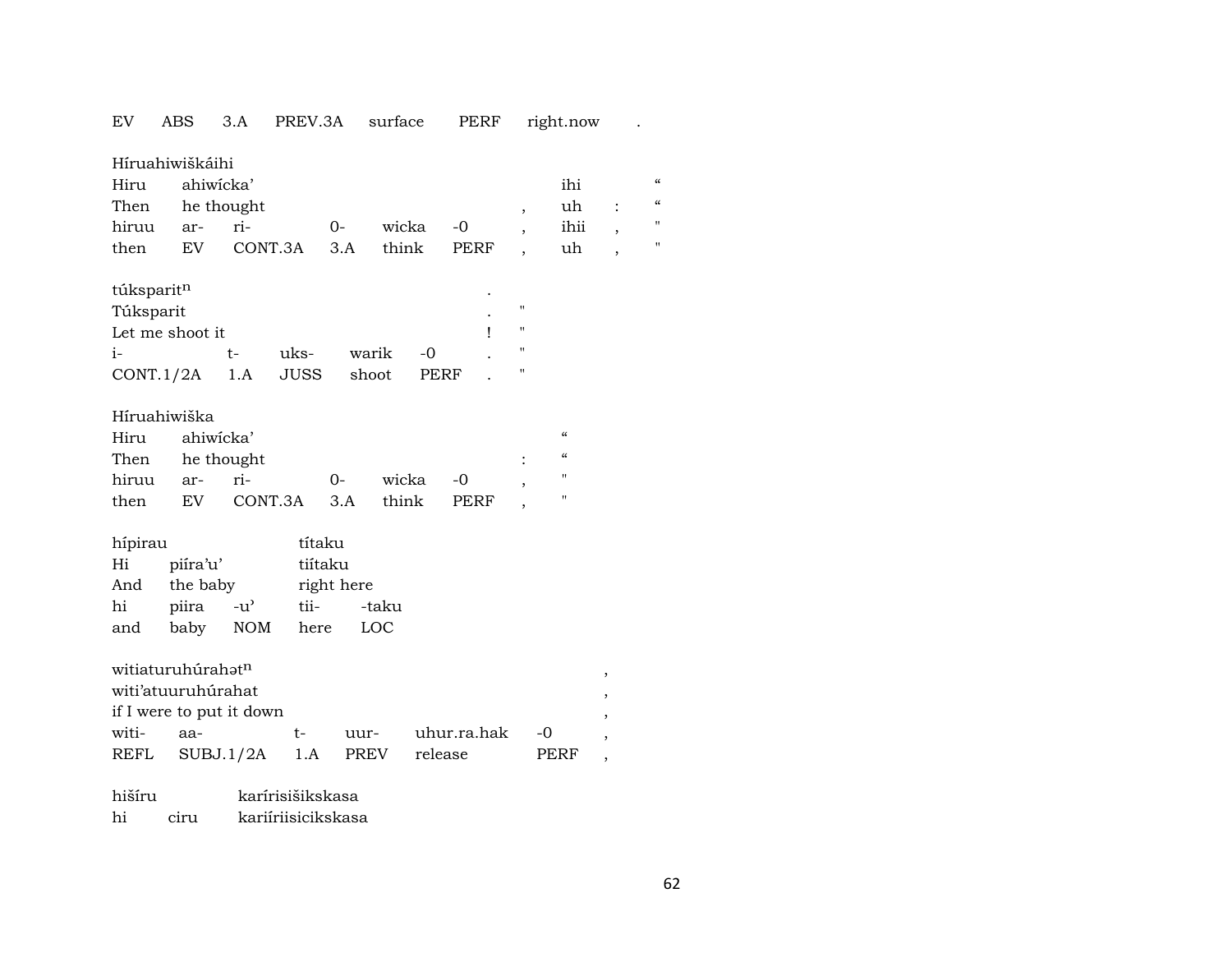| and                                                                                                                                                   | yet                                                                             | you are not sensible                            |                                        |                   |                      |                  |             |             |                   |  |
|-------------------------------------------------------------------------------------------------------------------------------------------------------|---------------------------------------------------------------------------------|-------------------------------------------------|----------------------------------------|-------------------|----------------------|------------------|-------------|-------------|-------------------|--|
| hi                                                                                                                                                    | ciruu                                                                           | karii-                                          |                                        | rii-              | $S-$                 | $i-$             | aciks.ka.sa |             | $-0$              |  |
| and                                                                                                                                                   | yet                                                                             | EMPH.NEG                                        |                                        | ASSR              | 2.A                  | <b>SEQ</b>       | be.sensible |             | <b>PERF</b>       |  |
| $\ddot{\phantom{0}}$<br>$\overline{\phantom{a}}$<br>$\overline{\phantom{a}}$<br>ku-<br>$\bullet$<br>$\overline{\phantom{a}}$<br>п<br>н<br>Ħ<br>п<br>Н | kutatariwáriksta<br>kutataariwáriksta<br>I might lose you<br>ta-<br><b>INDF</b> | IND.1/2A                                        | t-<br>1.A                              | $a-$<br>2.P       | $i-$<br>SEQ          | ri.warik<br>lose | -his        | <b>PERF</b> | -ta<br><b>INT</b> |  |
| Híruahiatn<br>Hiru                                                                                                                                    | ahí'at                                                                          |                                                 |                                        |                   |                      |                  |             |             |                   |  |
| Then                                                                                                                                                  | he went                                                                         |                                                 |                                        |                   |                      |                  |             |             |                   |  |
| hiruu                                                                                                                                                 | ar-                                                                             | ri-                                             | $0-$                                   | at                | $-0$                 |                  |             |             |                   |  |
| then                                                                                                                                                  | EV                                                                              | CONT.3A                                         | 3.A                                    | go                | PERF                 |                  |             |             |                   |  |
| ruu-<br>then                                                                                                                                          | Ruwititákusta<br>Ruuwititákusta<br>wi-<br>QUOT                                  | Then he packed him on his back<br>ti-<br>IND.3A | $0-$<br>3.A                            |                   | ta.kus-<br>hang.down | raah<br>have     | -0<br>PERF  |             |                   |  |
| Hirahúrahk <sup>i</sup><br>Hi<br>And<br>hi<br>and                                                                                                     | rahúrahki<br>the deer<br>rahuraar<br>animal                                     | -kis<br>DIM                                     | aha<br>ahaá'a'<br>it came<br>ar-<br>EV | ra-<br><b>ABS</b> | $0-$<br>3.A          | $a-$             | PREV.3A     | а<br>come   | $-0$<br>PERF      |  |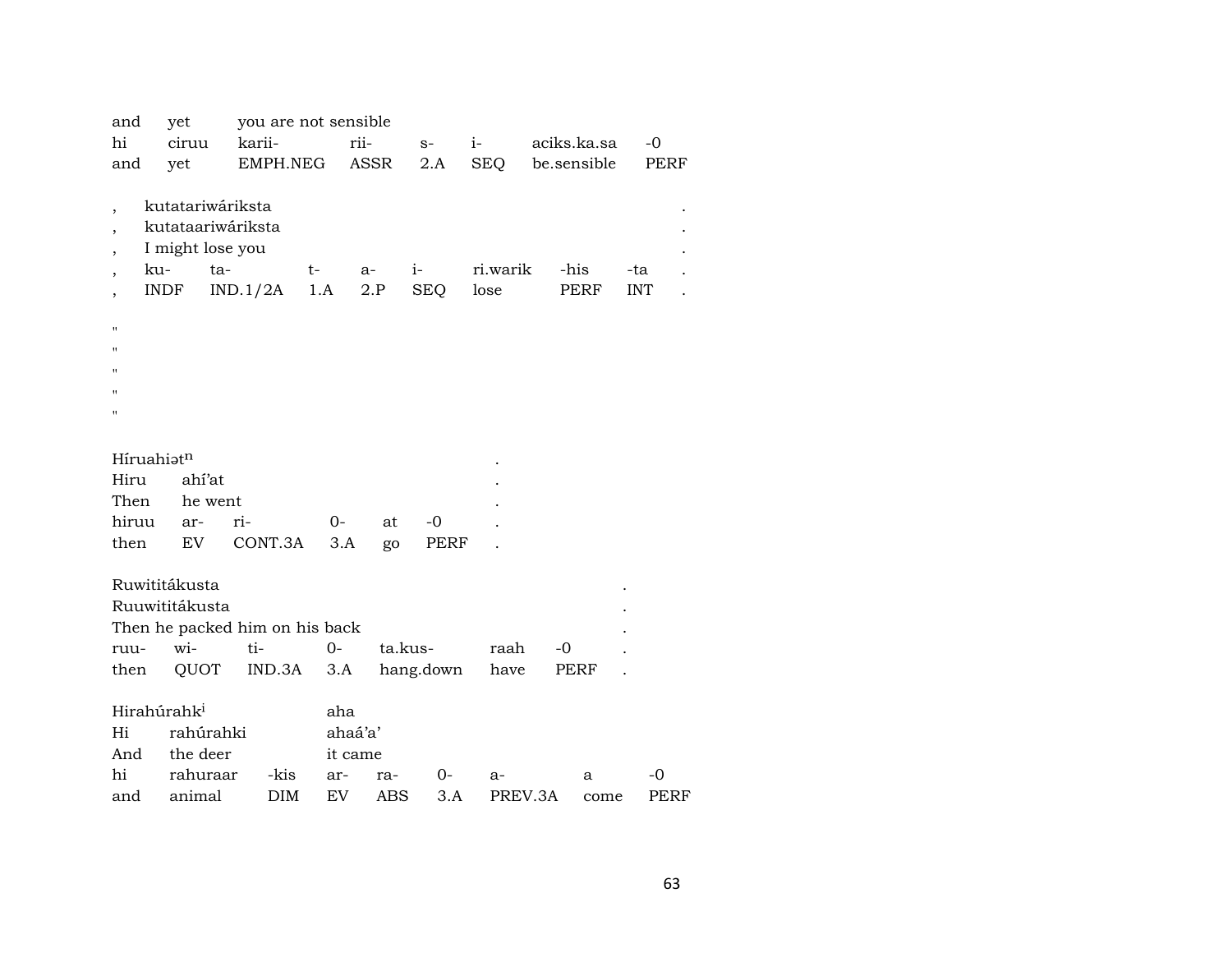| $\overline{\phantom{a}}$ | kuwitiatn                   |                                |                                |           |                 |                   |            |                          |                      |                                   |
|--------------------------|-----------------------------|--------------------------------|--------------------------------|-----------|-----------------|-------------------|------------|--------------------------|----------------------|-----------------------------------|
|                          | Kuwiti'at                   |                                |                                |           |                 |                   |            |                          |                      |                                   |
|                          | It went on                  |                                |                                |           |                 |                   |            |                          |                      |                                   |
|                          | ku-                         | wi-                            | ti-                            | $0-$      | at              | $-0$              |            |                          |                      |                                   |
|                          | <b>INDF</b>                 | QUOT                           | IND.3A                         | 3.A       | go              | PERF              |            |                          |                      |                                   |
|                          | aháhətnahúrahk <sup>i</sup> |                                |                                |           |                 |                   |            | $\overline{\phantom{a}}$ |                      |                                   |
| Ahaáhat                  |                             |                                |                                |           |                 | rahúrahki         |            | $\overline{\phantom{a}}$ |                      |                                   |
|                          | It passed by                |                                |                                |           |                 | the deer          |            | $\overline{ }$           |                      |                                   |
| ar-                      | ra-                         | 0-                             | hak                            | $-0$      |                 | rahuraar          | -kis       |                          |                      |                                   |
| EV                       | ABS                         | 3.A                            | pass.by                        | PERF      |                 | animal            | <b>DIM</b> | $\overline{ }$           |                      |                                   |
|                          | híahakawatn                 |                                |                                |           |                 |                   | tíraku     |                          |                      |                                   |
| hi                       |                             | ahakáwat                       |                                |           |                 |                   | tíraaku'   |                          |                      |                                   |
| and                      |                             | he took it out                 |                                |           |                 |                   | a gun      |                          |                      |                                   |
| hi                       | ar-                         | ra-                            | 0-                             | kawat     | $-0$            |                   | tiraak     | $-u^{\prime}$            |                      |                                   |
| and                      | EV                          | <b>ABS</b>                     | 3.A                            | take.out  |                 | PERF              | gun        | <b>NOM</b>               | . .                  |                                   |
|                          | Kárawitiutn<br>Kárawitii'ut |                                |                                |           |                 |                   |            |                          |                      |                                   |
|                          | It was not far              |                                |                                |           |                 |                   |            |                          |                      |                                   |
| kara-                    | wi-                         | ti-                            | IND.3A                         | 0-<br>3.A | i'uut<br>be.far | -0<br><b>PERF</b> |            |                          |                      |                                   |
| NEG                      |                             | QUOT                           |                                |           |                 |                   |            |                          |                      |                                   |
| aháhatn<br>ahaáhat       | when it passed              |                                |                                |           |                 |                   |            |                          |                      |                                   |
| ar-                      | ra-                         | 0-                             | hak                            | -0        |                 |                   |            |                          |                      |                                   |
| EV                       | ABS                         | 3.A                            | pass.by                        | SUB.4     |                 |                   |            |                          |                      |                                   |
|                          |                             |                                |                                |           |                 |                   |            |                          |                      |                                   |
|                          | Ruuwititákusta              | Ruwititakustapíra <sup>u</sup> |                                |           |                 |                   |            |                          |                      |                                   |
|                          |                             |                                |                                |           |                 |                   |            |                          | piíra'u'<br>the baby |                                   |
| ruu-                     | wi-                         | ti-                            | Then he packed him on his back | $0-$      | ta.kus-         |                   | raah       | $-0$                     | piira                | $-u$ <sup><math>\sim</math></sup> |
|                          |                             |                                |                                |           |                 |                   |            |                          |                      |                                   |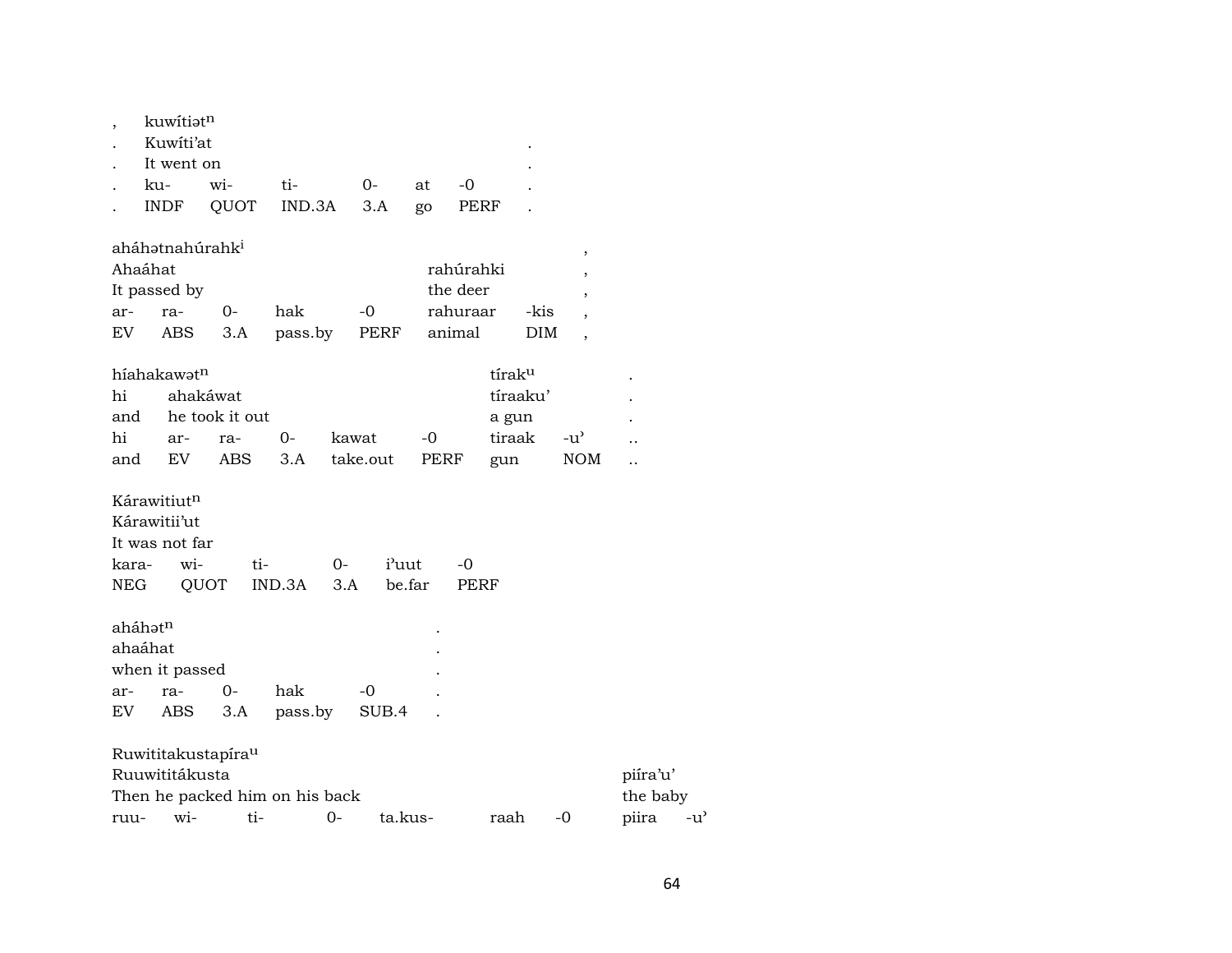| then                  | QUOT                       | IND.3A                 | 3.A          | hang.down     | have                         | PERF        | NOM<br>baby   |             |             |      |
|-----------------------|----------------------------|------------------------|--------------|---------------|------------------------------|-------------|---------------|-------------|-------------|------|
|                       | hiahutpahúrahwititn        |                        |              |               |                              |             |               |             |             |      |
| hi                    |                            | ahutpaahúrahwiitit     |              |               |                              |             |               |             |             |      |
| and                   |                            | he kneeled on one knee |              |               |                              |             |               |             |             |      |
| hi                    | ar-<br>ra-                 | $0-$                   | ut-          | paa-          | hurah                        |             |               | -wi         | -itik       | $-0$ |
| and                   | <b>EV</b>                  | <b>ABS</b><br>3.A      | <b>PREV</b>  | knee          | hang.down.touching.the.earth |             |               | $\rm SUB.L$ | <b>INCH</b> | PERF |
|                       |                            |                        |              |               |                              |             |               |             |             |      |
|                       | Ahatakásitn<br>Ahatakaásit |                        |              |               |                              |             |               |             |             |      |
|                       | He fired it                |                        |              |               |                              |             |               |             |             |      |
| ar-                   | ra-                        | $O -$                  | takaas.ik    | $-0$          |                              |             |               |             |             |      |
| EV                    | <b>ABS</b>                 | 3.A                    | shoot        | <b>PERF</b>   |                              |             |               |             |             |      |
|                       |                            |                        |              |               |                              |             |               |             |             |      |
|                       | Ruwitíriwiuhatn            |                        |              |               |                              |             |               |             |             |      |
|                       | Ruuwitíriwi'uuhat          |                        |              |               |                              |             |               |             |             |      |
|                       | Then he brought it down    |                        |              |               |                              |             |               |             |             |      |
| ruu-                  | wi-                        | ti-                    | $0-$         | ri-           | wi.uuhak<br>$-0$             |             |               |             |             |      |
| then                  | QUOT                       | IND.3A                 | 3.A          | fall<br>PORT  |                              | <b>PERF</b> |               |             |             |      |
|                       |                            |                        |              |               |                              |             |               |             |             |      |
| nahúrahk <sup>i</sup> |                            |                        | Akihíruhawa  |               |                              | pírau       |               |             |             |      |
| rahúrahki             |                            |                        | Aki          | hiru          | hawá                         | piíra'u'    |               |             |             |      |
| the deer              |                            |                        | And here     | then          | also                         | the baby    |               |             |             |      |
| rahuraar              | -kis                       |                        | ki<br>$a-$   | hiruu         | haawa                        | piira       | $-u^{\prime}$ |             |             |      |
| animal                | $\rm{DIM}$                 |                        | and<br>there | then          | also                         | baby        | <b>NOM</b>    |             |             |      |
|                       | hawawikutirirúkutn         |                        |              |               |                              |             |               |             |             |      |
| hawá                  |                            | wikutirirúkut          |              |               |                              |             |               |             |             |      |
| also                  |                            | he scared him to death |              |               |                              |             |               |             |             |      |
| haawa                 | wii-                       | ku-                    | ti-          | riru          | kuut                         | $-0$        |               |             |             |      |
| also                  | now                        | <b>INDF</b>            | IND.3A       | be.frightened | die                          | <b>PERF</b> |               |             |             |      |
|                       |                            |                        |              |               |                              |             |               |             |             |      |
| ratákustaha           |                            |                        |              |               |                              |             |               |             |             |      |
| ratákustaaha          |                            |                        |              |               |                              |             |               |             |             |      |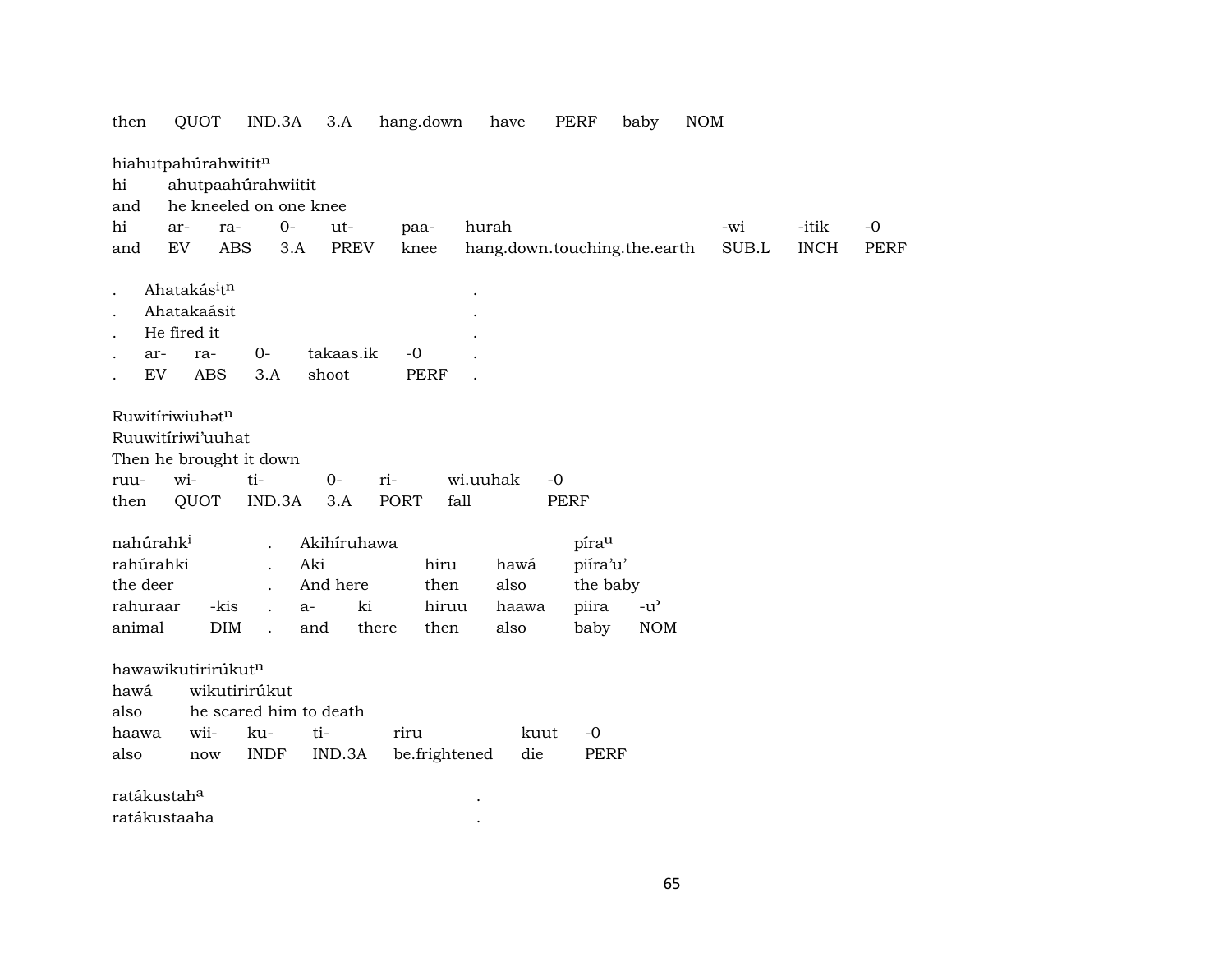|                           |               | the one he packed on his back |           |                     |       |             |      |                       |        |       |
|---------------------------|---------------|-------------------------------|-----------|---------------------|-------|-------------|------|-----------------------|--------|-------|
| ra-                       | $0-$          | ta.kus-                       |           | raah                | -a    |             |      |                       |        |       |
| ABS                       | 3.A           | hang.down                     |           | have                | SUB.1 |             |      |                       |        |       |
|                           |               |                               |           |                     |       |             |      |                       |        |       |
| Híahawišat <sup>n</sup>   |               |                               |           |                     |       |             |      |                       |        |       |
| Hi                        | ahawicat      |                               |           |                     |       |             |      |                       |        |       |
| And                       | he arrived    |                               |           |                     |       |             |      |                       |        |       |
| hi                        | ar-           | ra-                           | $0-$      | wic.at              | -0    |             |      |                       |        |       |
| and                       | EV            | <b>ABS</b>                    | 3.A       | arrive              |       | <b>PERF</b> |      |                       |        |       |
|                           |               |                               |           |                     |       |             |      |                       |        |       |
| iríahasa                  |               |                               |           |                     |       |             |      | nahúrahk <sup>i</sup> |        |       |
| irií'ahaasa               |               |                               |           |                     |       |             |      | rahúrahki             |        |       |
| where it lay              |               |                               |           |                     |       |             |      | the deer              |        |       |
| irii-                     | ar-           | ra-                           | 0-        | sa                  |       | $-0$        |      | rahuraar              | -kis   |       |
| where                     | EV            | ABS                           | 3.A       | be.lying            |       | SUB.4       |      | animal                | DIM    |       |
|                           |               |                               |           |                     |       |             |      |                       |        |       |
| Híahuta                   |               |                               |           |                     |       |             |      |                       |        |       |
| Hi                        | ahuúta        |                               |           |                     |       |             |      |                       |        |       |
| And                       | he did it     |                               |           |                     |       |             |      |                       |        |       |
| hi                        | ar-           | ra-                           | 0-        | ut-                 | aar   | -0          |      |                       |        |       |
| and                       | EV            | ABS                           | 3.A       | <b>PREV</b>         | do    |             | PERF |                       |        |       |
| pírauatakusk <sup>a</sup> |               |                               |           |                     |       |             |      |                       |        |       |
| piíra'u'                  |               |                               | aatákuska |                     |       |             |      |                       | $\, ,$ |       |
| the baby                  |               | 1                             |           | that I put you down |       |             |      |                       | ,      |       |
| piira                     | $-u^{\prime}$ |                               | aa-       |                     | t-    | $a-$        |      | kus.k<br>-a           | ,      |       |
| baby                      | <b>NOM</b>    |                               | SUBJ.1/2A |                     | 1.A   | 2.P         |      | SUB.1                 |        |       |
|                           |               |                               |           |                     |       |             |      | put                   |        |       |
| nahúrahk <sup>i</sup>     |               |                               |           | atakúwaru           |       |             |      |                       |        |       |
| rahúrahki                 |               |                               |           | aatakuúwaaru        |       |             |      |                       |        |       |
| the deer                  |               |                               |           | that I butcher you  |       |             |      |                       |        |       |
| rahuraar                  |               | -kis                          | aa-       |                     |       | t-          | a-   | kuuwaaru              | -0     |       |
| animal                    |               | <b>DIM</b>                    |           | SUBJ.1/2A           |       | 1.A         | 2.P  | butcher               |        | SUB.4 |
|                           |               |                               |           |                     |       |             |      |                       |        |       |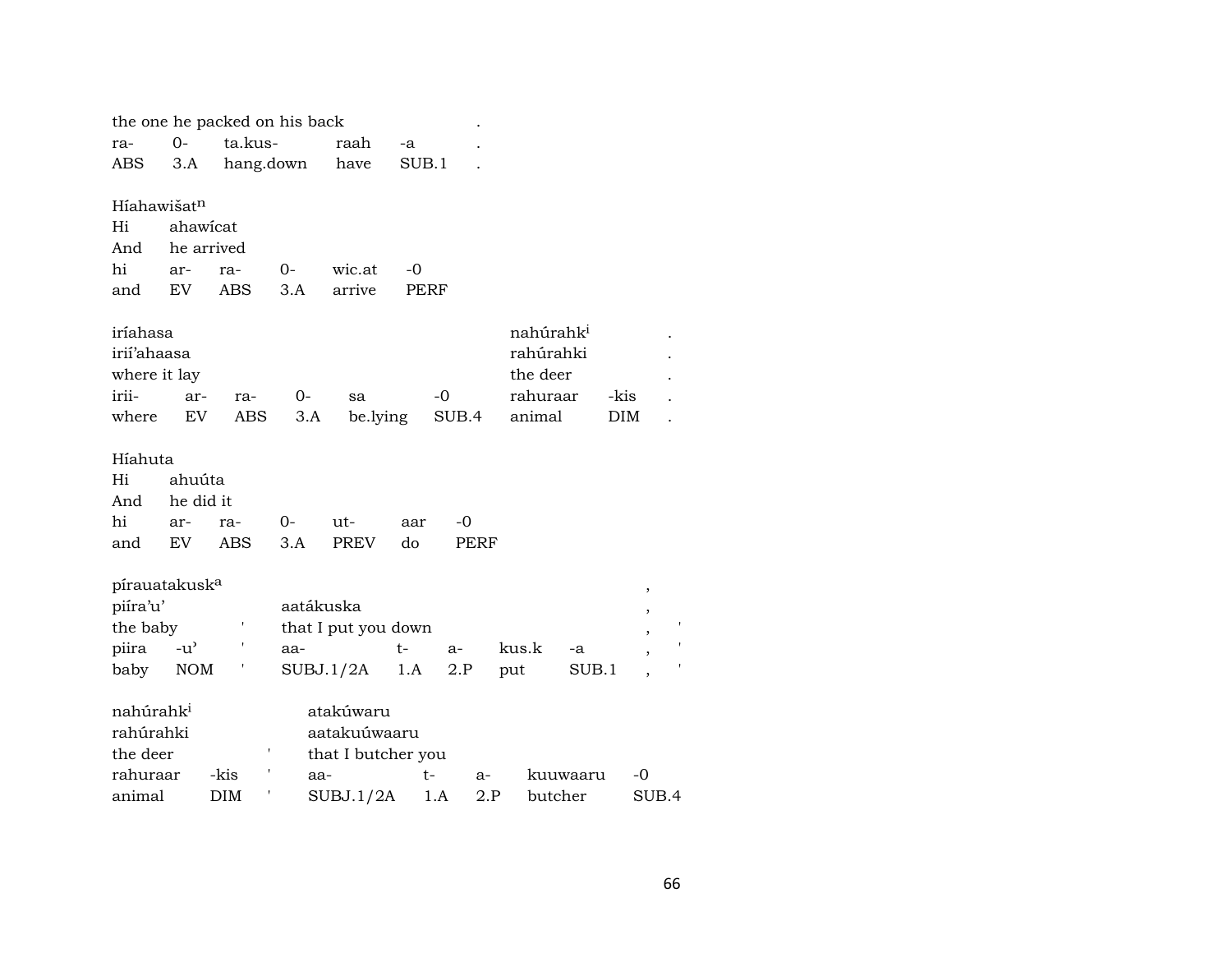|               |                        | Hihawapírau                          |      |             |               |                            |            |                     |                |             |
|---------------|------------------------|--------------------------------------|------|-------------|---------------|----------------------------|------------|---------------------|----------------|-------------|
|               | Hi                     | hawá                                 |      | piíra'u'    |               |                            |            |                     |                |             |
|               | And                    | also                                 |      | the baby    |               |                            |            |                     |                |             |
|               | hi                     | haawa                                |      | piira       | $-u^{\prime}$ |                            |            |                     |                |             |
|               | and                    | also                                 |      | baby        | $\rm{NOM}$    |                            |            |                     |                |             |
|               | wihirukaraahikisikiitn |                                      |      |             |               |                            |            |                     |                |             |
| wihiru        |                        | kara'ahiikisiki'it                   |      |             |               |                            |            |                     |                |             |
| now           |                        | it was not alive                     |      |             |               |                            |            |                     |                |             |
| wii-          | hiruu                  | kara-                                | ar-  | ri-         |               | $O-$                       | $i-$       | kisikit             | $\overline{a}$ |             |
| now           | then                   | <b>NEG</b>                           | EV   |             | CONT.3A       | 3.A                        | <b>SEQ</b> | be.alive            | EX             |             |
|               |                        |                                      |      |             |               |                            |            |                     |                |             |
| $\bullet$     |                        |                                      |      |             |               |                            |            |                     |                |             |
| $\cdot$       |                        |                                      |      |             |               |                            |            |                     |                |             |
|               |                        |                                      |      |             |               |                            |            |                     |                |             |
|               |                        |                                      |      |             |               |                            |            |                     |                |             |
|               |                        |                                      |      |             |               |                            |            |                     |                |             |
| Tiwákahu      |                        |                                      |      |             |               | $\mathcal{C}$              |            |                     |                |             |
| Tiwákaahu'    |                        |                                      |      |             |               | $\mathcal{C}$              |            |                     |                |             |
| He was saying |                        |                                      |      |             |               | $\boldsymbol{\mathcal{C}}$ |            |                     |                |             |
| ti-           | $0-$                   | waka                                 |      | -:hus       |               | п                          |            |                     |                |             |
| IND.3A        | 3.A                    | say.IMPF                             |      | <b>IMPF</b> |               | п                          |            |                     |                |             |
|               | Iriwiratutastúwari     |                                      |      |             |               |                            |            |                     |                |             |
|               | Iriwiratuutastuúwari'  |                                      |      |             |               |                            |            |                     |                |             |
|               |                        | There I was working with it          |      |             |               |                            |            |                     |                |             |
| irii-         | wii-                   | ra-                                  | t-   | ut-         | as-           | ruu-                       |            | warii               |                | -:hus       |
| there         | now                    | <b>ABS</b>                           | 1.A  | PREV        | foot          |                            | PORT       | be.going.about.IMPF |                | <b>IMPF</b> |
|               | nətkituwárusu          |                                      |      |             |               |                            | ,          |                     |                |             |
|               | ratkituuwáruusu        |                                      |      |             |               |                            |            |                     |                |             |
|               |                        | when I was sucking it here and there |      |             |               |                            | ,          |                     |                |             |
| ra-           | $t-$                   | kituus                               | -waa | -ruu        |               | -hus                       |            |                     |                |             |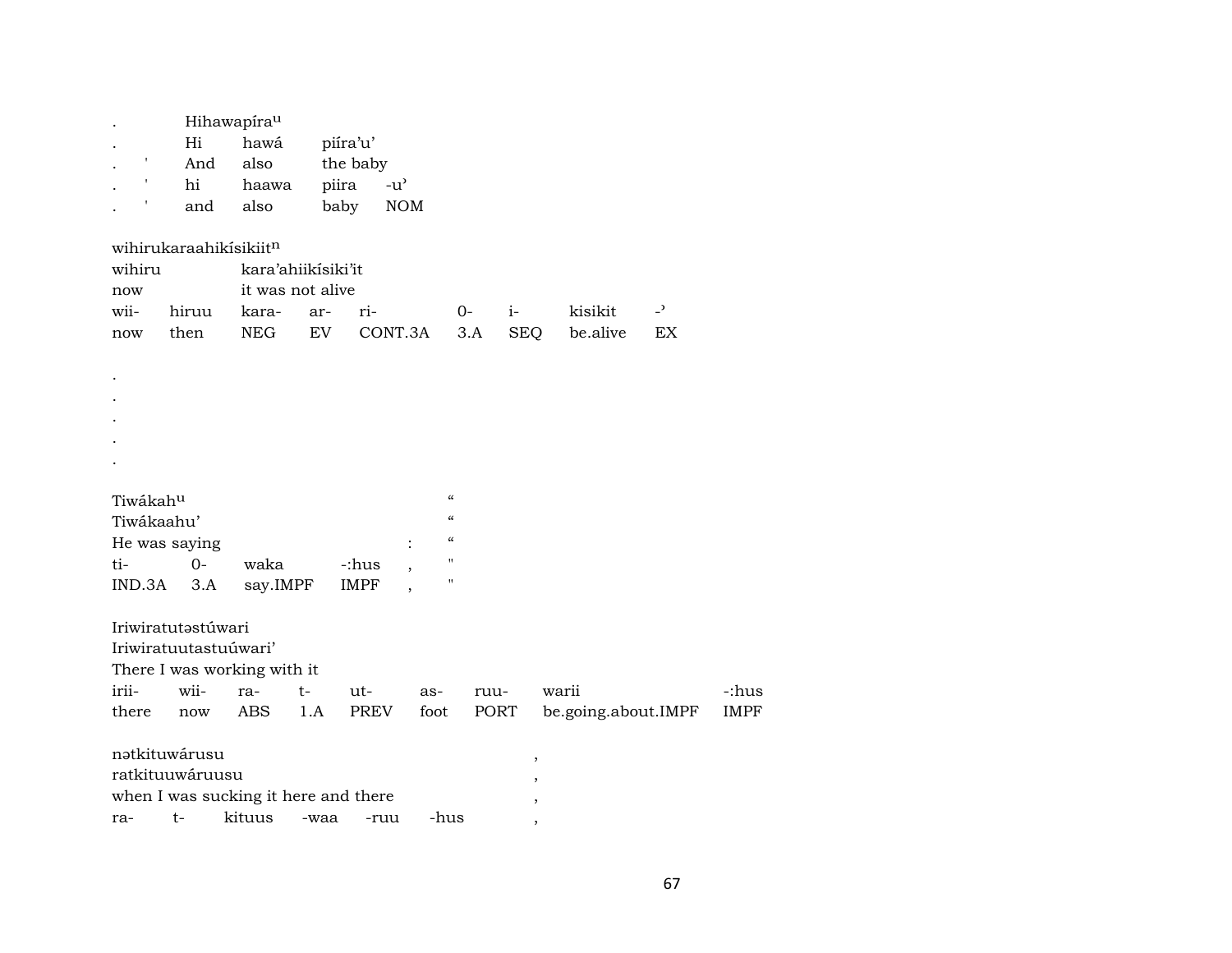| ABS | . .A | suck | DIST | DIST | <b>IMPF.SUB</b> |  |
|-----|------|------|------|------|-----------------|--|
|-----|------|------|------|------|-----------------|--|

| natíška <sup>a</sup> |       |       |       |                | $\epsilon$ | Ări  |  |
|----------------------|-------|-------|-------|----------------|------------|------|--|
| ratícka'a            |       |       |       |                |            | Ári' |  |
| my thinking          |       |       |       | $\ddot{\cdot}$ |            | Why  |  |
| ra-                  | $t -$ | wicka | $-a$  |                |            | arii |  |
| <b>ABS</b>           | 1.A   | want  | SUB.1 |                |            | oh   |  |

| iriwiwititáhahu <sup>u</sup>   |  |                                  |       |          |  |  |  |
|--------------------------------|--|----------------------------------|-------|----------|--|--|--|
| iriwiwititáhahu'u              |  |                                  |       |          |  |  |  |
| now I have caused myself grief |  |                                  |       |          |  |  |  |
| irii- wii- witi-               |  | ta-                              | $+ -$ | rahur -' |  |  |  |
| then                           |  | now REFL IND.1/2A 1.A grieve EX. |       |          |  |  |  |

| Niwáku   |          |        |      |   | $\epsilon$ |
|----------|----------|--------|------|---|------------|
| Riiwáku' |          |        |      |   | $\epsilon$ |
| He said  |          |        |      | ٠ | $\epsilon$ |
| rii-     | $\Omega$ | waka'u | $-0$ |   | п          |
| ASSR     | 3.A      | say    | PERF |   | п          |

### Ahawárarutatiriwakaraša

| $\mathbf{A}$ | hawá raaruutatiriiwakarácaa' |                              |  |      |                                        |       |           |         |      |
|--------------|------------------------------|------------------------------|--|------|----------------------------------------|-------|-----------|---------|------|
| And          | also                         | then I just burst out crying |  |      |                                        |       |           |         |      |
| a            | haawa raa- ruu- ta-          |                              |  | $^+$ | $1r-$                                  | $1 -$ | wakaraar- | ta.a    | $-0$ |
| and          | also                         |                              |  |      | just then $IND.1/2A$ 1.A PREV.1/2A SEQ |       | voice     | come.up | PERF |

Aripíra<sup>u</sup>  $\mathbf{L}^{\text{max}}$ 

|         | Ári' | piíra'u' |        |
|---------|------|----------|--------|
| $\cdot$ | Why  | baby     |        |
|         | arii | piira    | $-11'$ |
|         | oh   | baby     | NOM    |

| wiwititatúhkutit <sup>n</sup> | $^{\prime\prime}$ |
|-------------------------------|-------------------|
| wiwititatúhkuutit             |                   |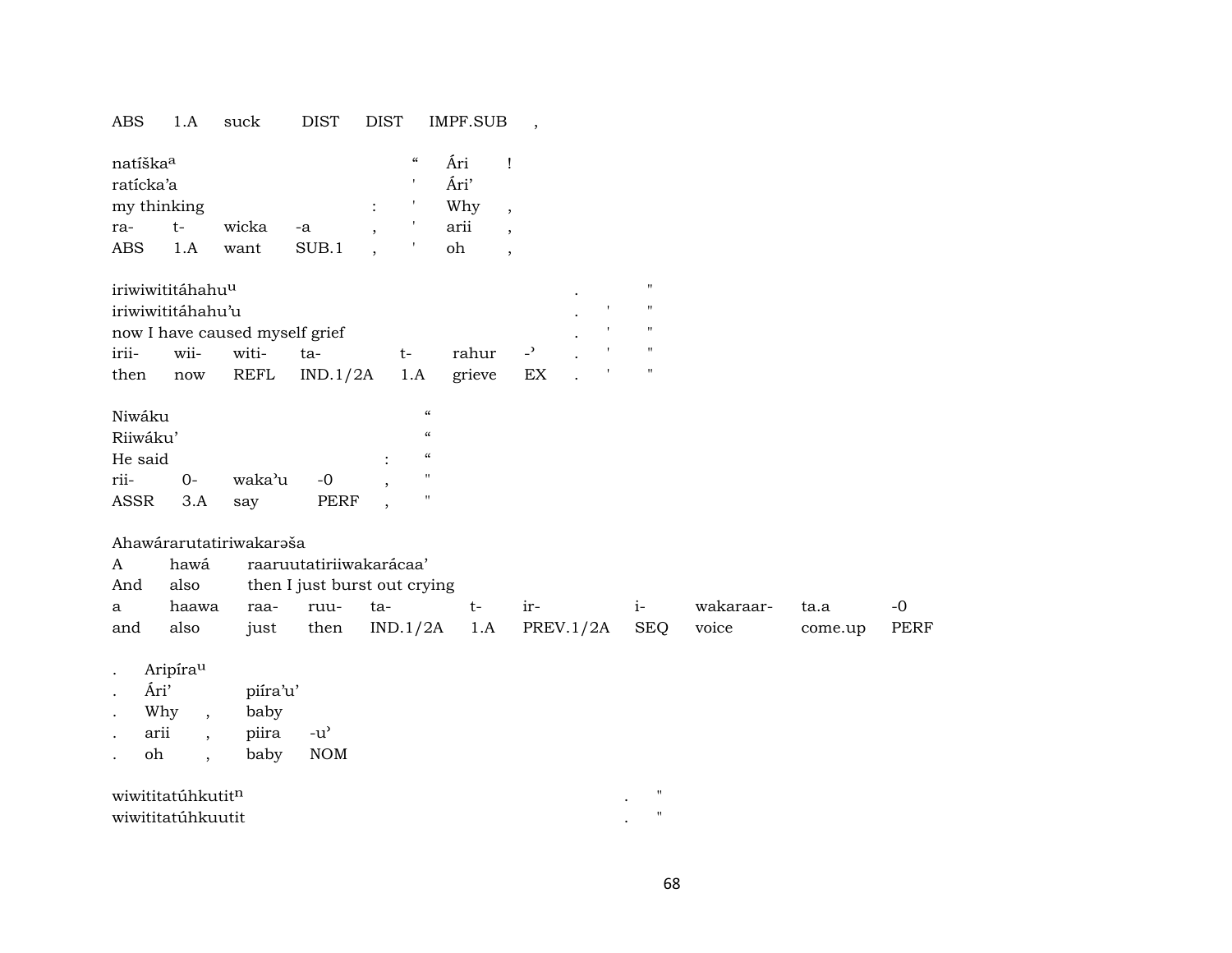| wii-                      | I have killed mine<br>witi-           |                 |                    |            |                            | kuut.ik             |                                         | $-0$     | $\pmb{\mathsf{H}}$<br>$\pmb{\mathsf{H}}$ |       |          |             |       |
|---------------------------|---------------------------------------|-----------------|--------------------|------------|----------------------------|---------------------|-----------------------------------------|----------|------------------------------------------|-------|----------|-------------|-------|
| now                       | <b>REFL</b>                           | ta-<br>IND.1/2A | $t-$               | 1.A        | uur-<br>POSS.P             | kill                |                                         | PERF     | $\pmb{\mathsf{H}}$                       |       |          |             |       |
| Niwáku                    |                                       |                 |                    |            | $\boldsymbol{\mathcal{C}}$ |                     |                                         |          |                                          |       |          |             |       |
| Riiwáku'                  |                                       |                 |                    |            | $\epsilon\epsilon$         |                     |                                         |          |                                          |       |          |             |       |
| He said                   |                                       |                 |                    |            | $\zeta\zeta$               |                     |                                         |          |                                          |       |          |             |       |
| rii-                      | $0-$                                  | waka'u          | $-0$               |            | $\mathbf{H}$               |                     |                                         |          |                                          |       |          |             |       |
| ASSR                      | 3.A                                   | say             | PERF               |            | $\mathbf{H}$               |                     |                                         |          |                                          |       |          |             |       |
| Hiruritúsi <sup>a</sup>   |                                       |                 |                    |            |                            |                     |                                         |          |                                          |       |          |             |       |
| Hiru                      | riitúci'a                             |                 |                    |            |                            |                     |                                         |          |                                          |       |          |             |       |
| Then                      | I did it                              |                 |                    |            |                            |                     | $\,$                                    |          |                                          |       |          |             |       |
| hiruu                     | rii-                                  | $t-$            | ut-                | $i-$       | aar                        | $-0$                | $\cdot$                                 |          |                                          |       |          |             |       |
| then                      | ASSR                                  | 1.A             | PREV               | <b>SEQ</b> | d <sub>o</sub>             |                     | <b>PERF</b><br>$\overline{\phantom{a}}$ |          |                                          |       |          |             |       |
|                           |                                       |                 |                    |            |                            |                     |                                         |          |                                          |       |          |             |       |
|                           | tíkskuritkirakukarakiša               |                 |                    |            |                            |                     |                                         |          |                                          |       |          |             |       |
| tíkskurit                 | kíra                                  |                 | kukarákica         |            |                            |                     |                                         |          |                                          |       |          |             |       |
| nearby                    |                                       | perhaps         | is there any water |            |                            |                     |                                         |          |                                          |       |          |             |       |
| tikskurit                 | kira                                  |                 | ku-                | ka-        |                            | ra-                 | kic.a                                   |          | $-0$                                     |       |          |             |       |
| nearby                    |                                       | perhaps         | <b>INDF</b>        |            | Y/N.INTER                  | ABS                 |                                         | be.water | PERF                                     |       |          |             |       |
|                           |                                       |                 |                    |            |                            |                     |                                         |          |                                          |       |          |             |       |
| $\boldsymbol{\mathsf{H}}$ |                                       |                 |                    |            |                            |                     |                                         |          |                                          |       |          |             |       |
| $\mathbf{H}$              |                                       |                 |                    |            |                            |                     |                                         |          |                                          |       |          |             |       |
| $^{\prime}$               |                                       |                 |                    |            |                            |                     |                                         |          |                                          |       |          |             |       |
| $\mathbf{H}$              |                                       |                 |                    |            |                            |                     |                                         |          |                                          |       |          |             |       |
|                           |                                       |                 |                    |            |                            |                     |                                         |          |                                          |       |          |             |       |
|                           | Kukarawitirakúkis <sup>i</sup> kitára |                 |                    |            |                            |                     |                                         |          |                                          |       |          |             |       |
|                           | Kukarawití' rakukisikitaára           |                 |                    |            |                            |                     |                                         |          |                                          |       |          |             |       |
|                           | He was not able to revive             |                 |                    |            |                            |                     |                                         |          |                                          |       |          |             |       |
| ku-                       | kara-                                 | wi-             | ti-                |            | $O -$                      | $\mathbf 0$<br>$-0$ |                                         | ra-      | $0-$                                     | ku-   | kisikit  | -aar        | -a    |
| <b>INDF</b>               | <b>NEG</b>                            | QUOT            | IND.3A             |            | 3.A                        | be                  | <b>PERF</b>                             | INF.A    | 3.A                                      | INF.B | be.alive | <b>INCH</b> | SUB.1 |
|                           |                                       |                 |                    |            |                            |                     |                                         |          |                                          |       |          |             |       |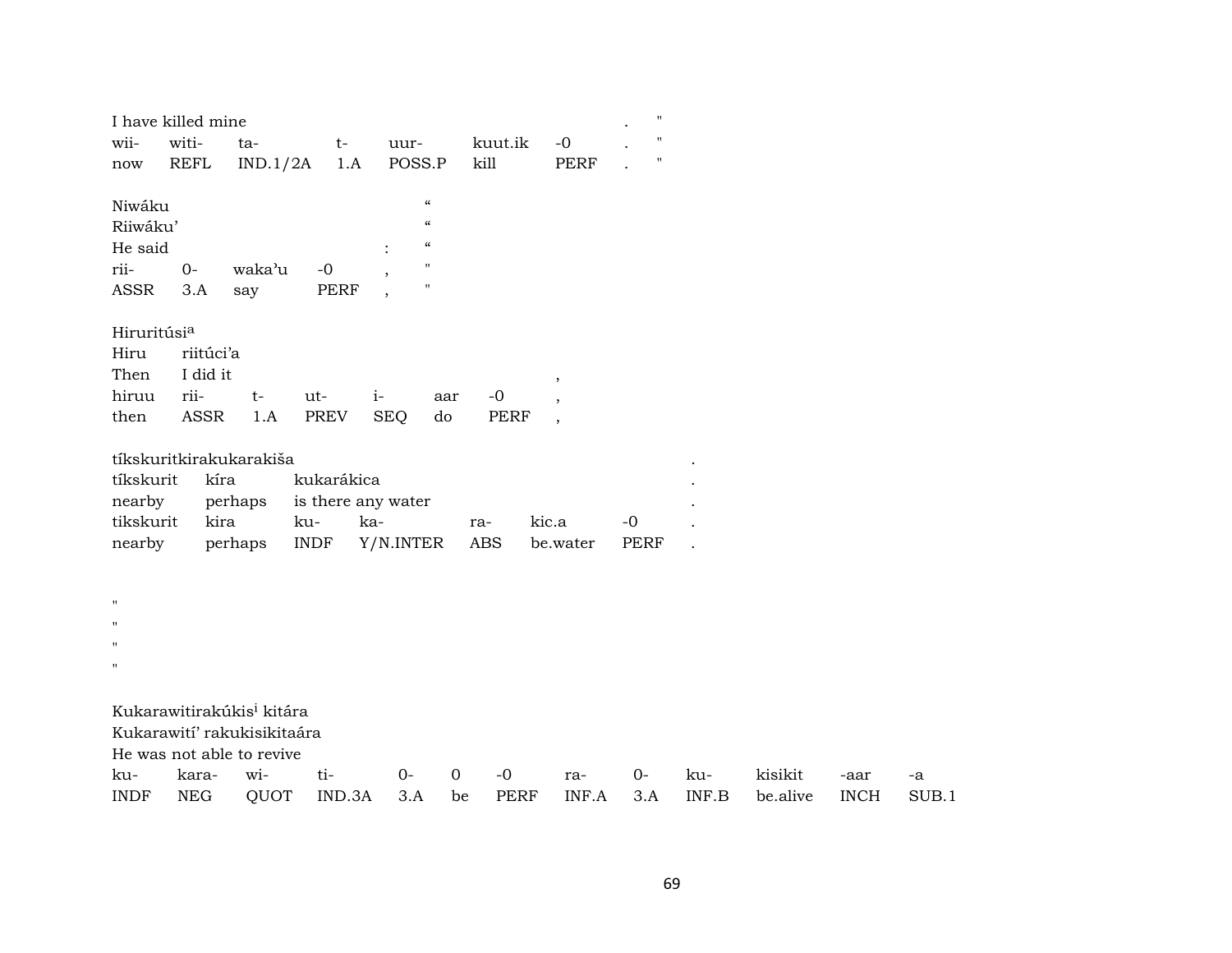|                                        |               | Iriwiahutəstahakáwari<br>Iriwi'ahuútastahaahkáwari'                   |                   |             | Now he was working on him (the child) as he was in the depression |             |                    |             |                        |                              |             |                      |
|----------------------------------------|---------------|-----------------------------------------------------------------------|-------------------|-------------|-------------------------------------------------------------------|-------------|--------------------|-------------|------------------------|------------------------------|-------------|----------------------|
| irii-<br>then                          | wii-<br>now   | ar-<br><b>EV</b>                                                      | ra-<br><b>ABS</b> | $0-$<br>3.A | $ut-$<br><b>PREV</b>                                              | as-<br>foot | ra-<br><b>PORT</b> |             | haahka-<br>in.a.ravine | warii<br>be.going.about.IMPF |             | -:hus<br><b>IMPF</b> |
|                                        |               |                                                                       |                   |             |                                                                   |             |                    |             |                        |                              |             |                      |
| $\cdot$                                |               |                                                                       |                   |             |                                                                   |             |                    |             |                        |                              |             |                      |
|                                        |               |                                                                       |                   |             |                                                                   |             |                    |             |                        |                              |             |                      |
|                                        |               |                                                                       |                   |             |                                                                   |             |                    |             |                        |                              |             |                      |
| $\cdot$                                |               |                                                                       |                   |             |                                                                   |             |                    |             |                        |                              |             |                      |
|                                        |               |                                                                       |                   |             |                                                                   |             |                    |             |                        |                              |             |                      |
| hi                                     | hawá          | hihawararuwitawakarašahukáas                                          |                   |             | raaruuwitaahwakaracahuhká'as                                      |             |                    |             |                        |                              |             |                      |
| and                                    | also          |                                                                       |                   |             | then he was just crying out                                       |             |                    |             |                        |                              |             |                      |
| hi                                     | haawa         | raa-                                                                  |                   | wi-<br>ruu- |                                                                   | ti-         | $0-$               | ar-         |                        | wakaraar.tahuur.kaas         | $-0$        |                      |
| and                                    | also          | just                                                                  |                   | then        | QUOT                                                              | IND.3A      | 3.A                | <b>EV</b>   |                        | burst.out.crying             | <b>PERF</b> |                      |
|                                        |               | Kuhukstírukutn<br>Kuuhukstírukut<br>It must have been scared to death |                   |             |                                                                   |             |                    |             |                        |                              |             |                      |
|                                        | kuur-         | ra-                                                                   | $0-$              | uks-        | riru                                                              |             | kuut               | $-0$        |                        |                              |             |                      |
|                                        | <b>DUB</b>    | <b>ABS</b>                                                            | 3.P               | <b>AOR</b>  | be.frightened                                                     |             | die                | <b>PERF</b> |                        |                              |             |                      |
| pírau<br>piíra'u'<br>the baby<br>piira | $-u^{\prime}$ | $^\mathrm{,}$                                                         |                   |             |                                                                   |             |                    |             |                        |                              |             |                      |

 $\langle \cdot \rangle$  $\mathcal{A}^{\pm}$  $\bullet$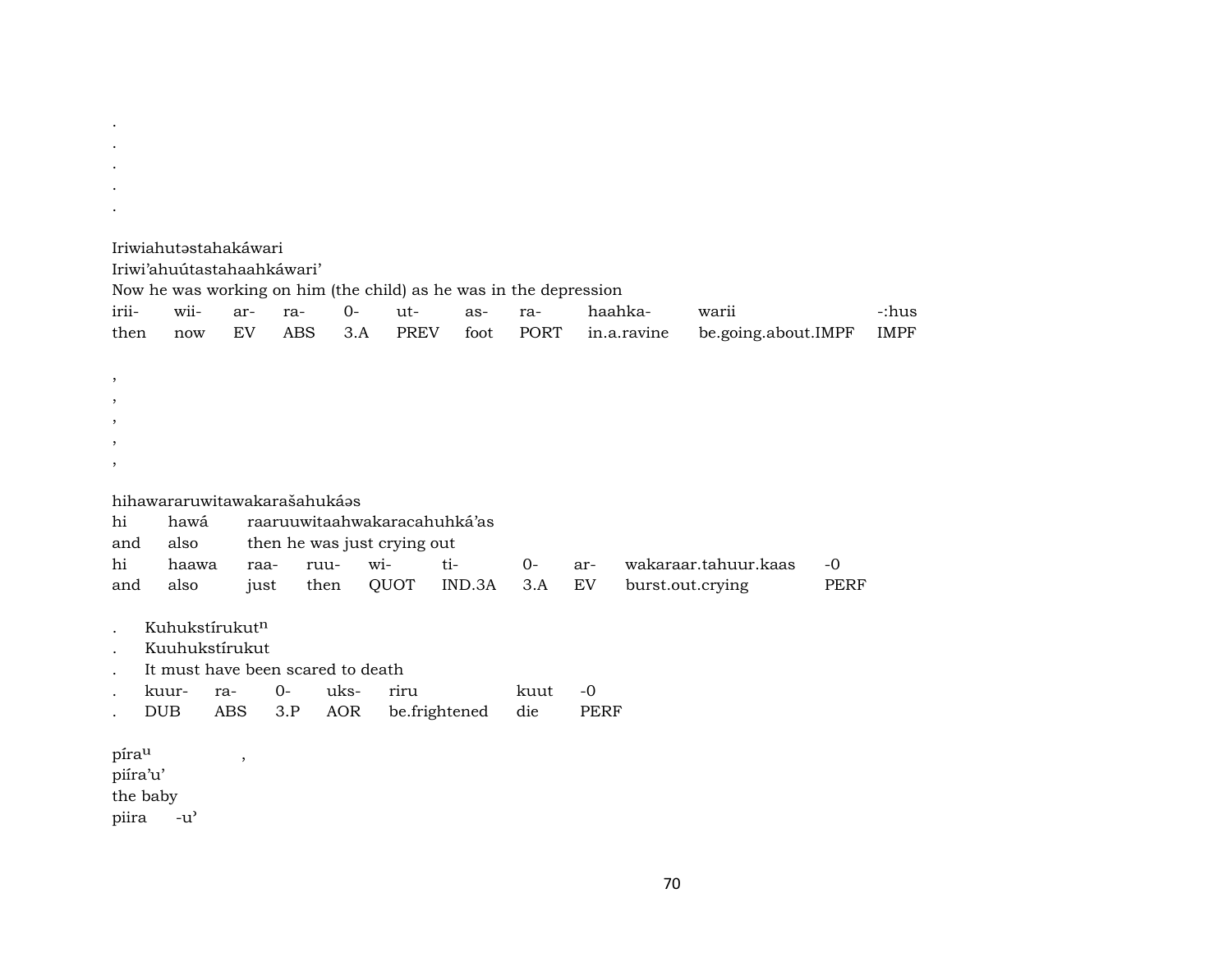baby NOM

|                          | rakurakatárihur <sup>u</sup> |           |                       |               |                                                            |             |             |             |    |      |  |
|--------------------------|------------------------------|-----------|-----------------------|---------------|------------------------------------------------------------|-------------|-------------|-------------|----|------|--|
|                          | rakuraakatárihuuru           |           |                       |               |                                                            |             |             |             |    |      |  |
|                          | its being in a big way       |           |                       |               |                                                            |             |             |             |    |      |  |
| ra-                      | $0-$                         |           | ku-                   | raa.katarihur |                                                            | -u          |             |             |    |      |  |
| INF.A                    | 3.P                          |           | INF.B                 |               | be.a.serious.matter                                        |             | SUB.D       |             |    |      |  |
|                          |                              |           |                       |               |                                                            |             |             |             |    |      |  |
|                          | Hínahirit <sup>n</sup>       |           |                       |               |                                                            |             |             |             |    |      |  |
| Hi                       |                              | raáhiirit |                       |               |                                                            |             |             |             |    |      |  |
| And                      | finally                      |           |                       |               |                                                            |             |             |             |    |      |  |
| hi                       |                              | raahiirit |                       |               |                                                            |             |             |             |    |      |  |
| and                      | finally                      |           |                       |               |                                                            |             |             |             |    |      |  |
|                          |                              |           |                       |               |                                                            |             |             |             |    |      |  |
|                          | tihakuwitúha <sup>u</sup>    |           |                       |               |                                                            |             |             |             |    |      |  |
|                          | tihaakuwituúhaa'u'           |           |                       |               |                                                            |             |             |             |    |      |  |
|                          | here it was the way          |           |                       |               |                                                            |             |             |             |    |      |  |
| tii-                     | haa-                         |           | ku-                   | wi-           | ti-                                                        | 0-          | ut-         | raa-        | uu | -0   |  |
| here                     | here                         |           | <b>INDF</b>           | QUOT          | IND.3A                                                     | 3.A         | <b>PREV</b> | way         | be | PERF |  |
|                          |                              |           |                       |               |                                                            |             |             |             |    |      |  |
| $\overline{\phantom{a}}$ | hiahašikstápəš               |           |                       |               |                                                            |             |             |             |    |      |  |
|                          | hi                           |           | ahaacikstápac         |               |                                                            |             |             |             |    |      |  |
|                          | and                          |           | his chest moved       |               |                                                            |             |             |             |    |      |  |
|                          | hi                           | ar-       | ra-                   | 0-            | aciks-                                                     | tapac       | -0          |             |    |      |  |
|                          | and                          | EV.       | ABS                   | 3.A           | trachea                                                    | move        | PERF        |             |    |      |  |
|                          |                              |           |                       |               |                                                            |             |             |             |    |      |  |
|                          | Ahašikskituwárusu            |           |                       |               |                                                            |             |             |             | ,  |      |  |
|                          |                              |           | Ahaacikskituuwáruusu' |               |                                                            |             |             |             |    |      |  |
|                          |                              |           |                       |               | He sucked lightly at the base of the throat here and there |             |             |             |    |      |  |
| ar-                      | ra-                          | 0-        |                       | aciks-        | kituus                                                     | -waa        | -ruu        | -:hus       | ,  |      |  |
| EV                       | ABS                          | 3.A       |                       | trachea       | suck                                                       | <b>DIST</b> | <b>DIST</b> | <b>IMPF</b> | ,  |      |  |
|                          |                              |           |                       |               |                                                            |             |             |             |    |      |  |
|                          | hínahiritn                   |           |                       | ahášikstapəš  |                                                            |             |             |             |    |      |  |
| hi                       |                              | raáhiirit |                       | ahaácikstapac |                                                            |             |             |             |    |      |  |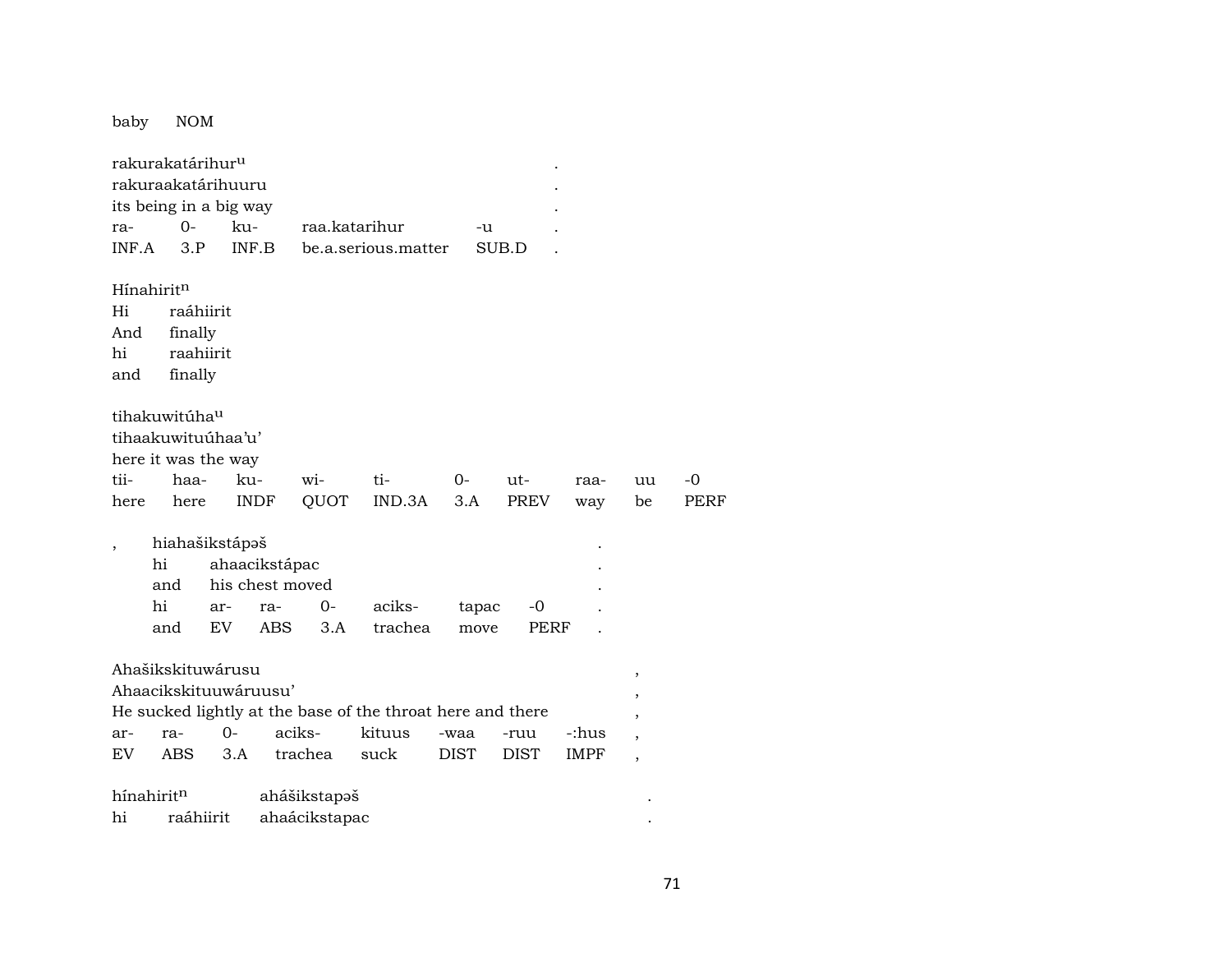| and              | finally                              |            |                  | his chest moved |         |          |                          |                     |                          |                     |             |
|------------------|--------------------------------------|------------|------------------|-----------------|---------|----------|--------------------------|---------------------|--------------------------|---------------------|-------------|
| hi               | raahiirit                            |            | ar-              | ra-             | $0-$    | aciks-   |                          | tapac               | $-0$                     |                     |             |
| and              | finally                              |            | EV               | <b>ABS</b>      | 3.A     | trachea  |                          | move                | <b>PERF</b>              |                     |             |
|                  |                                      |            |                  |                 |         |          |                          |                     |                          |                     |             |
| Ãka <sup>a</sup> | 1                                    |            |                  |                 |         |          |                          |                     |                          |                     |             |
| Aáka'a           |                                      |            |                  |                 |         |          |                          |                     |                          |                     |             |
| Oh my            |                                      |            |                  |                 |         |          |                          |                     |                          |                     |             |
| aaka'a           | $\overline{\phantom{a}}$             |            |                  |                 |         |          |                          |                     |                          |                     |             |
| oh.my            |                                      |            |                  |                 |         |          |                          |                     |                          |                     |             |
|                  |                                      |            |                  |                 |         |          |                          |                     |                          |                     |             |
|                  | rawitikstaraíwari                    |            |                  |                 |         |          |                          |                     |                          |                     |             |
|                  | raawitikstaara'iwari'                |            |                  |                 |         |          |                          |                     |                          |                     |             |
|                  | he just waved his hands up in thanks |            |                  |                 |         |          |                          |                     |                          |                     |             |
| raa-             | wi-                                  | ti-        |                  | $0-$            | iks-    |          | raar-                    | awi-                | warii                    |                     | -:hus       |
| just             | QUOT                                 |            | IND.3A           | 3.A             | hand    | PL       |                          | image               |                          | be.going.about.IMPF | <b>IMPF</b> |
|                  | wiahašikstapaš                       |            |                  |                 |         |          |                          |                     |                          |                     |             |
|                  | wi'ahaacikstapac                     |            |                  |                 |         |          |                          |                     | $\overline{\phantom{a}}$ |                     |             |
|                  | when its chest moved                 |            |                  |                 |         |          |                          |                     | ,                        |                     |             |
|                  | wii-                                 | ar-        | ra-              | 0-              | aciks-  |          | tapac                    | $-0$                |                          |                     |             |
|                  | when                                 | EV         | <b>ABS</b>       | 3.A             | trachea |          | move                     | SUB.4               | $\cdot$<br>,             |                     |             |
|                  |                                      |            |                  |                 |         |          |                          |                     |                          |                     |             |
|                  | hiširukarakísikiitn                  |            |                  |                 |         |          |                          |                     |                          |                     |             |
| hi               | ciru                                 |            | karakísiki'it    |                 |         |          |                          |                     |                          |                     |             |
| and              | yet                                  |            | it was not alive |                 |         |          |                          |                     |                          |                     |             |
| hi               | ciruu                                | ka-        |                  | ra-             | $O -$   | kisikit  | $\overline{\phantom{0}}$ |                     |                          |                     |             |
| and              | yet                                  | <b>NEG</b> |                  | <b>ABS</b>      | 3.A     | be.alive | EX                       |                     |                          |                     |             |
|                  |                                      |            |                  |                 |         |          |                          |                     |                          |                     |             |
|                  | Ahutastúwari                         |            |                  |                 |         |          |                          |                     |                          |                     |             |
|                  | Ahuutastuúwari'                      |            |                  |                 |         |          |                          |                     |                          |                     |             |
|                  | He was working with him              |            |                  |                 |         |          |                          |                     |                          |                     |             |
| ar-              | ra-                                  | $0-$       | ut-              | as-             |         | ruu-     | warii                    |                     |                          | -:hus               |             |
| EV               | ABS                                  | 3.A        | <b>PREV</b>      | foot            |         | PORT     |                          | be.going.about.IMPF |                          | <b>IMPF</b>         |             |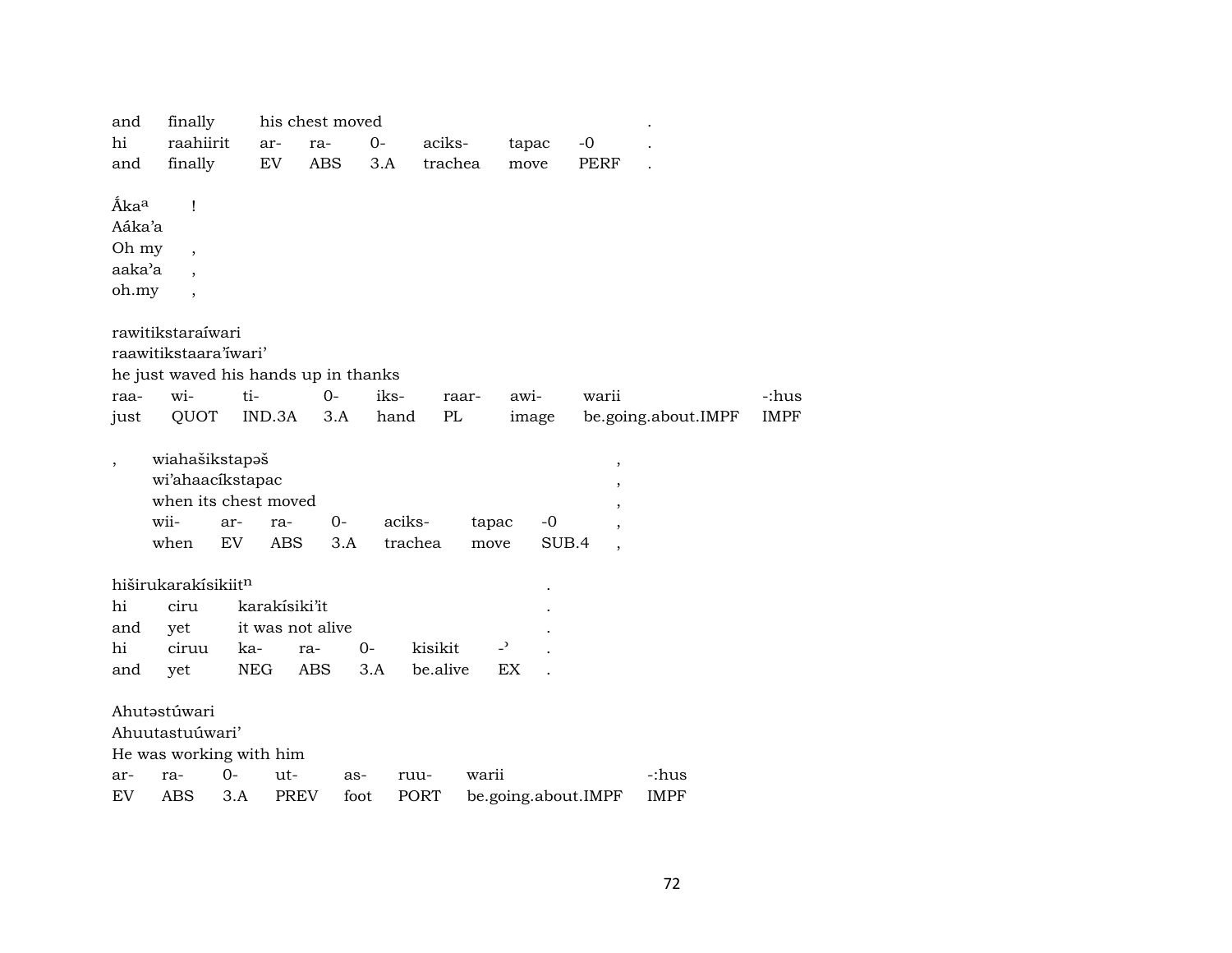|                             | ahətkirašaráwuhu |      |              |       |                   |             |  |  |  |  |  |  |
|-----------------------------|------------------|------|--------------|-------|-------------------|-------------|--|--|--|--|--|--|
| ahutkiracaraáwuhu'          |                  |      |              |       |                   |             |  |  |  |  |  |  |
| he was pouring water on him |                  |      |              |       |                   |             |  |  |  |  |  |  |
| ar-                         | ra-              | $O-$ | ut-          |       | kiraar- ta.raawuh | -:hus       |  |  |  |  |  |  |
| EV.                         |                  |      | ABS 3.A PREV | water | pour.on           | <b>IMPF</b> |  |  |  |  |  |  |

## Ahírahir<sup>i</sup>t<sup>n</sup>

| Aa | hi  | raahiirit |
|----|-----|-----------|
| Ah | and | finally   |
| aa | hi  | raahiirit |
| ah | and | finally   |
|    |     |           |

## hiahasiksúhurititpíra<sup>u</sup>

| hi  |     | ahaaciksúhuritit           | piíra'u' |                          |  |  |          |     |
|-----|-----|----------------------------|----------|--------------------------|--|--|----------|-----|
|     |     | and his feeling got better |          | the baby                 |  |  |          |     |
| hi  |     |                            |          |                          |  |  | piira    | -น' |
| and | EV. |                            |          | ABS 3.A mind way be INCH |  |  | baby NOM |     |

#### $h$ ínahirit $^n$  $\overline{\phantom{a}}$

- hi raahiírit  $\overline{\phantom{a}}$
- and finally  $\cdot$
- raahiirit hi  $\overline{\phantom{a}}$
- finally and  $\,$

# híahahiksta

|  | hi ahaahikstaa'            |  |                                              |  |               |  |  |  |  |  |  |
|--|----------------------------|--|----------------------------------------------|--|---------------|--|--|--|--|--|--|
|  | and he breathed (normally) |  |                                              |  |               |  |  |  |  |  |  |
|  | hi ar- ra- 0- a-           |  |                                              |  | hiks- ta.a -0 |  |  |  |  |  |  |
|  |                            |  | and EV ABS 3.A PREV.3A breath come.up PERF . |  |               |  |  |  |  |  |  |

# Wiahahiksta<sup>a</sup>

| Wiahahiksta <sup>a</sup> |  |        |    |       |      |       |  |
|--------------------------|--|--------|----|-------|------|-------|--|
| Wi'ahaahiksta'a          |  |        |    |       |      |       |  |
| When he breathed         |  |        |    |       |      |       |  |
| wii- ar- ra-             |  | $()$ - | -а | hiks- | ta.a | $-()$ |  |

 $\ddot{\phantom{a}}$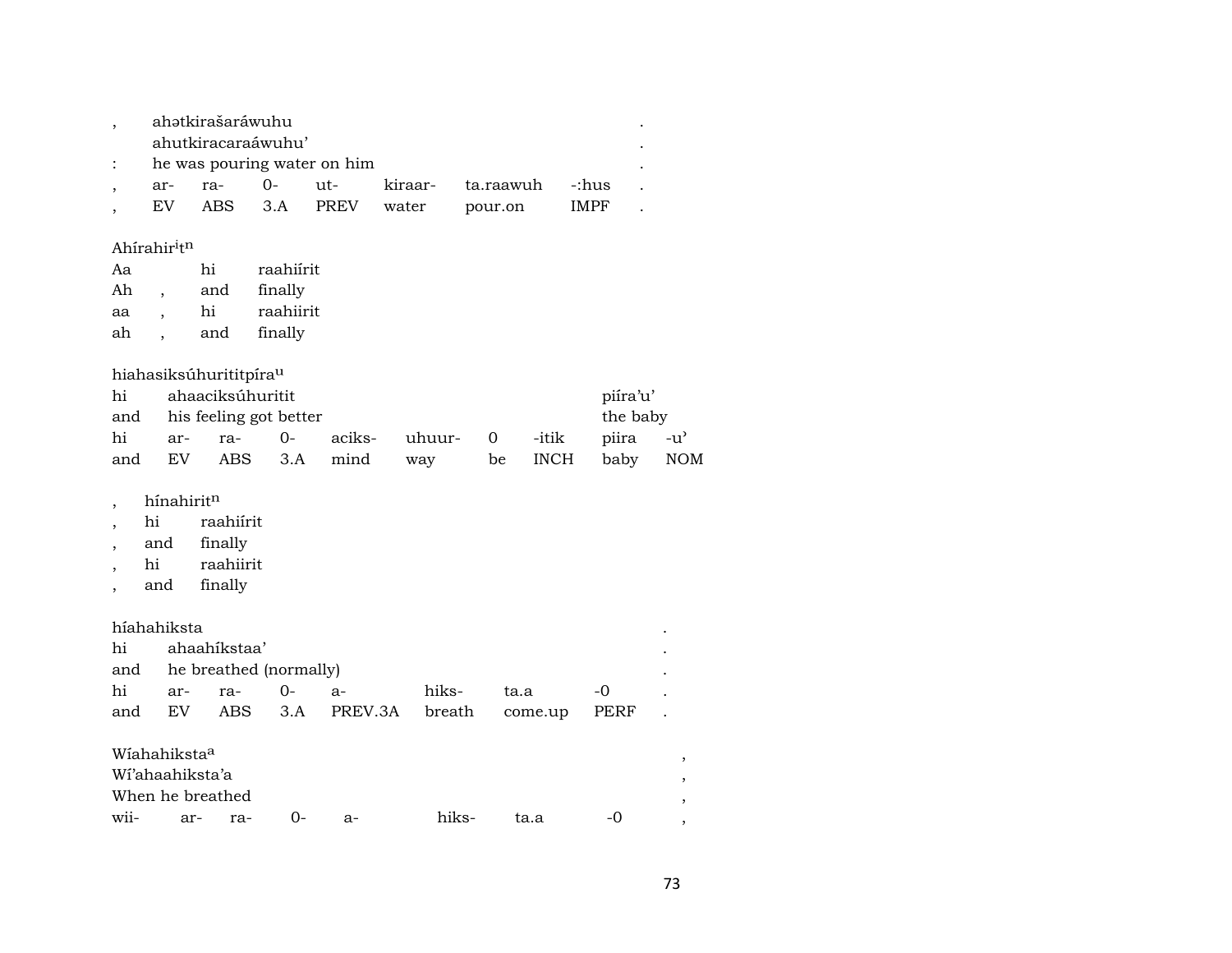| nawitirarukúspari<br>raawitiraaruukúspari'<br>he just went around singing<br>wi-<br>ti-<br>$O -$<br>ra'uk<br>-hus<br>-:hus<br>warii<br>raa-<br>raa-<br>QUOT<br>IND.3A<br><b>IMPF</b><br>3.A<br>make<br>IMPF.SUB<br>be.going.about.IMPF<br>just<br>way<br>rakúrahir <sup>a</sup><br>rakúraahiira<br>its being good<br>$0-$<br>hiir<br>ku-<br>ra-<br>uur-<br>-a<br>raa-<br>INF.B<br>PREV<br>SUB.1<br>INF.A<br>3.A<br>be.good<br>way<br>kisáka <sup>u</sup><br>kiisaáka'u'<br>a victory song<br>haaka-<br>kiis-<br>$-u^{\prime}$<br><b>NOM</b><br>mouth<br>bone<br>Taturuhúriwatn<br>Tatuuruhúriiwat<br>I told about him<br>uhur-<br>iiwaat<br>$-0$<br>t-<br>uur-<br>ta-<br>tell.about<br>IND.1/2A<br><b>PREV</b><br><b>PERF</b><br>1.A<br>now<br>nawiskiharu<br>raawiskiihaaru'<br>Smokey Valley<br>kiihaar-<br>raawis-<br>$-u$ <sup><math>\prime</math></sup><br>smoke<br><b>NOM</b><br>room<br>Náwa<br>irár <sup>i</sup><br>$\overline{\phantom{a}}$<br>$\, ,$<br>Ráwa | when | EV                   | <b>ABS</b> | 3.A | PREV.3A | breath | come.up | SUB.4<br>$\overline{\phantom{a}}$ |  |
|------------------------------------------------------------------------------------------------------------------------------------------------------------------------------------------------------------------------------------------------------------------------------------------------------------------------------------------------------------------------------------------------------------------------------------------------------------------------------------------------------------------------------------------------------------------------------------------------------------------------------------------------------------------------------------------------------------------------------------------------------------------------------------------------------------------------------------------------------------------------------------------------------------------------------------------------------------------------|------|----------------------|------------|-----|---------|--------|---------|-----------------------------------|--|
|                                                                                                                                                                                                                                                                                                                                                                                                                                                                                                                                                                                                                                                                                                                                                                                                                                                                                                                                                                        |      |                      |            |     |         |        |         |                                   |  |
|                                                                                                                                                                                                                                                                                                                                                                                                                                                                                                                                                                                                                                                                                                                                                                                                                                                                                                                                                                        |      |                      |            |     |         |        |         |                                   |  |
|                                                                                                                                                                                                                                                                                                                                                                                                                                                                                                                                                                                                                                                                                                                                                                                                                                                                                                                                                                        |      |                      |            |     |         |        |         |                                   |  |
|                                                                                                                                                                                                                                                                                                                                                                                                                                                                                                                                                                                                                                                                                                                                                                                                                                                                                                                                                                        |      |                      |            |     |         |        |         |                                   |  |
|                                                                                                                                                                                                                                                                                                                                                                                                                                                                                                                                                                                                                                                                                                                                                                                                                                                                                                                                                                        |      |                      |            |     |         |        |         |                                   |  |
|                                                                                                                                                                                                                                                                                                                                                                                                                                                                                                                                                                                                                                                                                                                                                                                                                                                                                                                                                                        |      |                      |            |     |         |        |         |                                   |  |
|                                                                                                                                                                                                                                                                                                                                                                                                                                                                                                                                                                                                                                                                                                                                                                                                                                                                                                                                                                        |      |                      |            |     |         |        |         |                                   |  |
|                                                                                                                                                                                                                                                                                                                                                                                                                                                                                                                                                                                                                                                                                                                                                                                                                                                                                                                                                                        |      |                      |            |     |         |        |         |                                   |  |
|                                                                                                                                                                                                                                                                                                                                                                                                                                                                                                                                                                                                                                                                                                                                                                                                                                                                                                                                                                        |      |                      |            |     |         |        |         |                                   |  |
|                                                                                                                                                                                                                                                                                                                                                                                                                                                                                                                                                                                                                                                                                                                                                                                                                                                                                                                                                                        |      |                      |            |     |         |        |         |                                   |  |
|                                                                                                                                                                                                                                                                                                                                                                                                                                                                                                                                                                                                                                                                                                                                                                                                                                                                                                                                                                        |      |                      |            |     |         |        |         |                                   |  |
|                                                                                                                                                                                                                                                                                                                                                                                                                                                                                                                                                                                                                                                                                                                                                                                                                                                                                                                                                                        |      |                      |            |     |         |        |         |                                   |  |
|                                                                                                                                                                                                                                                                                                                                                                                                                                                                                                                                                                                                                                                                                                                                                                                                                                                                                                                                                                        |      |                      |            |     |         |        |         |                                   |  |
|                                                                                                                                                                                                                                                                                                                                                                                                                                                                                                                                                                                                                                                                                                                                                                                                                                                                                                                                                                        |      | $\ddot{\phantom{0}}$ | iraári'    |     |         |        |         | $^\mathrm{^\mathrm{o}}$           |  |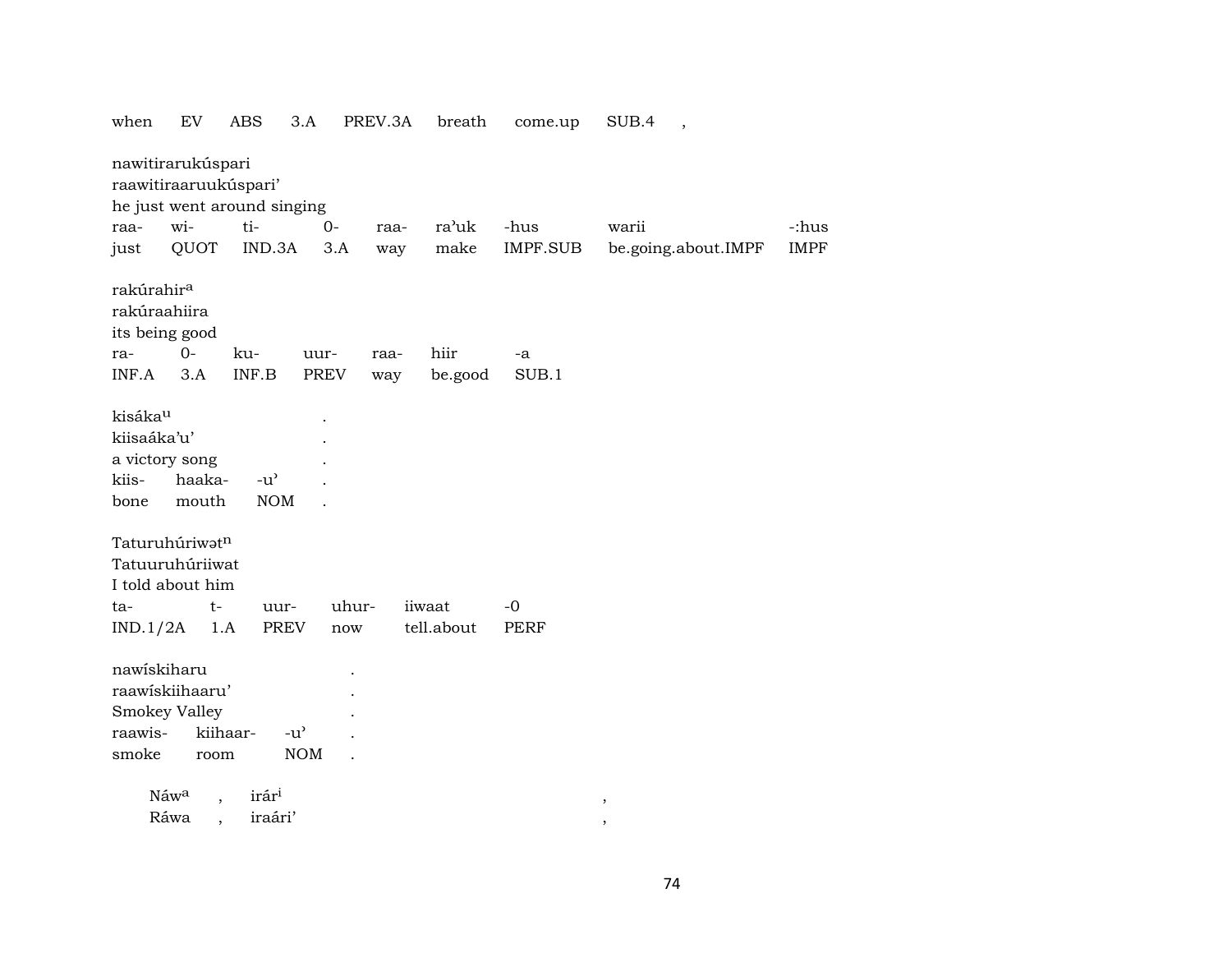| <b>Now</b>                            |                                         |                                                                    |                          | brother<br>,               |                             |                  |                       |                                                                |                 |              |      |
|---------------------------------------|-----------------------------------------|--------------------------------------------------------------------|--------------------------|----------------------------|-----------------------------|------------------|-----------------------|----------------------------------------------------------------|-----------------|--------------|------|
|                                       | rawa                                    |                                                                    | $\overline{\phantom{a}}$ | $i-$                       |                             | -raar-           |                       | -ri'                                                           | ,               |              |      |
|                                       | now                                     |                                                                    |                          |                            | 3.POSS.A                    | same.sex.sibling |                       | 3.POSS.B                                                       |                 |              |      |
|                                       | hawapitárikuwituta                      |                                                                    |                          |                            |                             |                  |                       |                                                                |                 |              |      |
|                                       | hawá<br>piíta                           |                                                                    |                          |                            | rikuwituúta                 |                  |                       |                                                                |                 |              |      |
| also                                  | a man                                   |                                                                    |                          |                            | this is what he did         |                  |                       |                                                                |                 |              |      |
| haawa                                 |                                         | wiita                                                              |                          | riku-                      |                             | wi-              | ti-                   | $0-$                                                           | ut-             | aar          | $-0$ |
| also                                  |                                         | man                                                                |                          |                            | that.is                     | QUOT             | IND.3A                | 3.A                                                            | PREV            | do           | PERF |
|                                       |                                         | ahatakásik <sup>a</sup><br>ahatakaásika<br>when he fired it<br>ra- |                          | $O -$                      |                             | takaas.ik        |                       | $\, ,$<br>$\overline{\phantom{a}}$<br>$\overline{\phantom{a}}$ |                 |              |      |
|                                       | ar-<br>EV                               |                                                                    | ABS                      | 3.A                        |                             | shoot            | -a<br>SUB.1           | $\overline{ }$                                                 |                 |              |      |
|                                       |                                         |                                                                    |                          |                            |                             |                  |                       | $\overline{\phantom{a}}$                                       |                 |              |      |
| hihipírau<br>hihi<br>and<br>hi<br>and | hi<br>and                               |                                                                    | piira<br>child           | piíra'u'<br>the child      | $-u^{\prime}$<br><b>NOM</b> |                  |                       |                                                                |                 |              |      |
| witi-<br>REFL                         | witiahurirukutitn<br>witi'ahurirukuutit | ar-<br>EV.                                                         | ra-<br><b>ABS</b>        | he frightened his to death | $0 -$<br>3.A                | uur-<br>POSS.P   | riru<br>be.frightened |                                                                | kuut.ik<br>kill | $-0$<br>PERF |      |

 $\langle \cdot \rangle$  $\ddot{\phantom{a}}$  $\bullet$  $\langle \cdot \rangle$  $\langle \cdot \rangle$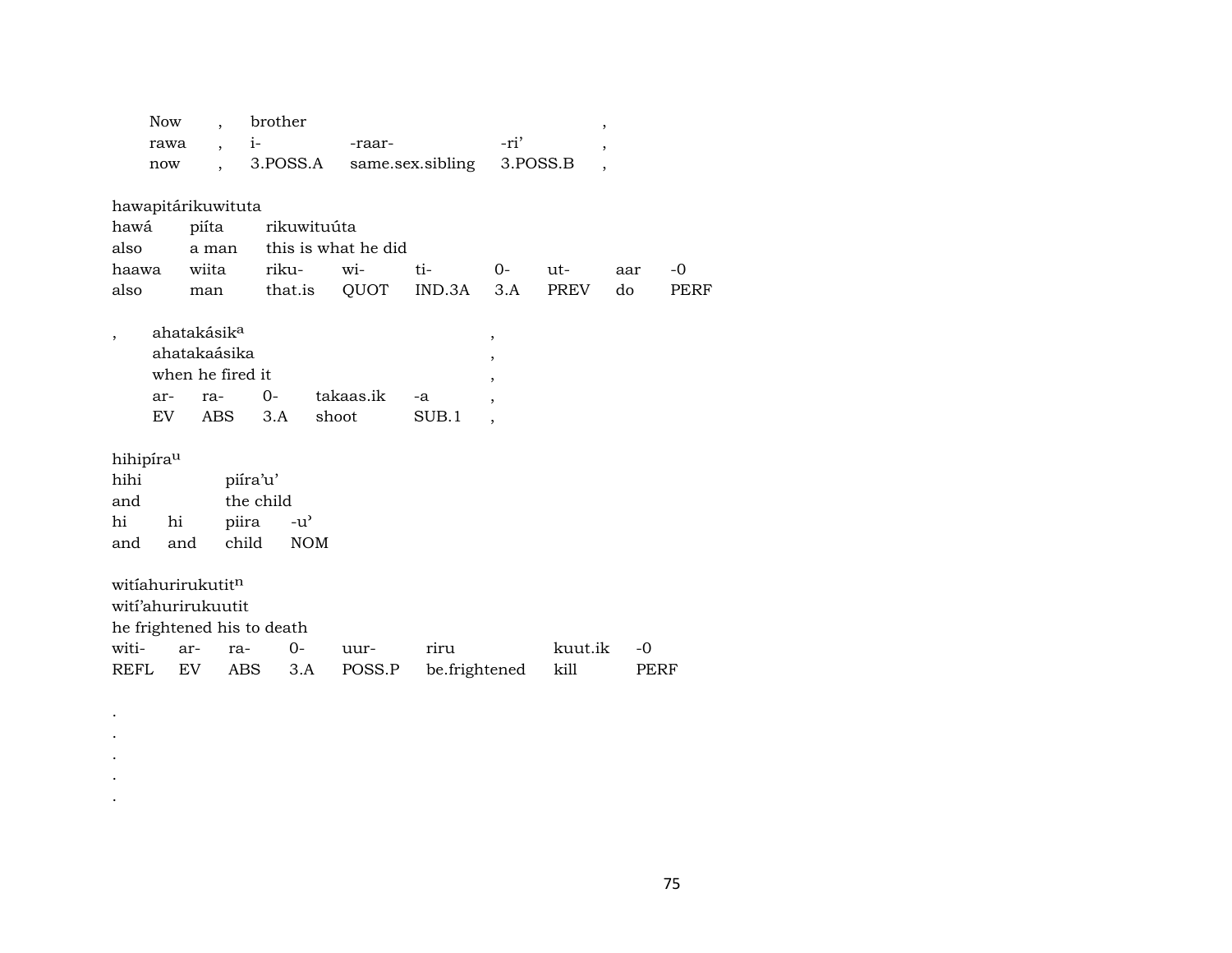| Tirakúrikut <sup>i</sup><br>Tiraáku |                                  |                             |                                 |           |               | ríkuti'        |                      |                  |                          |      |
|-------------------------------------|----------------------------------|-----------------------------|---------------------------------|-----------|---------------|----------------|----------------------|------------------|--------------------------|------|
| This one                            |                                  |                             |                                 |           |               | he is the one  |                      |                  |                          |      |
| tii-                                | ra-                              | $0-$                        | kus                             | -0        |               | riku-          | ti-                  | $0-$             | $\Omega$                 | $-0$ |
| this                                | ABS                              | 3.A                         | be.sitting                      |           | SUB.4         | that.is        | IND.3A               | 3.A              | be                       | PERF |
| Kúrau                               |                                  |                             | rakitáwiu                       |           |               |                | $\ddot{\phantom{0}}$ | Náw <sup>a</sup> | ,                        |      |
| Kúraa'u'                            |                                  |                             | Rakitáwi'u                      |           |               |                |                      | Ráwa             | $\overline{\phantom{a}}$ |      |
| Doctor                              |                                  |                             | Leading one                     |           |               |                |                      | <b>Now</b>       | $\overline{\phantom{a}}$ |      |
| kuraa                               | $-u^{\prime}$                    | ra-                         | $0 -$                           | kita.wi   |               | -u             |                      | rawa             | $\overline{\phantom{a}}$ |      |
| doctor                              | <b>NOM</b>                       | <b>ABS</b>                  | 3.A                             |           | be.the.leader | SUB.D          |                      | now              | $\overline{\phantom{a}}$ |      |
|                                     | hiiriruahiraráwihat <sup>n</sup> |                             |                                 |           |               |                |                      |                  |                          |      |
| hi                                  | iriruu'ahiraraáwihut             |                             |                                 |           |               |                |                      |                  |                          |      |
| and                                 |                                  |                             | then he packed meat on his back |           |               |                |                      |                  |                          |      |
| hi                                  | irii-                            | ruu-                        | ar-                             | ri-       |               | $O -$<br>raar- |                      | ra.awi.huk       |                          | -0   |
| and                                 | then                             | then                        | EV                              | CONT.3A   |               | 3.A            | 3PL.INAN.P           | carry            |                          | PERF |
| nahúrahk <sup>i</sup><br>rahúrahki  |                                  | $\overline{ }$              | hipírau<br>hi                   | piíra'u'  |               |                |                      |                  |                          |      |
| a deer                              |                                  | $\overline{\phantom{a}}$    | and                             | the child |               |                |                      |                  |                          |      |
| rahuraar                            |                                  | $\overline{ }$<br>-kis      | hi                              | piira     | $-u^{\prime}$ |                |                      |                  |                          |      |
| animal                              |                                  | DIM<br>$\ddot{\phantom{0}}$ | and                             | child     | <b>NOM</b>    |                |                      |                  |                          |      |
| ahutikitáku                         |                                  |                             |                                 |           |               |                |                      |                  |                          |      |
|                                     | ahuutikitáku                     |                             |                                 |           |               |                |                      |                  |                          |      |
|                                     | he sat on top                    |                             |                                 |           |               |                |                      |                  |                          |      |
| ar-                                 | ra-                              | $O -$                       | ut-                             | ikita     | kus           | -0             |                      |                  |                          |      |
| EV                                  | ABS                              | 3.A                         | PREV                            | ride      | be.sitting    |                | PERF                 |                  |                          |      |
|                                     | Hiruiriwiahawitiku               |                             |                                 |           |               |                |                      |                  | $\,$                     |      |
| Hiru                                |                                  | iriwi'ahawiitiku            |                                 |           |               |                |                      |                  | ,                        |      |
| Then                                |                                  |                             | where they were camping         |           |               |                |                      |                  | $\, ,$                   |      |
| hiruu                               | irii-                            | wii-                        | ar-                             | ra-       | $0-$          | wi.itik        | -hus                 |                  |                          |      |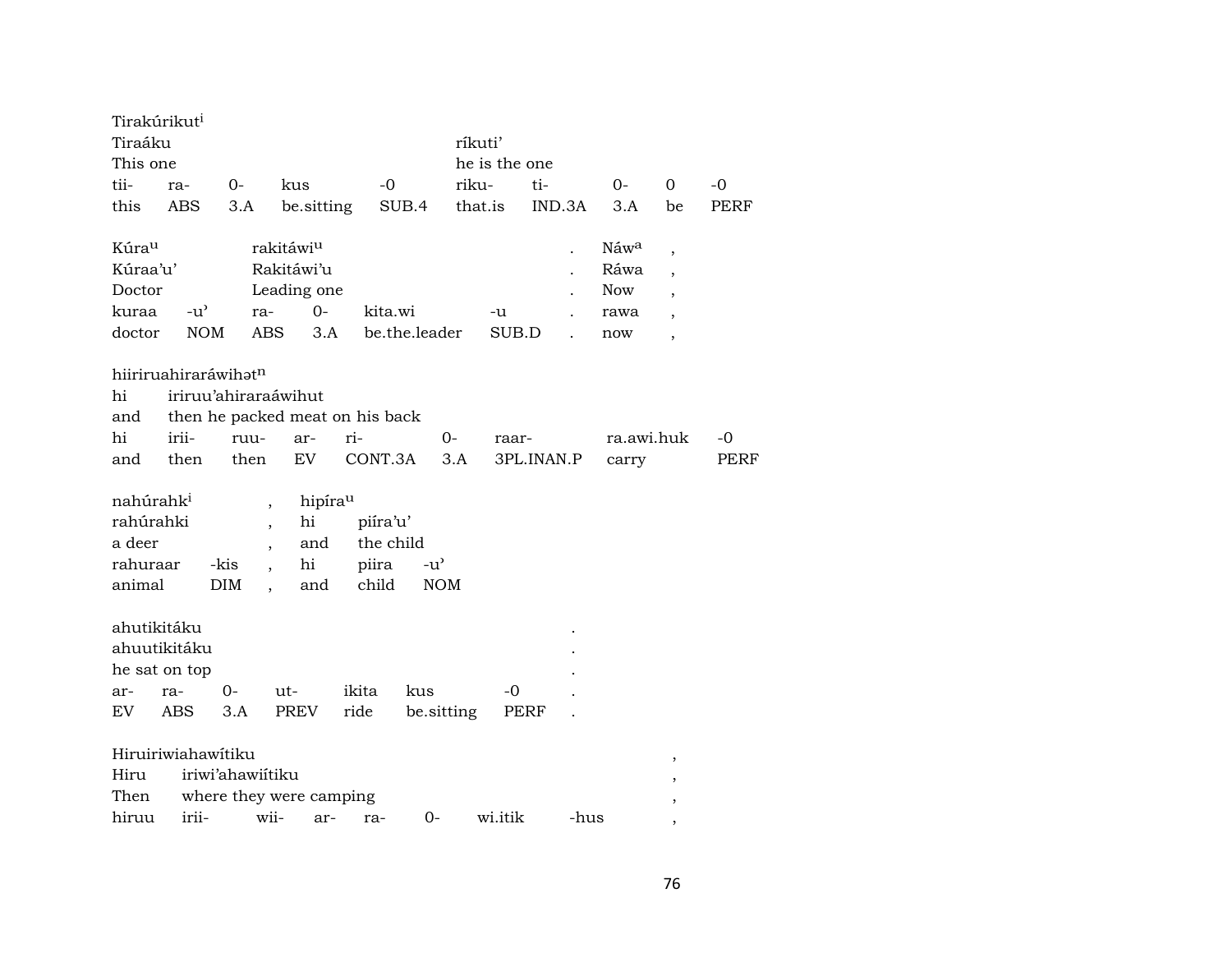then where now EV ABS 3.A sit.down IMPF.SUB ,

| aahawirikispišat <sup>n</sup> |                        |         |      |                            |       |  |  |  |  |
|-------------------------------|------------------------|---------|------|----------------------------|-------|--|--|--|--|
| a ahawirikispicat             |                        |         |      |                            |       |  |  |  |  |
|                               | and he arrived with it |         |      |                            |       |  |  |  |  |
| a a                           |                        | ar- ra- | $O-$ | wirikis.wic.at             | $-()$ |  |  |  |  |
| and EV                        |                        |         |      | ABS 3.A arrive.with.a.load | PERF  |  |  |  |  |

#### Karawakutítatuta

| Karawáku'       |               |      |             |       |  | $\epsilon$ | Títatuuta      |                        |      |     |     |       |
|-----------------|---------------|------|-------------|-------|--|------------|----------------|------------------------|------|-----|-----|-------|
|                 | He didn't say |      |             |       |  |            | : " I did this |                        |      |     |     |       |
| ka-             | ra-           | $O-$ | waka'u -0 . |       |  |            | tii-           | ta-                    | $t-$ | ut- | aar | $-()$ |
| NEG ABS 3.A say |               |      |             | PERF. |  |            |                | this IND.1/2A 1.A PREV |      |     | do  | PERF  |

| $\mathbf{L}$ and $\mathbf{L}$ | Ikuháraki <sup>a</sup> |                                         |  |  |                                       |      |  |  |  |  |  |
|-------------------------------|------------------------|-----------------------------------------|--|--|---------------------------------------|------|--|--|--|--|--|
|                               |                        | " I kuuháraakii'a                       |  |  |                                       |      |  |  |  |  |  |
|                               |                        | . " And it must have become a long time |  |  |                                       |      |  |  |  |  |  |
|                               |                        |                                         |  |  | . " i kuur- ra- 0- raakii             | -aar |  |  |  |  |  |
|                               |                        |                                         |  |  | . " and DUB ABS 3.A be.long INCH PERF |      |  |  |  |  |  |

| hikuhararíka    |                   |  |                                 |  |      |  |  |  |  |  |
|-----------------|-------------------|--|---------------------------------|--|------|--|--|--|--|--|
|                 | hi kuhaaraarikaa' |  |                                 |  |      |  |  |  |  |  |
|                 | and he told it    |  |                                 |  |      |  |  |  |  |  |
| hi kuur- ra- 0- |                   |  |                                 |  |      |  |  |  |  |  |
|                 |                   |  | and DUB ABS 3.A PREV.3A tell.to |  | PERF |  |  |  |  |  |

Kuwikarahušíhuruatn

Kuwikaraahuciihúruu'ut

There was nothing wrong with its ways

| ku- | wii- | kara- ar- ra- |  | $0$ ut- | $\sim$ 1- $\sim$ | uhuur.uu                                                       | -uk |  |
|-----|------|---------------|--|---------|------------------|----------------------------------------------------------------|-----|--|
|     |      |               |  |         |                  | INDF now NEG EV ABS 3.A PREV SEO be.the.way.one.does DIST PERF |     |  |

píra<sup>u</sup> . piíra'u' .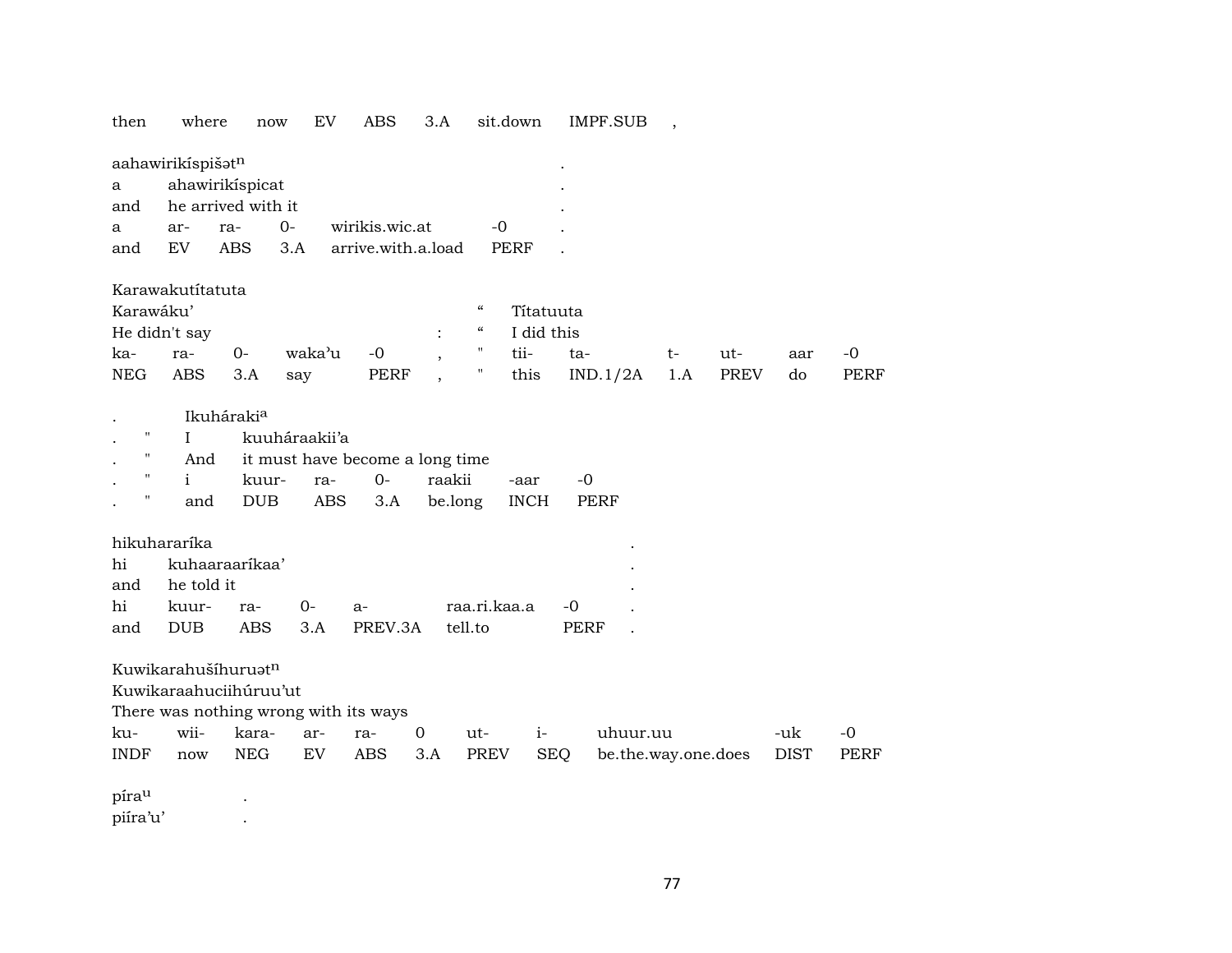| the child            |                            |      |                   |               |                            |      |    |      |
|----------------------|----------------------------|------|-------------------|---------------|----------------------------|------|----|------|
| piira                | $-u^{\prime}$              |      |                   |               |                            |      |    |      |
| child                | <b>NOM</b>                 |      |                   |               |                            |      |    |      |
|                      |                            |      |                   |               |                            |      |    |      |
| [Kuhararíka]         |                            |      |                   |               |                            |      |    |      |
|                      | Kuhaaraarikaa'             |      |                   |               |                            |      |    |      |
| He told it           |                            |      |                   |               |                            |      |    |      |
| kuur-                | ra-                        | $0-$ | $a-$              |               | raa.ri.kaa.a               | -0   |    |      |
| DUB                  | ABS                        | 3.A  |                   | PREV.3A       | tell.to                    | PERF |    |      |
| Náwaháwa             |                            |      | Asku <sup>u</sup> |               | kúrahus                    |      |    |      |
| Ráwa                 | haáwa'                     |      | ásku'u'           |               | kúrahus                    |      |    |      |
| Now                  | also                       |      | the same          |               | old man                    |      |    |      |
| rawa                 | haawa                      |      | asku              | $-u^{\prime}$ | kurahuus                   |      |    |      |
| now                  | also                       |      | one               | <b>NOM</b>    | old.man                    |      |    |      |
|                      |                            |      |                   |               |                            |      |    |      |
|                      | aharakataat <sup>n</sup>   |      |                   |               |                            |      |    |      |
|                      | aharaahkatá'at             |      |                   |               |                            |      |    |      |
|                      | they went onto the prairie |      |                   |               |                            |      |    |      |
| ar-                  | ra-                        | $0-$ | raar-             |               | kata-                      |      | at | $-0$ |
| EV.                  | <b>ABS</b>                 | 3.A  |                   | PL.INDV.A     | against.a.vertical.surface |      | go | PERF |
| ritskuk <sup>i</sup> |                            |      |                   |               |                            |      |    |      |
| ríckuhki             |                            |      |                   |               |                            |      |    |      |
| in autumn            |                            |      |                   |               |                            |      |    |      |
| rickuur              | -kis                       |      |                   |               |                            |      |    |      |
| fur                  | DIM                        |      |                   |               |                            |      |    |      |
|                      |                            |      |                   |               |                            |      |    |      |
|                      | aharahkátaat <sup>n</sup>  |      |                   |               |                            |      |    |      |
|                      | aharaahkáta'at             |      |                   |               |                            |      |    |      |
|                      | they went onto the prairie |      |                   |               |                            |      |    |      |
| ar-                  | ra-                        | $0-$ | raar-             |               | kata-                      |      | at | -0   |
| EV                   | ABS                        | 3.A  | PL.INDV.A         |               | against.a.vertical.surface |      | go | PERF |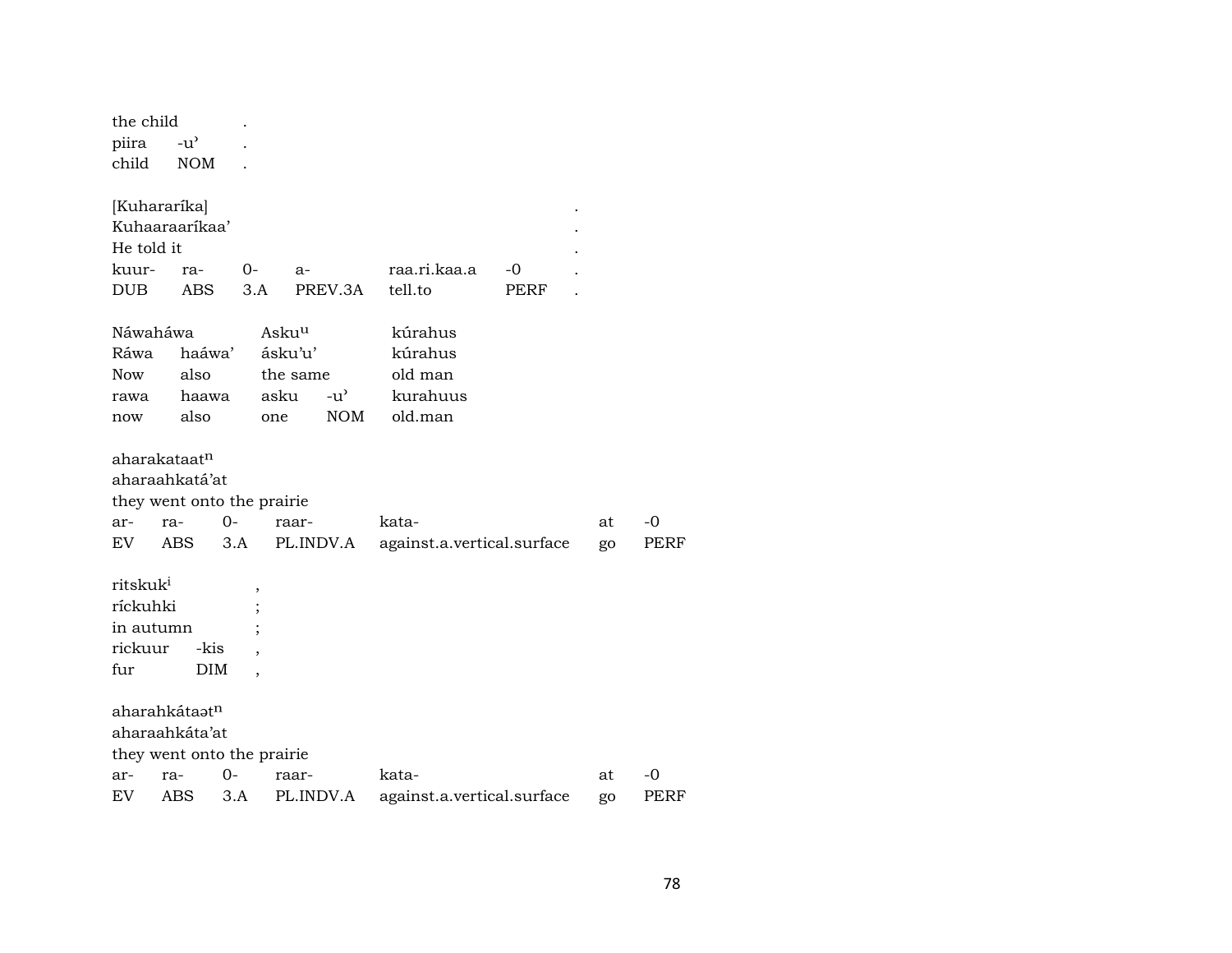| ríškuki<br>ríckuhki<br>in autumn<br>rickuur<br>fur                                                         | -kis<br><b>DIM</b>                                                                     |                                            |                                                            |                    |                    |                    |                    |                         |                                         |              |
|------------------------------------------------------------------------------------------------------------|----------------------------------------------------------------------------------------|--------------------------------------------|------------------------------------------------------------|--------------------|--------------------|--------------------|--------------------|-------------------------|-----------------------------------------|--------------|
| Hi<br>And<br>hi<br>and                                                                                     | Hiirirušúksahu<br>iriirucúksahu<br>irii-<br>that                                       | the way it used to be<br>ra-<br><b>ABS</b> | $0-$<br>$ut-$<br>3.A                                       | PREV               | uks-<br><b>AOR</b> | $\mathbf{O}$<br>be | -a<br>SUB.1        | -hus<br><b>IMPF.SUB</b> |                                         |              |
| $\overline{\phantom{a}}$<br>$\overline{\phantom{a}}$<br>$\overline{ }$<br>$\overline{ }$<br>$\overline{ }$ | nápiktu<br>rápiktu'<br>sumac<br>rapik.ru'<br>sumac                                     | $\overline{\phantom{a}}$                   |                                                            |                    |                    |                    |                    |                         |                                         |              |
| wii-<br>when                                                                                               | wirakurašákahat <sup>n</sup><br>wirakuracákaahat<br>when they fell off<br>ra-<br>INF.A | $0-$<br>3.P                                | ku-<br>INF.B                                               | raar-<br>PL.INDV.P |                    | fall.off           | takaa.hak          | $-0$<br>SUB.4           | $\, ,$<br>,<br>$\overline{\phantom{a}}$ |              |
| hi<br>and<br>hi<br>and                                                                                     | hiširurutirašakúrihitn<br>ciru<br>yet<br>ciruu<br>yet                                  | ruu-<br>then                               | ruutiiracakúrihit<br>they were bright red<br>ti-<br>IND.3A | $0-$<br>3.A        | $i-$<br><b>SEQ</b> |                    | raar-<br>PL.INDV.A | takurihik               | be.bright.red                           | $-0$<br>PERF |

 $\bullet$  $\bullet$  $\langle \cdot \rangle$  $\bullet$ 

79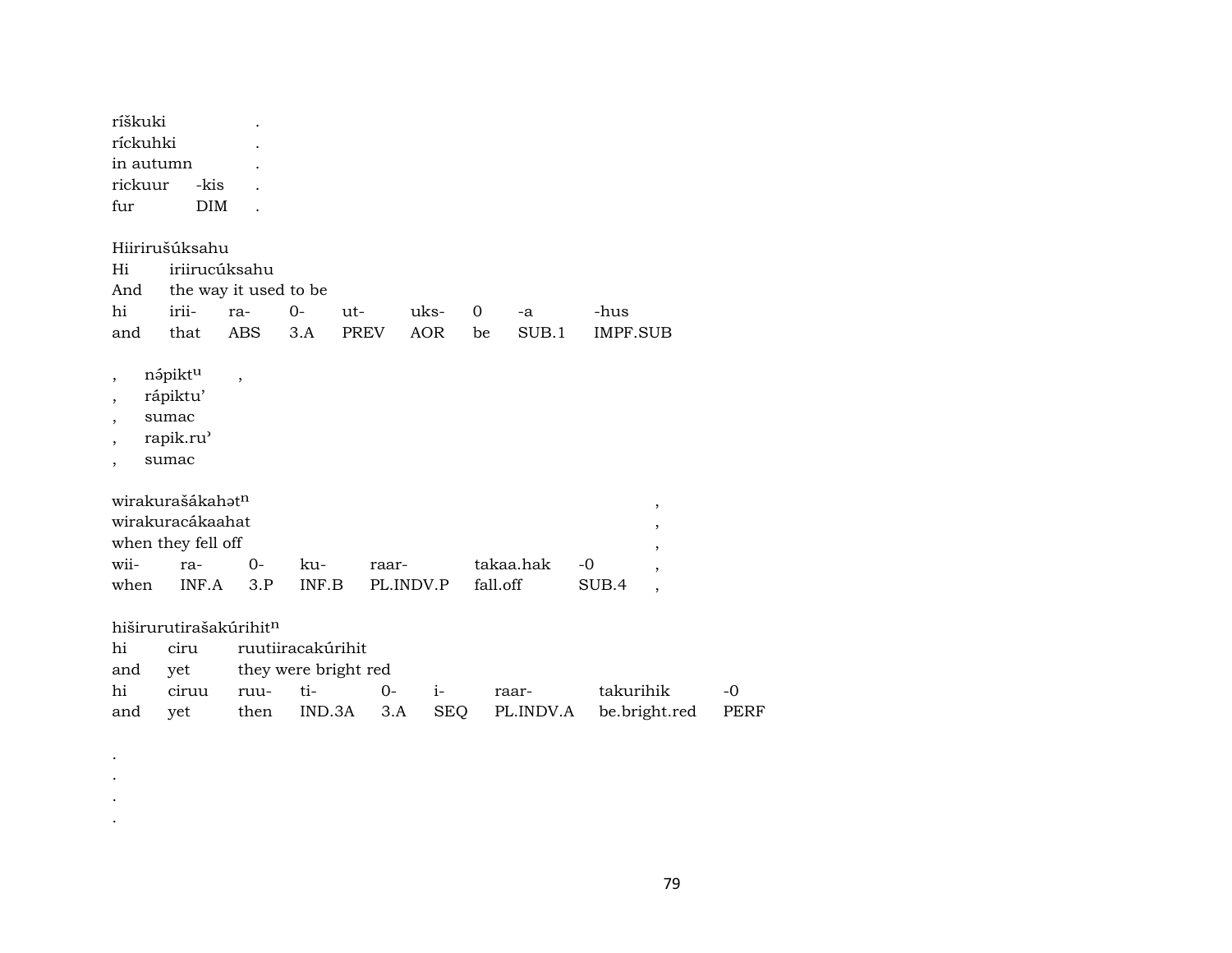| Nikutísiksuhuru                       |                                                                      |             |                                        |                     |                                                           |                         |                                                                                                                                                                                |     |             |  |  |
|---------------------------------------|----------------------------------------------------------------------|-------------|----------------------------------------|---------------------|-----------------------------------------------------------|-------------------------|--------------------------------------------------------------------------------------------------------------------------------------------------------------------------------|-----|-------------|--|--|
| Rikutíciksuhúru'                      |                                                                      |             |                                        |                     |                                                           |                         |                                                                                                                                                                                |     |             |  |  |
|                                       | That was their way                                                   |             |                                        |                     |                                                           |                         |                                                                                                                                                                                |     |             |  |  |
| riku-                                 | ti-                                                                  | $0-$<br>ir- | ut-                                    |                     | $i-$                                                      | uks-                    | uhuur.uu                                                                                                                                                                       |     | $-0$        |  |  |
| that.is                               | IND.3A                                                               | 3.A         | PL.3A<br>PREV                          |                     | <b>SEQ</b>                                                | AOR                     | be.the.way.one.does                                                                                                                                                            |     | <b>PERF</b> |  |  |
| kúrahus<br>kúrahus                    | $\overline{\phantom{a}}$<br>$\overline{\phantom{a}}$                 |             |                                        |                     |                                                           |                         |                                                                                                                                                                                |     |             |  |  |
| the old men                           | $\overline{\phantom{a}}$                                             |             |                                        |                     |                                                           |                         |                                                                                                                                                                                |     |             |  |  |
| kurahuus                              |                                                                      |             |                                        |                     |                                                           |                         |                                                                                                                                                                                |     |             |  |  |
| old.man                               | $\overline{\phantom{a}}$                                             |             |                                        |                     |                                                           |                         |                                                                                                                                                                                |     |             |  |  |
| hitipiráihi<br>hi<br>and<br>hi<br>and | tipirá<br>one gathered them<br>ti-<br>$0-$<br>IND.3A<br>3.A          | piraah      | pick.up.PL.P                           | $-0$<br><b>PERF</b> | $\overline{\phantom{a}}$<br>,<br>$\overline{\phantom{a}}$ | ihi<br>uh<br>ihii<br>uh | nápiktu<br>rápiktu'<br>$\overline{\phantom{a}}$<br>sumac<br>$\overline{\phantom{a}}$<br>rapik.ru <sup>3</sup><br>$\overline{\phantom{a}}$<br>sumac<br>$\overline{\phantom{a}}$ |     |             |  |  |
|                                       |                                                                      |             |                                        |                     |                                                           |                         |                                                                                                                                                                                |     |             |  |  |
| Hi<br>And<br>hi                       | Hiratikurakušírasah <sup>a</sup><br>rattiíki<br>a grandchild<br>rak- | tiikis      | rakucírasaaha<br>his taking him<br>ra- | $0-$                | ku-                                                       | ut-                     | ciras-                                                                                                                                                                         | aah | -a          |  |  |
| and                                   | grandchild                                                           | sonny       | INF.A                                  | 3.A                 | INF.B                                                     | PREV                    | COM                                                                                                                                                                            | be  | SUB.1       |  |  |
|                                       | rətikita<br>rattiíki                                                 | ta'         |                                        |                     |                                                           |                         |                                                                                                                                                                                |     |             |  |  |

 $\mathcal{A}(\mathcal{A})$  and  $\mathcal{A}(\mathcal{A})$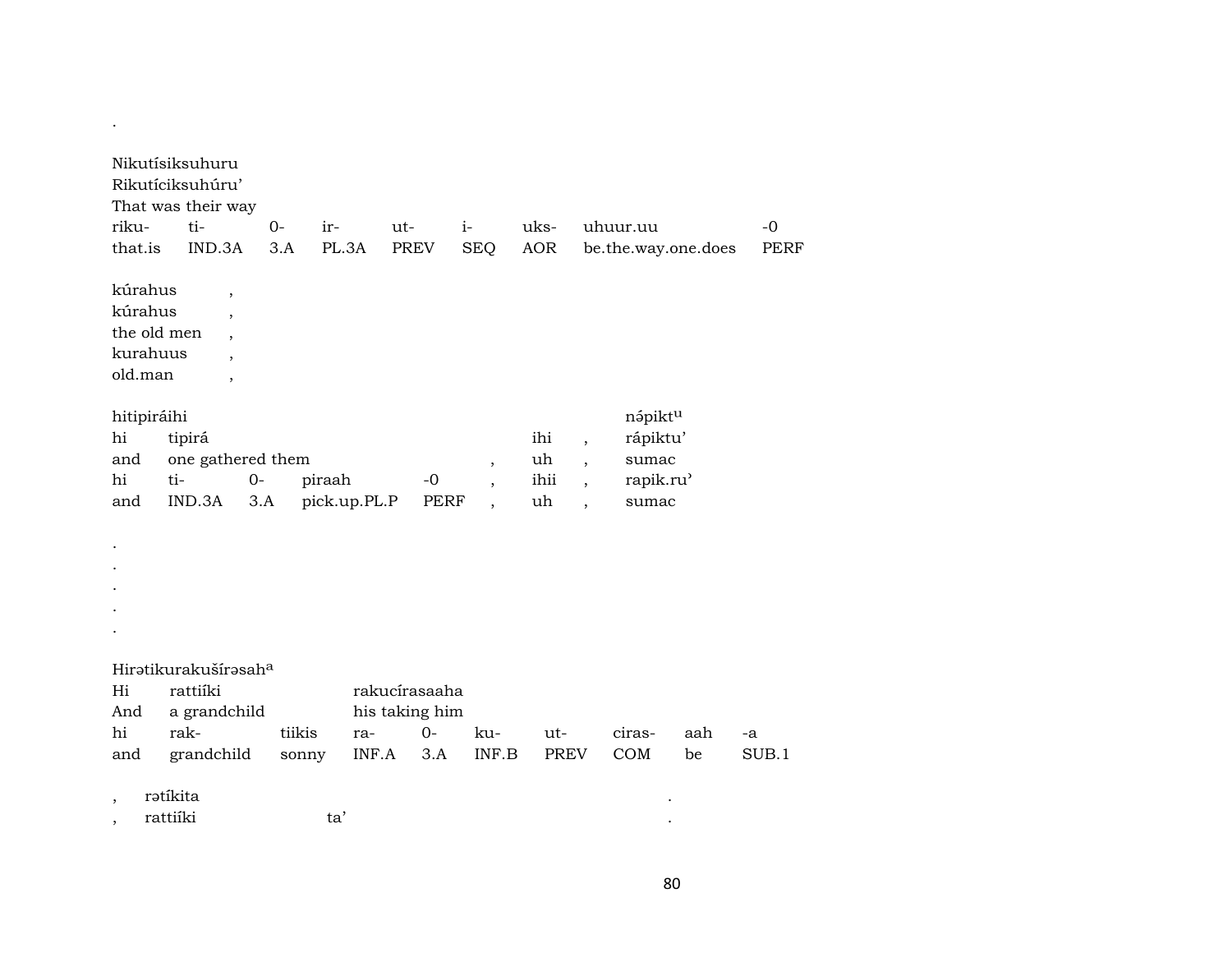| ,<br>$\overline{ }$                                       | a grandchild<br>rak-<br>grandchild | tiikis                                                        | sonny                                    | it was his<br>ti-<br>IND.3A | $0-$<br>3.A            | $a-$<br>POSS.3A                                                                                   |              | $-0$<br>$\Omega$<br>be<br>PERF                                 |                                                           |
|-----------------------------------------------------------|------------------------------------|---------------------------------------------------------------|------------------------------------------|-----------------------------|------------------------|---------------------------------------------------------------------------------------------------|--------------|----------------------------------------------------------------|-----------------------------------------------------------|
| Kuhawáku<br>He said<br>kuur-<br>DUB                       | Kuuhawáku'<br>ra-<br><b>ABS</b>    | $0-$<br>3.A                                                   | waka'u<br>say                            |                             | $-0$<br>PERF           | $\pmb{\zeta}\pmb{\zeta}$<br>$\epsilon\epsilon$<br>$\pmb{\zeta}\pmb{\zeta}$<br>$\blacksquare$<br>" |              |                                                                |                                                           |
| Kišipira<br>Kiícihpira<br>kii-<br><b>HORT</b>             | Let's gather them<br>$i-$          | CONT.1/2A                                                     | aciir-<br>IN.DU.A                        |                             | piraah<br>pick.up.PL.P |                                                                                                   | $-0$<br>PERF | nápiktu<br>rápiktu'<br>sumac<br>rapik.ru <sup>3</sup><br>sumac | $\, ,$<br>$\overline{\phantom{a}}$<br>,<br>$\overline{ }$ |
| tík <sup>i</sup><br>tíki<br>son<br>tikis<br>sonny         |                                    | н<br>Náwa<br>"<br>"<br>Now<br>11<br>rawa<br>Η<br>now          | $\overline{ }$<br>Ráwa<br>$\overline{ }$ |                             |                        |                                                                                                   |              |                                                                |                                                           |
| isikuhápira<br>$\mathbf{i}$<br>and<br>$\mathbf{i}$<br>and | $si-$<br>DU                        | sikuuhápira<br>they (du) gathered them<br>kuur-<br><b>DUB</b> | ra-<br><b>ABS</b>                        | $O -$<br>3.A                | piraah                 | pick.up.PL.P                                                                                      | $-0$<br>PERF | nápiktu<br>rápiktu'<br>sumac<br>rapik.ru <sup>3</sup><br>sumac |                                                           |
| Náw <sup>a</sup><br>Ráwa                                  | $\overline{ }$                     |                                                               |                                          |                             |                        |                                                                                                   |              |                                                                |                                                           |

Now ,

rawa ,

now ,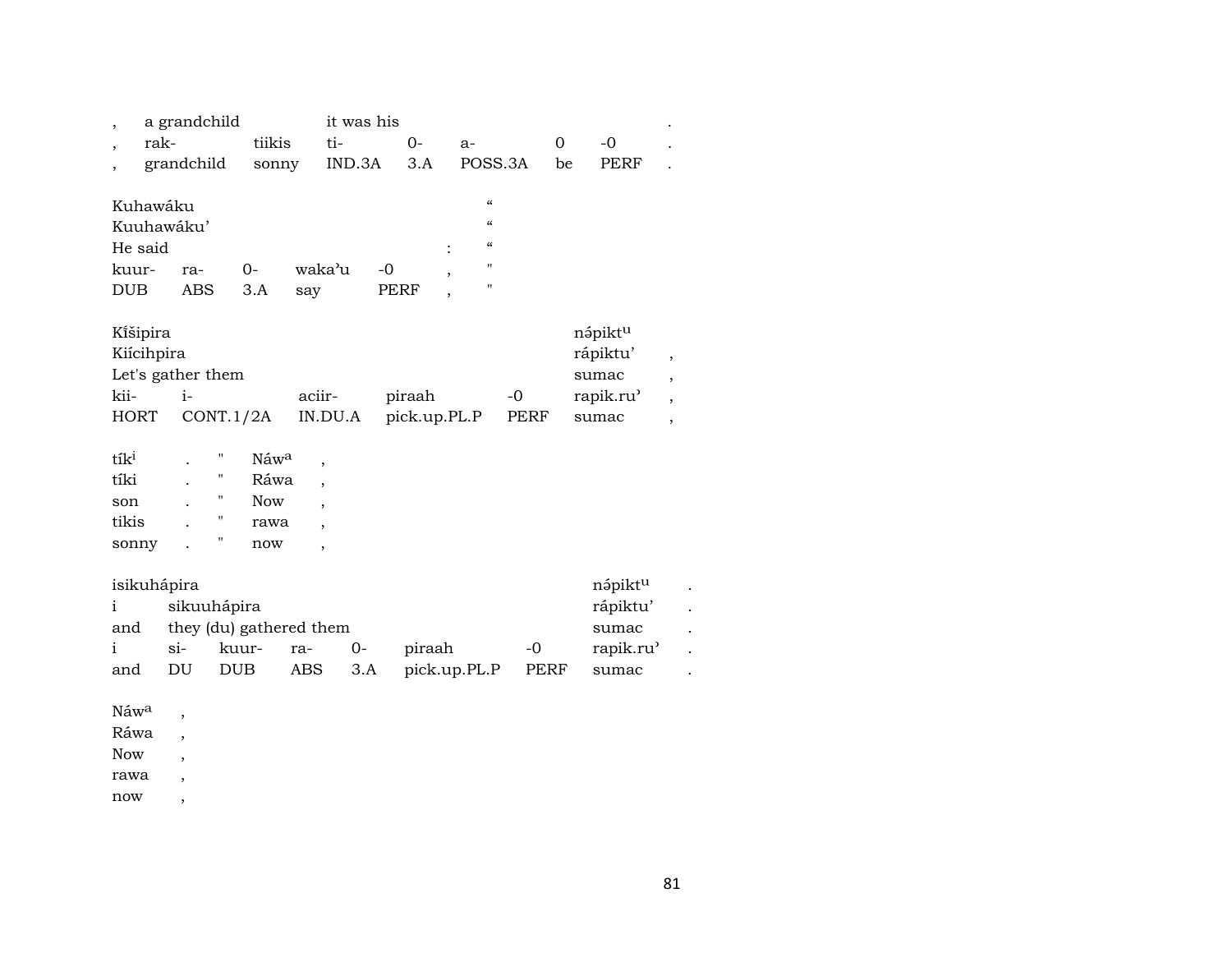|                                                  | pírəskikuha káisa                             |                                            |                        |            |                          |              |                          |                                                                |                          |                                                                                                      |             |
|--------------------------------------------------|-----------------------------------------------|--------------------------------------------|------------------------|------------|--------------------------|--------------|--------------------------|----------------------------------------------------------------|--------------------------|------------------------------------------------------------------------------------------------------|-------------|
| piíraski                                         |                                               |                                            | kuuhakaá'iisa'         |            |                          |              |                          |                                                                |                          |                                                                                                      |             |
| the boy                                          |                                               |                                            |                        |            | he came back to the camp |              |                          |                                                                |                          |                                                                                                      |             |
| piiras-                                          | -kis                                          | kuur-                                      | ra-                    |            | $O -$                    | a-           |                          | kaa-                                                           | iis.a                    |                                                                                                      | -0          |
| boy                                              | <b>DIM</b>                                    | <b>DUB</b>                                 | <b>ABS</b>             |            | 3.A                      | PREV.3A      |                          | inside                                                         | come.into                |                                                                                                      | PERF        |
| hikisiawas<br>hi<br>and<br>hi<br>and             | kici<br>but<br>kici<br>but                    | áwas<br>left behind<br>awas<br>left.behind |                        |            |                          |              |                          |                                                                |                          |                                                                                                      |             |
|                                                  |                                               | kuhahkakuihikúrahus                        |                        |            |                          |              |                          |                                                                |                          |                                                                                                      |             |
| kúhaahku                                         |                                               |                                            |                        |            |                          |              |                          | ihi                                                            |                          | kúrahus                                                                                              |             |
|                                                  | he was sitting there                          |                                            |                        |            |                          |              | $\, ,$                   | uh                                                             | $\overline{\phantom{a}}$ |                                                                                                      | the old man |
| kuur-                                            | ra-                                           | $0 -$                                      | ar-                    | kus        |                          | -0           |                          | ihii                                                           | $\overline{\phantom{a}}$ | kurahuus                                                                                             |             |
| <b>DUB</b>                                       | <b>ABS</b>                                    | 3.A                                        | EV                     | be.sitting |                          | <b>PERF</b>  | $\overline{\phantom{a}}$ | uh                                                             |                          | old.man                                                                                              |             |
| wi-                                              | Witipira<br>Witipira<br>QUOT                  | He was gathering them<br>ti-<br>IND.3A     | $0-$<br>3.A            | piraah     | pick.up.PL.P             | $-0$<br>PERF |                          | nápiktu<br>rápiktu'<br>sumac<br>rapik.ru <sup>3</sup><br>sumac |                          | $\vdots$<br>$\overline{ }$<br>$\overline{ }$<br>$\overline{\phantom{a}}$<br>$\overline{\phantom{a}}$ |             |
| ahapiráha<br>ahapiraáha<br>ar-<br>EV <sub></sub> | his gathering them<br>ra-<br>ABS              | $0-$<br>3.A                                | piraah<br>pick.up.PL.P |            | -a<br>SUB.1              |              |                          |                                                                |                          |                                                                                                      |             |
|                                                  | irikúhirawi <sup>u</sup><br>iriikúhiiraawi'u' |                                            |                        |            |                          |              |                          |                                                                |                          |                                                                                                      |             |
|                                                  | however long it was                           |                                            |                        |            |                          |              |                          |                                                                |                          |                                                                                                      |             |
| irii-                                            | kuur-                                         | ra-                                        | $0-$                   | $i-$       |                          | raa.wi.u     | -0                       |                                                                |                          |                                                                                                      |             |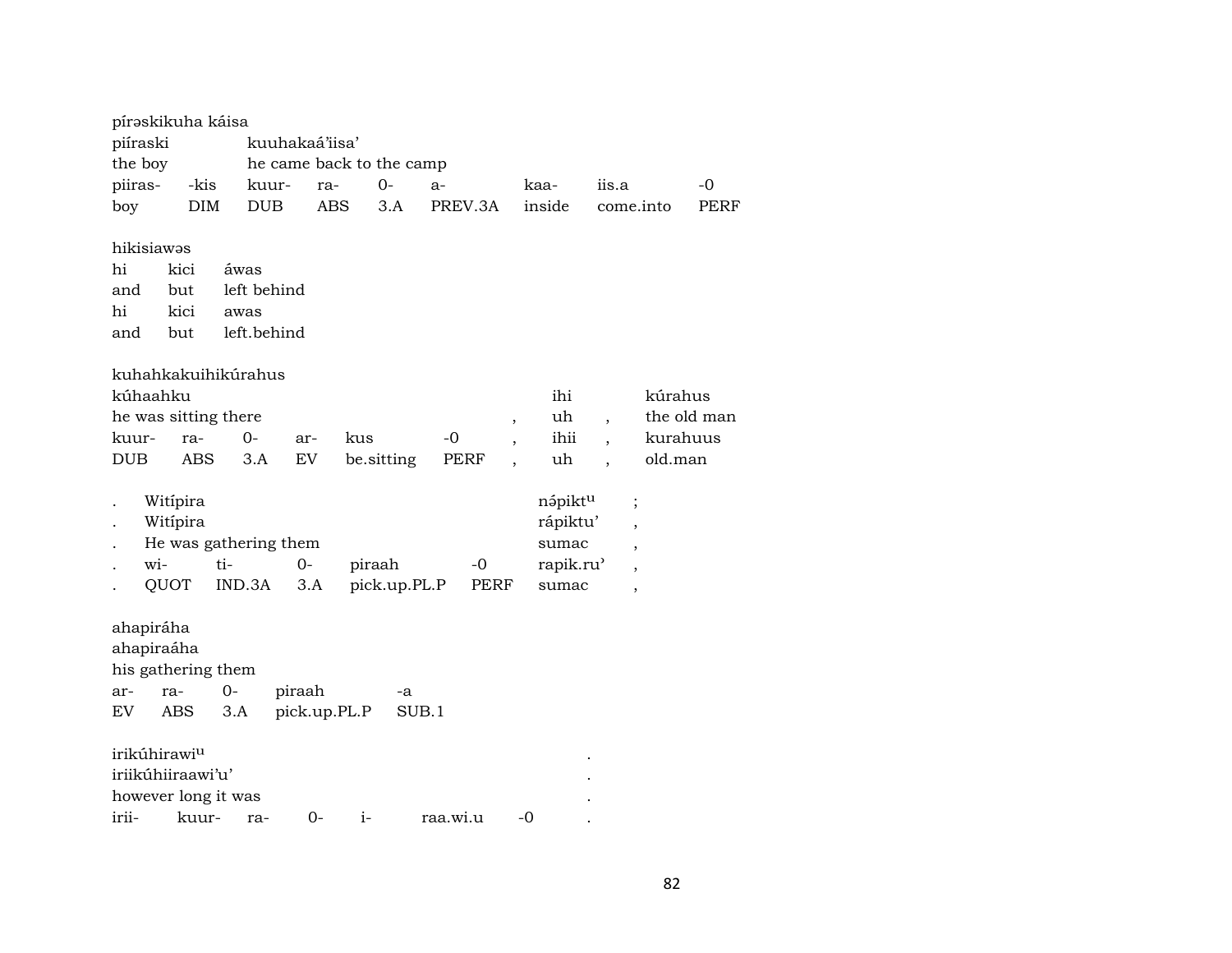what DUB ABS 3.A SEQ be.a.time PERF .

|                                                     | Wikuhirituríhəš<br>Wikúhiirituriihac<br>They had finished the camp                  |                     |                                    |                      |                                                                                              |        |             |          |          |      |
|-----------------------------------------------------|-------------------------------------------------------------------------------------|---------------------|------------------------------------|----------------------|----------------------------------------------------------------------------------------------|--------|-------------|----------|----------|------|
| wii-                                                | kuur-                                                                               | ra-                 | $0-$                               | ir-                  | ituur-                                                                                       | riihac | $-0$        |          |          |      |
| now                                                 | <b>DUB</b>                                                                          | ABS                 | 3.A                                | PL.3A                | village                                                                                      | finish | <b>PERF</b> |          |          |      |
|                                                     | Hikuhawítaks <sup>u</sup> kítasa                                                    |                     |                                    |                      |                                                                                              |        |             |          |          |      |
| Hi                                                  |                                                                                     |                     | kuuhawitaksuukitasa                |                      |                                                                                              |        |             |          |          |      |
| And                                                 |                                                                                     |                     | he had a blanket on top of another |                      |                                                                                              |        |             |          |          |      |
| hi                                                  | kuur-                                                                               | ra-                 | $O -$                              | witak                |                                                                                              |        | -his        | huukita- | sa       | $-0$ |
| and                                                 | <b>DUB</b>                                                                          | <b>ABS</b>          | 3.A                                |                      | wear.over.the.shoulders                                                                      |        | <b>PERF</b> | on.top   | be.lying | PERF |
| raawiir-<br>cloth                                   | rawihtakahkisáwata<br>raawihtaakaahkiisáwata<br>a white blanket<br>witikuhawitatitn | taakaar<br>be.white | kiisawataar                        |                      | Ráriwiš <sup>u</sup><br>Raáriwiicu'<br>Just then<br>raariwiicu'<br>right.now                 |        |             |          |          |      |
|                                                     | witikuuhawitattit                                                                   |                     |                                    |                      |                                                                                              |        |             |          |          |      |
|                                                     | he had put it on                                                                    |                     |                                    |                      |                                                                                              |        |             |          |          |      |
| witi-                                               | kuur-                                                                               | ra-                 | $O -$                              | witak                |                                                                                              |        | -rik        | $-0$     |          |      |
| REFL                                                | <b>DUB</b>                                                                          | <b>ABS</b>          | 3.A                                |                      | wear.over.the.shoulders                                                                      |        | CAUS        | PERF     |          |      |
| $\ddot{\phantom{0}}$<br>$\ddot{\phantom{a}}$<br>ti- | Tiwákahu<br>Tiwákaahu'<br>He said<br>IND.3A                                         | 0-<br>3.A           | waka<br>say.IMPF                   | -:hus<br><b>IMPF</b> | $^\mathrm{,}$<br>$\epsilon$<br>$\epsilon\epsilon$<br>$\mathbf{H}$<br>$\mathbf{H}$<br>$\cdot$ |        |             |          |          |      |

| tikiráhpahaat    |  |
|------------------|--|
| Tikiraáhpahaa'at |  |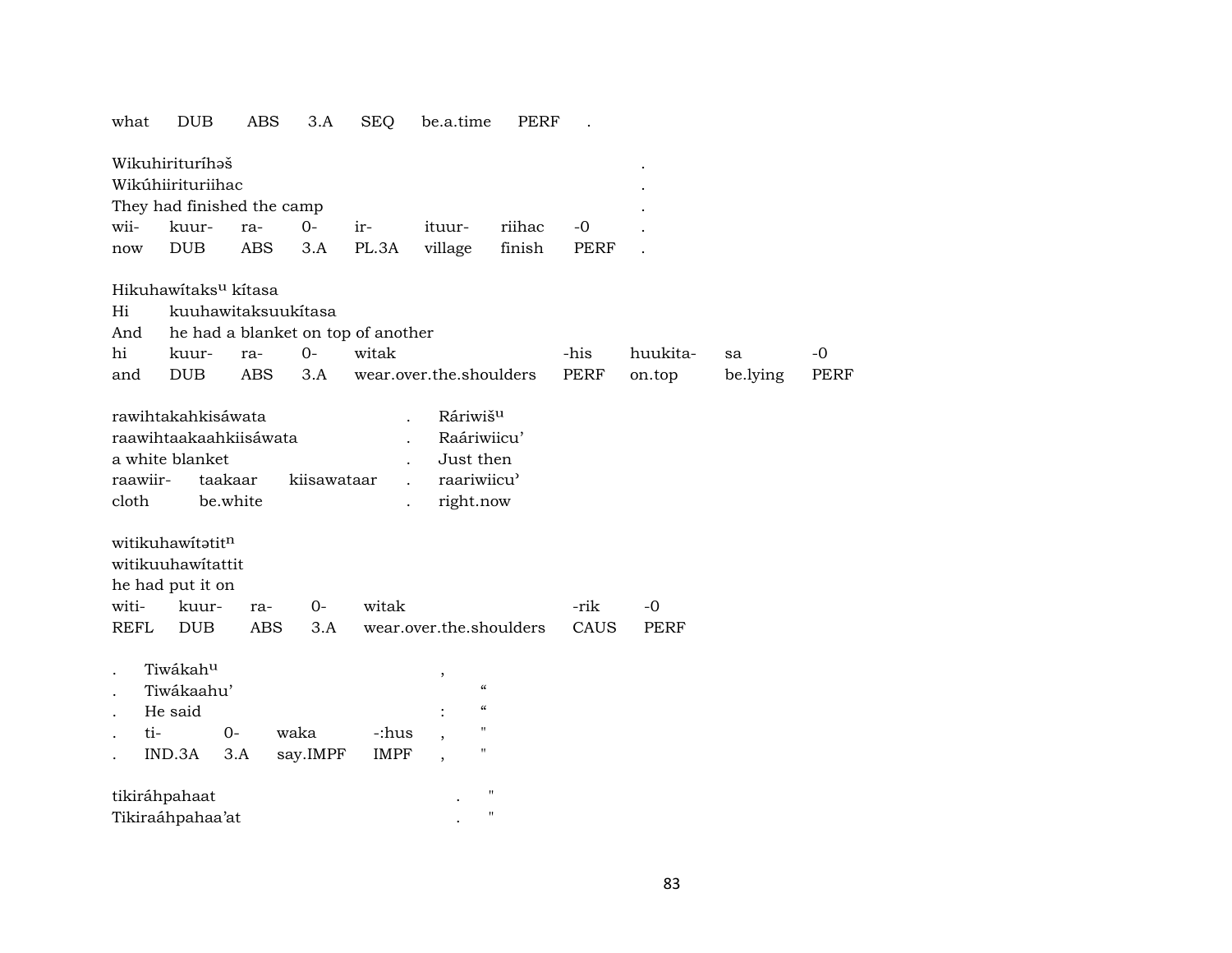| It was pink              |                   |                           |                                        |         |      | 11         |      |                 |        |             |           |
|--------------------------|-------------------|---------------------------|----------------------------------------|---------|------|------------|------|-----------------|--------|-------------|-----------|
| ti-                      | $0-$              | kiraar-                   |                                        | pahaat  | $-2$ | "          |      |                 |        |             |           |
| IND.3A                   | 3.A               | liquid                    |                                        | be.red  | EX   | 11         |      |                 |        |             |           |
|                          | Hikuhirušakúrahus |                           |                                        |         |      |            |      |                 |        |             |           |
| Hi                       |                   | kúhiiruúcaa'              |                                        |         |      |            |      |                 |        |             | kúrahus   |
| And                      | he got up         |                           |                                        |         |      |            |      |                 |        |             | the old n |
| hi                       | kuur-             | ra-                       | $0-$                                   | a-      |      | ir-        |      | ra-             | uca.a  | $-0$        | kurahuu   |
| and                      | <b>DUB</b>        | <b>ABS</b>                | 3.A                                    | PREV.3A |      | PL.3A      |      | PORT            | get.up | PERF        | old.man   |
| $\overline{\phantom{a}}$ | hikuruhikáisa     |                           |                                        |         |      |            |      |                 |        |             |           |
| hi                       |                   | kuruuhikaá'iisat          |                                        |         |      |            |      |                 |        |             |           |
| and                      |                   | then he went back to camp |                                        |         |      |            |      |                 |        |             |           |
| hi                       |                   | kuruur-                   | ri-                                    |         | $0-$ | kaa-       |      | iis.at          |        | $-0$        |           |
| and                      |                   | <b>DUB</b>                | CONT.3A                                |         | 3.A  | inside     |      | go.out.of.sight |        | <b>PERF</b> |           |
| $\overline{\phantom{a}}$ | nápiktu           |                           | wirararaha                             |         |      |            |      |                 |        |             |           |
|                          | rápiktu'          |                           | wiráraraaha                            |         |      |            |      |                 |        |             |           |
|                          | sumac             |                           | as he was carrying it                  |         |      |            |      |                 |        |             |           |
|                          | rapik.ru'         | wii-                      | ra-                                    | $0-$    |      | raar-      |      | raah            | $-a$   |             |           |
|                          | sumac             | when                      | ABS                                    | 3.A     |      | 3PL.INAN.P |      | have            | SUB.1  |             |           |
| Híkiši                   |                   | ruríwiška                 |                                        |         |      |            |      |                 |        |             |           |
| Hi                       | kici              | ruuriíwicka'              |                                        |         |      |            |      |                 |        |             |           |
| And                      | but               |                           | then he thought                        |         |      |            |      |                 |        |             |           |
| hi                       | kici              | ruu-                      | ri-                                    | $0-$    |      | wicka      | $-0$ |                 |        |             |           |
| and                      | but               | then                      | CONT.3A                                |         | 3.A  | think      |      | PERF            |        |             |           |
| rətikis                  |                   |                           |                                        |         |      |            |      |                 |        |             |           |
| rattiíkis                |                   |                           | $\epsilon\epsilon$                     |         |      |            |      |                 |        |             |           |
|                          | his grandchild    |                           | $\boldsymbol{\zeta}\boldsymbol{\zeta}$ |         |      |            |      |                 |        |             |           |
| rak-                     |                   | tiikis                    | $\pmb{\mathsf{H}}$                     |         |      |            |      |                 |        |             |           |
| grandchild               |                   | sonny                     | $\pmb{\mathsf{H}}$                     |         |      |            |      |                 |        |             |           |

the old man

-0 kurahuus PERF old.man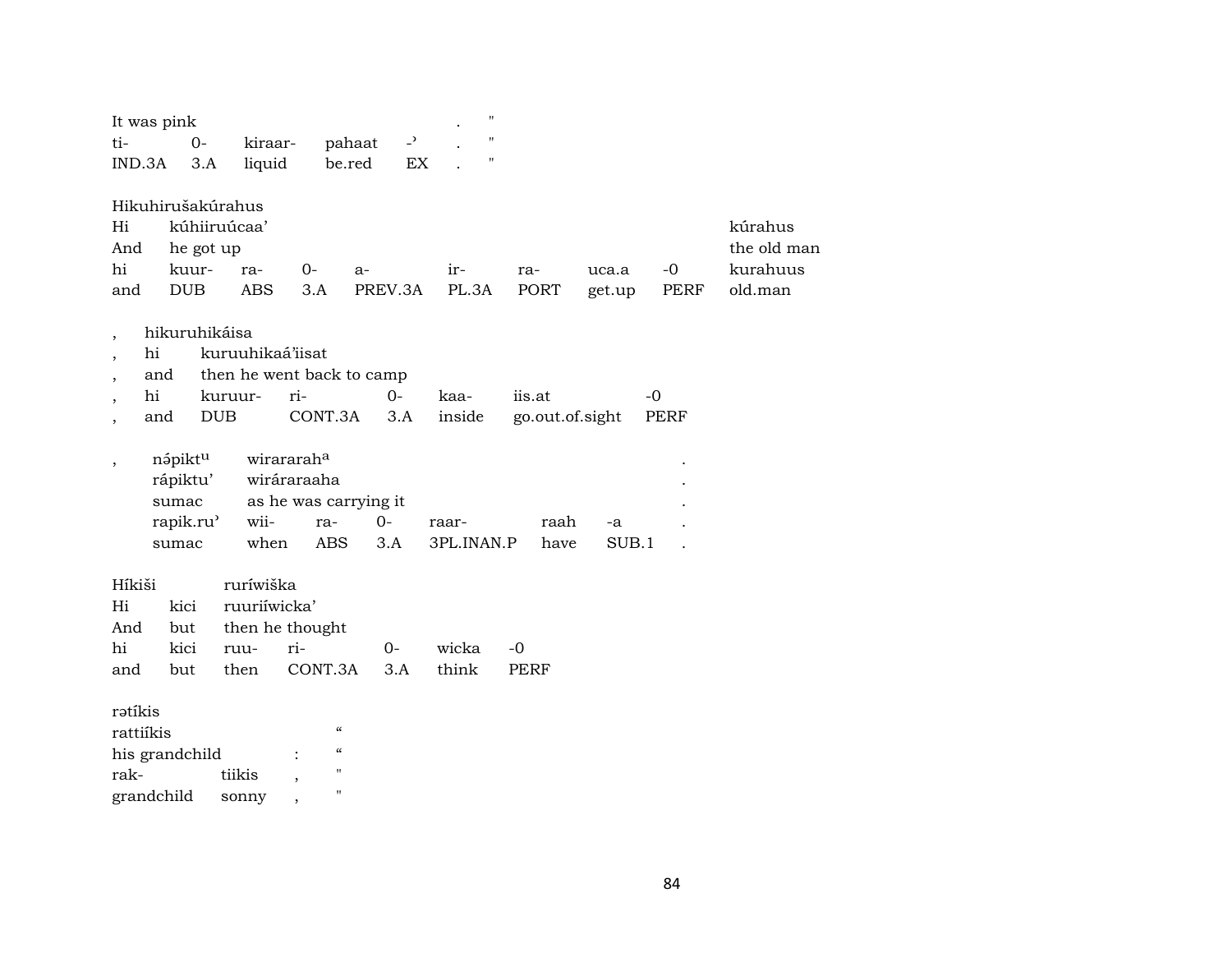|                                                                          | hirutuksuhuhušákašatn    |        |             |                      |             |                          |                                        |       |             |
|--------------------------------------------------------------------------|--------------------------|--------|-------------|----------------------|-------------|--------------------------|----------------------------------------|-------|-------------|
| Hiru                                                                     | tuksuhuuhuucákacat       |        |             |                      |             |                          |                                        |       |             |
| There                                                                    | let me go swimming now   |        |             |                      |             |                          |                                        |       |             |
| hiruu<br>$i-$                                                            |                          | $t-$   | uks-        | uhur-                |             | huuca.kac.at             | $-0$                                   |       |             |
| there                                                                    | CONT.1/2A                | 1.A    | <b>JUSS</b> | $\operatorname{now}$ |             | go.swimming              | <b>PERF</b>                            |       |             |
|                                                                          | Ahwitiwaku               |        |             |                      |             |                          |                                        |       |             |
| 11                                                                       | Ahwitiwáku'              |        |             |                      |             |                          | $\epsilon\epsilon$                     |       |             |
| н<br>He said                                                             |                          |        |             |                      |             |                          | $\boldsymbol{\zeta}\boldsymbol{\zeta}$ |       |             |
| п<br>ar-                                                                 | wi-                      | ti-    | $0-$        | waka'u               | $-0$        |                          | $\pmb{\mathsf{H}}$                     |       |             |
| EV                                                                       | QUOT                     | IND.3A | 3.A         | say                  | <b>PERF</b> |                          | $\pmb{\mathsf{H}}$                     |       |             |
|                                                                          | arusakawirasišuksákiritn |        |             |                      |             |                          |                                        |       |             |
| Aruúsa'                                                                  | ka wirasucuksákiirit     |        |             |                      |             |                          |                                        |       |             |
| Horses                                                                   | have you checked on them |        |             |                      |             |                          |                                        |       |             |
| aruusaa                                                                  | ka-                      | wii-   | ra-         | $S-$                 | ut-         | uks-                     | ak-                                    | iirik | -0          |
| horse                                                                    | Y/N.INTER                | now    | <b>ABS</b>  | 2.A                  | PREV        | <b>AOR</b>               | PL.AN.3P                               | see   | <b>PERF</b> |
| $\pmb{\mathsf{H}}$<br>$\pmb{\mathsf{H}}$<br>ς<br>Ħ<br>$\pmb{\mathsf{H}}$ |                          |        |             |                      |             |                          |                                        |       |             |
| Ahawáku                                                                  |                          |        |             | píraski              |             |                          | $\boldsymbol{\mathcal{C}}$             |       |             |
| Ahawáku'                                                                 |                          |        |             | piíraski             |             | $^\mathrm{^\mathrm{o}}$  | $\pmb{\mathcal{C}}$                    |       |             |
| He said                                                                  |                          |        |             | the boy              |             |                          | $\boldsymbol{\zeta}\boldsymbol{\zeta}$ |       |             |
| ar-<br>ra-                                                               | $O -$                    | waka'u | $-0$        | piiras-              | -kis        | $\overline{\phantom{a}}$ | $\mathbf{H}$                           |       |             |
| EV<br><b>ABS</b>                                                         | 3.A                      | say    | PERF        | boy                  | <b>DIM</b>  | $\overline{\phantom{a}}$ | $\mathbf H$                            |       |             |
|                                                                          |                          |        |             |                      |             |                          |                                        |       |             |
| Kakúri                                                                   |                          |        |             |                      |             | $\pmb{\mathsf{H}}$       |                                        |       |             |
| Kaakúri'                                                                 |                          |        |             |                      |             | $\pmb{\mathsf{H}}$       |                                        |       |             |
| No                                                                       |                          |        |             |                      |             | $\pmb{\mathsf{H}}$       |                                        |       |             |
| kaaki-                                                                   | $0 -$                    | uur-   | $i-$        | $\mathbf 0$<br>$-0$  |             | $\pmb{\mathsf{H}}$       |                                        |       |             |
|                                                                          |                          |        |             |                      |             |                          |                                        |       |             |

85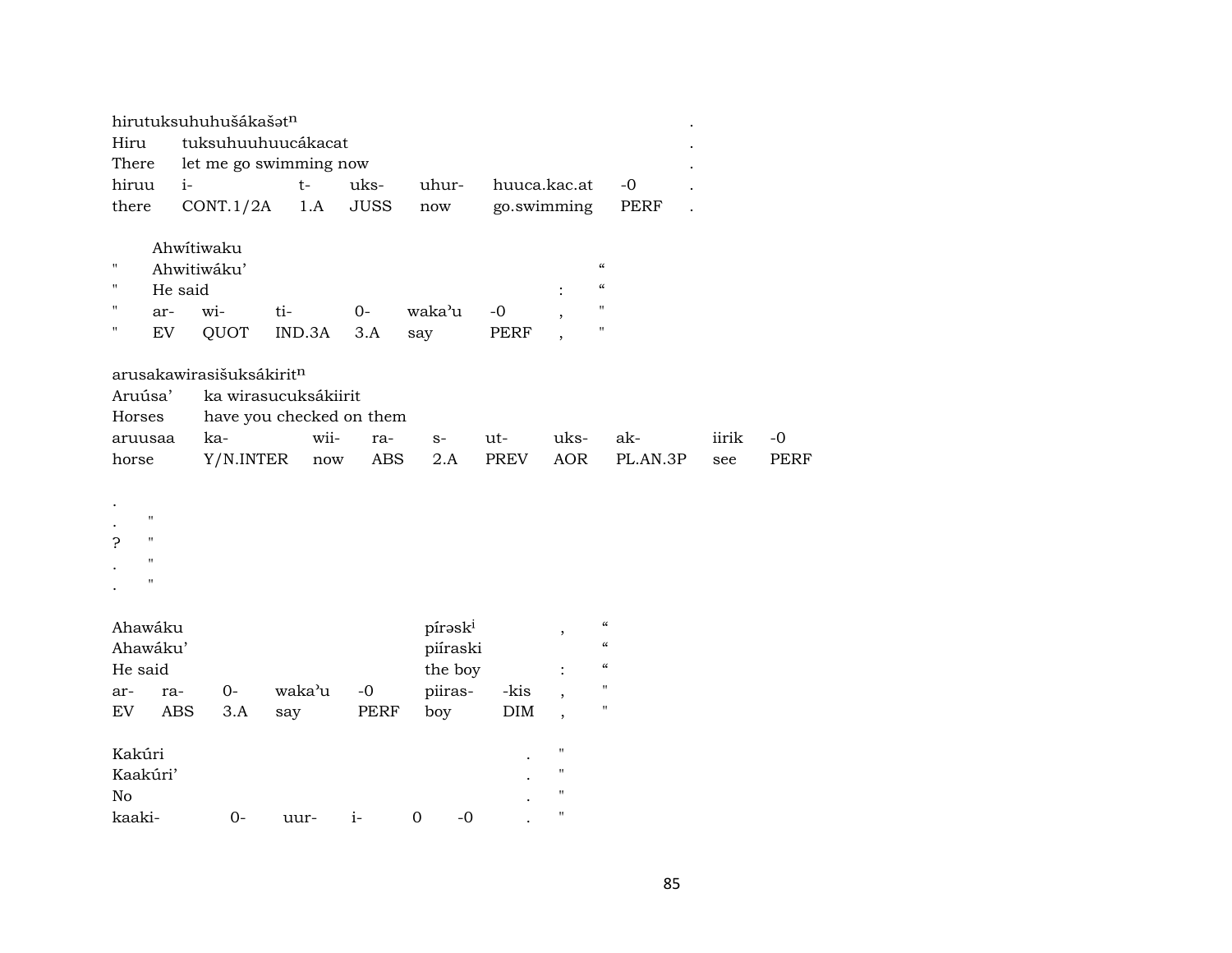|                                                                                                           | NEG.IND.3A                           | 3.A                                                      | PREV              | SEQ<br>be           | PERF                                                         | "               |              |                     |
|-----------------------------------------------------------------------------------------------------------|--------------------------------------|----------------------------------------------------------|-------------------|---------------------|--------------------------------------------------------------|-----------------|--------------|---------------------|
| Ahawáku<br>Ahawáku'<br>He said                                                                            |                                      |                                                          |                   | $\, ,$              | $\epsilon\epsilon$<br>$\epsilon$<br>$\pmb{\zeta}\pmb{\zeta}$ |                 |              |                     |
| ar-                                                                                                       | ra-                                  | $0-$                                                     | waka'u            | $-0$                | п                                                            |                 |              |                     |
| EV                                                                                                        | ABS                                  | 3.A                                                      | say               | <b>PERF</b>         | н                                                            |                 |              |                     |
| Hirúrakut <sup>a</sup><br>Hiru<br>There<br>hiruu<br>there                                                 | rakuúta<br>go<br>ra-<br>INF.A        | $0-$<br>3.A                                              | ku-<br>INF.B      | ut-<br>PREV         | $\overline{0}$<br>be                                         | -a<br>SUB.1     |              |                     |
| hi<br>and<br>hi<br>and                                                                                    | hitišuksuhurákiritn<br>ti-<br>IND.3A | tucuksuhuurákiirit<br>look after them now<br>$0-$<br>3.A | ut-<br>PREV       | uks-<br><b>JUSS</b> | uhur-<br>now                                                 | ak-<br>PL.AN.3P | iirik<br>see | $-0$<br><b>PERF</b> |
| $\pmb{\mathsf{H}}$<br>$\bar{\mathbf{H}}$<br>$\pmb{\mathsf{H}}$<br>1<br>$\mathbf{H}$<br>$\pmb{\mathsf{H}}$ |                                      |                                                          |                   |                     |                                                              |                 |              |                     |
|                                                                                                           | Piraskirúahitarahkisatn              |                                                          |                   |                     |                                                              |                 |              |                     |
| Piíraski                                                                                                  |                                      |                                                          | ruú'ahitarahkisat |                     |                                                              |                 |              |                     |
| The boy                                                                                                   |                                      |                                                          | then he ran       |                     |                                                              |                 |              |                     |
| piiras-                                                                                                   | -kis                                 | ruu-                                                     | ar-               | ri-                 | $0-$                                                         | tarahkis-       | at           | $-0$                |
| boy                                                                                                       | <b>DIM</b>                           | then                                                     | EV                | CONT.3A             | 3.A                                                          | be.strong       | go           | PERF                |
|                                                                                                           |                                      |                                                          |                   |                     |                                                              |                 |              |                     |

. Karawitíwišat<sup>n</sup>

. Karawitiíwicat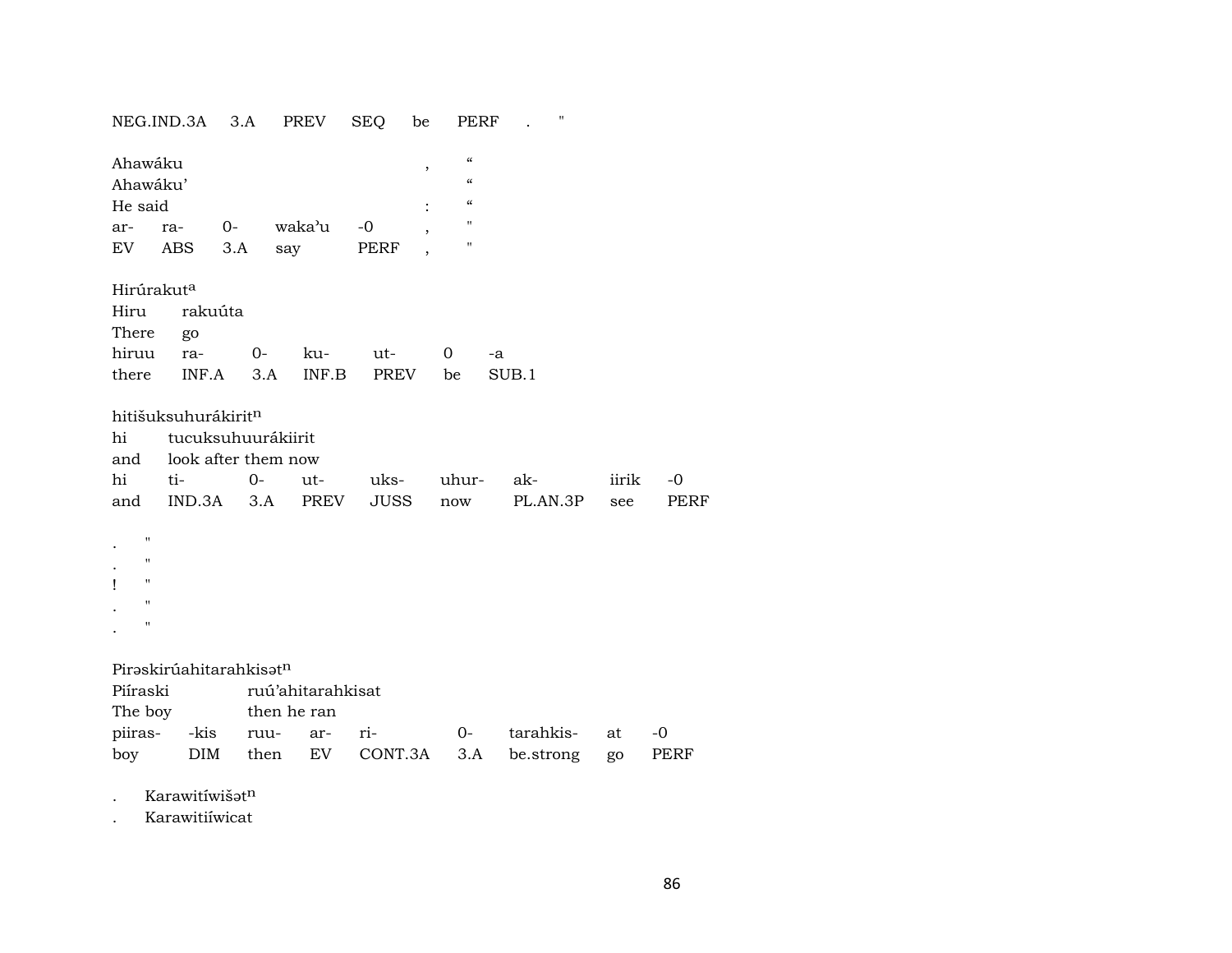|                   |                            |     |                              | He did not arrive there         |                      |            |             |              |             |            |       |
|-------------------|----------------------------|-----|------------------------------|---------------------------------|----------------------|------------|-------------|--------------|-------------|------------|-------|
|                   | kara-                      |     | wi-                          | ti-                             | $0-$                 | $i-$       |             | wic.at       | $-0$        |            |       |
|                   | NEG                        |     | QUOT                         | IND.3A                          | 3.A                  |            | <b>SEQ</b>  | arrive       | PERF        |            |       |
|                   |                            |     | arusáiriahawáriki            |                                 |                      |            |             |              |             |            |       |
|                   | áruusa'                    |     |                              | irii'ahawaáriki                 |                      |            |             |              |             |            |       |
|                   | the horses                 |     |                              | where they stood                |                      |            |             |              |             |            |       |
|                   | aruusaa                    |     | irii-                        | ar-                             | ra-                  | $O-$       | wa-         | arik         |             | $-i$       |       |
| horse             |                            |     | where                        | EV                              | ABS                  | 3.A        | <b>DIST</b> |              | be.standing | SUB.2      |       |
|                   |                            |     | hiahatirahpiraatn            |                                 |                      |            |             |              |             |            |       |
| hi                |                            |     | ahatiirahpiraa'at            |                                 |                      |            |             |              |             |            |       |
| and               |                            |     | he went around it            |                                 |                      |            |             |              |             |            |       |
| hi                |                            | ar- | ra-                          | $0-$                            | tiirahk              |            | -wi         | raa-         | at          | $-0$       |       |
| and               |                            | EV  | ABS                          | 3.A                             | be.around            |            | SUB.L       | way          | go          | PERF       |       |
| ipát <sup>i</sup> |                            |     |                              |                                 |                      |            |             |              |             |            |       |
| ipaátti'          |                            |     |                              |                                 |                      |            |             |              |             |            |       |
|                   | his grandfather            |     |                              |                                 |                      |            |             |              |             |            |       |
| $i-$              |                            |     | paak                         |                                 | -ri <sup>2</sup>     |            |             |              |             |            |       |
|                   | 3.POSS.A                   |     |                              | grandfather                     | 3.POSS.B             |            |             |              |             |            |       |
|                   |                            |     |                              |                                 |                      |            |             |              |             |            |       |
|                   | irisiahúkskak <sup>u</sup> |     |                              |                                 |                      |            |             |              |             |            |       |
|                   | iriisi'ahúkskaku           |     |                              |                                 |                      |            |             |              |             |            |       |
|                   |                            |     |                              | where they had sat in the brush |                      |            |             |              |             |            |       |
| irii-             |                            | si- | ar-                          | ra-                             | $O -$                | uks-       | ka-         |              | kus         |            | $-0$  |
| where             |                            | DU  | EV                           | <b>ABS</b>                      | 3.A                  | <b>AOR</b> |             | in.the.brush |             | be sitting | SUB.4 |
|                   |                            |     | Hiwihiruahákait <sup>a</sup> |                                 |                      |            |             |              |             |            |       |
|                   | Hi                         |     | wihiru                       |                                 | aháka'iitat          |            |             |              |             |            |       |
|                   | And                        |     | there                        |                                 | it lay stretched out |            |             |              |             |            |       |
|                   | hi                         |     | wii-                         | hiruu                           | ar-                  | ra-        | 0-          | ka.iit.at    |             | -0         |       |
|                   | and                        |     | now                          | there                           | EV                   | ABS        | 3.A         | be.in.a.line |             | PERF       |       |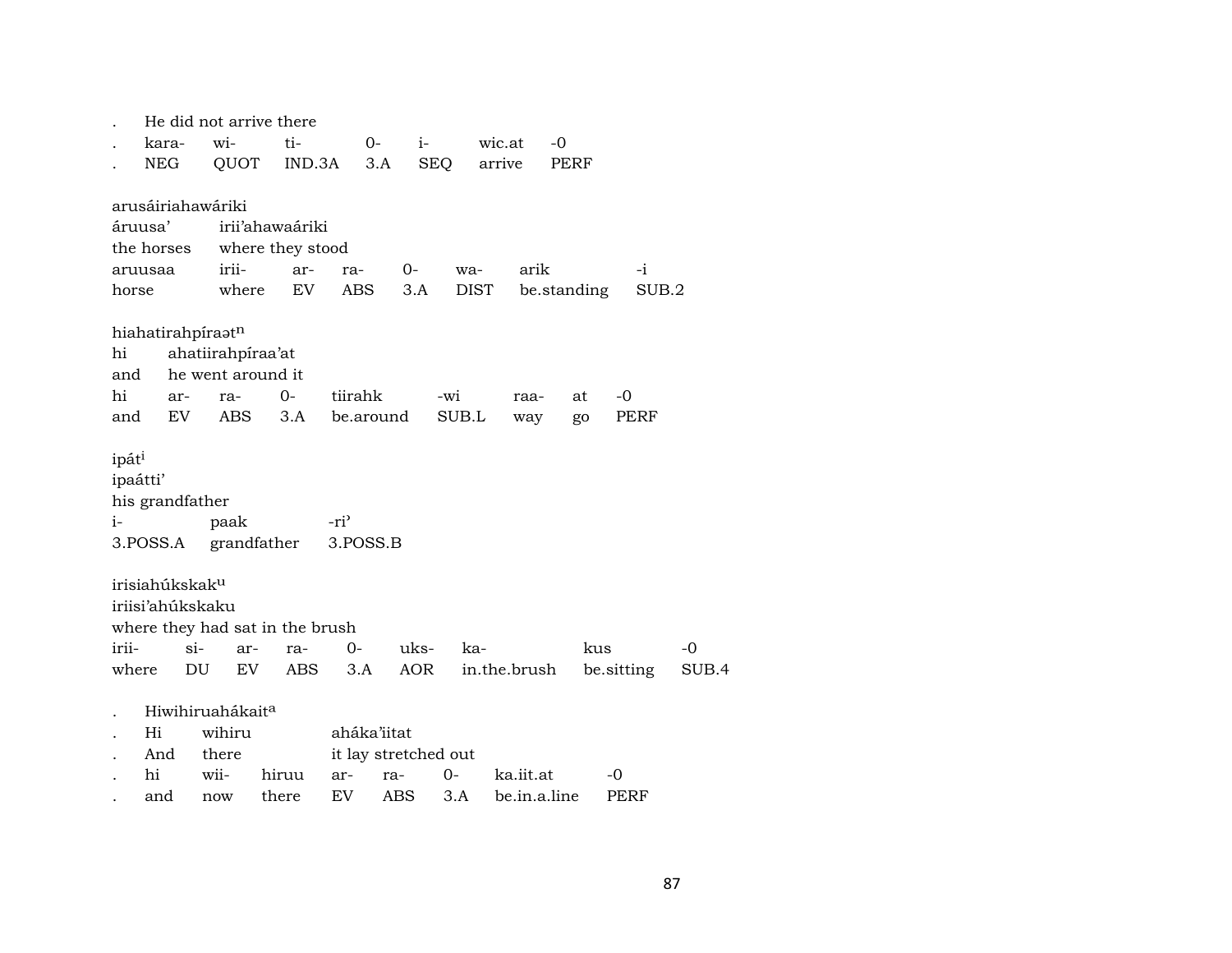| rawihtaka<br>raawihtaaka<br>the blanket                      |                                  |                                     |                                                              |      |                    |      |            |                          |             |
|--------------------------------------------------------------|----------------------------------|-------------------------------------|--------------------------------------------------------------|------|--------------------|------|------------|--------------------------|-------------|
| raawiir-<br>cloth                                            |                                  | taakaar<br>be.white                 |                                                              |      |                    |      |            |                          |             |
| Hirúahuši <sup>a</sup>                                       |                                  |                                     |                                                              |      |                    |      |            |                          |             |
| Hiru                                                         | ahúci'a                          |                                     |                                                              |      |                    |      |            |                          |             |
| Then                                                         | he did it                        |                                     |                                                              |      |                    |      |            |                          |             |
| hiruu                                                        | ar-                              | ra-                                 | $0-$                                                         | ut-  | $i-$               | aar  | $-0$       | $\overline{ }$           |             |
| then                                                         | EV                               | <b>ABS</b>                          | 3.A                                                          | PREV | <b>SEQ</b>         | do   | PERF       | $\overline{\phantom{a}}$ |             |
| pírask <sup>i</sup><br>piíraski<br>the boy<br>piiras-        | -kis                             | ahakúsit<br>ar-                     | ahakús <sup>i</sup> t <sup>n</sup><br>he picked it up<br>ra- | $0-$ | kusik              | -0   |            |                          |             |
| boy                                                          | <b>DIM</b>                       | EV                                  | ABS                                                          | 3.A  | pick.up            | PERF |            |                          |             |
| rawihtaka<br>raawihtaaka<br>the blanket<br>raawiir-<br>cloth |                                  | taakaar<br>be.white                 | $\overline{\phantom{a}}$                                     |      |                    |      |            |                          |             |
| ruwituširípap <sup>u</sup><br>ruuwituciriípaapu              |                                  |                                     |                                                              |      |                    |      |            |                          |             |
| then he rolled it up<br>ruu-                                 | wi-                              | ti-                                 | $0-$                                                         | ut-  | $i-$               |      | iriik.wuh  | -waa                     | -0          |
| then                                                         | QUOT                             |                                     | IND.3A                                                       | 3.A  | PREV<br><b>SEQ</b> |      | fold.up    | <b>DIST</b>              | <b>PERF</b> |
| hi<br>$\overline{\phantom{a}}$<br>and<br>,<br>hi             | híaharitakut <sup>n</sup><br>ar- | aharitákut<br>he ran with it<br>ra- | $0-$                                                         | ri-  | takuk              |      | $\,$<br>-0 |                          |             |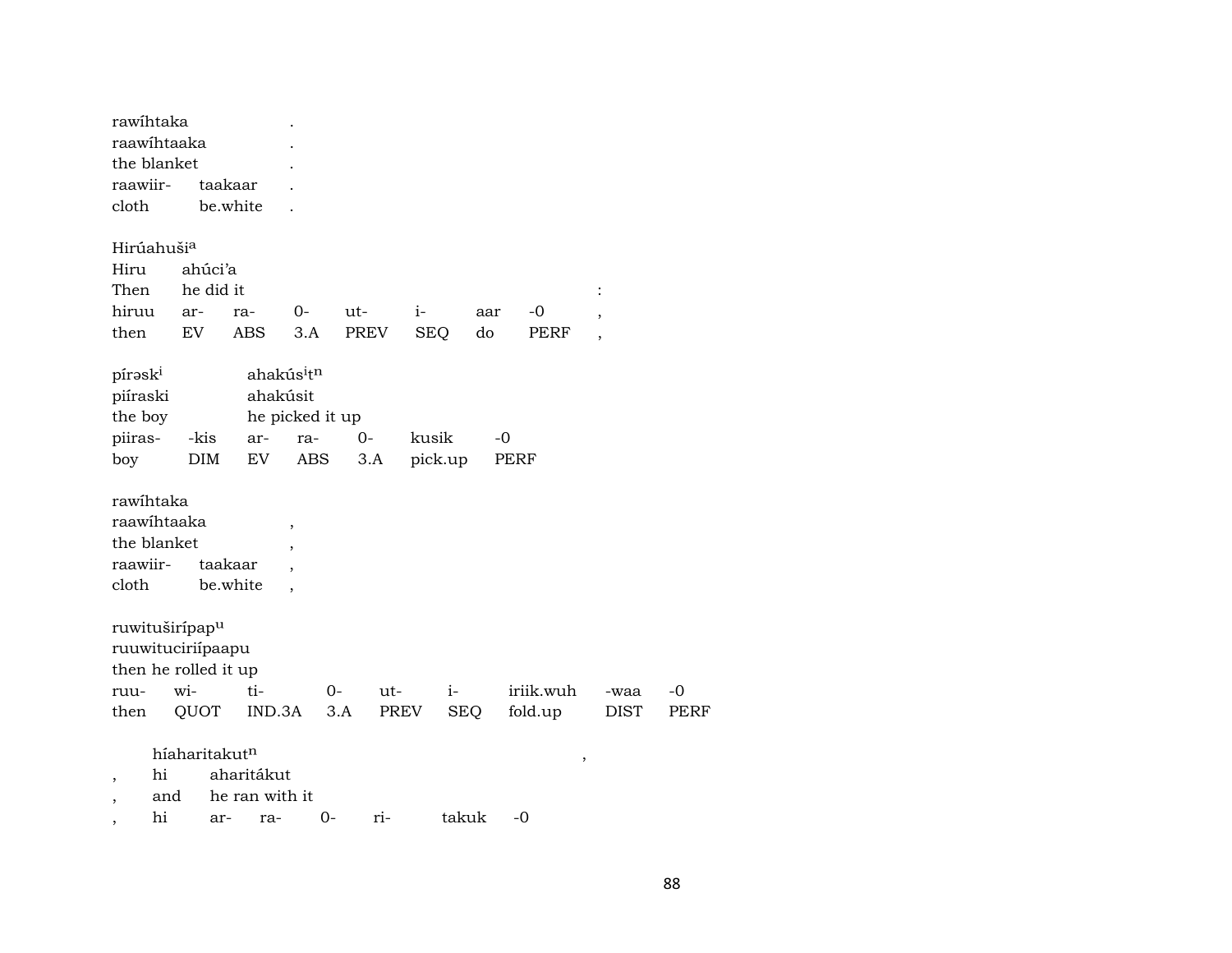|                                                     | and           | EV                  | <b>ABS</b>               | 3.A                              | <b>PORT</b>   | run                                    |                    | PERF                     |    |       |
|-----------------------------------------------------|---------------|---------------------|--------------------------|----------------------------------|---------------|----------------------------------------|--------------------|--------------------------|----|-------|
| iríahakaw <sup>i</sup>                              | irii'ahákaawi |                     |                          |                                  |               |                                        |                    |                          |    |       |
|                                                     |               | where his lodge was |                          |                                  |               |                                        |                    |                          |    |       |
| irii-                                               | ar-           | ra-                 | $0-$                     | akaa                             |               | -wi                                    |                    |                          |    |       |
| where                                               | <b>EV</b>     | ABS                 | 3.A                      |                                  | be.a.dwelling |                                        | SUB.L              |                          |    |       |
|                                                     | Aahárahukatn  |                     |                          |                                  |               |                                        |                    |                          |    |       |
| A                                                   |               | ahárahuukat         |                          |                                  |               |                                        |                    |                          |    |       |
| And                                                 |               | he took it inside   |                          |                                  |               |                                        |                    |                          |    |       |
| a                                                   | ar-           | ra-                 | 0-                       | ra-                              | huuk-         | at                                     | -0                 |                          |    |       |
| and                                                 | EV            | <b>ABS</b>          | 3.A                      | PORT                             | into          | go                                     |                    | PERF                     |    |       |
| Ahawáku                                             |               |                     |                          |                                  | ,             | $\epsilon\epsilon$                     | Ihi                |                          |    |       |
| Ahawáku'                                            |               |                     |                          |                                  |               | $\epsilon\epsilon$                     | Ihi                | $\overline{\phantom{a}}$ |    |       |
| He said                                             |               |                     |                          |                                  |               | $\boldsymbol{\zeta}\boldsymbol{\zeta}$ | Uh                 |                          |    |       |
| ar-                                                 | ra-           | 0-                  | waka'u                   | $-0$                             | ,             | 11                                     | ihii               | $\overline{\phantom{a}}$ |    |       |
| EV                                                  | ABS           | 3.A                 | say                      |                                  | PERF          | Ħ                                      | uh                 | $\overline{\phantom{a}}$ |    |       |
| atíka                                               |               |                     |                          |                                  | tíraku        |                                        |                    |                          |    |       |
| atíka'                                              |               |                     |                          | ,                                | tíraaku       |                                        |                    |                          |    |       |
| grandmother<br>this one<br>$\overline{\phantom{a}}$ |               |                     |                          |                                  |               |                                        |                    |                          |    |       |
| ati-                                                |               | kaa                 |                          | tii-<br>$\overline{\phantom{a}}$ | ra-           | $0 -$                                  |                    | kus                      |    | -0    |
| 1.POSS                                              |               | grandmother         |                          | this                             |               | ABS                                    | 3.A                | be.sitting               |    | SUB.4 |
| rawihtaka                                           |               |                     |                          | tíraku                           |               |                                        |                    |                          |    |       |
| raawihtaaka<br>$\, ,$                               |               |                     |                          | tíraaku                          |               |                                        |                    |                          |    |       |
| blanket                                             |               |                     | $\overline{\phantom{a}}$ | this one                         |               |                                        |                    |                          |    |       |
| raawiir-                                            |               | taakaar             |                          | tii-                             | ra-           | $0-$                                   | kus                |                          | -0 |       |
| cloth                                               |               | be.white            |                          | this                             | ABS           | $3.A$                                  |                    | be sitting               |    | SUB.4 |
|                                                     | tátukskusitn  |                     |                          |                                  |               |                                        | П                  |                          |    |       |
| tátukskusit                                         |               |                     |                          |                                  |               |                                        | $\pmb{\mathsf{H}}$ |                          |    |       |